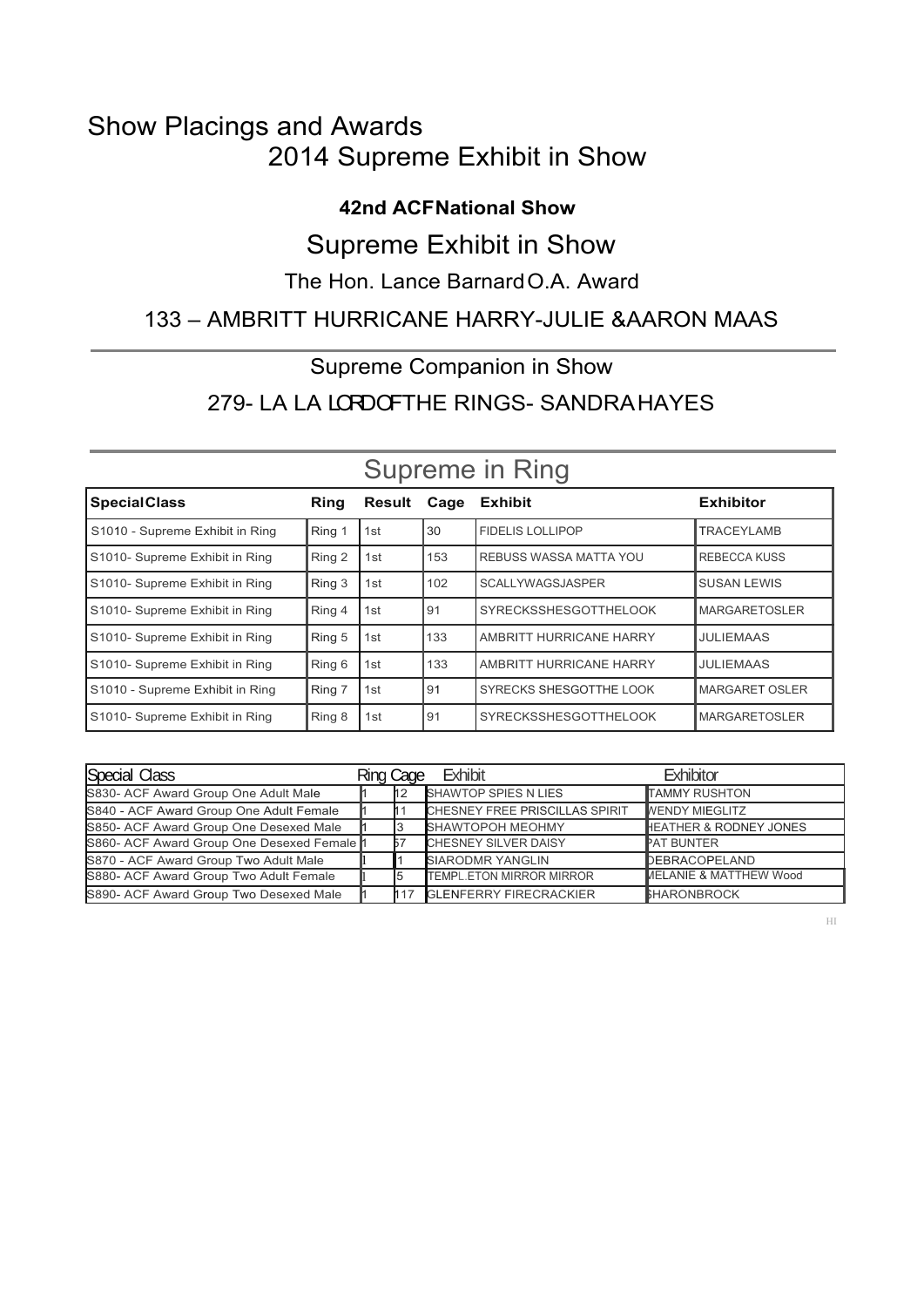| S910 - ACF Award Group Three Adult Male   |                | 155            | KIMARABLUSHIMMADRUID                  | UCYN I KIF OROS                    |
|-------------------------------------------|----------------|----------------|---------------------------------------|------------------------------------|
| S920- ACF Award GroupThree Adult Female   |                | 182            | <b>MANIS SUPERBABE</b>                | RODNEY MCGREGOR &                  |
|                                           |                |                |                                       | <b>SHERIN HENRIKSEN</b>            |
| S930- ACF Award Group Three DesexMale     |                | 45             | <b>BELLASPREEOCTAVIA</b>              | <b>IUDITH JORDAN</b>               |
| S940 - ACF Award Group Three Desex Female |                | 60             | GOLASH PRINCESS NALA                  | PEAN COLLINS                       |
| S830- ACF Award Group One AdultMale       |                | 12             | SHAWTOP SPIES N LIES                  | <b>rAMMY RUSHTON</b>               |
| S840- ACF Award Group One Adult Female    |                |                | <b>KASTERLYN ICE MAIDEN</b>           | <b>JARIA CAVE</b>                  |
| S850- ACF Award Group One Oesex Male      |                | (54)           | SHAWTOPITSALLABOUTME                  | HEATHER&RODNEYJONES                |
| S860 - ACFAward Group One DesexFemale     |                | 55             | SHAWTOP STIRRED NOT SHAKN             | <b>HEATHER &amp; RODNEY JONES</b>  |
| S880- ACF Award Group Two Adult Female    | Þ.             | a <sup>S</sup> | TEMPIETONMIRROR MIRROR                | <b>JELANIE &amp; MATTHEW</b>       |
|                                           |                |                |                                       | <b>WOOD</b>                        |
| S890-ACF Award Group Two Desex Male       |                | 115            | SHADOWFIRE DRAGON                     | <b>DEBRACOPELAND</b>               |
| S900- ACF Award Group Two Desex Female    |                | 121            | KARUSSSECRETSTORY                     | (J & R K STRICKLAND &              |
|                                           |                |                |                                       | 'ALVEY                             |
| S910 - ACF Award Group Three Adult Male   |                | 153            | REBUSS WASSA MATTA YOU                | REBECCA KUSS                       |
| S920-ACF Award Group Three Adult Female   |                | 163            | <b>BLUEBEBOPKITTY BUTTERFIELD</b>     | CORINNEPAGE                        |
| S930- ACF Award Group Three Desex Male    |                | 64             | <b>ENGARI BEN HAWKINS</b>             | KAYWOODS                           |
| S940- ACF Award Group Three Desex Female  |                | 255            | MESMEREYESPOPEES B LUEBELL            | <b>INDA HORTON</b>                 |
| S830 - ACF Award Group One Adult Male     | 3              | 121            | <b>SNOWGUMS SEVASTIAN</b>             | <b>JANIS THOMPSON</b>              |
| S840- ACF Award Group One Adult Female    | B.             | l 1            | CHESNEY FREE PRISCILLAS SPIRIT        | <b><i>NENDY MIEGLITZ</i></b>       |
| S850- ACF Award Group One Desex Male      |                | $\overline{4}$ | SHAWTOPITSALL ABOUTME                 | <b>HEATHER&amp; RODNEY JONES</b>   |
| S860-ACFAward GroupOne DesexFemale        | 3              | 9              | SUMFUN KALEMS IMAGE                   | RUTHPRYDE                          |
| S880- ACF Award Group Two Adult Female    |                | 76             | SHIMM E REE CLEOPATRA                 | <b>BUE FLETCHER</b>                |
| S890-ACF Award Group Two Desex Male       |                | 117            | <b>GLENFERRY FIRECRACKIER</b>         | <b>SHARON BROCK</b>                |
| S910 - ACF Award Group Three Adult Male   | З              | 160            | <b>TACHALI SILVER MAKS</b>            | <b>JAREECARLE</b>                  |
| S920 - ACF Award Group Three Adult Female |                | 163            | BLUEBEBOP KITTY BUTTERFIELD           | CORINNEPAGE                        |
| S930- ACF Award Group Three DesexMale     | 3              | 267            | <b>MVACE KINGAMONASRO</b>             | <b>RITA &amp; EVELYN BRUCHE</b>    |
| S940- ACF Award Group Three Desex Female  | b.             | 259            | KI MARASIL VALEERAH                   | <b>UCY NIKIFOROS</b>               |
| S830 ACF Award Group One Adult Male       |                | 9              | RICHDEAN BLACK LABEL                  | PEANNEKESTEL                       |
| S840- ACF Award Group One Adult Female    | 4              | 15             | TAMBOURAH AUINTO KEETA QUEEN          | <b>KERRY TAYLOR&amp;</b>           |
| S850- ACF Award Group One Desex Male      |                | (34)           | SHAWTOPITSALLABOUTME                  | <b>HEATHER &amp; RODNEY JONES</b>  |
| S860 ACF Award GroupOne DesexFemale       | 4              | $\overline{5}$ | SHAWTOP STIRRED NOT SHAKN             | <b>I EATHER &amp; RODNEY JONES</b> |
| S870- ACFAward Group Two Adult Male       | $\overline{4}$ | 31             | S IAROD MR YANGLIN                    | DEBRACOPELAND                      |
| S880- ACF Award Group Two Adult Female    |                | 76             | SHIMMEREE CLEOPATRA                   | <b>SUE FLETCHER</b>                |
| S890-ACF Award Group Two Desex Male       |                | 116            | MALINGBUSEALSHAJHAN                   | EBRACOPELAND                       |
| S900- ACF Award Group Two Desex Female    | 4              | 118            | CHICAS TEHYA                          | <b>SUSAN GAME</b>                  |
| S910 - ACF Award Group Three Adult Male   | L.             | 134            | JULIANSJOSHUABLUE V                   | <b>AYE MARTINI-JAKSON</b>          |
|                                           |                |                | <b>NERNERWALD (IMP GER)</b>           |                                    |
| S920 - ACF Award Group Three Adult Female | k.             | 148            | KARM AWISHCALLEDWANDA                 | KDOSSEL                            |
| S930 - ACF Award Group Three Desex Male   |                | ?64            | ENGARI BEN HAWKINS                    | KAYWOODS                           |
| S940 - ACF Award Group Three Desex Female |                | 249            | <b>BRITZOBEAUTY LITTLE BLUE BELLE</b> | <b>JULIE PICKENS</b>               |
| S830- ACF Award Group One Adult Male      |                | $\mathbf{1}$   | SNOWGUMS SEVASTIAN                    | <b>ANIS THOMPSON</b>               |
| S840- ACF Award Group One Adult Female    |                |                | J AYGEE FERGALICIOUS                  | <b>µoANNEGREENTREE</b>             |
| S850- ACF Award Group One Desex Male      |                | 53             | SHAWTOPOH MEOHMY                      | HEATHER & RODNEY JONES             |
| S860-ACFAward GroupOne Oesex Female       |                | $\overline{7}$ | CHESNEY SILVER DAISY                  | PAT BUNTER                         |
| S870- ACF Award Group Two Adult Male      |                | 33             | S IAROD SIAP AN-LI                    | <b>NICKSKEET</b>                   |
| S880 - ACF Award Group Two Adult Female   |                | 74             | MARI N DAENERYS TARGARYEN             | CATHERINEGUNSON                    |
| S890 - ACF Award Group Two Desex Male     |                | 116            | MALINGBUSEALSHAJHAN                   | PEBRACOPELAND                      |
| S900- ACF Award Group Two Desex Female    |                | 118            | CHICAS TEHYA                          | SUSAN GAME                         |
| S910- ACF Award Group Three Adult Male    |                | 133            | A.MBR I TT HURRICANE HARRY            | luuEMMS                            |
| S920- ACF Award Group Three Adult Female  | Б.             | 182            | <b>MANIS SUPERBABE</b>                | RODNEY MCGREGOR &                  |
|                                           |                |                |                                       | <b>SHERIN HENRIKSEN</b>            |
| S930- ACF Award Group Three DesexMale     |                | 253            | RIORDAN MASTER PIESSE                 | <b>JANET STERRY</b>                |
| S940-ACF Award Group Three Desex Female   |                | 270            | <b>MANIS HOT FEVER</b>                | RODNEY MCGREGOR &                  |
|                                           |                |                |                                       | HERIN HENRIKSEN                    |
| S830- ACF Award Group One Adult Male      |                |                | CHESNEY REDBARON                      | AT BUNTER                          |
| S840- ACF Award Group One Adult Female    |                | 11             | CHESNEY FREE PRISCILLAS SPIRIT        | <b>WENDY MIEGLITZ</b>              |
| S850 - ACF Award Group One Desex Male     |                | 53             | SHAWTOPOH MEOHMY                      | HEATHER & RODNEY JONES             |
| S860-ACF Award GroupOne DesexFemale       |                | 55             | SHAWTOP STIRRED NOT SHAKN             | <b>HEATHER&amp; RODNEY JONES</b>   |
| S870 - ACF Award Group Two Adult Male     |                | $\mathbf{1}$   | SIARODMR YANGLIN                      | EBRACOPELAND                       |
| S880 - ACF Award Group Two Adult Female   |                | $\overline{4}$ | I\MAR! N DAENERYS TARGARYEN           | CATHERINEGUNSON                    |
| S890 - ACF Award Group Two Desex Male     |                | 114            | CHICAS PICCOLO                        | }USAN GAME                         |
| S900- ACF Award Group Two Desex Female    |                | 118            | CHICASTEHYA                           | <b>SUSAN GAME</b>                  |
| S910 - ACF Award Group Three Adult Male   |                | 133            | <b>MBR! TT HURRICANE HARRY</b>        | uu u E MM S                        |

ii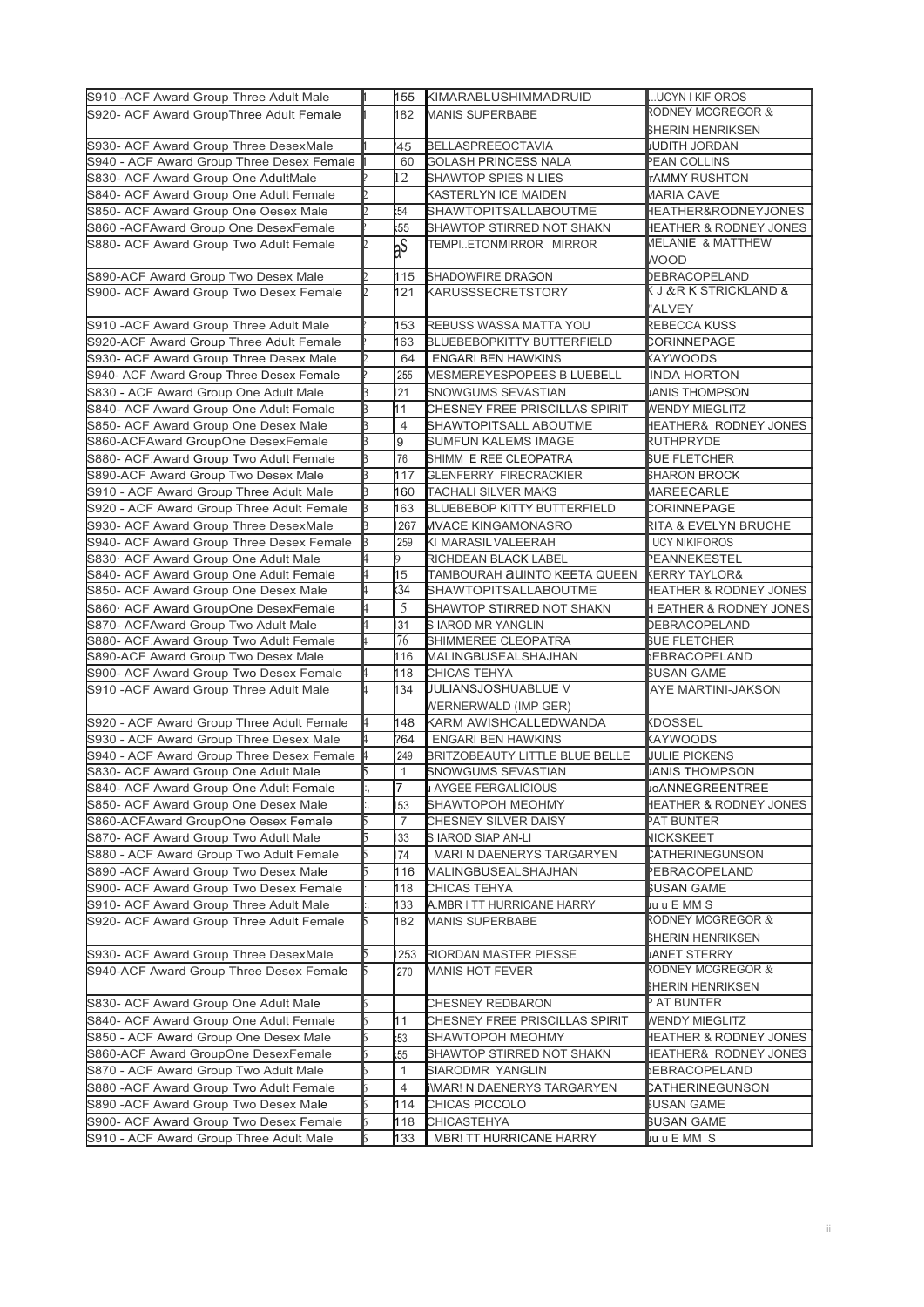| S920- ACF Award Group Three Adult Female  |    | 169            | <b>BLUEBEBOPJAZZ SUITE.</b>        | ORINNEPAGE                        |
|-------------------------------------------|----|----------------|------------------------------------|-----------------------------------|
| S930-ACF Award Group Three DesexMale      |    | 267            | <b>VIVACE KING AMONASRO</b>        | IT A & EVELYN BRUCHE              |
| S940- ACFAward Group Three Desex Female   |    | 260            | <b>GOLASH PRINCESS NALA</b>        | <b>PEAN COLLINS</b>               |
| S830- ACF Award Group One AdultMale       |    |                | <b>CHESNEY REDBARON</b>            | PAT BUNTER                        |
| S840 - ACF Award Group One Adult Female   |    | $\mathbf{1}$   | CHESNEY FREE PRISCILLAS SPIRIT     | <b>WENDY MIEGLITZ</b>             |
| S850 - ACF Award Group One Desex Male     |    | 57             | OVEUFOREVER DAN                    | UUDY KLUCZNAIK                    |
| S860- ACF Award GroupOne DesexFemale      |    | 7              | CHESNEY SILVER DAISY               | <b>DAT BUNTER</b>                 |
| S870-ACF Award Group Two Adult Male       |    | 31             | <b>SIAROD MR YANGLIN</b>           | DEBRACOPELAND                     |
| S880- ACF. Award Group Two Adult Female   |    | 79             | <b>I"EMPLETONCHEQUERED REIGN</b>   | CATHERINEGUNSON                   |
| S890- ACF Award Group Two Desex Male      |    | 17             | <b>GLENFERRYFIRECRACKER</b>        | <b>SHARONBROCK</b>                |
| S900- ACF Award Group Two Desex Female    |    | 18             | <b>CHICASTEHYA</b>                 | <b>SUSAN GAME</b>                 |
| S91O-ACF Award Group Three Adult Male     |    | 55             | KIMAR.ABLUSHIMMADRUID              | <b>UCYNIKIFOROS</b>               |
| S920 - ACF Award Group Three Adult Female |    | 63             | <b>BLUEBEBOPKITTY BUTTERFIELD</b>  | ORINNEPAGE                        |
| S930 - ACF Award GroupThree Desex Male    |    | 246            | <b>STARKATZ GRAPHIC ART</b>        | JEANNETTE, CASOTTI                |
| S940- ACF Award Group Three Desex Female  |    | 259            | KI MAR.ASIL VALEE.RAH              | <b>UCYNIKIFOROS</b>               |
| S830- ACF Award Group One AdultMale       |    | $\overline{2}$ | <b>SHAWTOP SPIES N LIES</b>        | "AMMY RUSHTON                     |
| S840- ACF Award Group One Adult Female    | B. |                | <b>JAIYMEKA SPECIAL DELIVERY</b>   | IAIYMEKA CATTERY &                |
| S850- ACF Award Group One Desex Male      | в  | 64             | SHAWTOPITSALLABOUTME               | HEATHER&RODNEY JONES              |
| S860-ACFAward GroupOne DesexFemale        |    | 55             | SHAWTOP STIRRED NOT SHAKN          | <b>HEATHER &amp; RODNEY JONES</b> |
| S870 - ACF Award Group Two Adult Male     | B  | 31             | <b>SIAROD MR YANGLIN</b>           | PEBRACOPELAND                     |
| S880- ACF Award Group Two Adult Female    | B  | 76             | S H IMME REECLEOPATRA              | <b>SUEFLETCHER</b>                |
| S890-ACF Award Group Two Desex Male       | B  | 17             | <b>GLENFERRY FIRECRACKIER</b>      | <b>SHARON BROCK</b>               |
| S91O-ACF Award Group Three Adult Male     | B  | 33             | A.MBR I TT HURRICANE HARRY         | <b>JULIEMAAS</b>                  |
| S920- ACF Award Group Three Adult Female  | в  | 28             | <b>BENGAL MANOR PAINTED SECRET</b> | <b>MARGIE FISK</b>                |
| S930-ACF Award Group Three DesexMale      |    | 245            | <b>BELLASPREEOCTAVIA</b>           | JUDITH JORDAN                     |
| S940- ACF Award Group Three Desex Female  |    | 250            | <b>CUDDLETON MISS SUSANNAH</b>     | <b>AMELA LANIGAN</b>              |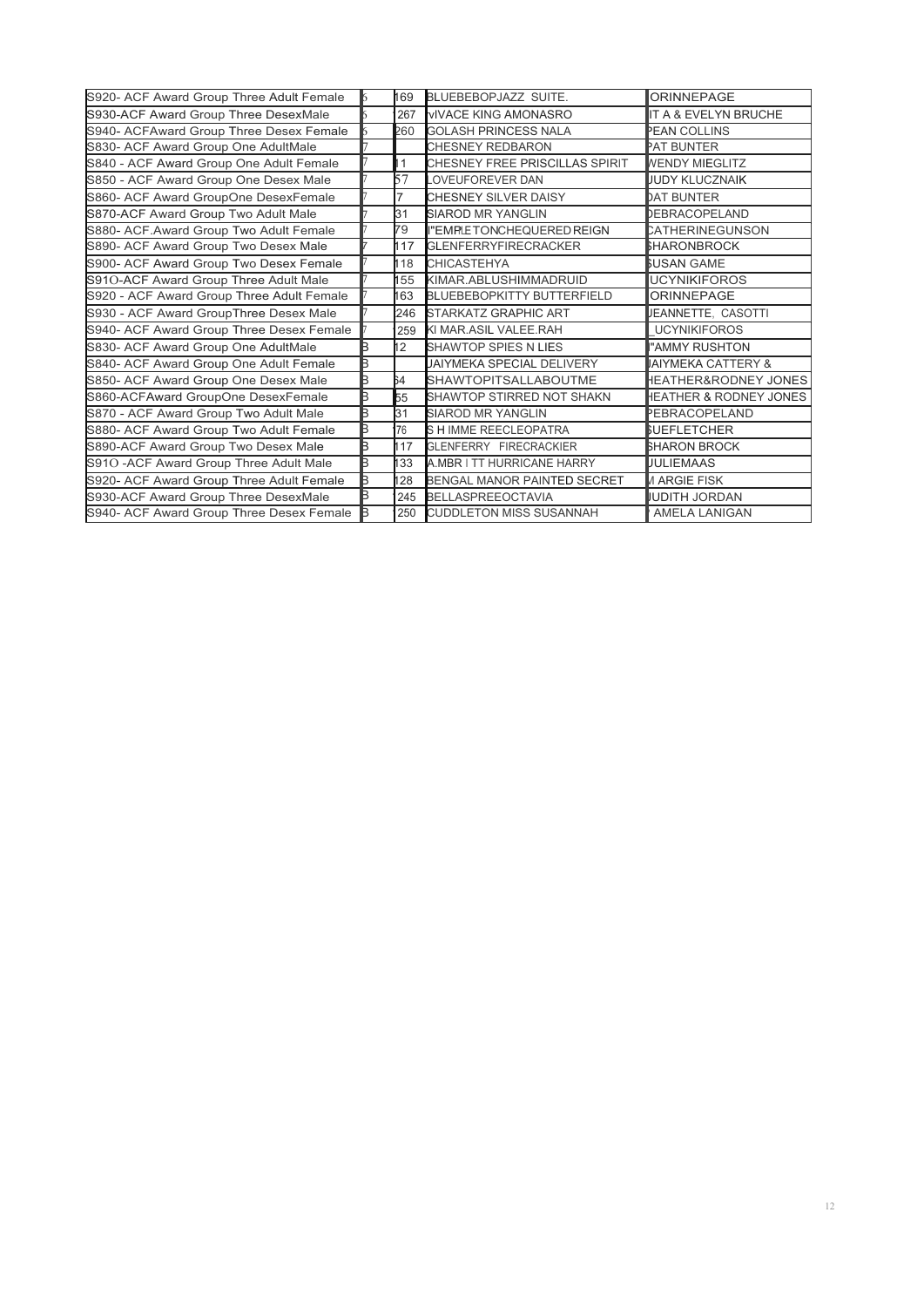# Group One Adults

## Birman

#### **Class10: SealPointMaleOpen**

**SAPH GD CH JILLIJAMILA CREAM PUFF** - Rego: 10CO308, DOB: 7/2/2010, Sire: BOROBUDUR THO CHE CHEY -BluePoint, Dam:BOROBUDUR QUE SERA SERA- SealPoint,Exh:JILLIAN REED, Bdr: Exhibitor **1**

| <b>Exhibit</b> | Ring1 | Ring <sub>2</sub> | Ring3 | Ring4 | Ring <sub>5</sub> | Ring <sub>6</sub> | Ring $7$ | Ring <sub>8</sub> |
|----------------|-------|-------------------|-------|-------|-------------------|-------------------|----------|-------------------|
|                | 1st   | 1st               | 1st   | 1st   | 1st               | 1st               | 1st      | 1st               |
| Challenge      | Exh 1 | Exh 1             | Exh 1 | Exh 1 | Exh 1             | Exh 1             | Exh 1    | Exh 1             |

#### **Class20 : BluePointFemaleOpen**

- **GLD CH ELDORATO CONTESSA-** Rego: 11GC28147 , DOB:. 21/8/2011, Sire: CH ATHARRY KUBLA KHAN (IMPNZ)-BluePoint,Dam: DBLGDCHELDORATOSCHERAZADE - SealPoint , Exh: LESLEY FREEMANN, Bdr : Exhibitor **2**
- **CH ELDORATO PRINCESS ZARA** Rego: 14GC28735, DOB : 21/4/2014, Sire: CH ATHARRY KUBLAKHAN (IMP NZ) - Blue Point, Dam:ELDORATO MEGGIE ROSE- Lilac Point, Exh: LESLEY FREEMANN Bdr: Exhibitor **3**

| <b>Exhibit</b> | Rina1    | Rina <sub>2</sub> | Ring3    | Ring4    | Ring <sub>5</sub> | Ring <sub>6</sub> | Ring7    | Ring <sub>8</sub> |
|----------------|----------|-------------------|----------|----------|-------------------|-------------------|----------|-------------------|
| $\mathbf{2}$   | Absentee | Absentee          | Absentee | Absentee | Absentee          | Absentee          | Absentee | Absentee          |
| 3              | Absentee | Absentee          | Absentee | Absentee | Absentee          | Absentee          | Absentee | Absentee          |
| Challenge      |          |                   |          |          |                   |                   |          |                   |

#### **Class30: LilacPointFemaleOpen**

**SAPH GD CH KASTERLYN ICE MAIDEN** - Rego: FCCV 26492, DOB: 27/11/2007, Sire: GLD GD CH ALISHMAKEILANI-Blue Point , Dam: CH MINBIRRAMYSTIC MISS-Blue Point, Exh:MARIA CAVE,Bdr: Exhibitor **4**

| <b>Exhibit</b> | Ring1 | Ring <sub>2</sub> | Ring3 | Ring4 | Ring5 | Ring <sub>6</sub> | Ring 7 | Ring <sub>8</sub> |
|----------------|-------|-------------------|-------|-------|-------|-------------------|--------|-------------------|
| Δ              | 1st   | 1st               | 1st   | 1st   | 1st   | 1st               | 1st    | 1st               |
| Challenge      | Exh 4 | Exh 4             | Exh 4 | Exh 4 | Exh 4 | Exh <sub>4</sub>  | Exh 4  | Exh <sub>4</sub>  |

### **BirmanAdult-Best OfBreed**

| <b>Place</b>   | Ring1 | Ring <sub>2</sub> | Ring3 | Ring4 | Ring <sub>5</sub> | Ring <sub>6</sub> | Ring 7 | Ring <sub>8</sub> |
|----------------|-------|-------------------|-------|-------|-------------------|-------------------|--------|-------------------|
| <b>Best</b>    | Exh 1 | Exh <sub>4</sub>  | Exh 4 | Exh 1 | Exh 4             | Exh 4             | Exh 1  | Exh               |
| <b>Reserve</b> | Exh 4 | Exh 1             | Exh 1 | Exh 4 | Exh 1             | Exh 1             | Exh 4  | Exh 4             |

## Exotic

#### **Class 40** : **Black Shaded (Green Eyed) Female Open**

**JAIYMEKA SPECIAL DELIVERY** - Rego: 216W12, DOB: 6/11/2011, Sire: PLATINUM GD CH DIEHLSDARE DEVIL-Black Golden Tipped {Green Eyed), Dam: JAIYMEKAMINNIE PAWS-Black Tipped {Green Eyed), Exh:JAIYMEKA CATTERY & , Bdr:Exhibitor **5**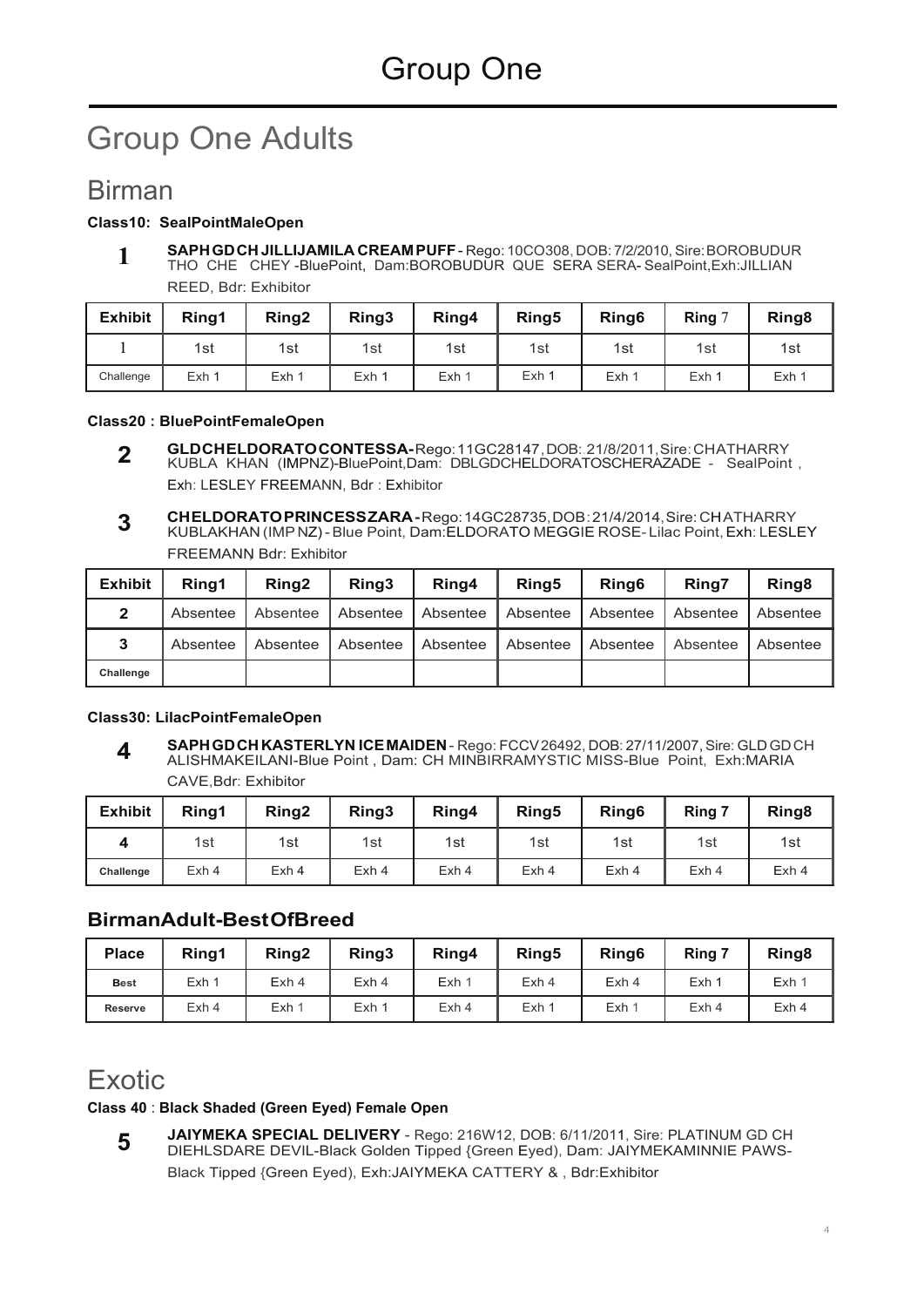| <b>Exhibit</b> | Ring1 | Ring <sub>2</sub> | Ring3 | Ring4 | <b>Rings</b> | Ring <sub>6</sub> | Ring  | <b>Rings</b> |
|----------------|-------|-------------------|-------|-------|--------------|-------------------|-------|--------------|
| 5              | 1st   | 1st               | 1st   | 1st   | 1st          | 1st               | 1st   | 1st          |
| Challenge      | Exh 5 | Exh 5             | Exh 5 | Exh 5 | Exh 5        | Exh 5             | Exh 5 | Exh 5        |

#### **Class50: CreamSilverClassieTabbyMaleOpen**

**GD CH CHESNEY RED BARON** - Rego: 14GC28693(SLV),DOB: 7/3/2014, Sire: CCCA DBL GD CH &GLDGDCH WINDEACRES FREE SPIRIT(HONS) (IMP NZ) - RedShaded(GreenEyed), Dam: GDCHCHESNEY SPECIAL RAGGAMUFFIN-BlackTortieTabbyBicolour,Exh:PATBUNTER, Bdr: Exhibitor **6**

| <b>Exhibit</b> | Ring1 | Ring <sub>2</sub> | Ring <sub>3</sub> | Ring4 | <b>Rings</b> | Ring <sub>6</sub> | Ring 7 | <b>Rings</b> |
|----------------|-------|-------------------|-------------------|-------|--------------|-------------------|--------|--------------|
| 6              | 1st   | 1st               | 1st               | 1st   | 1st          | 1st               | 1st    | 1st          |
| Challenge      | Exh 6 | Exh 6             | Exh 6             | Exh 6 | Exh 6        | Exh 6             | Exh 6  | Exh 6        |

#### **Class 60 : Black Tortie Bicolour Female Open**

**CH JAYGEE FERGALICIOUS-** Rego: 14N173623, DOB: 23/12/2013, Sire: US CH SANTIAGO MASTERP IECE - RedBicolour,Dam:CCCA GDCH&GDCH JAYGEEDEDENDIDI-Black SpottedTabby, Exh:JOANNEGREENTREE, Bdr:Exhibitor **7**

| <b>Exhibit</b> | Ring1 | Ring <sub>2</sub> | Ring3 | Ring4 | Ring <sub>5</sub> | Ring <sub>6</sub> | <b>Ring7</b> | Ring <sub>8</sub> |
|----------------|-------|-------------------|-------|-------|-------------------|-------------------|--------------|-------------------|
|                | 1st   | 1st               | 1st   | 1st   | 1st               | 1st               | 1st          | 1st               |
| Challenge      | Exh 7 |                   | Exh 7 | Exh 7 | Exh 7             | Exh 7             | Exh 7        | Exh7              |

### **Exotic AduIt- BestOfBreed**

| <b>Place</b> | Ring1 | Ring <sub>2</sub> | Ring3 | Ring4 | <b>Rings</b> | Ring <sub>6</sub> | Ring 7 | <b>Rings</b> |
|--------------|-------|-------------------|-------|-------|--------------|-------------------|--------|--------------|
| <b>Best</b>  | Exh 7 | Exh6              | Exh 7 | Exh 6 | Exh 7        | Exh 6             | Exh 6  | Exh 5        |

## Maine Coon

#### **Class70: Agouti**& **WhiteMaleOpen**

**8** BRZGD CHJUNGLE MANSQUASH (BLACK CLASSIC TABBY & WHITE)- Rego:<br>(DK)FDL0215313/W14,DOB:12/7/2013,Sire:JUNGLEMANLOTUS- BLACK& (DK)FDL0215313/W14,DOB:12/7/2013,Sire:JUNGLEMANLOTUS- BLACK& WHITE-Non Agouti&White,Dam: LOVEHULENSELECTRA-BLACKCLASSICTABBY-Agouti,Exh: MARTYNAFURST,Bdr:G& 0 DAHM

| <b>Exhibit</b> | Ring1 | Ring <sub>2</sub> | Ring3 | Ring4 | Rings | Ring <sub>6</sub> | Ring $\degree$ | <b>Rings</b> |
|----------------|-------|-------------------|-------|-------|-------|-------------------|----------------|--------------|
|                | 1st   | 1st               | 1st   | 1st   | 1st   | 1st               | 1st            | 1st          |
| Challenge      | Exh 8 | Exh 8             | Exh 8 | Exh 8 | Exh 8 | Exh8              | Exh 8          | Exh 8        |

### **MaineCoon Adult-Best OfBreed**

| <b>Place</b> | Ring1 | Ring <sub>2</sub> | Ring3 | Ring4 | Ring <sub>5</sub> | Ring <sub>6</sub> | Ring 7 | <b>Rings</b> |
|--------------|-------|-------------------|-------|-------|-------------------|-------------------|--------|--------------|
| <b>Best</b>  | Exh 8 | Exh 8             | Exh 8 | Exh 8 | Exh 8             | Exh 8             | Exh ε  | Exh 8        |

## Persian

#### **Class 80: BlackMaleOpen**

**RICHDEAN BLACK LABEL-** Rego: 673W14, DOB: 5/4/2014, Sire: SUBLIME STRIKE FORCE - White(Blue Eyed), Dam: ADMATVELVET BEAUTl- Lilac,Exh: DEANNEKESTEL,Bdr:Exhibitor **9**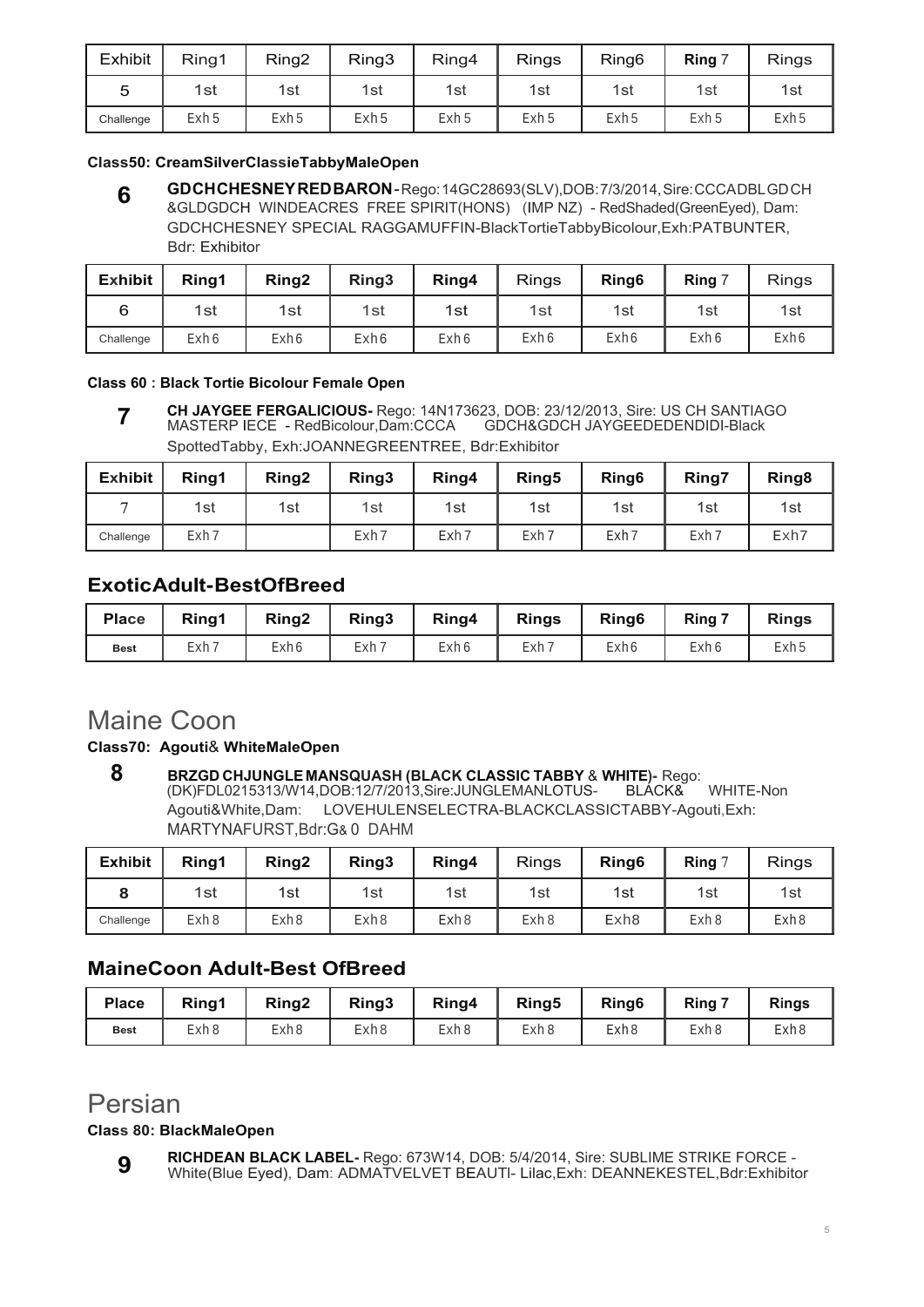| <b>Exhibit</b> | Rina1 | Ring <sub>2</sub> | Ring3 | Ring4            | <b>Rings</b> | Ring <sub>6</sub> | Ring 7 | <b>Rings</b> |
|----------------|-------|-------------------|-------|------------------|--------------|-------------------|--------|--------------|
|                | 1st   | 1st               | 1st   | 1st              | 1st          | 1st               | 1st    | 1st          |
| Challenge      | Exh 9 | Exh 9             | Exh 9 | Exh <sub>9</sub> | Exh 9        | Exh 9             | Exh 9  | Exh 9        |

#### **Class90: BlackBicolourMale Open**

**KNOWING OONITZ-Rego:**L16650,DOB: 27/4/2013,Sire:CFACHSUNLIGHTS MRROMMEL-BlackBicolour, Dam: THIEFOF HEARTSCHANEL- BlackTortie,Exh: DEANNEKESTEL,Bdr: TERE HERNANDEZ **10**

| <b>Exhibit</b> | Rina1    | Ring <sub>2</sub> | Ring3    | Ring4    | <b>Rings</b> | Ring <sub>6</sub> | Ring $7$ | <b>Rings</b> |
|----------------|----------|-------------------|----------|----------|--------------|-------------------|----------|--------------|
| 10             | 1st      | 1st               | 1st      | 1st      | 1st          | 1st               | 1st      | 1st          |
| Challenge      | $Exh$ 10 | $Exh$ 10          | $Exh$ 10 | $Exh$ 10 | $Exh$ 10     | $Exh$ 10          | $Exh$ 10 | $Exh$ 10     |

#### **Class100** : **Cream Shaded Bicolour Female Open**

**GD CH CHESNEY FREE PRISCILLAS SPIRIT-** Rego: 14GC28694(SLV), DOB: 7/3/2014, Sire: CCCA CH, GLD CH WINDEACRESFREE SPIRIT (HONS) (IMP NZ)- Red Shaded, Dam: GD CH CHESNEYSPECIALRAGAMUFFIN-BlackTortieTabbyBicolour,Exh:WENDYMIEGLITZ, Bdr: P BUNTER **11**

| <b>Exhibit</b> | Ring1  | Ring <sub>2</sub> | Ring3  | Ring4  | <b>RingS</b> | Ring <sub>6</sub> | Ring7    | <b>Rings</b>  |
|----------------|--------|-------------------|--------|--------|--------------|-------------------|----------|---------------|
| 11             | 1st    | 1st               | 1st    | 1st    | 1st          | 1st               | 1st      | 1st           |
| Challenge      | Exh 11 | Exh 11            | Exh 11 | Exh 11 | $I$ Exh 11   | <b>Exh 11</b>     | l Exh 11 | <b>Exh 11</b> |

#### **Class110 : BlueVanMaleOpen**

**GCSHAWTOP SPIESN**LIES - Rego: QFA13/103752,DOB: 24/10/2012,Sire:SHAWTOP SHOW METHEMONEY-B lueVan,Dam: SHAWTOPSHES THECULPRIT-Blue Van,Exh:TAMMY RUSHTONBdr: Exhibitor **12**

| <b>Exhibit</b> | Rina1         | Ring <sub>2</sub> | Ring3             | Ring4             | <b>Rings</b>      | Ring <sub>6</sub> | Ring 7            | <b>Rings</b>      |
|----------------|---------------|-------------------|-------------------|-------------------|-------------------|-------------------|-------------------|-------------------|
| 12             | 1st           | 1st               | 1st               | 1st               | 1st               | 1st               | 1st               | 1st               |
| Challenge      | <b>Exh 12</b> | Exh <sub>12</sub> | Exh <sub>12</sub> | Exh <sub>12</sub> | Exh <sub>12</sub> | Exh <sub>12</sub> | Exh <sub>12</sub> | Exh <sub>12</sub> |

### **Persian Adult-Best OfBreed**

| <b>Place</b>   | Ring1             | Ring <sub>2</sub> | Ring3             | Ring4             | Ring <sub>5</sub> | Ring <sub>6</sub> | Ring7             | <b>RingS</b>      |
|----------------|-------------------|-------------------|-------------------|-------------------|-------------------|-------------------|-------------------|-------------------|
| <b>Best</b>    | <b>Exh 11</b>     | Exh <sub>12</sub> | Exh <sub>11</sub> | Exh <sub>9</sub>  | <b>Exh 11</b>     | <b>Exh 11</b>     | Exh <sub>12</sub> | Exh <sub>12</sub> |
| <b>Reserve</b> | Exh <sub>12</sub> | Exh 9             | Exh 9             | Exh <sub>12</sub> | Exh <sub>12</sub> | Exh <sub>12</sub> | Exh 11            | Exh <sub>11</sub> |

## Ragdoll

#### **Class 120 : SealPointFemale Open**

**13** SINANVANYA EVEN STAR - Rego: 684W14, DOB: 13/4/2014, Sire: LOVEUFOREVER A STAR IS BORN- SealPoint, Dam: PILBARADOLLS AZURA- BluePointMitted, Exh: MICHELLEHARRIS, Bdr: Exhibitor

| <b>Exhibit</b> | Ring1             | Ring <sub>2</sub> | Ring3         | Ring4         | <b>Rings</b>      | Ring <sub>6</sub> | Ring 7 | <b>Rings</b>  |
|----------------|-------------------|-------------------|---------------|---------------|-------------------|-------------------|--------|---------------|
| 13             | 1st               | 1st               | 1st           | 1st           | 1st               | 1st               | 1st    | 1st           |
| Challenge      | Exh <sub>13</sub> |                   | <b>Exh 13</b> | <b>Exh 13</b> | Exh <sub>13</sub> | <b>Exh 13</b>     |        | <b>Exh 13</b> |

#### **Class130:ChocolatePoint MaleOpen**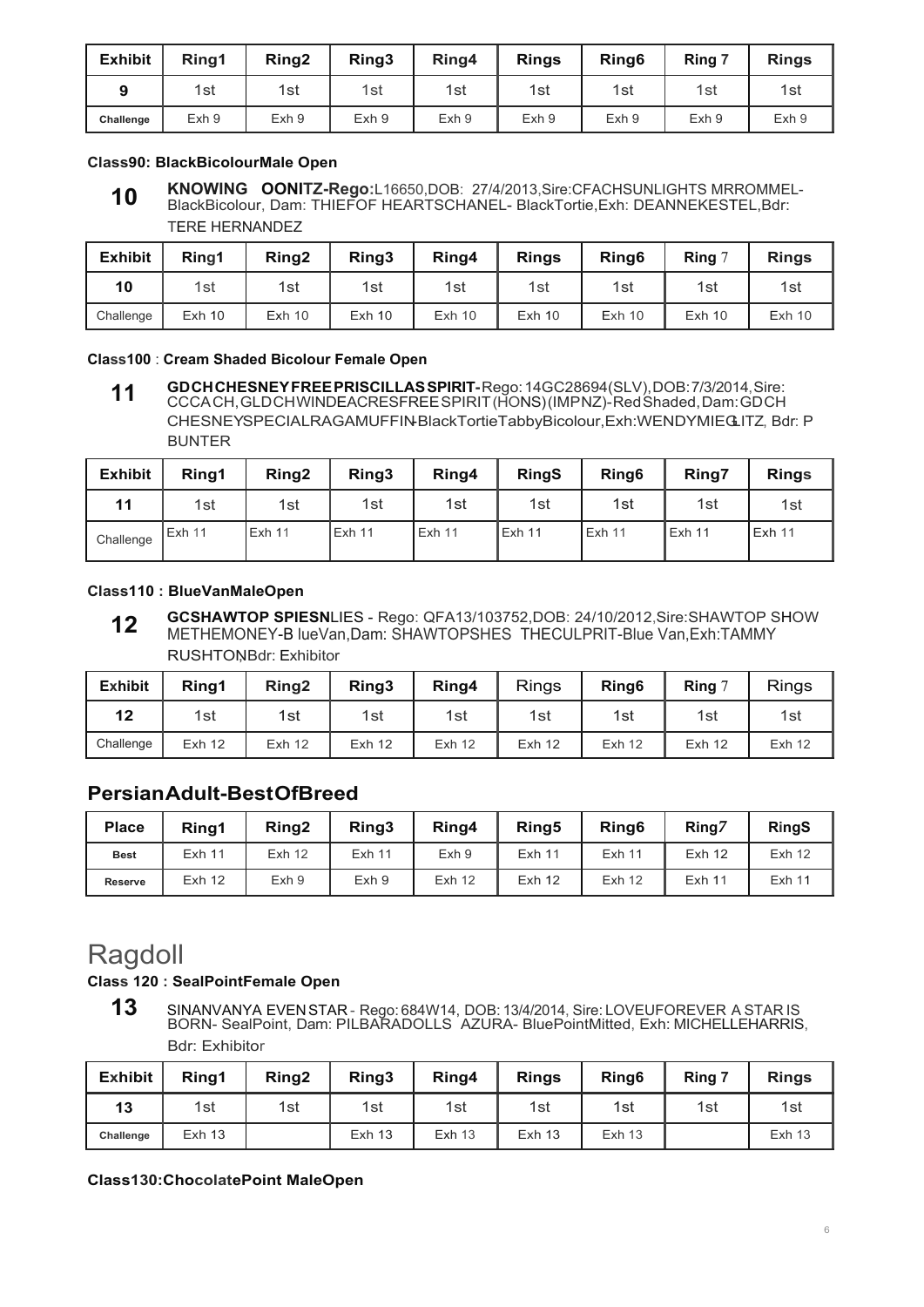#### **LOVEUFOEVER MR TIRIMISU** - Rego: 660W13, DOB: 25/4/2013, Sire: KIWIMAGIC POWER OF LOVE-Lilac Point , Dam: SHAYRAGS MINUTE OF MADNESS-ChocolatePoint , Exh:SUSAN GOODALL, Bdr: J THMPSON **14**

| <b>Exhibit</b> | Ring1             | Ring <sub>2</sub> | Ring3             | Ring4    | <b>Rings</b>      | Ring <sub>6</sub> | Ring 7   | <b>Rings</b>  |
|----------------|-------------------|-------------------|-------------------|----------|-------------------|-------------------|----------|---------------|
| 14             | 1st               | 1st               | 1st               | 1st      | 1st               | 1st               | 1st      | 1st           |
| ChallE!nge     | Exh <sub>14</sub> | $Exh$ 14          | Exh <sub>14</sub> | $Exh$ 14 | Exh <sub>14</sub> | $Exh$ 14          | $Exh$ 14 | <b>Exh 14</b> |

#### **Class140:BluePointMittedFemaleOpen**

**TAMBOURAH QUINTO KEETA QUEEN - Re,go:**14CO619, DOB: 21/8/2014, Sire:MEWSINGS SPANISHEYES - SealPointMitted, Dam:TAMBOURAH SERENE SKEETITA- SealPoint, Exh: KERRYTAYLOR&, Bdr:Exhibitor **15**

| <b>Exhibit</b> | Ring1         | Ring <sub>2</sub> | Ring3         | Ring4         | <b>Rings</b>  | Ring <sub>6</sub> | Ring 7   | <b>Rings</b>  |
|----------------|---------------|-------------------|---------------|---------------|---------------|-------------------|----------|---------------|
| 15             | 1st           | 1st               | 1st           | 1st           | 1st           | 1st               | 1st      | 1st           |
| Challenge      | <b>Exh 15</b> | Exh <sub>15</sub> | <b>Exh 15</b> | <b>Exh 15</b> | <b>Exh 15</b> | <b>Exh 15</b>     | $Exh$ 15 | <b>Exh 15</b> |

#### **Class150:SealPointBicolourMale Open**

**DIAMONDDOLL ARTIC TIGER -** Rego: 295W14, DOB: 5/12/2013, Sire: HAPPYTYME CHARISMAGIC-BT(IMP UK)-SealPointBicolour, Dam:RAGDOMAIN J'ADORE-Seal Point Bicolour, Exh:BROOKEREED, Bdr:Exhibitor **16**

| Exhibit   | Rina1 | Ring <sub>2</sub> | Ring <sub>3</sub> | Ring4                                                                      | <b>Rings</b> | Ring <sub>6</sub> | Ring 7 | <b>Rings</b> |
|-----------|-------|-------------------|-------------------|----------------------------------------------------------------------------|--------------|-------------------|--------|--------------|
| 16        |       |                   |                   | Absentee   Absentee   Absentee   Absentee   Absentee   Absentee   Absentee |              |                   |        | Absentee     |
| Challenge |       |                   |                   |                                                                            |              |                   |        |              |

Class 160 : Seal Point Bicolour Female Open

**17** MEWSINGS CAN'T FIGHT THE MOONLIGHT- Rego: 226W14, DOB: 8/11/2013, Sire: MEWSINGS MY SWEET LORD - Seal Point,Dam:FURRBALLZ CASSIOPIEA - SealTortie Point Bicolour, Exh: KIRSTY CONNELL, Bdr: Exhibitor

| <b>Exhibit</b> | Ring1  | Ring <sub>2</sub> | Ring3         | Ring4         | <b>Rings</b> | Ring <sub>6</sub> | Ring7         | <b>Rings</b>  |
|----------------|--------|-------------------|---------------|---------------|--------------|-------------------|---------------|---------------|
| 17             | 1st    | 1st               | 1st           | 1st           | 1st          | 1st               | 1st           | 1st           |
| Challenge      | Exh 17 | Exh 17            | <b>Exh 17</b> | <b>Exh 17</b> | Exh 17       | <b>Exh 17</b>     | <b>Exh 17</b> | <b>Exh 17</b> |

**Class170:BluePointBicolourMale Open**

**LOVEUFOREVER MR BLUE BAYOU -** Rego: 650W14, DOB: 15/4/2014, Sire: CH & DIA GD CH FANCYRAGS MR BOJANGLES - BluePointBicolour, Dam:RIBBONSNRAGSCHINABLUE- Blue Point Bicolour , Exh: JANIS THOMPSON, Bek: Exhibitor **18**

**JIPSIGLEN N HARM ONIUS - Rego:**QFA14/105236, DOB: 30/1/2014, Sire: GLD DBLGDCH &DIA GDCHFAIRIE HUGOBOSS - Blue PointBicolour , Dam:MYLOVELY CUDDLEPIE-Seal Point Bicolour, Exh: BROOKE REED, Bdr:K MACKIE **19**

| Exhibit   | Ring1    | Ring <sub>2</sub> | Ring3    | Ring4             | <b>Rings</b> | Ring <sub>6</sub> | Ring $7$ | <b>Rings</b> |
|-----------|----------|-------------------|----------|-------------------|--------------|-------------------|----------|--------------|
| 18        | 1st      | 1st               | 1st      | 1st               |              | 1st               | 1st      | 1st          |
| 19        | Absentee | Absentee          | Absentee | Absentee          | Absentee     | Absentee          | Absentee | Absentee     |
| Challenge | Exh 18   | $Exh$ 18          | $Exh$ 18 | Exh <sub>18</sub> |              | $Exh$ 18          | $Exh$ 18 | Exh 18       |

**Class 180** : **Blue Point Bicolour Female Open**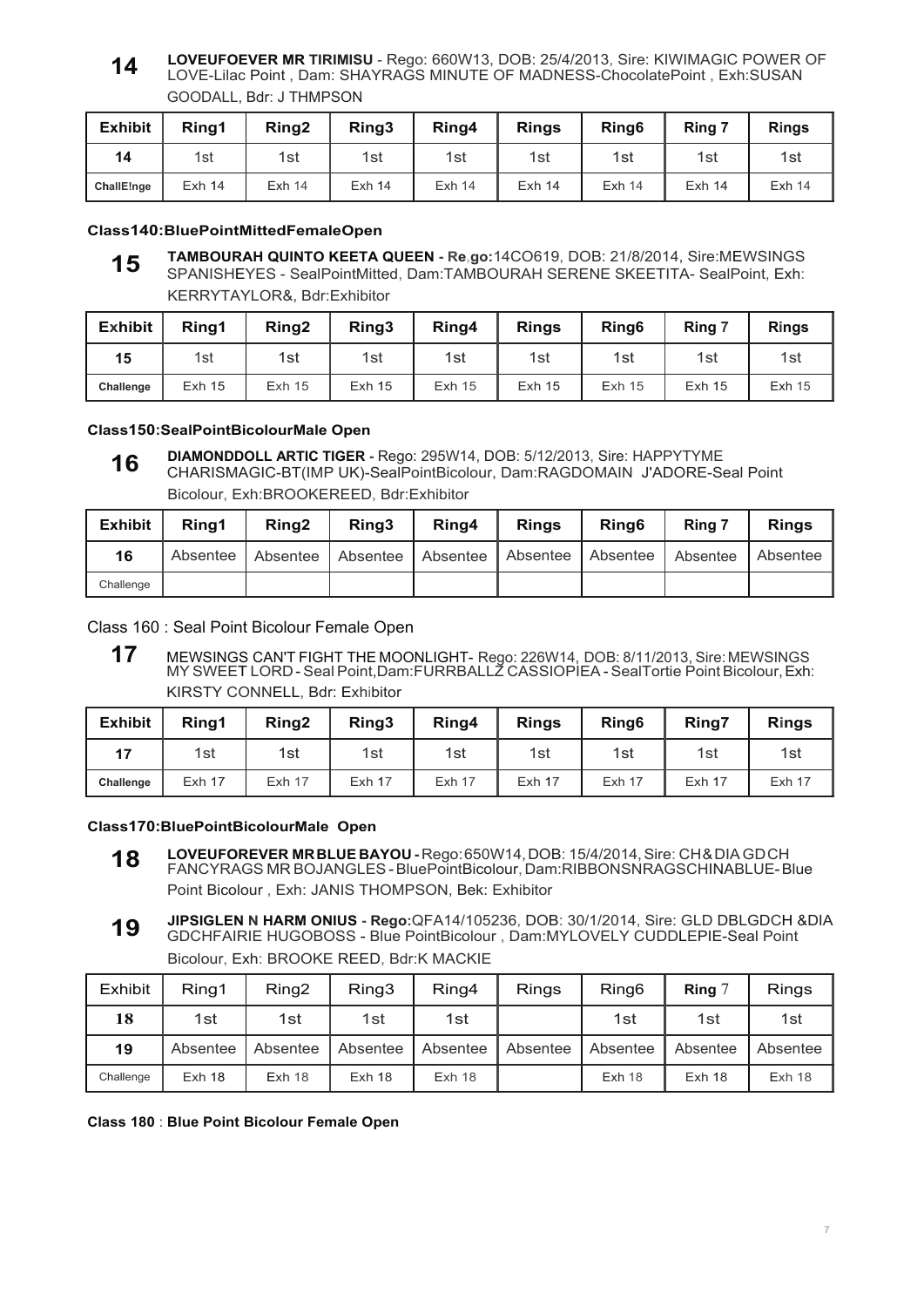#### **LOVEUFOREVERTHUMBERLINA- Rego:**646W14, DOB: 15/4/2014, Sire: FANCYRAGS MR 80- JANGLES-Blue PointBicolour, Dam:RIBBONSNRAGS CHINABLUE-Blue PointBicolour, Exh: JANISTHOMPSON, Bdr:Exhibitor **20**

| <b>Exhibit</b> | Ring1 | Ring <sub>2</sub> | Ring3 | Ring4 | <b>Rings</b> | Ring <sub>6</sub> | Ring7 | <b>Rings</b> |
|----------------|-------|-------------------|-------|-------|--------------|-------------------|-------|--------------|
| 20             | 1st   | 1st               | 1st   | 1st   | 1st          | 1st               | 1st   | 1st          |
| ChallE!nge     | Exh20 | Exh20             | Exh20 | Exh20 | Exh20        | <b>Exh 20</b>     |       | Exh20        |

### **RagdollAdult-BestOfBreed**

| <b>Place</b>   | Rina1         | Ring <sub>2</sub> | Ring3             | Ring4             | <b>Rings</b>  | Ring <sub>6</sub> | Ring 7   | <b>Rings</b> |
|----------------|---------------|-------------------|-------------------|-------------------|---------------|-------------------|----------|--------------|
| <b>Best</b>    | $Exh$ 18      | Exh 18            | $Exh$ 18          | <b>Exh 15</b>     | $Exh$ 18      | $Exh$ 18          | $Exh$ 18 | $Exh$ 14     |
| <b>Reserve</b> | <b>Exh 17</b> | Exh 15            | Exh <sub>15</sub> | $Exh$ 14          | $Exh$ 14      | $Exh$ 14          | $Exh$ 14 | Exh20        |
| 3rd            | $Exh$ 14      | <b>Exh 20</b>     | $Exh$ 14          | Exh <sub>20</sub> | <b>Exh 15</b> | <b>Exh 15</b>     | $Exh$ 17 | $Exh$ 18     |

## **Siberian**

### **Class190:AgoutiMaleOpen**

**BRZGD CHS NOWGUMS SEVASTIAN (BLACK (BROWN) SPOTTED TABBY) -** Rego: (N)13N172823(SIV)/W14,DOB: 1/8/2013, Sire:CH SNOWGUMSTHE EARLOFESSEX-BLACK (BROWN) SPOTTED TABBY BICOLOUR - Agouti & White, Dam: SLADKOE PYATNYSHKO - BLACK(BROWN) SPOTTED TABBY - Agouti, Exh: JANIS THOMPSON, Bdr: M FLETCHER **21**

| <b>Exhibit</b> | Ring1             | Ring <sub>2</sub> | Ring3             | Ring4             | <b>Rings</b>      | Ring <sub>6</sub> | Ring 7        | <b>Rings</b>      |
|----------------|-------------------|-------------------|-------------------|-------------------|-------------------|-------------------|---------------|-------------------|
| 21             | 1st               | 1st               | 1st               | 1st               | 1st               | 1st               | 1st           | 1st               |
| Challenge      | Exh <sub>21</sub> | Exh <sub>21</sub> | Exh <sub>21</sub> | Exh <sub>21</sub> | Exh <sub>21</sub> | Exh <sub>21</sub> | <b>Exh 21</b> | Exh <sub>21</sub> |

### **Siberian Adult-Best OfBreed**

| <b>Place</b> | Rina1             | Ring <sub>2</sub> | Ring3         | Ring4         | <b>Rings</b>      | Ring <sub>6</sub>  | Ring 7            | <b>Rings</b>      |
|--------------|-------------------|-------------------|---------------|---------------|-------------------|--------------------|-------------------|-------------------|
| <b>Best</b>  | Exh <sub>21</sub> | Exh <sub>21</sub> | <b>Exh 21</b> | <b>Exh 21</b> | Exh <sub>21</sub> | Exh 2 <sup>4</sup> | Exh <sub>21</sub> | Exh <sub>21</sub> |

## **Top Group One Adults**

| <b>Place</b>   | Ring1             | Ring <sub>2</sub> | Ring3             | Ring4             | <b>Rings</b>      | Ring <sub>6</sub> | Ring 7            | <b>Rings</b>      |
|----------------|-------------------|-------------------|-------------------|-------------------|-------------------|-------------------|-------------------|-------------------|
| <b>Best</b>    | Exh <sub>11</sub> | Exh <sub>12</sub> | Exh <sub>11</sub> | Exh 9             | Exh <sub>21</sub> | <b>Exh 11</b>     | Exh <sub>6</sub>  | Exh <sub>12</sub> |
| <b>Reserve</b> | Exh 7             | Exh <sub>18</sub> | <b>Exh 21</b>     | <b>Exh 12</b>     | Exh 18            | Exh <sub>6</sub>  | Exh 8             | Exh 5             |
| 3rd            | Exh <sub>12</sub> | Exh <sub>21</sub> | Exh 7             | Exh 8             | Exh 7             | Exh <sub>18</sub> | Exh <sub>18</sub> | <b>Exh 21</b>     |
| 4th            | Exh <sub>21</sub> | Exh 9             | $Exh$ 4           | Exh <sub>6</sub>  | Exh <sub>4</sub>  | <b>Exh 21</b>     | Exh <sub>12</sub> | <b>Exh 11</b>     |
| 5th            | $Exh$ 18          | Exh <sub>4</sub>  | Exh 8             | Exh <sub>15</sub> | Exh <sub>15</sub> | Exh <sub>12</sub> | Exh <sub>11</sub> | <b>Exh 14</b>     |
| 6th            | Exh 8             | <b>Exh 15</b>     | Exh <sub>18</sub> | Exh <sub>5</sub>  | Exh 1             | Exh 4             | $Exh$ 10          | Exh <sub>1</sub>  |
| 7th            | $Exh$ 10          | Exh <sub>6</sub>  | Exh 9             | Exh 7             | Exh <sub>6</sub>  | Exh 8             | $Exh$ 14          | Exh 6             |
| 8th            | Exh 1             | Exh20             | Exh <sub>12</sub> | <b>Exh 21</b>     | Exh <sub>11</sub> | Exh 9             | Exh <sub>21</sub> | Exh20             |
| 9th            | Exh <sub>6</sub>  | Exh 1             | Exh <sub>15</sub> | Exh <sub>14</sub> | Exh <sub>12</sub> | Exh <sub>14</sub> | Exh 1             | <b>Exh 18</b>     |
| 10th           | Exh <sub>17</sub> | <b>Exh 17</b>     | Exh <sub>14</sub> | Exh20             | <b>Exh 20</b>     | Exh 7             | Exh 7             | Exh 7             |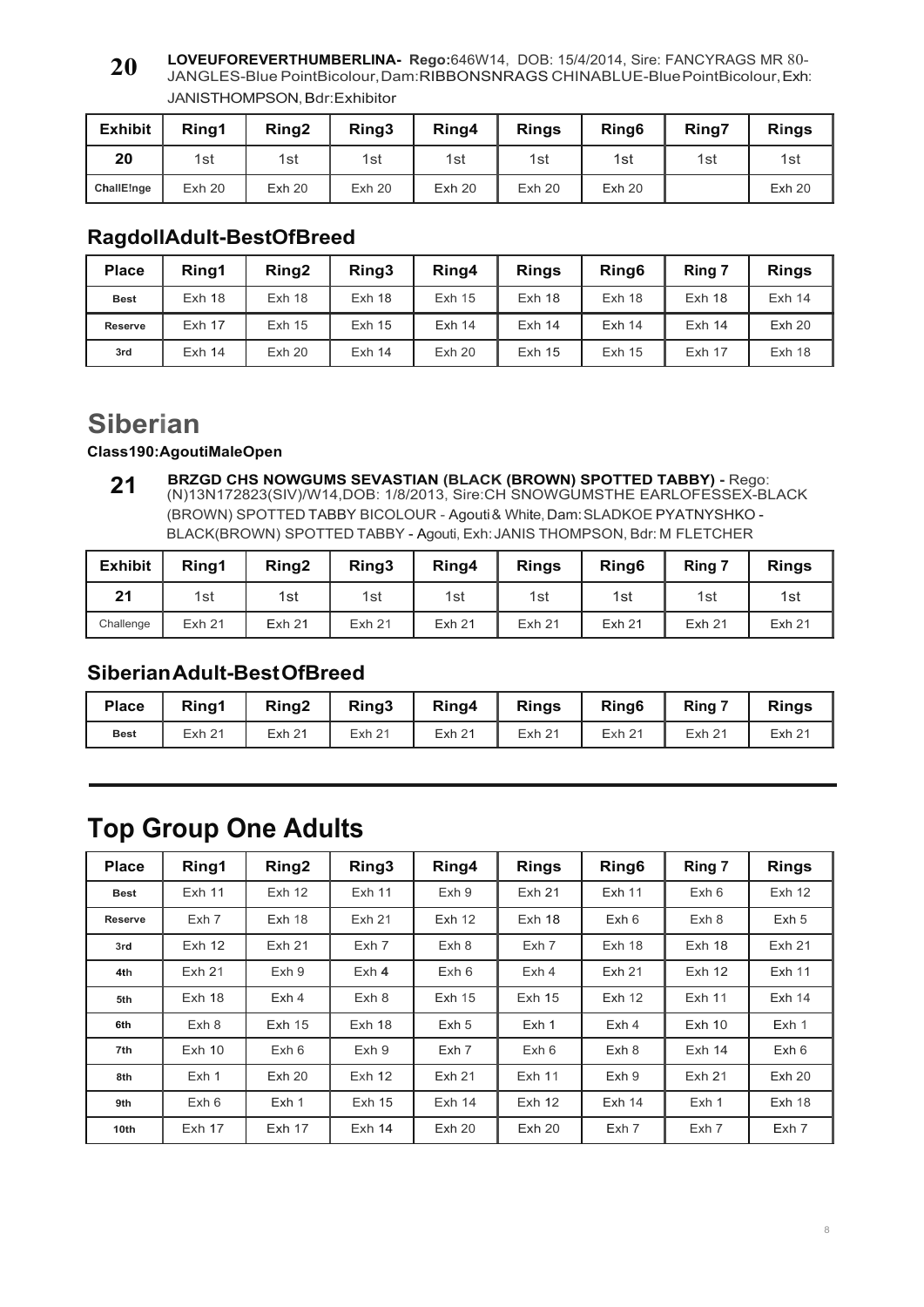# Group One Kitten

## Birman

#### **Class200:Seal PointMaleKitten Under7Months**

- **ELDORATO MAVERIC-KRego:15GC28845DOB:27/11/2014, Sire: GD CH ELDORATO HES A** SPUNK- Seal Point , Dam:CH ELDORATO FONTEYN- Seal Point,Exh:LESLEY FREEMANN, Bdr: Exhibitor **22**
- **EYECANDYROMEO Rego:** (V)33084, DOB:25/11/2014,Sire:CHBINDURAGUNSNROSES-SealPoint,Dam: EYECANDYLILYAMOUR- SealPoint, Exh: LEANNE ADAMS&JOANTRIGG, Bdr: Exhibitor **23**

| <b>Exhibit</b> | Ring1    | Rina <sub>2</sub> | Rina <sub>3</sub> | Ring4    | Ring <sub>5</sub>            | Ring <sub>6</sub> | Ring 7 | R ing <sub>8</sub> |
|----------------|----------|-------------------|-------------------|----------|------------------------------|-------------------|--------|--------------------|
| 22             | Absentee | Absentee          | Absentee          | Absentee | Absentee Absentee Absentee I |                   |        | Absentee           |
| 23             | 1st      | 1st               | 1st               | 1st      | 1st                          | 1st               | 1st    | 1st                |

#### **Class210: Seal PointFemale KittenUnder 9 Months**

**AINTNOALICAT BREAKFAST ATTIFFANY\$** - Rego:14CO627, DOB:10/9/2014,Sire:SAPHGD CH JILLIJAMILACREAMPUFF- SealPoint, Dam: CH WARRAWEEPARKLILLIAN-SealPoint, Exh: JILLIANREED,Bdr:CANDRMACKEY **24**

| Exhibit | Ring1 | Ring <sub>2</sub> | Ring <sub>3</sub> | Ring4 | <b>Rings</b> | Ring <sub>6</sub> | Ring7 | Ring <sub>8</sub> |
|---------|-------|-------------------|-------------------|-------|--------------|-------------------|-------|-------------------|
| 24      | 1st   | 1st               | 1st               | 1st   | 1st          | 1st               | 1st   | 1st               |

### **BirmanKitten-Best OfBreed**

| <b>Place</b> | Rina1             | Ring <sub>2</sub> | Ring3             | Ring4             | <b>Rings</b>  | Ring <sub>6</sub> | Ring 7        | R ings            |
|--------------|-------------------|-------------------|-------------------|-------------------|---------------|-------------------|---------------|-------------------|
| <b>Best</b>  | Exh <sub>23</sub> | Exh <sub>23</sub> | Exh <sub>23</sub> | Exh <sub>23</sub> | <b>Exh 23</b> | Exh <sub>23</sub> | <b>Exh 23</b> | Exh <sub>23</sub> |

## **Exotic**

#### **Class220: White(Odd Eyed)Female KittenUnder 7Months**

**JAIYMEKAARABELLAAYLA -** Rego 213W15DOB: 4/12/2014Sire: FIESTA MR DAVID BOWIE REG652W13-White(Odd Eyed), Dam:CHAINOPONDSAVITARREG71OW12(N)11N167904 - White(OddEyed), Exh: JAIYMEKACATTERY &, Bdr: Exhibitor **25**

| <b>Exhibit</b> | Ring1 | Ring <sub>2</sub> | Ring3 | Ring4 | <b>Rings</b> | Ring <sub>6</sub> | Ring 7 | Ring 8 |
|----------------|-------|-------------------|-------|-------|--------------|-------------------|--------|--------|
| 25             | 1st   | 1st               | 1st   | 1st   | 1st          | 1st               | 1st    | 1st    |

#### **Class230:Cream MaleKitten Under 7 Months**

**ALLIEBEARRUSKI- Rego:**15CO161, DOB: 14/11/2014,Sire: CHJET STONEMANUKA(IMP RUSSIA) - Red Classic Tabby , Dam: UNFORGETABLETl GERLILY- Black Tortie Classic Tabby, Exh: MURRAY &JEANETTE PHILIP,Bdr:Exhibitor **26**

| Exhibit | Ring1 | Ring <sub>2</sub> | Ring3 | Ring4 | <b>Rings</b> | Ring <sub>6</sub> | Ring7 | Ring <sub>8</sub> |
|---------|-------|-------------------|-------|-------|--------------|-------------------|-------|-------------------|
| 26      | 1st   | 1st               | 1st   | 1st   | 1st          | 1st               | 1st   | 1st               |

#### **Class240:BlackBicolour MaleKittenUnder 7Months**

**JAYGEECAPT JACK SPARROW-** Rego: 14N174951, DOB: 22/11/2014, Sire: US CH SANTIAGO MASTERP IECE - RedBicolour,Dam:CCCAGDCH&GDCHIJAYGEEDEDENDIDI-Black SpottedTabby, Exh: JOANNEGREENTREE,Bdr:Exhibitor **27**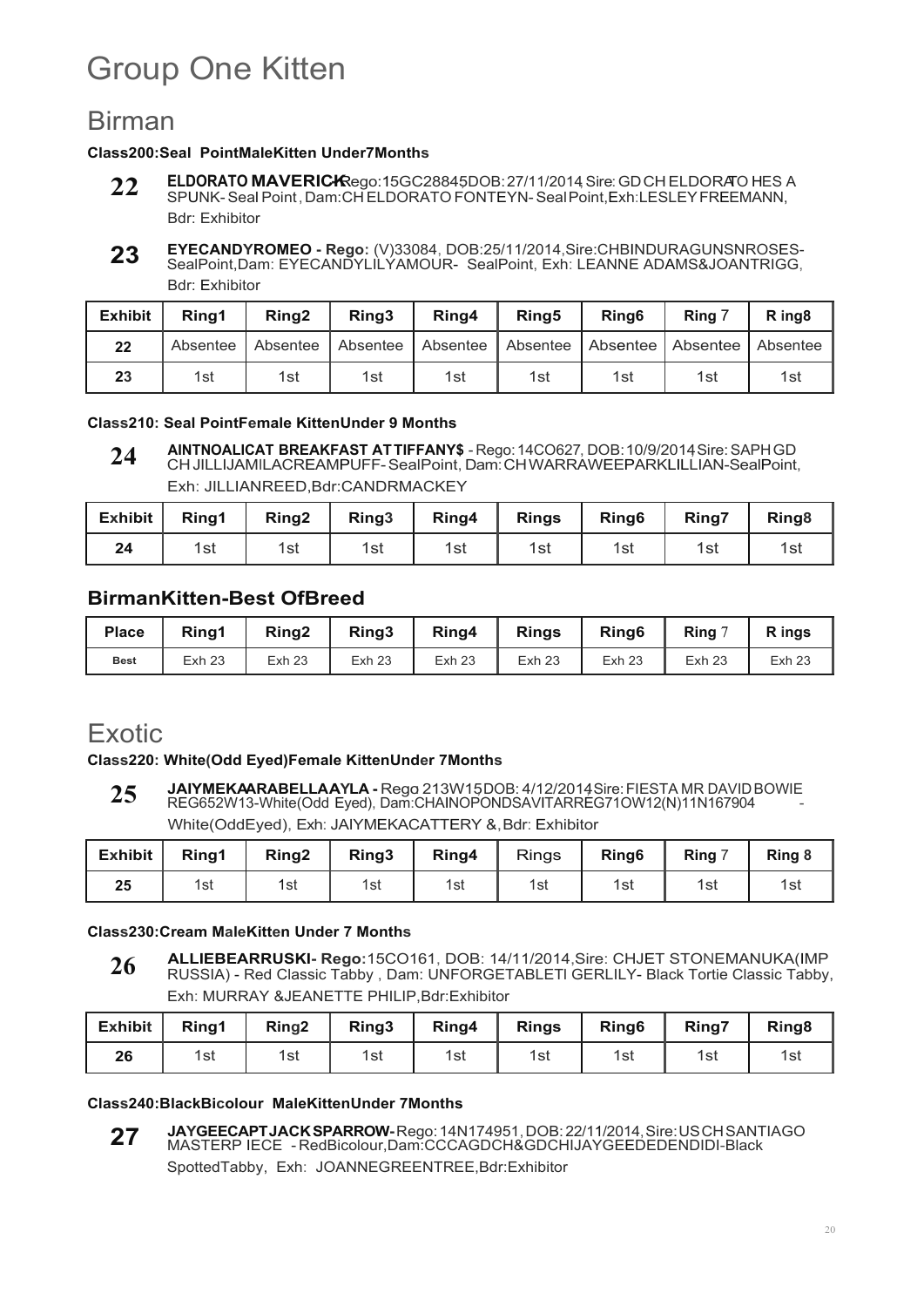| <b>Exhibit</b> | Ring1 | Ring <sub>2</sub> | Ring3 | Ring4 | <b>Rings</b> | Ring <sub>6</sub> | Ring 7 | <b>Rings</b> |
|----------------|-------|-------------------|-------|-------|--------------|-------------------|--------|--------------|
| クフ             | 1st   | 1st               | 1st   | 1st   | 1st          | 1st               | 1st    | 1st          |

#### **Class250:BlueTortieSmokePointBicolourFemaleKittenUnder9 Months**

**JAIYMEKA ANGELICA DEWI** - Rego: 204W15, DOB: 1/11/2014, Sire: JAIYMEKA SQUEAKBOX - Red, Dam:CHAINOPONDSSMOKECHARM - BlueTortie SmokeBicolour,Exh:JAIYMEKA **28**

CATTERY & , Bdr: Exhibitor

| Exhibit | Ring1 | Ring <sub>2</sub> | Ring3 | Ring4 | Rings | Ring <sub>6</sub> | $\mathsf{Ring} \subset \mathsf{R}$ | Rings |
|---------|-------|-------------------|-------|-------|-------|-------------------|------------------------------------|-------|
| 28      | 1st   | 1st               | 1st   | 1st   | 1st   | 1st               | 1st                                | 1st   |

Class260:BlackTabbyVanMaleKittenUnder5Months

**<sup>29</sup>** CHESNEY RA FFAELLO - Rego: 15GC28820,(SLV) , DOB: 9/1/2015, Sire: GLD CH DIXYKATZ KARAMEL BO N BON (IMP NZ) - PERSIAN - Cream Tabby Bic olour, Dam : GD CH CHESNE Y SPECIAL RAGGAMUFFIN-BlackTortieTabbyBicolour,Exlh: PATBUNTER, Bdr: Exhibitor

| <b>Exhibit</b> | Rina1      | Ring <sub>2</sub> | Ring3 | Ring4                                                         | <b>Rings</b> | Ring <sub>6</sub> | Ring 7 | <b>Rings</b> |
|----------------|------------|-------------------|-------|---------------------------------------------------------------|--------------|-------------------|--------|--------------|
| 29             | Absentee I |                   |       | Absentee Absentee   Absentee   Absentee   Absentee   Absentee |              |                   |        | Absentee     |

### **Exotic Kitten** - **BestOf Breed**

| <b>Place</b>   | Rina1         | Ring <sub>2</sub> | Ring3         | Ring4             | Ring <sub>5</sub> | Ring <sub>6</sub> | Ring7             | Ring <sub>8</sub> |
|----------------|---------------|-------------------|---------------|-------------------|-------------------|-------------------|-------------------|-------------------|
| <b>Best</b>    | Exh26         | Exh26             | Exh26         | Exh <sub>27</sub> | <b>Exh 27</b>     | Exh26             | Exh <sub>27</sub> | <b>Exh 27</b>     |
| <b>Reserve</b> | <b>Exh 27</b> | Exh <sub>25</sub> | <b>Exh 27</b> | Exh26             | Exh26             | <b>Exh 27</b>     | Exh26             | <b>Exh 25</b>     |

## Maine Coon

#### **Class270:Agouti** & **White FemaleKittenUnder9Months**

**FlDELIS LOLLIPOP (BLACK TORTIE CLASSIC TABBY** & **WHITE)-** Rego:QFA15/106123(S), DOB: 8/10/2014,Sire : ACF AOE, GLD DBL GD CH FIDELIS CATCHING FIRE - RED CLASSICTABB Y& WH!TE-Agouti & White, Dam:FIDELIS ATHENA- BLACKCLASSIC TABBY & WHITE - Agouti & White, Exh:TRACEY LAMB, Bdr:Exhibitor **30**

| <b>Exhibit</b> | Ring1 | Ring <sub>2</sub> | Ring3 | Ring4 | Ring5 | Ring <sub>6</sub> | Ring $7$ | Rings |
|----------------|-------|-------------------|-------|-------|-------|-------------------|----------|-------|
| 30             | 1st   | 1st               | 1st   | 1st   |       | 1st               | 1st      | 1st   |

#### **Class280:Agouti** & **WhiteNeutered KittenUnder7Months**

**MOSCADO BLUE BAYOU (BLUE CLASSIC TABBY** & **WHITE)-** Rego: 203W15, DOB: 1/1/2015, Sire: GD CH JUNGLEMANSQUASH(IMPDK)-BLACK CLASSIC TABBY & WHITE - Agouti & White, Dam: XQUIZIT PLATYNUM - BLACK TORTIE TABBY - Agouti, Exh: HANNAH FACKERELL, Bdr:MFURST **31**

| Exhibit | Ring1 | Ring <sub>2</sub> | Ring3 | Ring4 | <b>Rings</b> | Ring <sub>6</sub> | Ring $7$ | <b>Rings</b> |
|---------|-------|-------------------|-------|-------|--------------|-------------------|----------|--------------|
| 24      | 1st   |                   | 1st   |       | 1st          |                   | 1st      |              |

#### **Class290:Agouti**&**WhiteNeutered Kitten Under9Months**

**ALURE KING OF MY JUNGLE (REDCLASSIC TABBY ANDWHITE) -** Rego: 14C0644, DOB: 10/10/2014 , Sire: SHAMAN RED COYOTE( RED CLASSIC TABBY & WHITE ) - Agouti, Dam: FLURMONZ QUEEN BOADICEA (BROWN TORTIE TABBY & WHITE)-Agouti & White, Exh: ANNE NEWTON, Bdr: Exhibitor **32**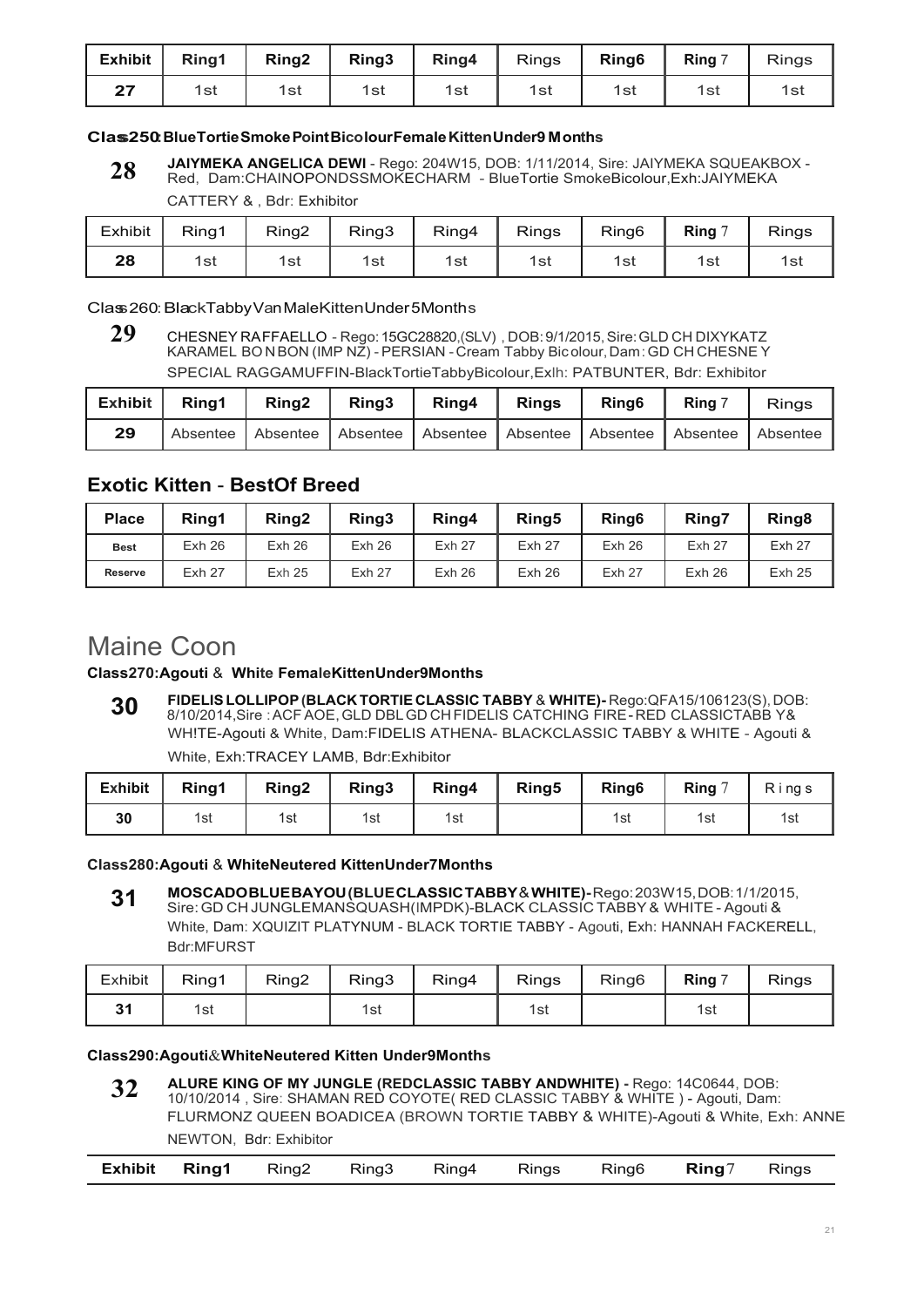|  | 32 1st 1st 1st 1st 1st 1st 1st 1st 1st |  |  |  |
|--|----------------------------------------|--|--|--|
|  |                                        |  |  |  |

### **Maine Coon Kitten-Best Of Breed**

| <b>Place</b> | Rina1 | Ring <sub>2</sub> | Ring3         | Ring4         | Ring5         | Ring <sub>6</sub> | Ring 7 | <b>Rings</b> |
|--------------|-------|-------------------|---------------|---------------|---------------|-------------------|--------|--------------|
| <b>Best</b>  | Exh30 | <b>Exh 32</b>     | <b>Exh 32</b> | <b>Exh 32</b> | <b>Exh 32</b> | <b>Exh 32</b>     | Exh30  | Exh30        |

## Persian

Class300:White(BlueEyed)MaleKittenUnder 5Months

<sup>33</sup> RICHDEAN OUTTA THE BLU- Rego: 418W15, DOB: 15/1/2015, Sire: SUBLIME STRIKE FORCE-White(Blue Eyed), Dam: FLUFFYKINS MELIINDA JAYNE- White (Odd Eyed),Exh: DEANNE KESTEL, Bdr: Exhibitor

| <b>Exhibit</b> | Ring1 | Ring <sub>2</sub> | Ring3 | Ring4 | Ring <sub>5</sub> | Ring <sub>6</sub> | Ring 7 | <b>Rings</b> |
|----------------|-------|-------------------|-------|-------|-------------------|-------------------|--------|--------------|
| 33             | 1st   | 1st               | 1st   | 1st   | 1st               | 1st               | 1st    | 1รเ          |

Class 310 : Black Golden Tipped (Green Eyed) Female !Kitten Under 9 Months

34 J AIYMEKA AQUAMARIE- Rego:209W15, DOB: 1/11/2014, Sire:JAIYMEKADEVILIAM-Black Tipped(Green Eyed), Dam:JAIYMEKASPECIALDELIVERY -Black Tipped(Green Eyed), Exh: JAIYMEKA CATTERY & , Bdr:Exhibitor

| <b>Exhibit</b> | Ring1 | Ring <sub>2</sub> | Ring3 | Ring4 | Ring <sub>5</sub> | Ring <sub>6</sub> | <b>Ring 7</b> | <b>Rings</b> |
|----------------|-------|-------------------|-------|-------|-------------------|-------------------|---------------|--------------|
| 34             | 1st   | 1st               | 1st   | 1st   | 1st               | 1st               | 1st           | 1st          |

#### **Class320** : **RedBicolourMaleKittenUnder5 Months**

**SHAWTOPTOOHOT -Rego:QFA**15/106296,DOB:15/1/2015,Sire:GCSHAWTOPMONEYBALL - Blue Van, Dam: SHAWTOPALL THE SECRETS - RedBicolour, Exh: HEATHER & RODNEY JONES, Bdr: TAMMY RUSHTON **35**

| <b>Exhibit</b> | Ring1 | Ring <sub>2</sub> | Ring3 | Ring4 | Ring <sub>5</sub> | Ring <sub>6</sub> | Ring 7 | <b>Rings</b> |
|----------------|-------|-------------------|-------|-------|-------------------|-------------------|--------|--------------|
| 35             | 1st   | 1st               | 1st   | 1st   | 1st               |                   | 1st    | 1st          |

Class330: RedBicolourFemale KittenUnder7Months

**SHAWTOP CAUSN CHAOS-** Rego:QFA15/10637,1DOB: 6/1/2015, Sire: BABYBEST CAT **36**

|  |  | المساري والمستقال والمناسب المستقل والمستقل والمستقل المستقل والمستقل والمستقلة والمستقلة |  |  |
|--|--|-------------------------------------------------------------------------------------------|--|--|

| Exhibit Ring1 | Ring <sub>2</sub> | Ring3 | Ring4                                                                                 | Rinas | <b>Ring6</b> | Rina7 | <b>Rings</b> |
|---------------|-------------------|-------|---------------------------------------------------------------------------------------|-------|--------------|-------|--------------|
| 36            |                   |       | Absentee   Absentee   Absentee   Absentee   Absentee   Absentee   Absentee   Absentee |       |              |       |              |

#### **Class340:ChocolateSmokeBicolourMale KittenUnder9Months**

**RICHDEAN CHOCOBEAR-** Rego: 673W14, DOB: 1/11/2014, Sire: RAINBOWLINE ICED CHOCOLATE DREAM-ChocolateSmoke Van, Dam:RICHDEANLOVEPOTION-LilacBicolour , Exh: DEANNE KESTEL, Bdr: Exhibitor **37**

| <b>Exhibit</b> | Ring1 | Ring2 | Ring3 | Ring4 | Ring <sub>5</sub> | Ring <sub>6</sub> | Ring $7$ | <b>Rings</b> |
|----------------|-------|-------|-------|-------|-------------------|-------------------|----------|--------------|
| 27             | 1st   | 1st   | 1st   | 1st   | 1st               | 1st               | 1st      | 1st          |

#### **Class350:RedVan Female KittenUnder 5 Months**

**SHAWTOP TELL EM THEYRE DREAMN** - Rego: , DOB: 14/2/2015, Sire: BABYBEST CAT MILLESIME - Red Bicolour, Dam: SHAWTOP TURNIT UP- BlueTortieBicolour, Exh:TAMMY RUSHTON, Bdr: Exhibitor **38**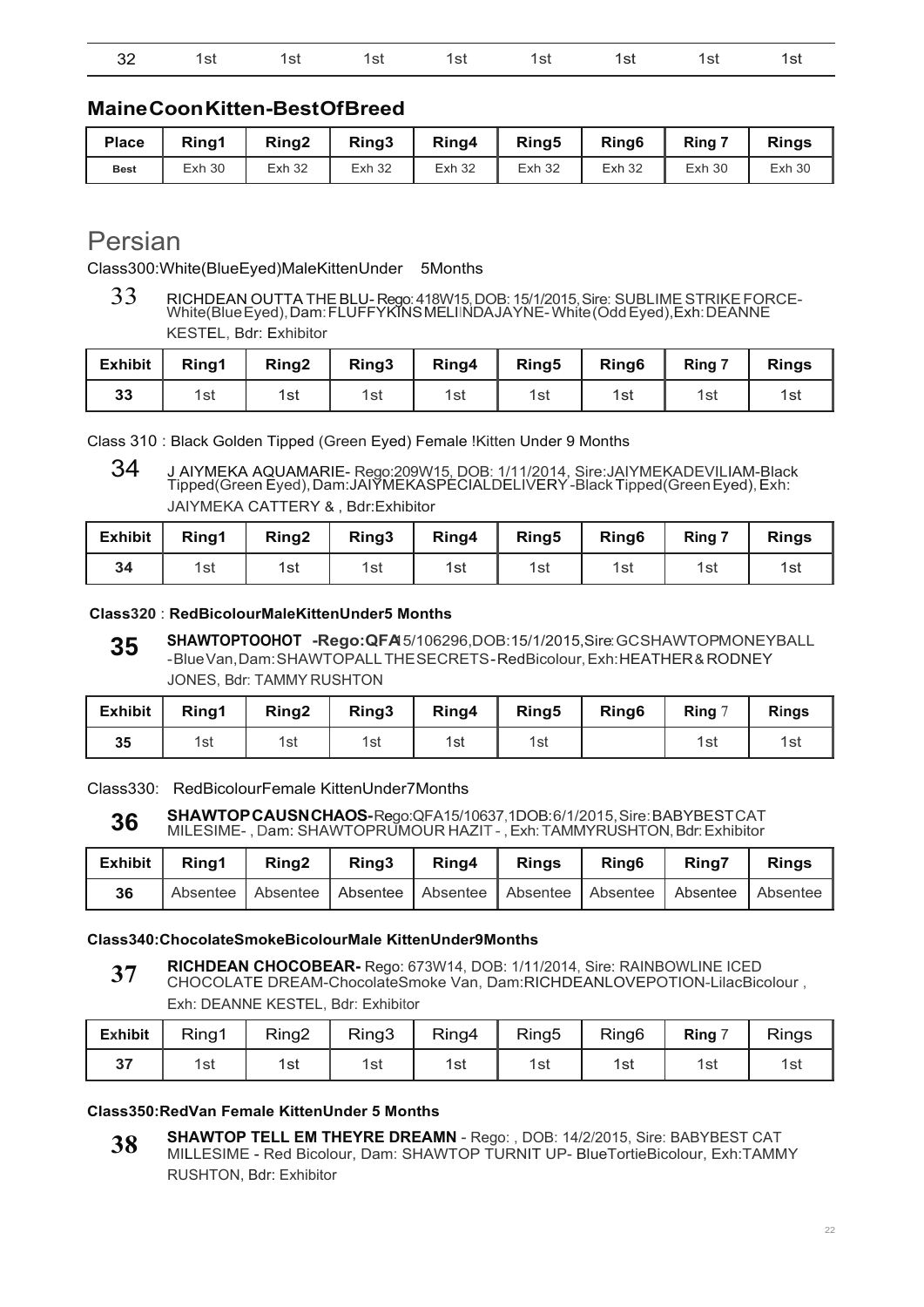| <b>Exhibit</b> | Ring1 | Ring <sub>2</sub> | Ring3 | Ring4 | <b>Rings</b> | Ring <sub>6</sub> | Ring 7 | <b>Rings</b> |
|----------------|-------|-------------------|-------|-------|--------------|-------------------|--------|--------------|
| 38             | 1st   | 1st               | 1st   | 1st   | 1st          | 1st               | 1st    | 1st          |

### **Persian Kitten-Best OfBreed**

| <b>Place</b>   | Rina1         | Ring <sub>2</sub> | Rina <sub>3</sub> | Ring4         | <b>Rings</b>  | Ring <sub>6</sub> | Rina7             | <b>Rings</b>      |
|----------------|---------------|-------------------|-------------------|---------------|---------------|-------------------|-------------------|-------------------|
| <b>Best</b>    | <b>Exh 37</b> | <b>Exh 37</b>     | <b>Exh 37</b>     | <b>Exh 37</b> | <b>Exh 37</b> | <b>Exh 37</b>     | Exh <sub>35</sub> | Exh <sub>33</sub> |
| <b>Reserve</b> | <b>Exh 35</b> | <b>Exh 35</b>     | Exh38             | <b>Exh 35</b> | <b>Exh 35</b> | Exh38             | <b>Exh 37</b>     | <b>Exh 37</b>     |

## Ragdoll

#### **Class 360:Seal PointMaleKitten Under 7 Months**

**DIAMONDDOLLS DARTANGNON JUNIOR -** Rego: 464W15, DOB: 26/11/2014, Sire: WINTERDEW DARTANGNON - Seal Point , Dam: CHERISHMELUCINDA ROSE - , Exh: BROOKE REED, Bdr: **39**

Exhibitor

| <b>Exhibit</b> | Ring1 | Ring <sub>2</sub> | Ring3 | Ring4 | <b>Rings</b> | Ring <sub>6</sub> | Ring 7 | <b>Rings</b> |
|----------------|-------|-------------------|-------|-------|--------------|-------------------|--------|--------------|
| 39             | 1st   | 1st               | 1st   | 1st   | 1st          | 1st               | 1st    | 1st          |

#### **Class370:BluePointMale KittenUnder 7 Months**

**LOVEUFOREVER MR BROMLEY** - Rego: 364W15, DOB: 7/11/2014, Sire: LOEVUFOREVER GANDALF-Blue PointBicolour, Dam:LOEVEUFOREVERMISSCHOCOLATTE-Chocolate Point , Exh:JANIST HOMPSON, Bdr:Exhibitor **40**

| <b>Exhibit</b> | Ring1 | Ring <sub>2</sub> | Ring3 | Ring4 | <b>Rings</b> | Ring <sub>6</sub> | <b>Ring7</b> | Ring s |
|----------------|-------|-------------------|-------|-------|--------------|-------------------|--------------|--------|
| 40             | 1st   | 1st               | 1st   | 1st   | 1st          | 1st               | 1st          | 1st    |

#### **Class380: BluePointFemale KittenUnder SMonths**

**SUMIBOMISS ROXETTE- Rego:**15CO/291, DOB: 9/2/2015,Sire:CHSUMIBOSONG OFFIRE& ICE- Lilac Point , Dam: MEWSINGS PUTTING ON THERITZ-Blue Tabby Point , Exh: NARELLE TOPHAM, Bdr: S BOLLAND **41**

| TOFTIAM, DUI. O DOLLAND |                |       |                   |       |       |              |                   |       |       |
|-------------------------|----------------|-------|-------------------|-------|-------|--------------|-------------------|-------|-------|
|                         | <b>Exhibit</b> | Rina1 | Ring <sub>2</sub> | Ring3 | Ring4 | <b>Rings</b> | Ring <sub>6</sub> | Ring7 | Rings |
|                         | 41             | 1st i | 1st               | 1st   | 1st   | 1st          | 1st               | 1st   | 1st   |

Class390: Lilac PointMaleKittenUnder SMonth s

**SUMMERSKYE SAMBIA-** Rego: 437W15, DOB: 21/2/2015, Sire: LOVEUFOREVER MR TIRAMISU - ChocolatePoint,Dam:LOVEUFOREVERWHITNEY-Seal Point,Exh:SUSANGOODALL, Bdr: Exhibitor **42**

| <b>Exhibit</b> | Ring1 | Ring2 | Ring3 | Ring4 | Rings | Ring <sub>6</sub> | Ring7 | Ring <sub>8</sub> |
|----------------|-------|-------|-------|-------|-------|-------------------|-------|-------------------|
| 42             | 1st   | 1st   | 1st   | 1st   | 1st   | 1st               | 1st   | 1st               |

Class400:BlueTortiePointFemaleKittenUnder7Months

**MEWSINGS ALL ABOUT THE BASE** - Rego: 226W14, DOB: 25/11/2014, Sire: MEWSINGS MY SWEET LORD - Seal Point,Dam:MEWSINGS LADYMARMALADE-SealTortiePoint, Exh: KIRSTY CONNELL, Bdr: Exhibitor **43**

| <b>Exhibit</b> | Ring1 | Ring <sub>2</sub> | Ring3 | Ring4 | <b>Rings</b> | Ring <sub>6</sub> | Rina | <b>Rings</b> |
|----------------|-------|-------------------|-------|-------|--------------|-------------------|------|--------------|
| 43             | 1st   | 1st               | 1st   | 1st   | 1st          | 1st               | 1st  | 1st          |

Class410:Seal Tabby PointFemaleKittenUnder SMonths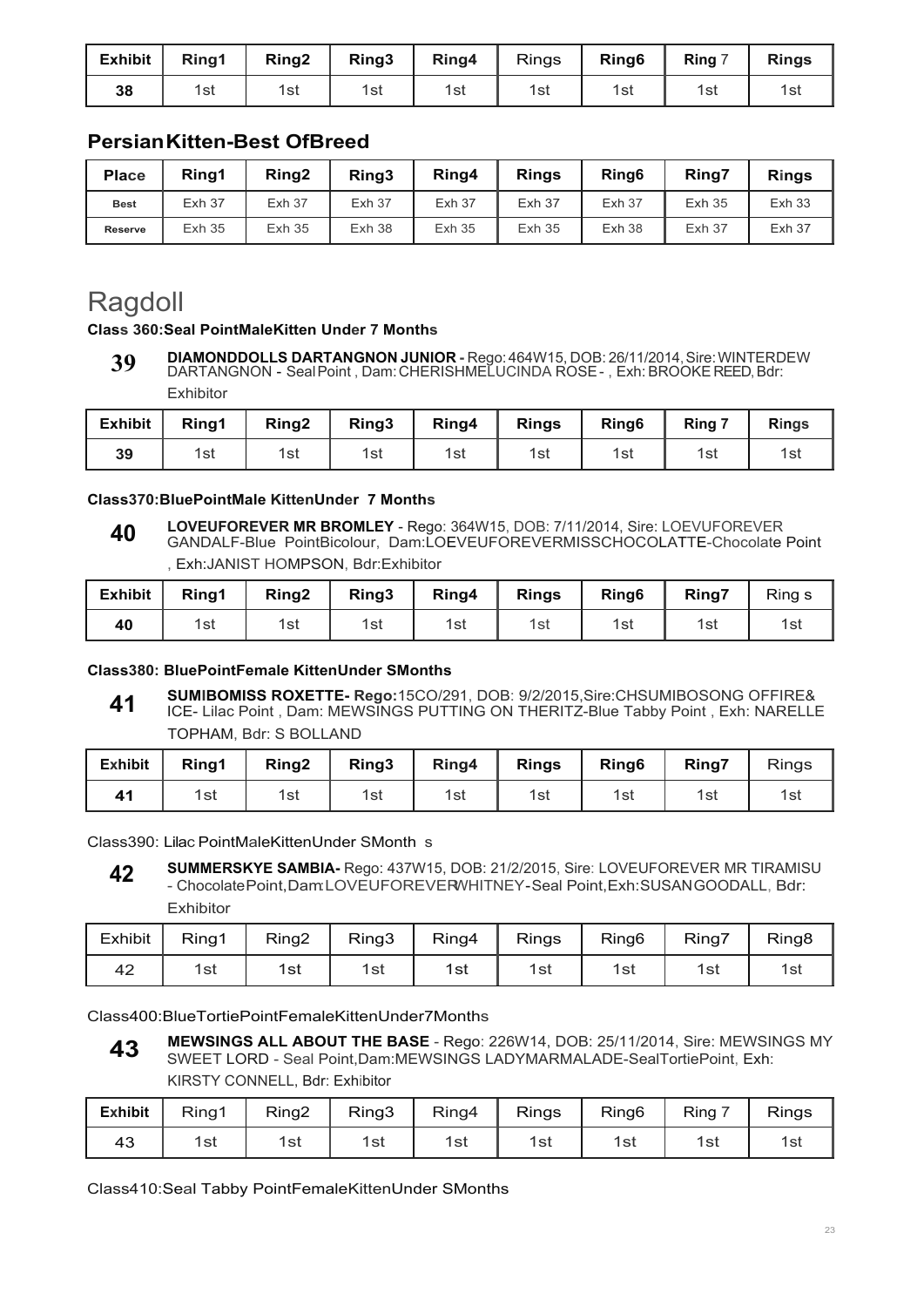#### **LOVEUFOREVER TIGER LILY** - Rego: 41OW15, DOB: 14/2/2015, Sire: MEWSINGS MY SWEET LORD-Seal Point, Dam: KIWIMAGIC PRINCESS ANNALIESE- SealTabbyPoint, Exh: JANIS THOMPSON Bdr: Exhibitor **44**

| <b>Exhibit</b> | Ring1 | Ring <sub>2</sub> | Ring3 | Ring4 | <b>Rings</b> | Ring <sub>6</sub> | Ring 7 | R ings |
|----------------|-------|-------------------|-------|-------|--------------|-------------------|--------|--------|
| 44             | 1st   | 1st               | 1st   | 1st   | 1st          | 1st               | 1st    | 1รเ    |

#### **Class420:BluePointMittedMale KittenUnder 7 Months**

**SILHOUETTE BEETHOVEN** - Rego: 15GC28826, DOB: 4/12/2014, Sire: APACHE LORD TALOOSE - Blue Point Mitted , Dam:BEAH FIRST EDITION - Blue Point,Exh:KERRYTAYLOR&, Bdr: E **BUCKLEY 45**

| Exhibit | Ring1 | Ring <sub>2</sub> | Ring3 | Ring4 | <b>Rings</b> | Ring <sub>6</sub> | Ring7 | <b>Rings</b> |
|---------|-------|-------------------|-------|-------|--------------|-------------------|-------|--------------|
| 45      | 1st   | 1st               | 1st   | 1st   | 1st          | 1st               | 1st   | 1st          |

#### **Class430 : BluePointMiltted Female Kitten Under7Months**

**DIAMONDDOLLS DAY DREAMINGS DIAMONDS -** Rego: 424W15, DOB: 24/11/2014, Sire: DIAMONDDOLLS ARTIC TIGER - Seal Point Bicolour , Dam: DIAMONDDOLLS COCO CUTURE - Seal Point , Exh: SUSAN GOODALL, Bdr: BROOKE REED **46**

| <b>Exhibit</b> | Ring1 | Ring <sub>2</sub> | Ring3 | Ring4 | <b>Rings</b> | Ring <sub>6</sub> | Ring 7 | Ring <sub>8</sub> |
|----------------|-------|-------------------|-------|-------|--------------|-------------------|--------|-------------------|
| 46             | 1st   | 1st               | 1st   | 1st   | 1st          | 1st               | 1st    | 1st               |

#### **Class440: BluePointMitted Neutered KittenUnder7Months**

**RAVERA BENJAMIN** - Rego: 37328, DOB: 21/12/2014, Sire: ANGELICDOLLS HOLLYWOOD (IMP UK)- Blue Point Mitted, Dam: RAVERASHAKIRA-SealPointBicolour, Exh: TANYA BILTOFT, Bdr:VRAYS **47**

| <b>Exhibit</b> | Rina1 | Rina <sub>2</sub> | Ring <sub>3</sub> | Ring4                                        | <b>Ring5</b> | Ring <sub>6</sub> | Ring 7 | Ring <sub>8</sub> |
|----------------|-------|-------------------|-------------------|----------------------------------------------|--------------|-------------------|--------|-------------------|
| 47             |       | Absentee Absentee |                   | Absentee Absentee Absentee Absentee Absentee |              |                   |        | Absentee          |

#### **Class450: BluePointBicolourMale KittenUnder9Months**

**SILHOUETTE OF A PHANTOM HUG** - Rego: 15GC28764, DOB: 7/9/2014, Sire: XOXO ASHIKO HUGS - SealPointBicolour, Dam: KIWIMAGIC MUST BE AN ANGEL- LilacPoint,Exh: ELIZABETH BUCKLEY, Bdr: ELIZABETH BUCKLEY **48**

| <b>Exhibit</b> | Ring1 | Ring <sub>2</sub> | Ring3 | Ring4 | Rings | Ring <sub>6</sub> | Ring | <b>Rings</b> |
|----------------|-------|-------------------|-------|-------|-------|-------------------|------|--------------|
| 48             | 1st   | 1st               | 1st   | 1st   | 1st   | 1st               | 1st  | 1st          |

#### **Class460: BluePointBicolourfemaleKittenUnder7Months**

**DIAMONDOLL DREAMING DIAMONDS** - Rego: 423W15, DOB: 24/11/2014, Sire: DIAMONDOLL ARTIC TIGER- SealPointBicolour,Dam:DIAMONDOLL COCOCUTURE- SealPoint,Exh:JANIS THOMPSON, Bdr:BROOKEREED **49**

| <b>Exhibit</b> | Ring1 | Ring <sub>2</sub> | Ring3 | Ring4 | Ring5 | Ring <sub>6</sub> | Ring $7$ | <b>Rings</b> |
|----------------|-------|-------------------|-------|-------|-------|-------------------|----------|--------------|
| 49             | 1st   |                   | 1st   | 1st   | 1st   | 1st               | 1st      | 1sı          |

#### **Class470: ChocolatePointBicolourfemaleKittenUnder 5Months**

SINANVANYANINQUITA-Rego;530W15;DOB:23/2/2015, Sire:SINANVANYAARAN ARAGORN-Seal Point Mitted,Dam: FURRBALLZKRIMSONN KLOVER- ChocolatePoint Bicolour, Exh:MICHELLE HARRIS,Bdr:Exhibitor **50**

| Exhibit | Ring1 | Ring2 | Ring3 | Ring4 | <b>Rings</b> | Ring6 | Ring7 | Rings |
|---------|-------|-------|-------|-------|--------------|-------|-------|-------|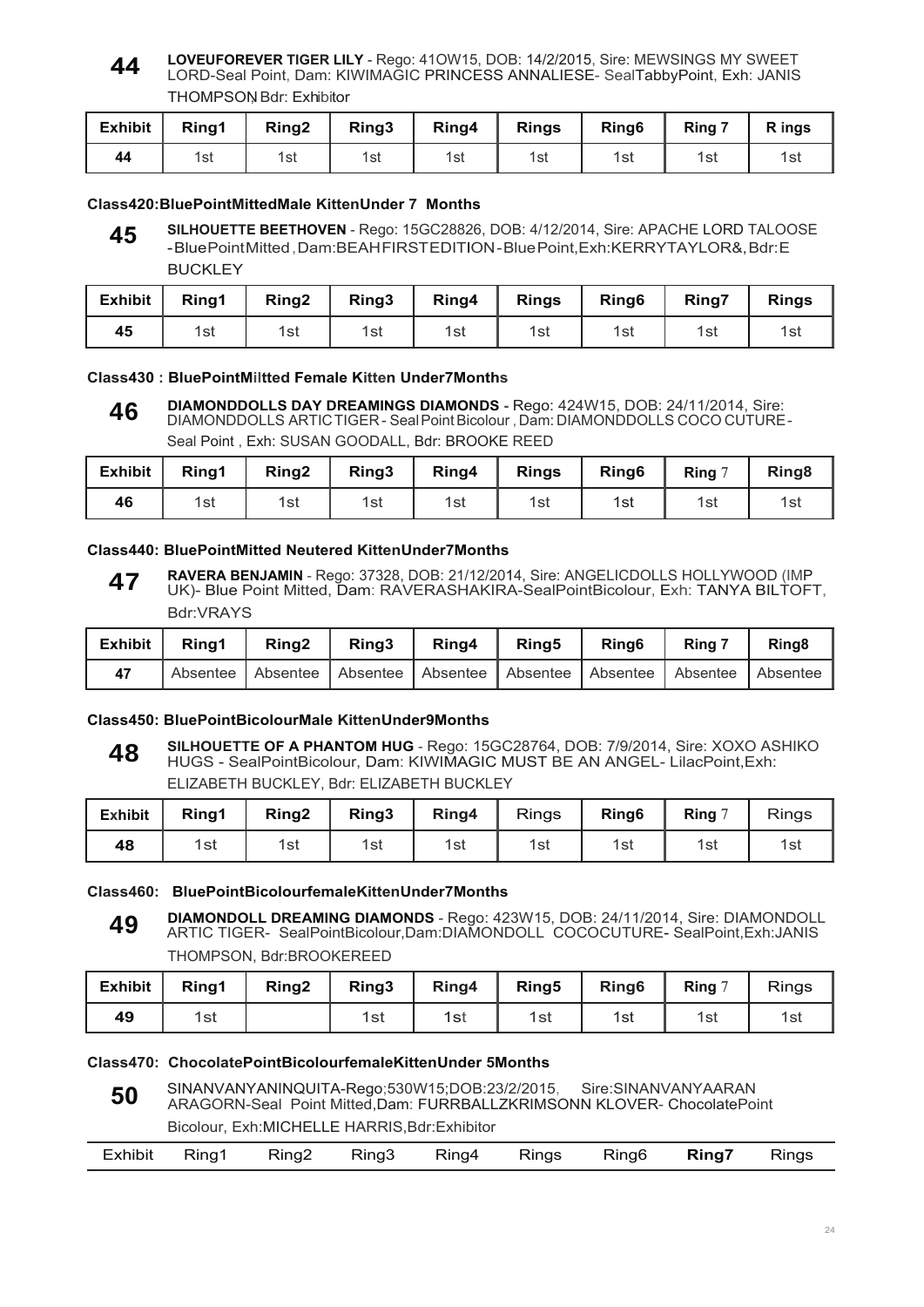| <b>50</b> 1st 1st 1st 1st 1st 1st 1st 1st 1st |  |
|-----------------------------------------------|--|
|-----------------------------------------------|--|

#### **Class480:BlueTabbyPointBicolourFemaleKittenUnder7Months**

**LOVEUFOREVER MESMERIZED BY AN ANGEL-** Rego: 406W15, DOB: 17/12/2014, Sire: KIWIMAGIC THE POWER OF LOVE-Lilac Point, Dam: LOEVUFOREVER PRINCESS GRACE-Blue Tabby Point Bicolour, Exh: JANIS THOMPSON, Bdr: Exhibitor **51**

| <b>Exhibit</b> | Ring1 | Ring <sub>2</sub> | Ring3 | Ring4 | Ring <sub>5</sub> | Ring <sub>6</sub> | Ring7 | Ring <sub>8</sub> |
|----------------|-------|-------------------|-------|-------|-------------------|-------------------|-------|-------------------|
| 51             | 1st   | 1st               | 1st   | 1st   | 1st               | 1st               | 1st   | 1รเ               |

### **Ragdoll Kitten-Best OfBreed**

| <b>Place</b>   | Ring1             | Ring <sub>2</sub> | Ring3             | Ring4             | Ring <sub>5</sub> | Ring <sub>6</sub> | Ring7             | Ring <sub>8</sub> |
|----------------|-------------------|-------------------|-------------------|-------------------|-------------------|-------------------|-------------------|-------------------|
| <b>Best</b>    | Exh 51            | Exh <sub>43</sub> | Exh48             | Exh <sub>45</sub> | Exh <sub>45</sub> | Exh <sub>45</sub> | Exh 48            | <b>Exh 51</b>     |
| <b>Reserve</b> | Exh <sub>50</sub> | Exh48             | Exh <sub>45</sub> | $Exh$ 49          | Exh <sub>41</sub> | $Exh$ 40          | Exh45             | Exh <sub>45</sub> |
| 3rd            | Exh <sub>42</sub> | Exh 50            | $Exh$ 40          | $Exh -41$         | $Exh$ 40          | Exh48             | Exh 51            | Exh 48            |
| 4th            | $Exh$ 40          | Exh <sub>42</sub> | Exh46             | $Exh -40$         | Exh <sub>43</sub> | Exh <sub>50</sub> | Exh <sub>41</sub> | <b>Exh 50</b>     |
| 5th            | Exh44             | $Exh$ 41          | <b>Exh 51</b>     | Exh44             | $Exh$ 48          | Exh44             | $Exh$ 46          | Exh44             |

## Siberian

#### **Class490: AgoutiMaleKittenUnder7Months**

**52** ZHIVAGO MOET(RED SILVER MACKEREL TABBY)- Rego: 355W15, DOB: 4/12/2014, Sire: GD CH MIASIBKA MIDAS- BLACK SILVER TABBY - , Dam: GO CH SONSHANLEY GOLDEN AMBER-BLACK GOLDEN MACKEREL TABBY -, Exh: SONIA FRANCIS, Bdr: J THOMPSON

| <b>Exhibit</b> | Ring1 | Ring <sub>2</sub> | Ring3 | Ring4 | Ring <sub>5</sub> | Ring <sub>6</sub> | Ring 7 | Ring <sub>8</sub> |
|----------------|-------|-------------------|-------|-------|-------------------|-------------------|--------|-------------------|
| E9<br>ວ∠       | 1st   | 1st               | 1st   | 1st   | 1st               | 1st               | 1st    | 1รเ               |

#### **Class500:AgoutiFemale KittenUnder 7 Months**

**ZHIVAGO ANASTASIYA (BLACK MACKERAL TABBY)** - Rego: 297W15, DOB: 7/11/2014, Sire: SNOWGUM SEVASTIAN - Black (Brown)SpottedTabby - Agouti, Dam: SNOWGUM ANOUSHKA-Agouti, Exh: JANISTHOMPSON, Bdr:Exhibitor **53**

| <b>Exhibit</b> | Ring1 | Ring <sub>2</sub> | Ring3 | Ring4 | <b>Rings</b> | Ring <sub>6</sub> | Ring $\overline{a}$ | Ring <sub>8</sub> |
|----------------|-------|-------------------|-------|-------|--------------|-------------------|---------------------|-------------------|
| 53             | 1st   | 1st               | 1st   | 1st   | 1st          | 1st               | 1st                 | 1st               |

#### **Class510 : AgoutiNeuteredKittenUnder7Months**

**ZHIVAGO MERLOT (BLACK GOLDEN MACKEREL TABBY)** - Rego: 354W15, DOB: 4/12/2014, Sire: GD CH MIASIBKA MIDAS - BLACK SILVER TABBY - , Dam: GD CH SONSHANLEY GOLDEN AMBER- BLACK GOLDEN MACKEREL TABBY - , Exh:SONIA FRANCIS, Bdr: J THOMPSON **54**

| <b>Exhibit</b> | Ring1 | Ring <sub>2</sub> | Ring3 | Ring4 | <b>Rings</b> | Ring <sub>6</sub> | Ring $7$ | Ring <sub>8</sub> |
|----------------|-------|-------------------|-------|-------|--------------|-------------------|----------|-------------------|
| 54             | 1st   | 1st               | 1st   | 1st   | 1st          | 1st               | 1st      | 1รเ               |

### **Siberian Kitten-Best OfBreed**

| <b>Place</b> | Ring1         | Ring <sub>2</sub> | Ring <sub>3</sub> | Ring4         | <b>Rings</b>  | Ring <sub>6</sub> | Ring '        | Ring <sub>8</sub> |
|--------------|---------------|-------------------|-------------------|---------------|---------------|-------------------|---------------|-------------------|
| <b>Best</b>  | <b>Exh 52</b> | Exh 54            | <b>Exh 53</b>     | <b>Exh 53</b> | <b>Exh 53</b> | <b>Exh 53</b>     | <b>Exh 52</b> | <b>Exh 53</b>     |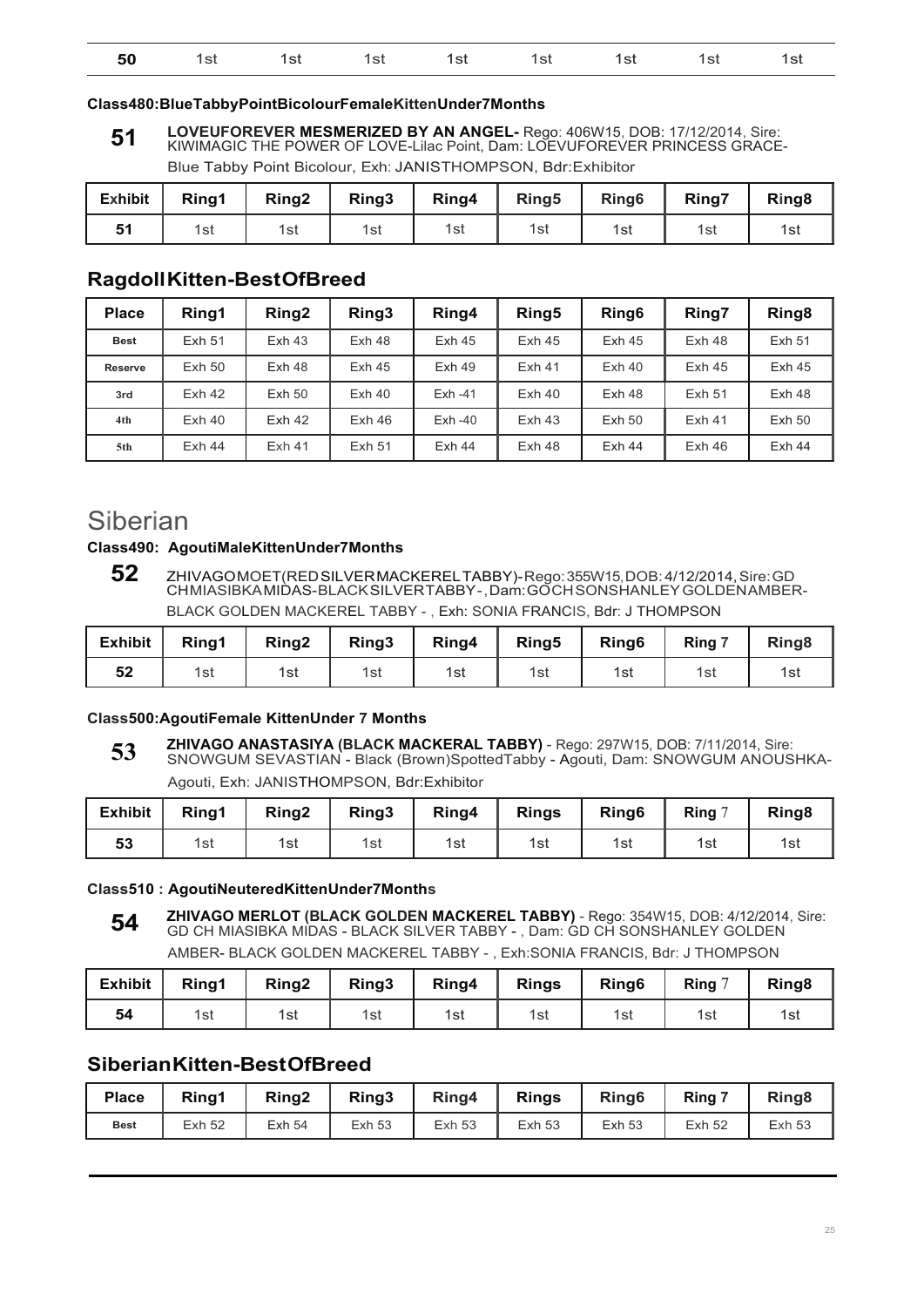## **Top Group One Kittens**

| Pla ce         | Ring1             | Ring <sub>2</sub> | Ring <sub>3</sub> | Ring4             | Ring <sub>5</sub> | Ring <sub>6</sub> | Ring 7            | <b>Rings</b>      |
|----------------|-------------------|-------------------|-------------------|-------------------|-------------------|-------------------|-------------------|-------------------|
| <b>Best</b>    | Exh30             | Exh <sub>37</sub> | Exh <sub>23</sub> | <b>Exh 37</b>     | <b>Exh 27</b>     | Exh <sub>37</sub> | Exh30             | <b>Exh 53</b>     |
| <b>Reserve</b> | Exh <sub>23</sub> | <b>Exh 32</b>     | Exh26             | Exh <sub>32</sub> | Exh <sub>45</sub> | Exh26             | Exh <sub>48</sub> | Exh30             |
| 3rd            | Exh26             | Exh <sub>54</sub> | Exh <sub>37</sub> | Exh <sub>23</sub> | Exh <sub>23</sub> | Exh <sub>23</sub> | Exh <sub>45</sub> | Exh <sub>27</sub> |
| 4th            | Exh <sub>37</sub> | Exh26             | Exh 48            | Exh <sub>27</sub> | Exh <sub>41</sub> | Exh <sub>45</sub> | Exh <sub>23</sub> | <b>Exh 33</b>     |
| 5th            | <b>Exh 32</b>     | Exh <sub>35</sub> | Exh38             | Exh26             | Exh <sub>24</sub> | Exh38             | Exh <sub>32</sub> | Exh23             |
| 6th            | Exh 51            | Exh <sub>43</sub> | <b>Exh 32</b>     | <b>Exh 35</b>     | <b>Exh 32</b>     | <b>Exh 53</b>     | <b>Exh 51</b>     | Exh <sub>25</sub> |
| 7th            | Exh 35            | Exh <sub>23</sub> | <b>Exh 53</b>     | Exh <sub>45</sub> | Exh26             | $Exh$ 40          | Exh <sub>27</sub> | <b>Exh 37</b>     |
| 8th            | Exh 50            | Exh 48            | <b>Exh 27</b>     | Exh49             | <b>Exh 37</b>     | <b>Exh 32</b>     | $Exh$ 35          | <b>Exh 54</b>     |
| 9th            | Exh38             | <b>Exh 33</b>     | Exh <sub>45</sub> | Exh <sub>41</sub> | <b>Exh 53</b>     | <b>Exh 27</b>     | <b>Exh 37</b>     | <b>Exh 51</b>     |
| 10th           | Exh <sub>42</sub> | Exh <sub>50</sub> | Exh40             | <b>Exh 53</b>     | Exh <sub>35</sub> | $Exh$ 48          | Exh26             | Exh26             |

# **GroupOneDesex**

## **Aphrodite**

### **Class520 : WhiteNeutered Open**

**WCFMASTER & WCFMASTER AUWEST LLELAYNE APOLLO (BLUEEYED)-** Rego: DE-0234-09- 2009-002 APL/W14,, DOB: 8/9/2009,Sire : LLEL AYNEJACOB- White, Dam: PHOEBEOF LIMASSOL- (None), Exh: SANDRA HAYES, Bdr: TERESALITHERLAND **55**

| <b>Exhibit</b> | Rina1         | Ring <sub>2</sub> | Ring3         | Ring4         | Ring <sub>5</sub> | Ring <sub>6</sub> | Ring7         | <b>Rings</b>  |
|----------------|---------------|-------------------|---------------|---------------|-------------------|-------------------|---------------|---------------|
| 55             | 1st           | 1st               | 1st           | 1st           | 1st               | 1st               | 1st           | 1st           |
| Challenge      | <b>Exh 55</b> |                   | <b>Exh 55</b> | <b>Exh 55</b> | <b>Exh 55</b>     | <b>Exh 55</b>     | <b>Exh 55</b> | <b>Exh 55</b> |

### **Aphrodite Desex - Best Of Breed**

| <b>Place</b> | Rina1         | Ring <sub>2</sub> | Ring3         | Ring4         | Ring <sub>5</sub> | Ring <sub>6</sub> | <b>Ring7</b>  | <b>Rings</b>  |
|--------------|---------------|-------------------|---------------|---------------|-------------------|-------------------|---------------|---------------|
| <b>Best</b>  | <b>Exh 55</b> | <b>Exh 55</b>     | <b>Exh 55</b> | <b>Exh 55</b> | <b>Exh 55</b>     | <b>Exh 55</b>     | <b>Exh 55</b> | <b>Exh 55</b> |

## **Birman**

#### **Cla ss 530 : SealPointNeuteredOpen**

**SLV PR ELDORATOZAMBESI GOLD -** Rego: 13GC28566, DOB: 22/1/2013, Sire: CH ATHARRY KUBLAKHAN (IMP NZ)- Blue Point, Dam: ELDORATOMISS WITH ATTITUDE-Seal Point, Exh: KEVIN ROCK, Bdr:L FREEMAN **56**

| Exhibit   | Rina1    | Rina <sub>2</sub> | Ring <sub>3</sub> | Ring4      | Ring <sub>5</sub> | Ring <sub>6</sub> | Ring7      | <b>Rings</b> |
|-----------|----------|-------------------|-------------------|------------|-------------------|-------------------|------------|--------------|
| 56        | Absentee | Absentee          | Absentee          | Absentee I | l Absentee        | Absentee          | l Absentee | Absentee     |
| Challenge |          |                   |                   |            |                   |                   |            |              |

### **BirmanDesex-BestOfBreed**

| <b>Place</b> | Ring1 | Ring <sub>2</sub> | Ring <sub>3</sub> | Ring4 | <b>Rings</b> | Ring <sub>6</sub> | Ring 7 | <b>Rings</b> |
|--------------|-------|-------------------|-------------------|-------|--------------|-------------------|--------|--------------|
| <b>Best</b>  |       |                   |                   |       |              |                   |        |              |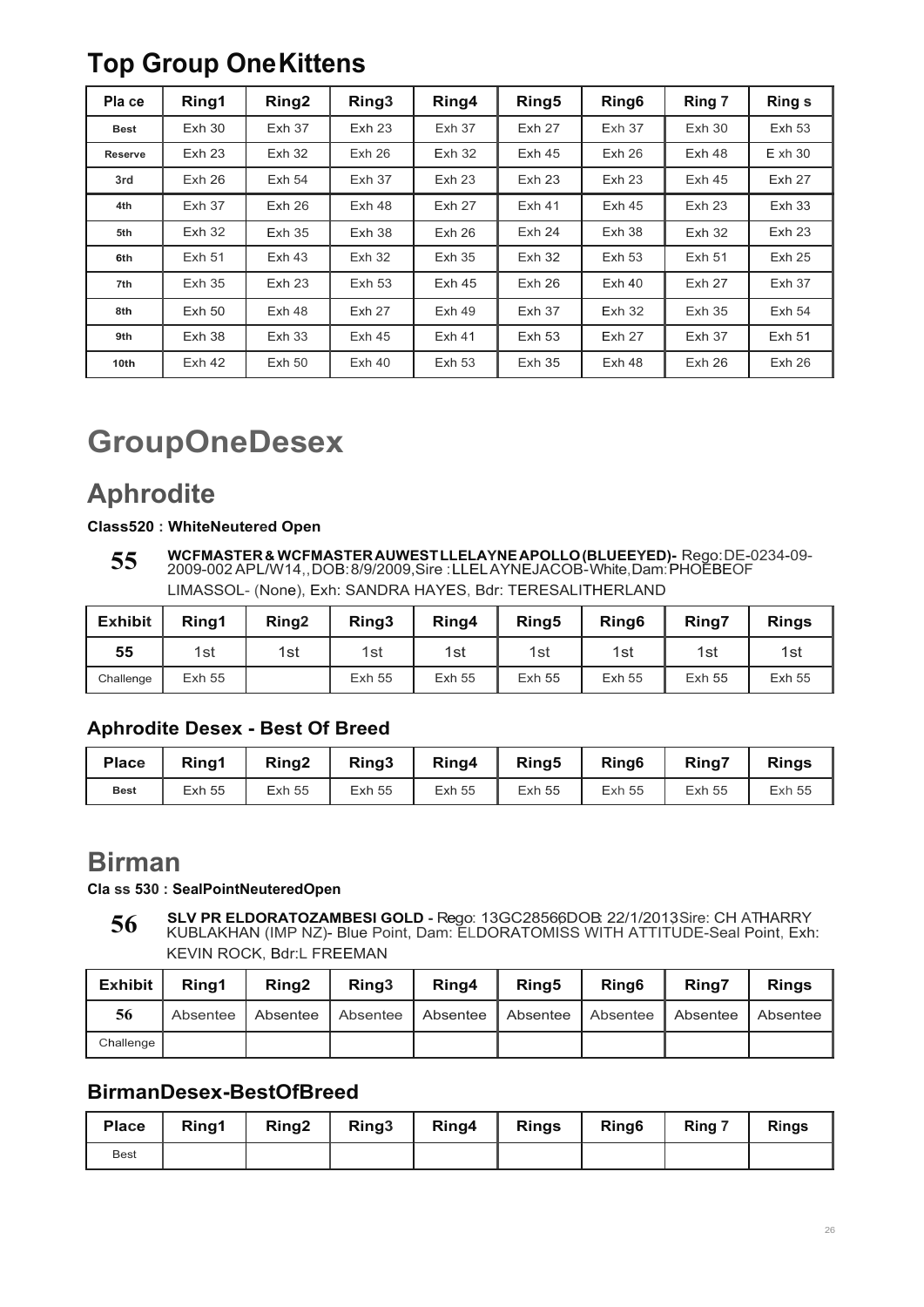## **Exotic**

#### **Class 540** : **Black Shaded (GreenEyed) Spayed Open**

**57 PR** & **GLD CH CHESNEY SIL VER DAISY** - Rego: 10GC278837(SLV), DOB: 20/2/2010, Sire: DBL GD CH OWLETTS MOONDANCER- Red Shaded, Dam: GD CH CHESNEY BUBBLE LOVE (PERSIAN) - Black Shaded(GreenEyed),Exh:PATBUNTER, Bdr:Exhibitor

| <b>Exhibit</b> | Ring1         | Ring <sub>2</sub> | Ring3         | Ring4         | <b>Rings</b>  | Ring <sub>6</sub> | Ring $7$      | Ring <sub>8</sub> |
|----------------|---------------|-------------------|---------------|---------------|---------------|-------------------|---------------|-------------------|
| 57             | 1st           | 1st               | 1st           | 1st           | 1st           | 1st               | 1st           | 1st               |
| Challenge      | <b>Exh 57</b> | <b>Exh 57</b>     | <b>Exh 57</b> | <b>Exh 57</b> | <b>Exh 57</b> | <b>Exh 57</b>     | <b>Exh 57</b> | <b>Exh 57</b>     |

#### **Class 550** : **Black Smoke Neutered Open**

**JAIYMEKA KRUGERS SCUD** - Rego: 639W14, DOB: 29/3/2014, Sire: CHAINOPONDS POWER N ONE-SealPoint, Dam: CHAINOPONDSSMOKE CHARM - BlueTortieSmoke Bicolour, Exh: JAIYMEKACATTERY& , Bdr:Exhibitor **58**

| <b>Exhibit</b> | Rina1      | Ring <sub>2</sub> | Ring <sub>3</sub>   | Ring4           | <b>Rings</b> | Ring <sub>6</sub> | Ring 7   | <b>Rings</b> |
|----------------|------------|-------------------|---------------------|-----------------|--------------|-------------------|----------|--------------|
| 58             | Absentee I |                   | Absentee   Absentee | <b>Absentee</b> | Absentee     | Absentee          | Absentee | Absentee     |
| Challenge      |            |                   |                     |                 |              |                   |          |              |

#### **Class 560** : **Blue Bicolour Spayed Open**

**GLD GD PR SUM FUN KALEM S IM AGE - Rego:383W09,DOB:1/12/2008,Sire:KALE M SHILOH-**BlueBicolour, Dam:SKYBLUE ITSHARDTO BE ME - BlueTortieBicolour,Exh: RUTH PRYDE, Bdr: Exhibitor **59**

| <b>Exhibit</b> | Rina1         | Ring <sub>2</sub> | Ring3 | Ring4         | <b>Rings</b>  | Ring <sub>6</sub> | Rina          | <b>Rings</b>  |
|----------------|---------------|-------------------|-------|---------------|---------------|-------------------|---------------|---------------|
| 59             | 1st           | 1st               | 1st   | 1st           | 1st           | 1st               | 1st           | 1st           |
| Ch allenge     | <b>Exh 59</b> | <b>Exh 59</b>     | Exh69 | <b>Exh 59</b> | <b>Exh 59</b> | <b>Exh 59</b>     | <b>Exh 59</b> | <b>Exh 59</b> |

### **ExoticDesex -Best OfBreed**

| <b>Place</b> | Ring1         | Ring <sub>2</sub> | Ring <sub>3</sub> | Ring4         | <b>Rings</b>  | Ring <sub>6</sub> | Ring 7        | <b>Rings</b>   |
|--------------|---------------|-------------------|-------------------|---------------|---------------|-------------------|---------------|----------------|
| <b>Best</b>  | <b>Exh 57</b> | <b>Exh 57</b>     | <b>Exh 59</b>     | <b>Exh 59</b> | <b>Exh 57</b> | <b>Exh 57</b>     | <b>Exh 59</b> | <b>IExh 57</b> |

## Maine Coon

#### **Class 570** : **Agouti Neutered Open**

- **PLT GD PR FULLOFCHARM DORIANGRAY (BLUESILVER CLASSIC TABBY)** Rego:TFA-020912-002(SLV)/W13, DOB: 2/9/2012, Sire: ICECOONS STRABO - BLACK CLASSIC SILVER TABBY-Agouti& White, Dam: FULLOFCHARMCASTASPELL-BLACKCLASSICTABBY-Agouti, Exh: MARTYNA FURST , Bdr: H TOOVEY **60**
- **DIRTY PAWS SHE WON'TDANCE WITH ME {BLACK(BROWN}CLASSIC TABB Y}-** Rego: 1100W11, DOB: 9/5/2011, Sire: DI GD CH KAROCOONS TORWOOD - Agouti, Dam: PAWSPLUS PANDORA-Agouti&White,Exh:KARENBROOKSBY,Bdr:D. HALL&R.FURNACE **61**

| <b>Exhibit</b> | Ring1           | Ring <sub>2</sub> | Ring3  | Ring4           | <b>Rings</b>    | Ring <sub>6</sub> | Ring 7          | $\mathsf{R}$ in g s |
|----------------|-----------------|-------------------|--------|-----------------|-----------------|-------------------|-----------------|---------------------|
| 60             | 2 <sub>nd</sub> | 2 <sub>nd</sub>   | 2nd    | 2 <sub>nd</sub> | 2 <sub>nd</sub> | 1st               | 1st             |                     |
| 61             | 1st             | 1st               | 1st    | 1st             | 1st             | 2 <sub>nd</sub>   | 2 <sub>nd</sub> | 1st                 |
| Challenge      | <b>Exh 61</b>   | <b>Exh 61</b>     | Exh 61 | Exh 61          | Exh 61          | Exh60             | Exh60           | Exh 61              |

### **MaineCoonDesex-BestOfBreed**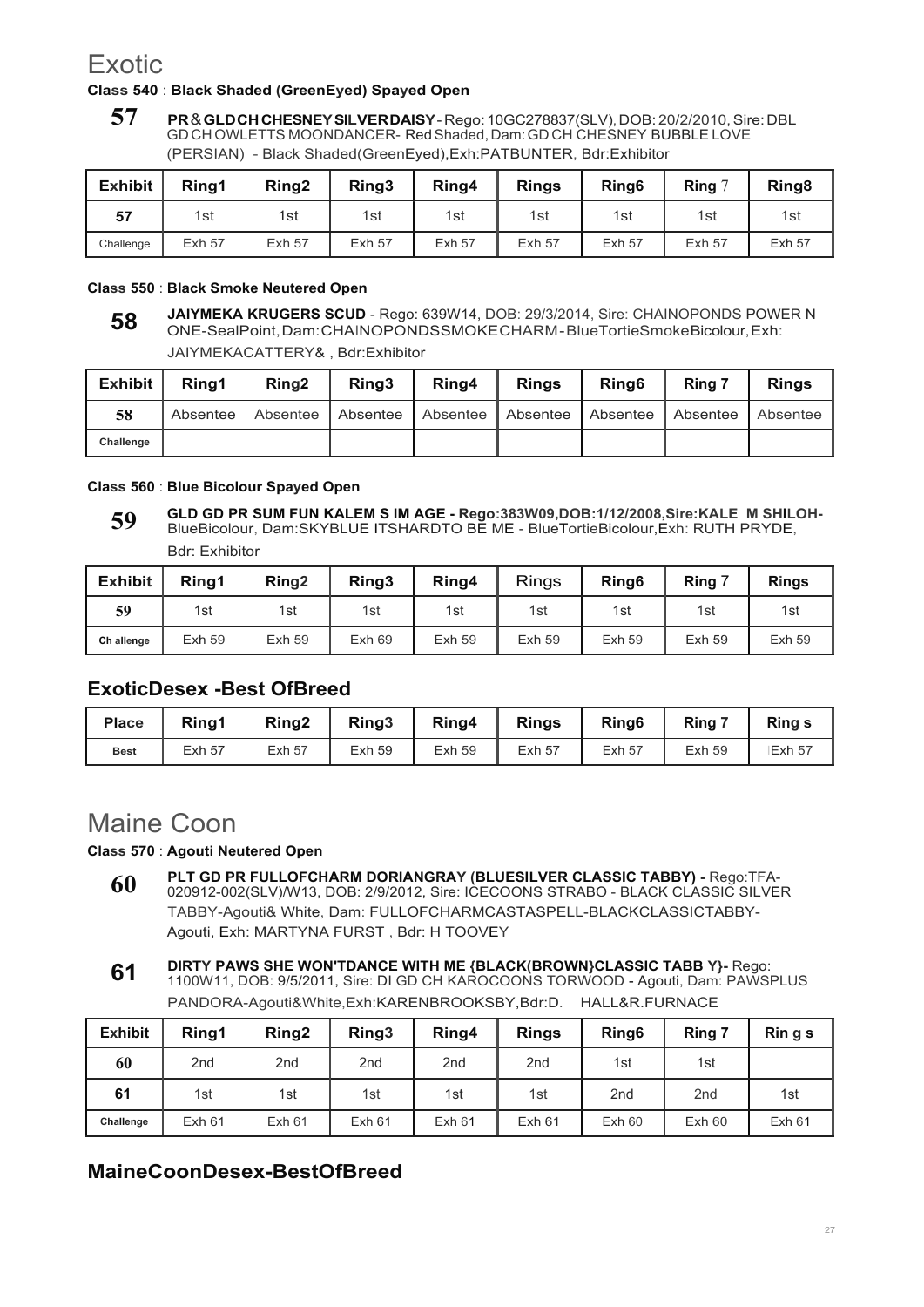| <b>Place</b> | Ring1  | Ring <sub>2</sub> | Ring3 | Ring4  | <b>Rings</b> | Ring <sub>6</sub> | Ring  | <b>Rings</b> |
|--------------|--------|-------------------|-------|--------|--------------|-------------------|-------|--------------|
| <b>Best</b>  | Exh 61 | <b>Exh 61</b>     | Exh61 | Exh 61 | Exh60        | $Exh$ 60          | Exh60 | Exh 61       |

## Persian

### **Class580** : **Black Golden Tipped (GreenEyed) Spayed Open**

J AIYM EK A J ASMINA - Rego : 307W14 , DOB : 23/12/2013 , Sire : USA IMPOR T COTY MIRICALE - BlackTipped(GreenEyed),Dam:SPECIALDELIVERY -BlackTipped(GreenEyed),Exh: **62**

JAIYMEKACATTERY & ,Bdr: Exhibitor

| <b>Exhibit</b> | Ring1         | Ring <sub>2</sub> | Ring3  | Ring4 | <b>Rings</b> | Ring <sub>6</sub> | Ring7  | Rings  |
|----------------|---------------|-------------------|--------|-------|--------------|-------------------|--------|--------|
| 62             | 1st           | 1st               | 1st    | 1st   | 1st          | 1st               | 1st    | 1st    |
| Challenge      | <b>Exh 62</b> | Exh62             | Exh 62 |       | Exh 62       | Exh <sub>62</sub> | Exh 62 | Exh 62 |

Class **590:**BlackVanNeuteredOpen

**63** ACF SLV AOE, CCCA GD CH, SAPH DBL GD CH& PLATDBL GDCHSHAWTOP OH MEOH MY-Rego:QFA12/102736, DOB: 7/2/2012, Sire:USCH SANTIAGO MASTERPIECE- RedBicolour, Dam: DB GD CH SHAWTOP BAMETTE - Blue Van, Exh: HEATHER & RODNEY JONES, Bdr: TAMMY RUSHTON

| <b>Exhibit</b> | Rina1  | Ring <sub>2</sub> | Ring3 | Ring4  | <b>Rings</b> | Ring <sub>6</sub> | Ring 7 | <b>Rings</b> |
|----------------|--------|-------------------|-------|--------|--------------|-------------------|--------|--------------|
| 63             | 1st    | 1st               | 1st   | 1st    | 1st          | 1st               | 1st    | 1st          |
| Challenge      | Exh 63 | Exh 63            | Exh63 | Exh 63 | Exh 63       | Exh 63            | Exh63  | Exh63        |

#### **Class600** : **BlueVanNeuteredOpen**

**ACF SLVAOE, CCCAGDCH, RBY DBLGDCH**& **PLAT DBL GDCHSHAWTOP ITS ALL ABOUTME** - Rego:QFA12/102737, DOB: 7/2/2012,Sire: US CHSANTIAGO MASTERPIECE - Red Bicolour , Dam: DBL *GD* CH SHAWTOP BAMETTE - Blue Van, Exh: HEATHER & RODNEY JONES, Bdr: TAMMY RUSHTON **64**

| <b>Exhibit</b> | Ring1             | Ring <sub>2</sub> | Ring3  | Ring4  | <b>Rings</b>      | Ring <sub>6</sub> | Ring $7$ | Ring s |
|----------------|-------------------|-------------------|--------|--------|-------------------|-------------------|----------|--------|
| 64             | 1st               | 1st               | 1st    | 1st    | 1st               | 1st               | 1st      | 1st    |
| Challenge      | Exh <sub>64</sub> | <b>Exh 64</b>     | Exh 64 | Exh 64 | Exh <sub>64</sub> | Exh64             | Exh 64   | Exh 64 |

Class610:BlueVanSpayedOpen

**65** ACF AOE,CCCA GDCH,PLATDBLGDCH& PLATDBL GDCH SHAWTOP STIRRED NOTSHAKN - Rego:QFA13/103753,DOB:24/10/2012, Sire:GDCHSHAWTOPSHOWMETHEMONEY- Blue Van, Dam: SHAWTOP SHES THE CULPRIT - Blue Van, Exh: HEATHER& RODNEY JONES, Bdr: TAMMY RUSHTON

| <b>Exhibit</b> | Ring1         | Ring <sub>2</sub> | Ring3 | Ring4         | <b>Rings</b>  | Ring <sub>6</sub> | Ring7         | <b>Rings</b> |
|----------------|---------------|-------------------|-------|---------------|---------------|-------------------|---------------|--------------|
| 65             | 1st           | 1st               | 1st   | 1st           | 1st           | 1st               | 1st           | 1st          |
| Challenge      | <b>Exh 65</b> | Exh 65            | Exh65 | <b>Exh 65</b> | <b>Exh 65</b> | <b>Exh 65</b>     | <b>Exh 65</b> | Exh 65       |

### **PersianDesex-Best OfBreed**

| <b>Place</b>   | Ring1  | Ring <sub>2</sub> | Ring3  | Ring4  | <b>Rings</b>  | Ring <sub>6</sub> | Ring 7 | <b>Rings</b> |
|----------------|--------|-------------------|--------|--------|---------------|-------------------|--------|--------------|
| <b>Best</b>    | Exh63  | Exh 64            | Exh 64 | Exh 65 | Exh 63        | Exh 63            | Exh63  | Exh 64       |
| <b>Reserve</b> | Exh 64 | Exh63             | Exh63  | Exh 64 | <b>Exh 65</b> | Exh 64            | Exh 64 | Exh 63       |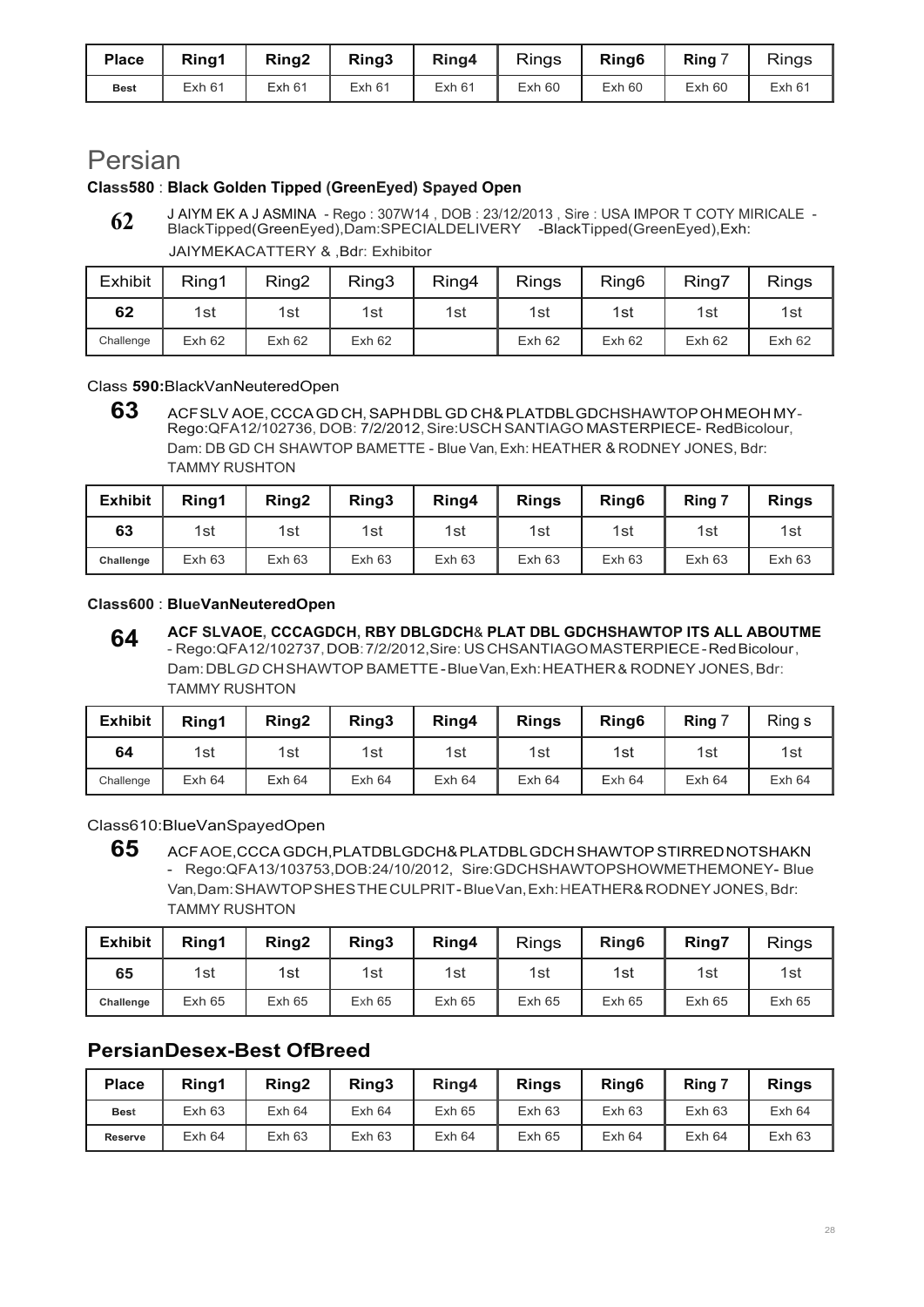## Ragdoll

Class620:BluePointSpayedOpen

CHMEWSINGSMATERIALGIRL-Rego:766W09, DOB:28/7/2007,Sire:CCCAGDCH &TPL GD CHMYTHICALSPRINCECHARMINGOFMEWSINGSACFAOE(IMPUSA)-LilacPoint, Dam: KYEEMA WALKINGON SUNSHINE- BlueTabby Point,Exh: KIRSTYCONNELL, Bdr: Exhibitor **66**

| <b>Exhibit</b> | Rina1 | Ring <sub>2</sub> | Ring3 | Ring4 | Ring <sub>5</sub> | Ring <sub>6</sub> | <b>Ring</b> $\degree$ | Ring <sub>8</sub> |
|----------------|-------|-------------------|-------|-------|-------------------|-------------------|-----------------------|-------------------|
| 66             | 1st   | 1st               | 1st   | 1st   | 1st               | 1st               | 1st                   | 1st               |
| Challenge      | Exh66 | Exh66             | Exh66 | Exh66 | Exh66             | Exh66             | Exh66                 | Exh66             |

#### **Cla ss 630 : Lilac PointNeuteredOpen**

- **DBL GLD& PLAT GD PR LOVEUFOREVER DAN-** Rego: 12CO126, DOB: 15/12/2011, Sire: CH KIWIMAGICTHEPOWEROFLOVE-LilacPoint,Dam:SHAYRAGSMINUTEOF MADNESS - Chocolate Point,Exh: JUDYKLUCZNAIK, Bdr:JTHOMPSON **67**
- **PREMIER LOVEUFOREVER BRUNO -** Rego: 201W13, DOB: 10/8/2012, Sire: KIWIMAGIC THE POWER OF LOVE-Lilac Point , Dam: RIBBONSNRAGSCHINABLUE- Blue PointBicolour , Exh: SUSAN GOODALL, Bdr: J THOMPSON **68**

| <b>Exhibit</b> | Ring1           | Ring <sub>2</sub> | Ring3           | Ring4           | <b>RingS</b>    | Ring <sub>6</sub> | Ring 7          | <b>Rings</b>    |
|----------------|-----------------|-------------------|-----------------|-----------------|-----------------|-------------------|-----------------|-----------------|
| 67             | 2 <sub>nd</sub> | 1st               | 1st             | 2 <sub>nd</sub> | 1st             | 1st               | 1st             | 2 <sub>nd</sub> |
| 68             | 1st             | 2 <sub>nd</sub>   | 2 <sub>nd</sub> | 1st             | 2 <sub>nd</sub> | 2 <sub>nd</sub>   | 2 <sub>nd</sub> | 1st             |
| Challenge      | Exh68           | Exh 67            | Exh 67          | Exh 68          | Exh 67          | Exh 67            | Exh 67          | Exh68           |

#### **Class640:CreamPointNeuteredOpen**

**MEWSINGS RUDOLPH THE RED NOSED-** Rego: 782W09, DOB: 18/12/2004, Sire: MYTHICALS PRINCECHARMINGOF MEWSINGS-LilacPoint, Dam:MYOLAMOULIN ROUGE-SealTortie Point Mitted , Exh:SUZANNE WEBB, Bdr: Exhibitor **69**

| <b>Exhibit</b> | Ring1         | Ring <sub>2</sub> | Ring <sub>3</sub> | Ring4  | <b>Rings</b> | Ring <sub>6</sub> | Ring7 | <b>Rings</b> |
|----------------|---------------|-------------------|-------------------|--------|--------------|-------------------|-------|--------------|
| 69             | 1st           | 1st               | 1st               | 1st    | 1st          | 1st               | 1st   | 1st          |
| Challenge      | <b>Exh 69</b> | <b>Exh 69</b>     | <b>Exh 69</b>     | Exh 69 | Exh69        | Exh69             | Exh69 | Exh69        |

#### **Class 650** : **Blue Tabby Point Neutered Open**

**PLAT GD PR MEWSINGS EDGE OF GLORY -** Rego: 114W13, DOB: 6/9/2012, Sire: MEWSINGS MY SWEET LORD- SealPoint,Dam: MEWSINGS VERTIGO - BlueTabbyPoint, Exh:RUTH PRYDE, Bdr: K CONNELL **70**

| <b>Exhibit</b> | Ring1         | Ring <sub>2</sub> | Ring <sub>3</sub> | Ring4    | <b>Rings</b>  | Ring <sub>6</sub> | Ring 7        | <b>Rings</b>  |
|----------------|---------------|-------------------|-------------------|----------|---------------|-------------------|---------------|---------------|
| 70             | 1st           | 1st               | 1st               | 1st      | 1st           | 1st               | 1st           | 1st           |
| Challenge      | <b>Exh 70</b> | <b>Exh 70</b>     | Exh 70            | $Exh$ 70 | <b>Exh 70</b> | <b>Exh 70</b>     | <b>Exh 70</b> | <b>Exh 70</b> |

#### **Class660**: **SealPointMittedNeuteredOpen**

- **71 SINANVANYA COURT JESTER** Rego: 685W14, DOB: 13/4/.2014, Sire:LOVEUFOREVER A STAR ISBORN- Seal Point, Dam:PILBARADOLLS AZURA- Blue Point Mitted,Exh: MICHELLE HARRIS,Bdr: Exhibitor
- **DBL GLD**& **PLAT GD PR LOVEUFOREVER MR BENJAMIN**  Rego: 11COX337, DOB: 10/2/2011, Sire:FANCYRAGSMRCHURCHIL L-BluePointMitted, Dam:GUYSNDOLLSBELLADONNA-SealPoint,Exh: JUDYKLUCZNAIK, Bdr:JTHOMPSON **72**

| <b>Exhibit</b> | Ring1 | Ring <sub>2</sub> | Ring3 | Ring4 | <b>Rings</b>    | Ring <sub>6</sub> | Ring7 | Ring <sub>8</sub> |
|----------------|-------|-------------------|-------|-------|-----------------|-------------------|-------|-------------------|
|                | 2nd   | 2nd               | 2nd   | 2nd   | 2 <sub>nd</sub> | 2nd               | 2nd   | 2 <sub>nd</sub>   |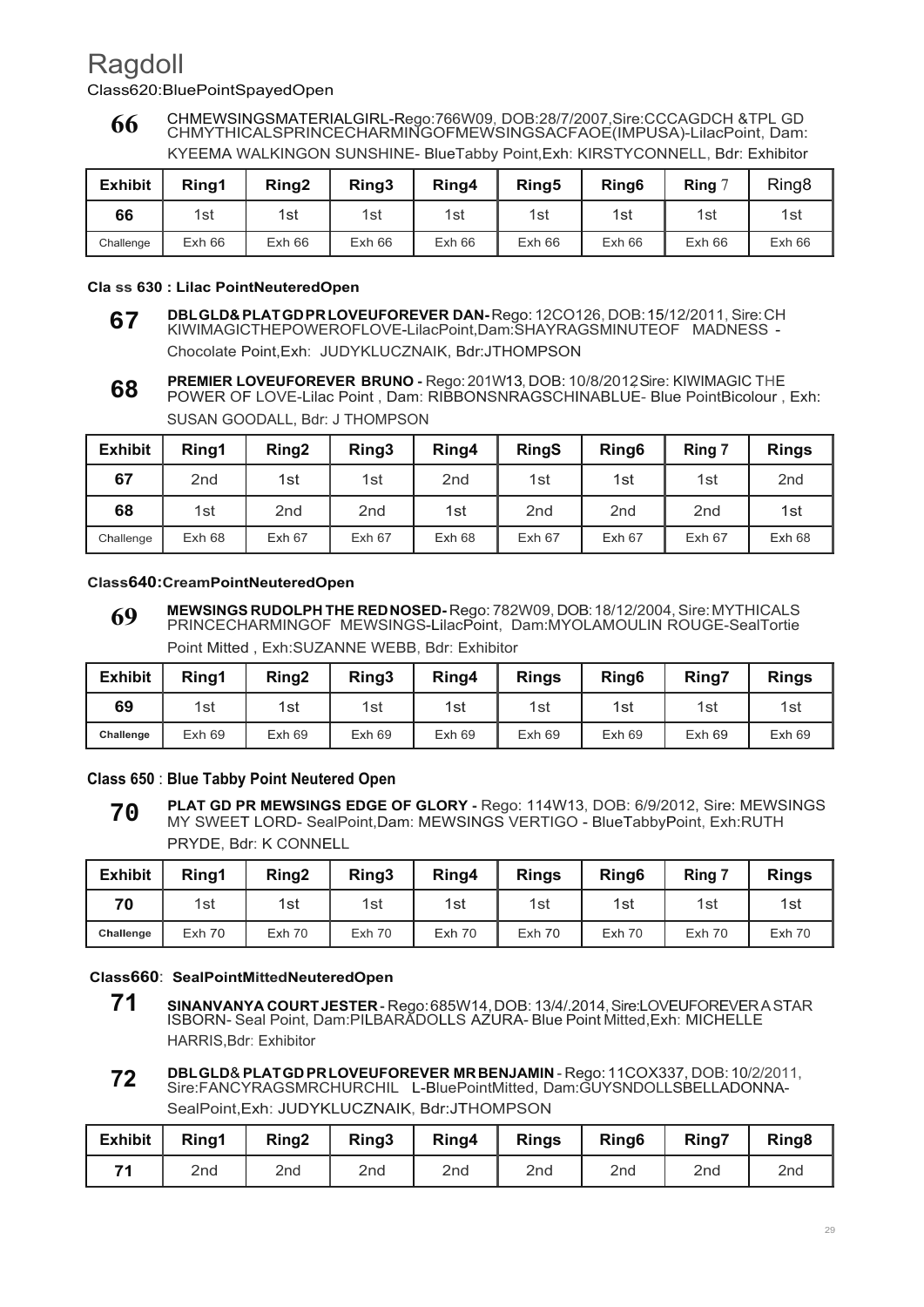| 70<br>. . | 1st       | 1st           | 1st    | 1st           | 1st           | 1st           | 1st    | 1st           |
|-----------|-----------|---------------|--------|---------------|---------------|---------------|--------|---------------|
| Challenge | Exh<br>72 | <b>Exh 72</b> | Exh 72 | <b>Exh 72</b> | <b>Exh 72</b> | <b>Exh 72</b> | Exh 72 | <b>Exh 72</b> |

#### **Class 670 : Blue Point Bicolour Spayed Open**

**RIBBONSNRAGS CHINA BLUE** - Rego: W13/GCSAIG11125DOB: 22/5/2010, Sire: PRINS CASPIANOF THELIVINGDOLLS- LilacPoint, Dam: GUYSNDOLLSTIKICHINADOLL- Seal PointBicolour,Exh:SUSANGOODALL,Bdr:J REEVES **73**

| <b>Exhibit</b> | Ring1         | Ring <sub>2</sub> | Ring3         | Ring4         | <b>Rings</b> | Ring <sub>6</sub> | Ring 7        | Ring <sub>8</sub> |
|----------------|---------------|-------------------|---------------|---------------|--------------|-------------------|---------------|-------------------|
| 73             | 1st           | 1st               | 1st           | 1st           | 1st          | 1st               | 1st           | 1st               |
| Challenge      | <b>Exh 73</b> | <b>Exh 73</b>     | <b>Exh 73</b> | <b>Exh 73</b> | Exh 73       | Exh 73            | <b>Exh 73</b> | $Exh$ 73          |

## **RagdollDesex -BestOfBreed**

| <b>Place</b> | Rina1    | Ring <sub>2</sub> | Ring3    | Ring4  | <b>Rings</b> | Ring <sub>6</sub> | Ring 7            | Ring <sub>8</sub> |
|--------------|----------|-------------------|----------|--------|--------------|-------------------|-------------------|-------------------|
| <b>Best</b>  | $Exh$ 72 | Exh 67            | Exh69    | Exh 70 | Exh 67       | Exh69             | Exh 67            | $Exh$ 70          |
| Reserve      | $Exh$ 70 | Exh 68            | $Exh$ 70 | Exh 68 | $Exh$ 70     | $Exh$ 72          | $Exh$ 70          | <b>Exh 72</b>     |
| 3rd          | Exh66    | Exh69             | $Exh$ 73 | Exh66  | Exh68        | Exh <sub>67</sub> | Exh <sub>72</sub> | 'Exh 73           |

## **Top Group One Desex**

| <b>Place</b>   | Ring1         | Ring <sub>2</sub> | Ring3         | Ring4         | <b>Rings</b>      | Ring <sub>6</sub> | Ring 7        | Ring <sub>8</sub> |
|----------------|---------------|-------------------|---------------|---------------|-------------------|-------------------|---------------|-------------------|
| <b>Best</b>    | Exh 63        | Exh 64            | Exh 64        | Exh65         | Exh 63            | Exh 63            | Exh 63        | Exh 64            |
| <b>Reserve</b> | $Exh$ 72      | Exh 63            | <b>Exh 59</b> | Exh64         | Exh 67            | Exh64             | Exh 67        | Exh 63            |
| 3rd            | Exh 55        | Exh 67            | Exh63         | <b>Exh 59</b> | <b>Exh 57</b>     | Exh65             | Exh64         | $Exh$ 70          |
| 4th            | <b>Exh 57</b> | Exh 61            | Exh69         | <b>Exh 55</b> | <b>Exh 70</b>     | <b>Exh 57</b>     | Exh70         | Exh 61            |
| 5th            | Exh64         | Exh65             | $Exh$ 70      | $Exh$ 70      | Exh65             | Exh60             | Exh60         | Exh65             |
| 6th            | <b>Exh 70</b> | <b>Exh 57</b>     | $Exh$ 73      | Exh $57$      | <b>Exh 59</b>     | Exh69             | Exh 59        | Exh 57            |
| 7th            | Exh65         | Exh68             | <b>Exh 57</b> | Exh 61        | Exh60             | <b>Exh 55</b>     | <b>Exh 57</b> | <b>Exh 55</b>     |
| 8th            | Exh66         | <b>Exh 59</b>     | <b>Exh 61</b> | Exh 68        | Exh 64            | <b>Exh 72</b>     | Exh 55        | Exh 72            |
| 9th            | Exh68         | Exh69             | <b>Exh 55</b> | Exh60         | Exh 68            | Exh 67            | $Exh$ 72      | Exh62             |
| 10th           | Exh69         | Exh60             | Exh66         | Exh66         | Exh <sub>72</sub> | Exh66             | Exh65         | $Exh$ 73          |

*/b Go <i>r<i><i>r***<sub>ca</sub><br>***r***<sub>***r***</sub></sup>***<b><i><i>r***<sub>ca</sub>**<br>*<i>r*</sup> *vet*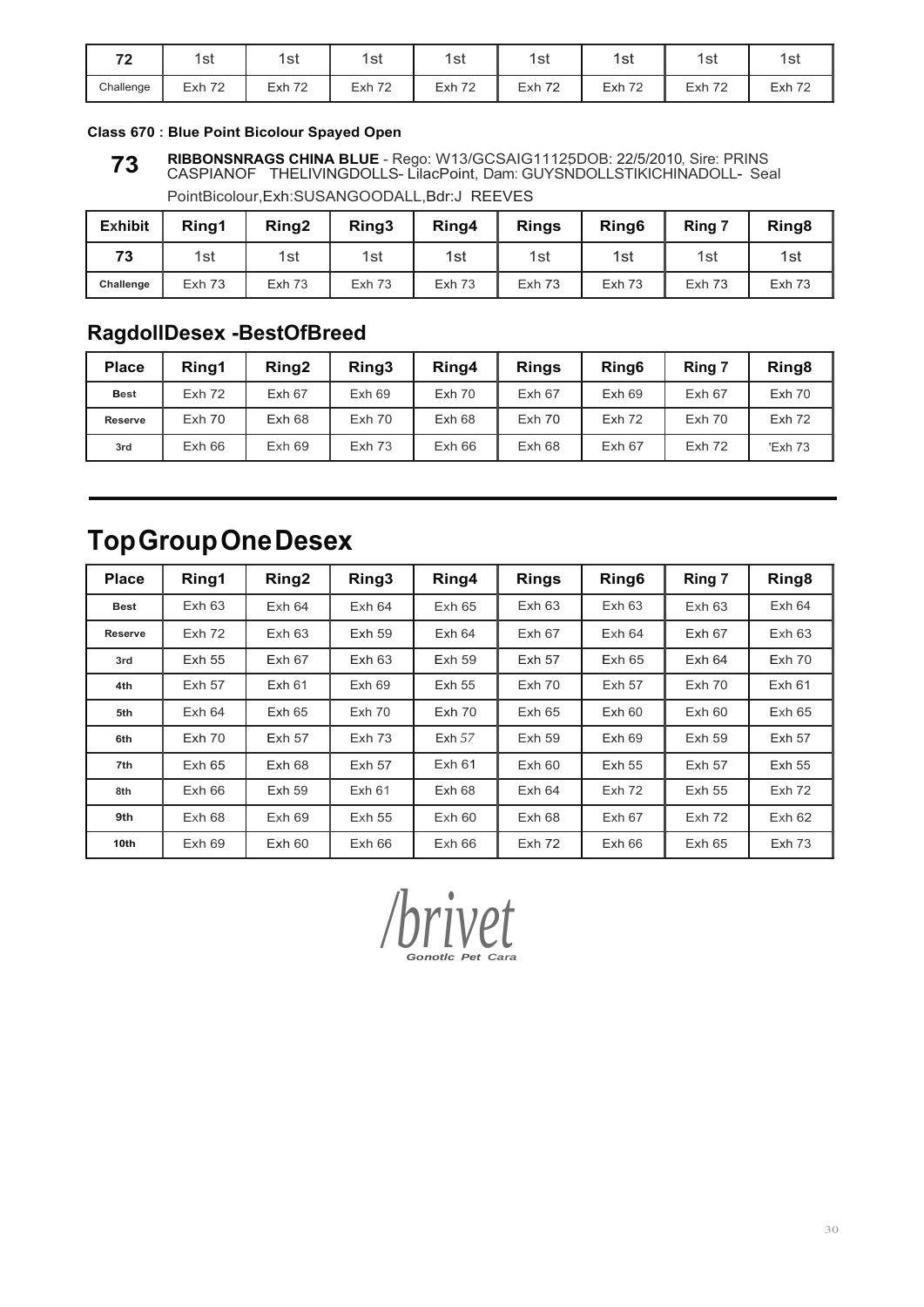# Group Two Adult

## Balinese

#### Class680: SealTortieSiIverTabbyPointFemaleOpen

**7 4 AMARIN DAENERYS TARGARYEN** - Rego: 775W14, DOB: 21/6/2014, Sire: GCH RAKISCATS YOREN (USA)-(OrientalLH)-Chocolate LHaded, Dam: AMARIN FOXXY LOXXY -(Oriental LH)- Black TortieTicked Tabby, Exh:CATHERINE GUNSON, Bdr: Exhibitor

| <b>Exhibit</b> | Rina1         | Ring <sub>2</sub> | Ring3    | Ring4         | <b>Rings</b>  | Ring <sub>6</sub> | Ring 7        | R ing <sub>8</sub> |
|----------------|---------------|-------------------|----------|---------------|---------------|-------------------|---------------|--------------------|
| 74             | 1st           | 1st               | 1st      | 1st           | 1st           | 1st               | 1st           | 1st                |
| Challenge      | <b>Exh 74</b> | <b>Exh 74</b>     | $Exh$ 74 | <b>Exh 74</b> | <b>Exh 74</b> | <b>Exh 74</b>     | <b>Exh 74</b> | <b>Exh 74</b>      |

### **BalineseAdult-Best OfBreed**

| <b>Place</b> | Ring1         | Ring <sub>2</sub> | Ring3         | Ring4         | <b>Rings</b>  | Ring <sub>6</sub> | Ring 7        | Ring <sub>8</sub> |
|--------------|---------------|-------------------|---------------|---------------|---------------|-------------------|---------------|-------------------|
| <b>Best</b>  | <b>Exh 74</b> | <b>Exh 74</b>     | <b>Exh 74</b> | <b>Exh 74</b> | <b>Exh 74</b> | <b>Exh 74</b>     | <b>Exh 74</b> | '.Exh 74          |

## Foreign White Shorthair

**Class690:White (blue-eyed)MaleOpen**

**DIAGDCHMALINGBUATOUCHOFFROST-Rego:751W13/14CO,**DOB:18/8/2013,Sire:GR CHMAFDET Tl GERMOTH- (Siamese) - SealTabby Point , Dam: GR CH MALINGBU MlRACLE-White(blue-eyed), Exh:NICK SKEET,Bdr: MRS M BUSH **75**

| <b>Exhibit</b> | Rina1      | Ring <sub>2</sub> | Rina <sub>3</sub> | Ring4    | <b>Rings</b> | Ring <sub>6</sub> | Ring 7   | Ring <sub>8</sub> |
|----------------|------------|-------------------|-------------------|----------|--------------|-------------------|----------|-------------------|
| 75             | Absentee I | Absentee          | Absentee          | Absentee | l Absentee   | Absentee          | Absentee | Absentee          |
| Challenge      |            |                   |                   |          |              |                   |          |                   |

### **Foreign White Shorthair AduIt-BestOfBreed**

| <b>Place</b> | Ring1 | Ring <sub>2</sub> | Ring <sub>3</sub> | Ring4 | Ring <sub>5</sub> | Ring <sub>6</sub> | Ring 7 | Ring <sub>8</sub> |
|--------------|-------|-------------------|-------------------|-------|-------------------|-------------------|--------|-------------------|
| <b>Best</b>  |       |                   |                   |       |                   |                   |        |                   |

## Oriental Shorthair

#### **Class700:BlackFemaleOpen**

**SHIMMEREE CLEOPATRA-** Rego: GCSA2G14690(S)/S14, DOB: 28/12/2013, Sire: CH CALIAN HIGHFIDELITY-(Siamese)-SealSilverTabbyPoint, Dam:BOGOCHSHIMMEREEAZTEC QUEEN - Black Ticked Tabby , Exh: SUE FLETCHER, Bdr: ERYN HOARE **76**

| <b>Exhibit</b> | Ring1 | Ring <sub>2</sub> | Ring <sub>3</sub> | Ring4  | <b>Rings</b>  | Ring <sub>6</sub> | Ring $7$ | <b>Rings</b> |
|----------------|-------|-------------------|-------------------|--------|---------------|-------------------|----------|--------------|
| 76             |       |                   | 1st               | 1st    | 1st           |                   |          | 1st          |
| Challenge      |       |                   | Exh 76            | Exh 76 | <b>Exh 76</b> |                   |          | Exh 76       |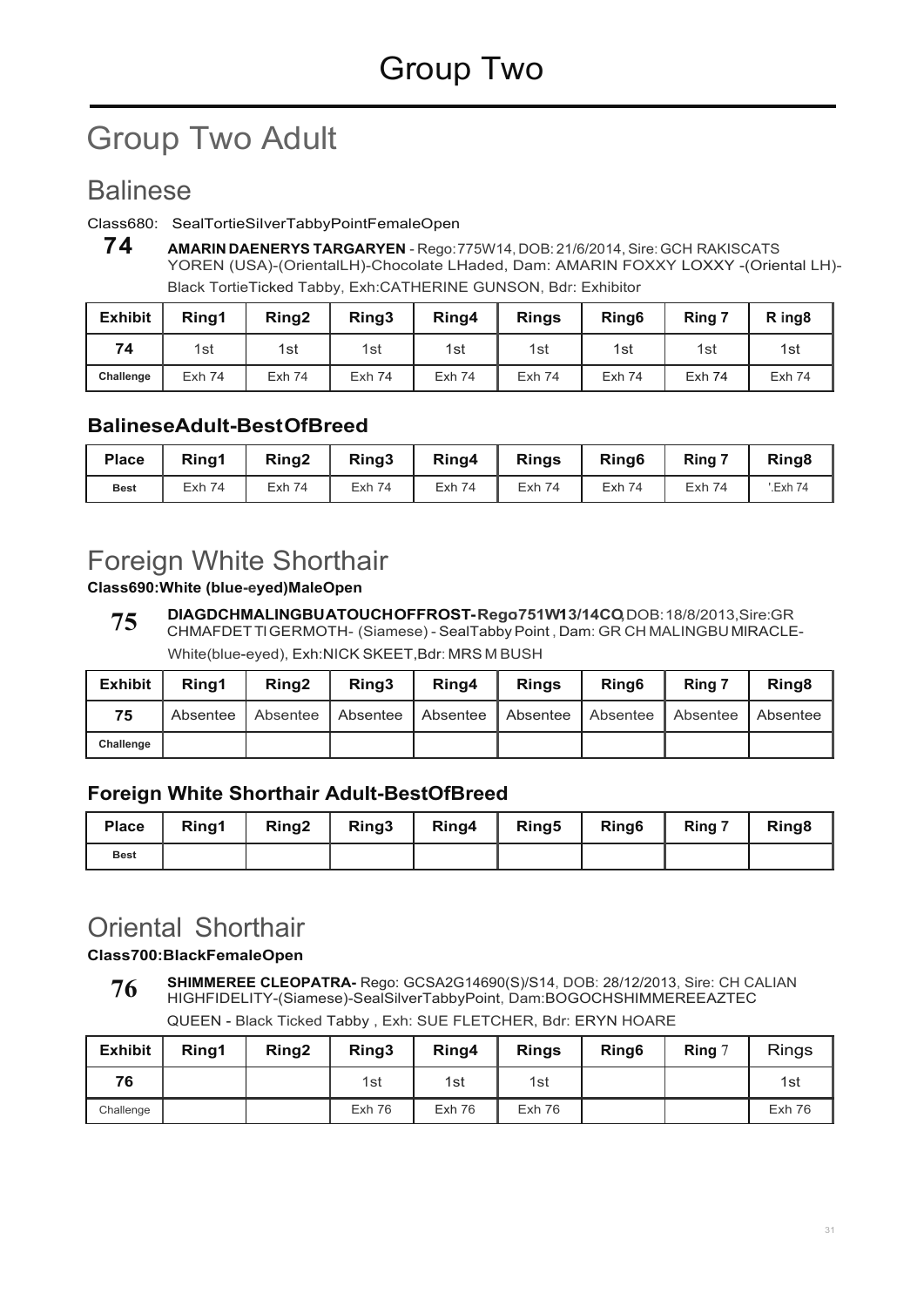#### **Class 710** : **Black Silver Spotted Tabby Female Open**

**MOO RLYK A XENA- Rego:S149916A,**DOB:29/3/2014,Sire:CHCALIANHIGHFIDELITY- (Siamese)-SealSilverTabby Point,Dam:CCCACHDBGDCHCINDYLINCEARIDWEN- Black, **77**

| <b>Exhibit</b> | Ring1 | Ring <sub>2</sub> | Ring3         | Ring4         | <b>Rings</b>  | Ring <sub>6</sub> | Ring7 | Ring <sub>8</sub> |
|----------------|-------|-------------------|---------------|---------------|---------------|-------------------|-------|-------------------|
| 77             |       |                   | 1st           | 1st           | 1st           |                   |       | 1st               |
| Challenge      |       |                   | <b>Exh 77</b> | <b>Exh 77</b> | <b>Exh 77</b> |                   |       | <b>Exh 77</b>     |

Exh: SUE FLETCHER, Bdr: ANNA TYSKIN

#### **Class 720: Black Mackerel Tabby Female Open**

**CHICAS LOU ISA -** Rego: 3W14, DOB: 31/7/2013, Sire: BROADACRES OBERON - Chocolate, Dam: CHICAS MAGIC LIVES - Black Spotted Tabby,Exh: SUSAN GAME, Bdr:Exhibitor **78**

| <b>Exhibit</b> | Ring1  | Ring <sub>2</sub> | Ring3 | Ring4  | <b>Rings</b> | Ring <sub>6</sub> | Ring7  | Ring <sub>8</sub> |
|----------------|--------|-------------------|-------|--------|--------------|-------------------|--------|-------------------|
| 78             | 1st    | 1st               |       | 1st    | 1st          | 1st               | 1st    | 1st               |
| Challenge      | Exh 78 | Exh 78            |       | Exh 78 | Exh 78       | Exh 78            | Exh 78 | Exh 78            |

Class 730: BlackVanFemaleOpen

**79** CHTEMPLETON CHEQUERED REIGN - Rego: GCSA2G14975SV/W15, DOB: 25/1/2014, Sire: ACF<br>AOEGLDGD CHTEMPLETON MAGNETO - ChocolateSilverTabbyBicolour , Dam: AMARIN MONA LISASMILE- BlackTabbyBicolour,Exh:CATHERINEGUNSON, Bdr: M &M WOOD

| <b>Exhibit</b> | Ring1         | Ring <sub>2</sub> | Ring3         | Ring4         | <b>Rings</b>  | Ring <sub>6</sub> | <b>Ring</b> $\degree$ | <b>Rings</b>  |
|----------------|---------------|-------------------|---------------|---------------|---------------|-------------------|-----------------------|---------------|
| 79             | 1st           | 1st               | 1st           | 1st           | 1st           | 1st               | 1st                   | 1st           |
| Challenge      | <b>Exh 79</b> | $Exh$ 79          | <b>Exh 79</b> | <b>Exh 79</b> | <b>Exh 79</b> | <b>Exh 79</b>     | <b>Exh 79</b>         | <b>Exh 79</b> |

### **OrientalShorthairAdult-BestOfBreed**

| <b>Place</b>   | Rina1         | Rina <sub>2</sub> | Ring3         | Ring4         | <b>Rings</b>  | Ring <sub>6</sub> | Ring 7        | <b>Rings</b>  |
|----------------|---------------|-------------------|---------------|---------------|---------------|-------------------|---------------|---------------|
| <b>Best</b>    | <b>Exh 79</b> | <b>Exh 79</b>     | Exh 76        | $Exh$ 76      | Exh 78        | Exh 78            | <b>Exh 79</b> | $Exh$ 76      |
| <b>Reserve</b> | Exh 78        | $Exh$ 78          | <b>Exh 77</b> | <b>Exh 77</b> | <b>Exh 77</b> | Exh 79            | Exh 78        | <b>Exh 79</b> |

## Oriental Longhair

#### **Class 740** : **Black Ticked Tabby Female Open**

**80** AMARINARYA-Rego:720W14,DOB:7/6/2014,Sire:GCHRAKISCATSYOREN(USA)- Chocolate Shaded , Dam: TWOTONE **ANNIKA -** (Oriental SH) - Black Tortie Tabby Bicolour , Exh: CATHERINE GUNSON Bdr: Exhibitor

| <b>Exhibit</b> | Ring1  | Ring <sub>2</sub> | Ring3  | Ring4  | <b>Rings</b> | Ring <sub>6</sub> | Ring 7 | <b>Rings</b> |
|----------------|--------|-------------------|--------|--------|--------------|-------------------|--------|--------------|
| 80             | 1st    | 1st               | 1st    | 1st    | 1st          | 1st               | 1st    | 1st          |
| Challenge      | Exh 80 | Exh 80            | Exh 80 | Exh 80 | Exh80        | Exh 80            | Exh 80 | Exh 80       |

### **Oriental Longhair Adult** - **Best Of Breed**

| <b>Place</b> | Ring1  | Ring <sub>2</sub> | Ring3 | Ring4  | <b>Rings</b> | Ring <sub>6</sub> | <b>Ring7</b> | Ring <sub>8</sub> |
|--------------|--------|-------------------|-------|--------|--------------|-------------------|--------------|-------------------|
| <b>Best</b>  | Exh 80 | Exh80             |       | Exh 80 | Exh 80       | Exh 80            | Exh 80       | Exh 80            |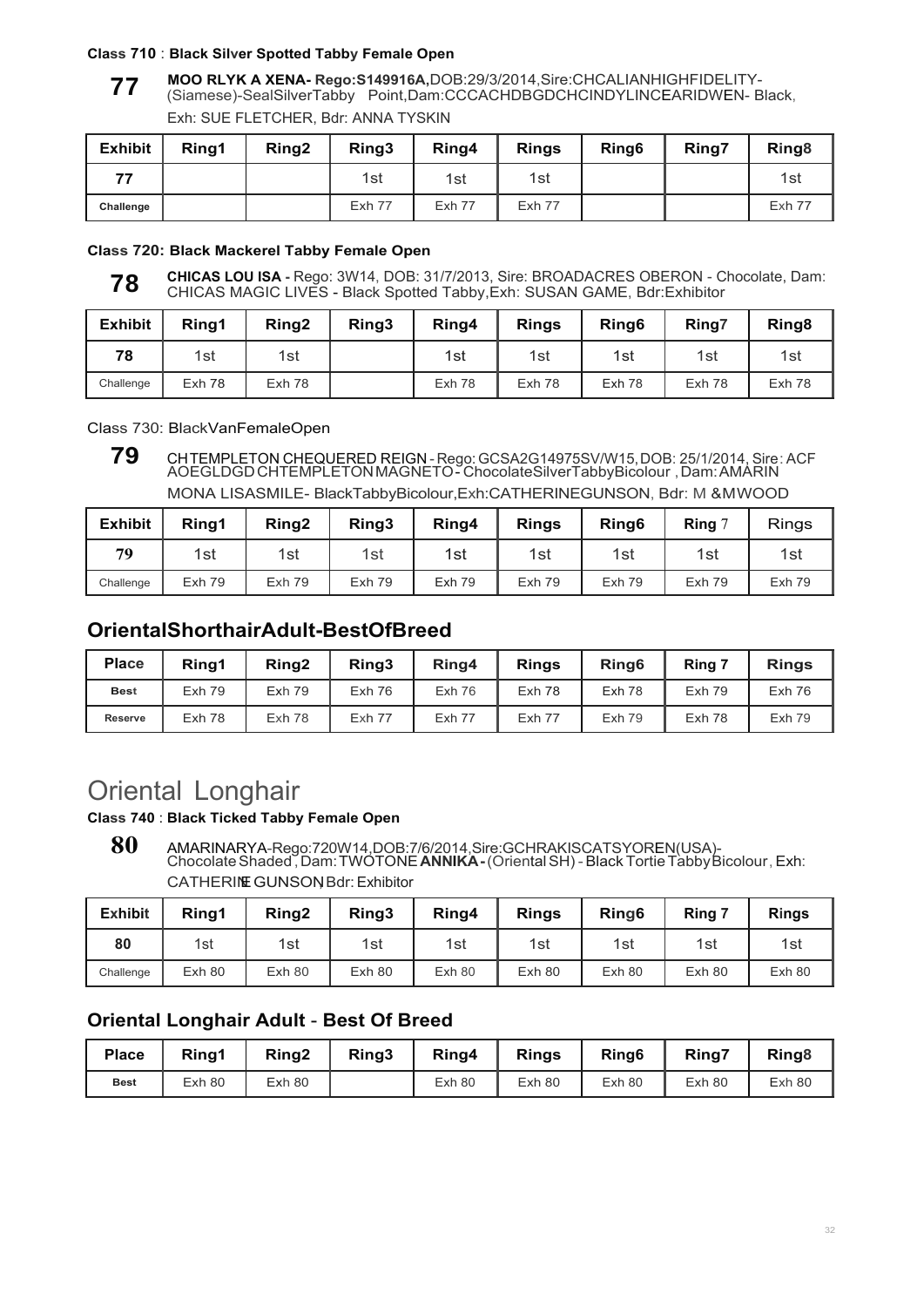## Siamese

#### **Class750:BluePointMaleOpen**

**CHSIARODMRYANGLIN- Rego:463W14/ 14CO,DOB:29/1/2014,Sire:CCCACH,DIAGDCH** CINDYLIN PEG ASUS - Chocolate Tabby Point , Dam: CH SUNTRAPRINCESS VITA-Seal Point, Exh: DEBRA C OPELAND, **Bdr:** R PATTINSON **81**

| <b>Exhibit</b> | Ring1  | Ring <sub>2</sub> | Ring3  | Ring4             | Ring <sub>5</sub> | Ring <sub>6</sub> | Ring 7            | <b>Rings</b> |
|----------------|--------|-------------------|--------|-------------------|-------------------|-------------------|-------------------|--------------|
| 81             | 1st    | 1st               | 1st    | 1st               | 1st               | 1st               | 1st               | 1st          |
| Challenge      | Exh 81 |                   | Exh 81 | Exh <sub>81</sub> | Exh 81            | $Exh$ 81          | Exh <sub>81</sub> | Exh 81       |

#### **Class 760 : Chocolate Tabby Point Female Open**

**<sup>82</sup> SHIMMEREE QUEEN OF SHEBA- Rego: GCSA2G14703/14CO, DOB: 28/12/2013, Sire: CH<br>CALIAN HIGHFIDELITY-SealTabbyPoint,Dam:DGCHSHIMMEREEAZTECQUEEN-(O** CALIAN HIGHFIDELITY-SealTabbyPoint,Dam:DGCHSHIMMEREEAZTECQUEEN-(Oriental SH)-BlackTickedTabby,Exh:CAROLERCEG, Bdr: ERYNHOARE

| <b>Exhibit</b> | Ring1  | Ring <sub>2</sub> | Ring3  | Ring4  | <b>Rings</b> | Ring <sub>6</sub> | Ring7  | <b>Rings</b> |
|----------------|--------|-------------------|--------|--------|--------------|-------------------|--------|--------------|
| 82             | 1st    | 1st               | 1st    | 1st    | 1st          | 1st               | 1st    | 1st          |
| Challenge      | Exh 82 | <b>Exh 82</b>     | Exh 82 | Exh 82 | Exh 82       | Exh 82            | Exh 82 | Exh 82       |

#### **Class770:CaramelTabby PointMaleOpen**

**SIARODSIAPAN-LI-Rego:**539W14/15CO , DOB: 23/3/2014, Sire: ACF AOE BRZCCCACH DIAMONDGR CHCINDYLIN PEGASUS- ChocolateTabbyPoint, Dam:SAPPHIREGRCH MOONLAGUNE CATHERINE - Blue Tabby Point , Exh: NICK SKEET, Bdr: R P ATTINSON **83**

| <b>Exhibit</b> | Rina1 | Ring <sub>2</sub> | Ring3 | Ring4         | <b>Rings</b> | Ring <sub>6</sub> | Ring $7$ | Ring <sub>8</sub> |
|----------------|-------|-------------------|-------|---------------|--------------|-------------------|----------|-------------------|
| 83             |       | 1st               | 1st   | 1st           | 1st          | 1st               | 1st      | 1st               |
| Challenge      |       | <b>Exh 83</b>     |       | <b>Exh 83</b> | Exh 83       | <b>Exh 83</b>     | Exh 83   |                   |

Class780:SealSilverTabbyPointFemaleOpen

**<sup>84</sup> KARUSS KAZZAZ** - Rego: (N)13N172149(SLV), DOB: 16/2/2013, Sire: SYRECKS HIGH VOLTAGE - Choco late Tabby Point , Dam : BRAESIDE LOVE BUG-(Oriental SH)- Blue, Exh: KJ & R K STRICKLAND & FALVEY, Bdr: Exhibitor

| <b>Exhibit</b> | Ring1  | Ring <sub>2</sub> | Ring3  | Ring4  | Ring <sub>5</sub> | Ring <sub>6</sub> | Ring   | <b>Rings</b> |
|----------------|--------|-------------------|--------|--------|-------------------|-------------------|--------|--------------|
| 84             | 1st    | 1st               | 1st    | 1st    | 1st               | 1st               | 1st    | 1st          |
| Challenge      | Exh 84 | Exh 84            | Exh 84 | Exh 84 | Exh 84            | Exh 84            | Exh 84 | Exh 84       |

#### **Class 790** : **Seal Point Bicolour Female Open**

**CH TEMPLETON MIRROR MIRROR -** Rego: GCSA2G14698SV, DOB: 26/1/2014, Sire: ACF AOE DGCHTEMPLETON MAGNETO-(None),Dam: AMARINMONA LISASMILE-(None),Exh: MELANIE & MATTHEW WOOD, Bdr: Exhibitor **85**

| <b>Exhibit</b> | Ring1         | Ring <sub>2</sub> | Ring3  | Ring4         | Ring <sub>5</sub> | Ring <sub>6</sub> | Ring 7        | <b>Rings</b> |
|----------------|---------------|-------------------|--------|---------------|-------------------|-------------------|---------------|--------------|
| 85             | 1st           | 1st               | 1st    | 1st           | 1st               | 1st               | 1st           | 1st          |
| Challenge      | <b>Exh 85</b> | <b>Exh 85</b>     | Exh 85 | <b>Exh 85</b> | <b>Exh 85</b>     | <b>Exh 85</b>     | <b>Exh 85</b> | Exh 85.      |

### **Siamese Adult- BestOfBreed**

|  |  |  | Place Ring1 Ring2 Ring3 Ring4 Ring5 Ring6 Ring7 Rings |  |  |  |  |  |  |
|--|--|--|-------------------------------------------------------|--|--|--|--|--|--|
|--|--|--|-------------------------------------------------------|--|--|--|--|--|--|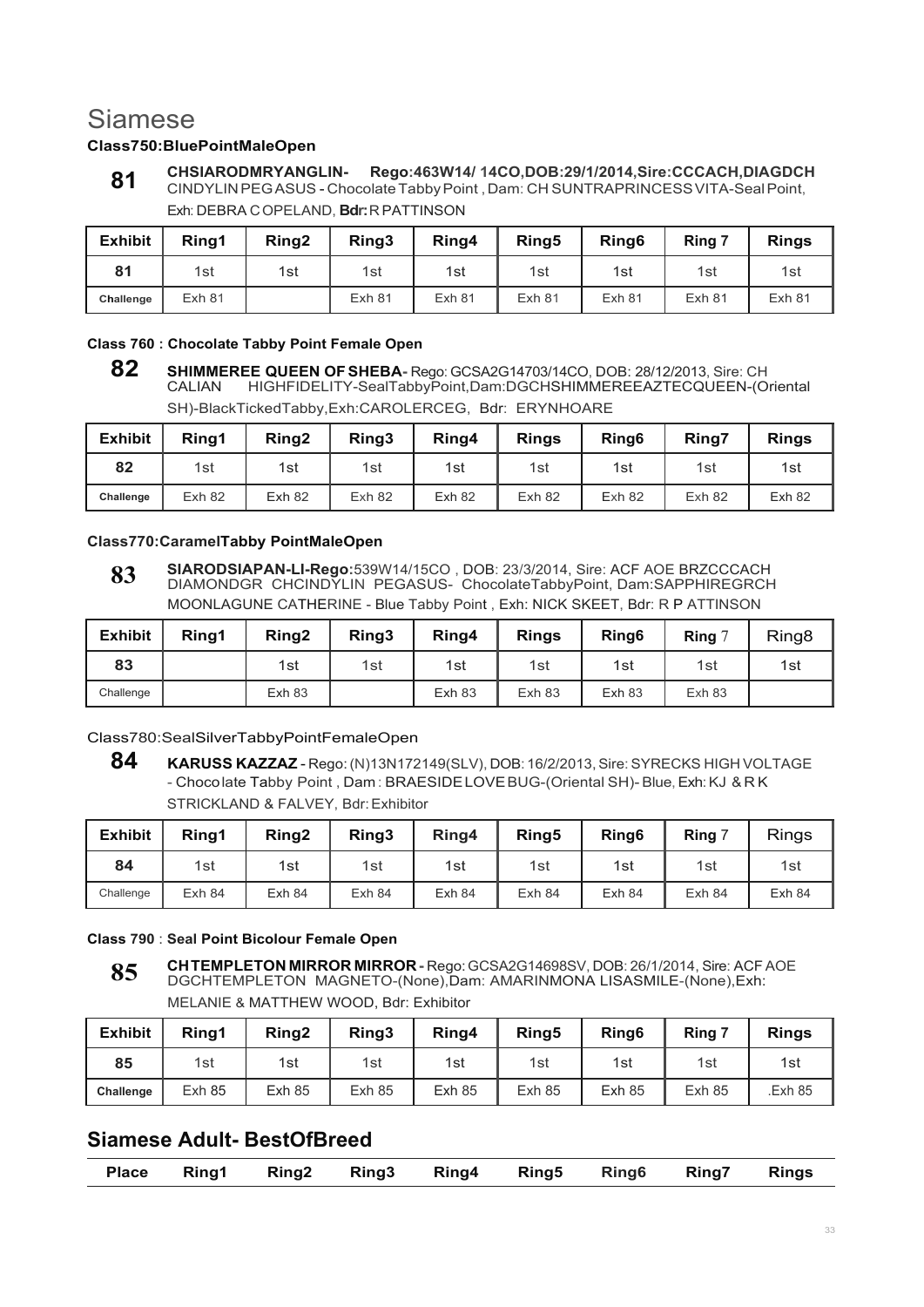| <b>Best</b>    | <b>Exh 85</b> | <b>Exh 85</b> | Exh 81 | $Exh$ 81 | <b>EXh 83</b> | Exh <sub>85</sub> | Exh 81   | $Exh$ 85 |
|----------------|---------------|---------------|--------|----------|---------------|-------------------|----------|----------|
| <b>Reserve</b> | Exh 81        | Exh 82        | Exh 84 | Exh 84   | Exh 81        | Exh 82            | $Exh$ 82 | Exh 82   |

## **Top Group Two Adults**

| Pla ce         | Ring1         | Ring <sub>2</sub> | Ring3         | Ring4         | <b>Rings</b>  | Ring <sub>6</sub> | Ring 7   | Ring <sub>8</sub> |
|----------------|---------------|-------------------|---------------|---------------|---------------|-------------------|----------|-------------------|
| <b>Best</b>    | <b>Exh 85</b> | Exh85             | Exh 76        | Exh 81        | Exh 83        | $Exh$ 74          | Exh 81   | $Exh$ 76          |
| <b>Reserve</b> | <b>Exh 81</b> | Exh 80            | Exh 81        | Exh 76        | $Exh$ 74      | Exh 78            | $Exh$ 79 | Exh 85            |
| 3rd            | Exh 80        | <b>Exh 82</b>     | Exh 77        | Exh 85        | Exh 78        | <b>Exh 79</b>     | $Exh$ 74 | Exh 79            |
| 4th            | Exh 84        | <b>Exh 79</b>     | <b>Exh 79</b> | Exh 77        | <b>Exh 81</b> | Exh 80            | Exh 80   | $Exh$ 74          |
| 5th            | Exh 82        | Exh 78            | Exh 84        | <b>Exh 79</b> | <b>Exh 85</b> | Exh85             | Exh 78   | Exh 82            |
| 6th            | <b>Exh 74</b> | Exh 84            | $Exh$ 74      | Exh 84        | Exh 80        | Exh 82            | Exh 82   | Exh 80            |
| 7th            | <b>Exh 79</b> | Exh 83            | <b>Exh 85</b> | Exh 83        | <b>Exh 77</b> | Exh 81            | Exh 83   | Exh 81            |
| 8th            | Exh 78        | $Exh$ 74          | Exh 82        | <b>Exh 74</b> | Exh 84        | Exh 83            | Exh 84   | Exh 77            |
| 9th            |               | <b>Exh 81</b>     |               | Exh 80        | Exh 82        | Exh 84            | Exh 85   | Exh 84            |
| 10th           |               |                   |               | Exh 78        | <b>Exh 79</b> |                   |          | Exh 78            |

# Group Two Kitten

## Balinese

### **Class800:SealTabbyPointBicolour MaleKitten UnderSMonths**

**TEMPLETON FAN FICTION** - Rego: GCSA2G14734S, DOB: 2/2/2015, Sire: TEMPLETON PERCY JACKSON - BlueTabby Point,Dam: CHTEMPLETON MIRROR MlRROR - SealPointBicolour, Exh:MELANIE& MATTHEWWOOD,Bdr:Exhibitor **86**

| Exhibit | Rina1 | Ring <sub>2</sub> | Ring3 | Ring4                                                          | Rinas | <b>Ring6</b> | Ring 7 | <b>Rings</b> |
|---------|-------|-------------------|-------|----------------------------------------------------------------|-------|--------------|--------|--------------|
| 86      |       |                   |       | Absentee Absentee Absentee Absentee Absentee Absentee Absentee |       |              |        | Absentee     |

### **BalineseKitten-BestOfBreed**

| <b>Place</b> | Ring1 | <b>Ring2</b> | Ring3   Ring4   Rings   Ring6 |  | Ring 7 | Ring <sub>8</sub> |
|--------------|-------|--------------|-------------------------------|--|--------|-------------------|
| <b>Best</b>  |       |              |                               |  |        |                   |

## Bohemian

**Class 810:** -**Male Kitten Under 7 Months**

 $no&$ **87**  $[W.Aii']^TM$  AE 's  $'i^{TM}BW$  W  $/11W'11rH!$  I 28/12/2014 , Sire: **AMARIN** THE NEW WAVE - BlueSilver Tabby Point, Dam: **AMARIN** BOHEMIANRHAPSODY -LilacPoint,Exh: CATHERINE GUNSON,Bdr: Exhibitor

| <b>Exhibit</b> | Rina1 | Rina <sub>2</sub> | Ring <sub>3</sub> | Ring4 | <b>RingS</b> | Ring <sub>6</sub> | Rina 7 | Ring <sub>8</sub>                                                                             |
|----------------|-------|-------------------|-------------------|-------|--------------|-------------------|--------|-----------------------------------------------------------------------------------------------|
| 87             |       |                   |                   |       |              |                   |        | Withdrawn   Withdrawn   Withdrawn   Withdrawn   Withdrawn   Withdrawn   Withdrawn   Withdrawn |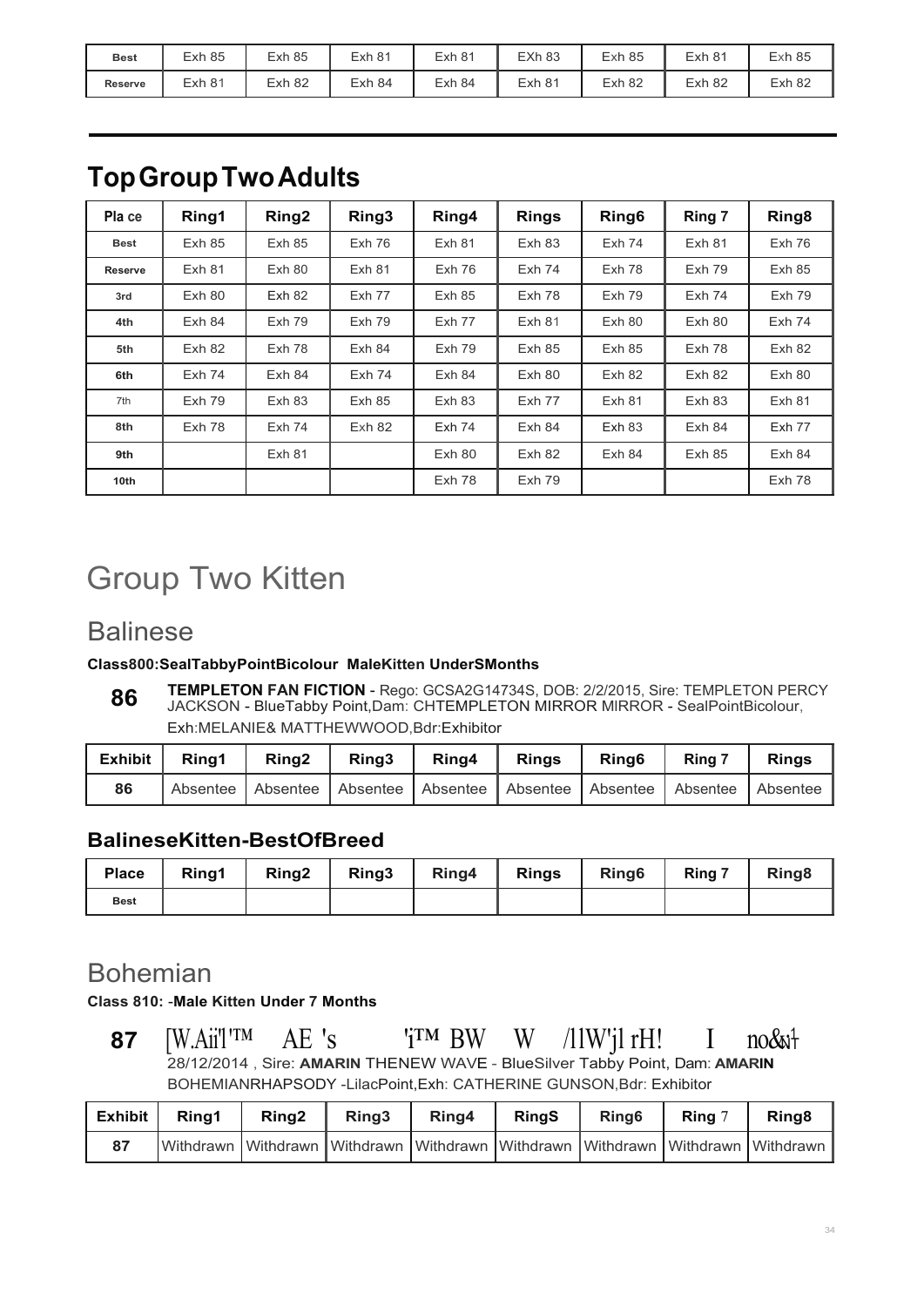### BohemianKitten-BestOfBreed

| Place       | Ring1 | Ring2 | Ring $3$ | $Ring 4$   Rings | Ring6 | Ring 7 | Ring s |
|-------------|-------|-------|----------|------------------|-------|--------|--------|
| <b>Best</b> |       |       |          |                  |       |        |        |

## Foreign White Shorthair

Cla ss 820 : White (blue-eyed) MaleKitt en Under 7 Mont hs

## 88 TEMPLETON LIGHTNING THIEF - Rego GCSA2G4725V, DOB: 19/12/2014, Sire: TEMPLETON<br>PERCY JACKSON - (Siamese) - BlueTabby Point, Dam: SUKRAWHITE SPIRIT - White (blueeyed),Exh: MELANIE& MATTHEWWOOD,Bdr: Exhibitor

| <b>Exhibit</b> | Ring1 | Ring <sub>2</sub> | Ring <sub>3</sub> | Ring4 | Ring <sub>5</sub> | Ring <sub>6</sub> | Ring7 | Ring <sub>8</sub> |
|----------------|-------|-------------------|-------------------|-------|-------------------|-------------------|-------|-------------------|
| 88             | 1st   | 1st               | 1st               | 1st   | 1st               | 1st               | 1st   | 1รเ               |

### **Foreign WhiteShorthair Kitten**-**BestOfBreed**

| <b>Place</b> | Ring1  | Ring <sub>2</sub> | Ring3  | Ring4  | <b>Rings</b> | Ring <sub>6</sub> | Ring <sup>7</sup> | <b>Rings</b> |
|--------------|--------|-------------------|--------|--------|--------------|-------------------|-------------------|--------------|
| <b>Best</b>  | Exh 88 | Exh 88            | Exh 88 | Exh 88 | Exh 88       | Exh 88            | Exh 88            | Exh 88       |

## Oriental Shorthair

#### **Cla ss 830 : CinnamonMale Kitten Under 5 Months**

**CHICAS HEARTBEAT - Rego:** 346W15, DOB: 23/1/2015, Sire: BROADACRES OBERON - Chocolate, Dam: CHICAS CECELIA - AOC, Exh: SUSAN GAME, Bdr: Exhibitor **89**

| <b>Exhibit</b> | Ring1 | Ring <sub>2</sub> | Ring3     | Ring4 | <b>Rings</b> | Ring <sub>6</sub> | Ring | Ring s |
|----------------|-------|-------------------|-----------|-------|--------------|-------------------|------|--------|
| 89             | 1st   | 1st               | Withdrawn | 1st   | 1st          | 1st               | 1st  | 1st    |

Class 840:BlueSilverClassicTabbyMaleKittenUnder9Months

**90** SYANASTREETSPIRIT- Rego: 9925A/S15, DOB:20/9/2014, Sire:CCCACHDGCHSYANA COME AS YOU ARE - BlackTabbyBicolour, Dam: SYANA VANITY FAIR - Chocolate Silver SpottedTabby , Exh: SUEFLETCHER, Bdr:LISAMCNEIL

| Exhibit | Ring1 | Ring <sub>2</sub> | Ring3 | Ring4 | Rings | Ring <sub>6</sub> | Ring7 | <b>Rings</b> |
|---------|-------|-------------------|-------|-------|-------|-------------------|-------|--------------|
| 90      |       | 1st               |       | 1st   | 1st   |                   |       | 1sı          |

#### **Class850:ChocolateTickedTabbyFemale KittenUnder 5 Months**

**SYRECKS SHES GOT THE LOOK -** Rego: V33069, DOB: 8/1/2015, Sire: OKONOR SZILARD (IMP HUN) - (Siamese) - Lilac Tabby Point, Dam: SYRECKS ZAZABELLE - Chocolate Bicolour, Exh: MARGARET OSLER, Bdr: Ex!hib itor **91**

| E xhibit     | Ring1 | Ring <sub>2</sub> | Ring3 | Ring4 | <b>Rings</b> | Ring <sub>6</sub> | Ring 7 | R ing s |
|--------------|-------|-------------------|-------|-------|--------------|-------------------|--------|---------|
| $\mathbf{a}$ | 1st   | 1st               | 1st   | 1st   | 1st          | 1st               | 1st    | 1st     |

Class 860: Black Tabby Bico lour MaleKitt en Under 5Months

**92** ZURISANA BJORN MAGNUS (TICKED)- Rego: , DOB: 6/3/2015, Sire: SYANA COME AS YOU ARE - BlackTabbyBicolour,Dam:SHIMMEREECLEOPATRA-Black,Exh:SUEFLETCHER,Bdr: **Exhibitor** 

| Exhibit | Ring1 | Ring <sub>2</sub> | Ring <sub>3</sub> | Ring4 | <b>Rings</b> | Ring <sub>6</sub> | Ring 7 | <b>Ring s</b> |
|---------|-------|-------------------|-------------------|-------|--------------|-------------------|--------|---------------|
|         |       |                   |                   | 1st   | 1st          |                   |        | 1si           |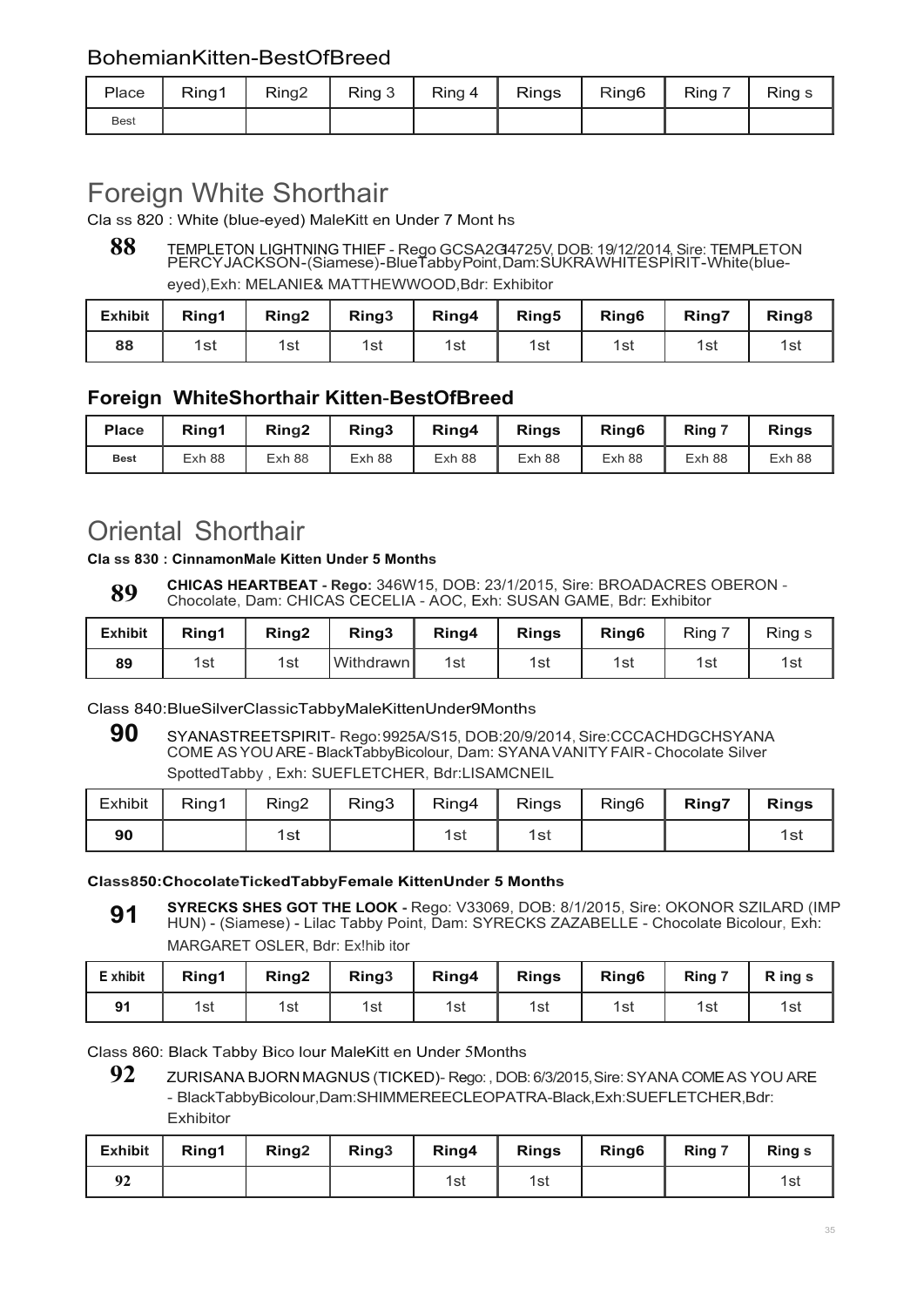#### **Class870: BlackTabbyBicolourFemale KittenUnder5 Months**

**ZURISANA KIRSTI MAGDALENE (SPOTTED) -** Rego:, DOB: 6/3/2015, Sire: SYANA COME AS YOU ARE-BlackBicolour, Dam:SHIMMEREE CLEOPATRA - Black, Exh:SUEFLETCHER, Bdr: Exhibitor **93**

| Exhibit | Ring1 | Ring2 | Ring3 |     | Ring4 Rings | Ring <sub>6</sub> | Ring 7 | <b>Rings</b> |
|---------|-------|-------|-------|-----|-------------|-------------------|--------|--------------|
| 93      |       | 1st   |       | 1st | 1st         |                   |        | 1sı          |

#### **Class880: LilacTabbyBicolour Female KittenUnder9Months**

**TEMPLETON FRECKLE BUNTIE (SPOTTED)-** Rego: GCSA2G14719, DOB: 2/11/2014, Sire: ACF AOE DGCH TEMPLETON MAGNETO - Chocolate Silver Tabby Bicolour, Dam: TEMPLETON LEGALLY BLONDE-White(BlueEyed), Exh: MELANIE&MATTHEWWOOD,Bdr:Exhibitor **94**

| <b>Exhibit</b> | Ring1 | Ring <sub>2</sub> | Ring3 | Ring4 | <b>Rings</b> | Ring <sub>6</sub> | Ring 7 | Ring <sub>8</sub> |
|----------------|-------|-------------------|-------|-------|--------------|-------------------|--------|-------------------|
| 94             | 1st   | 1st               | 1st   | 1st   | 1st          | 1st               | 1st    | 1รเ               |

### **Oriental Shorthair Kitten-BestOfBreed**

| <b>Place</b>   | Rina1         | Ring <sub>2</sub> | Ring3         | Ring4  | <b>Rings</b>  | Ring <sub>6</sub> | <b>Ring7</b>  | <b>Rings</b> |
|----------------|---------------|-------------------|---------------|--------|---------------|-------------------|---------------|--------------|
| <b>Best</b>    | <b>Exh 91</b> | Exh 91            | Exh 94        | Exh 91 | <b>Exh 91</b> | <b>Exh 94</b>     | <b>Exh 91</b> | Exh 91       |
| <b>Reserve</b> | Exh 89        | Exh 94            | <b>Exh 91</b> | Exh 94 | <b>Exh 92</b> | Exh 89            | Exh 94        | Exh 89       |

## Oriental Longhair

#### **Class890:White (BlueEyed)Female KittenUnder5Months**

**AMARIN MOTHER OF DRAGONS** - Rego: 517W15, DOB: 13/3/2015, Sire: GCH RAKISCATS YOREN(USA)-ChocolateShaded , Dam: AMARIN ARCTURANAMORA- White(BlueEyed), Exh: CATHERINE GUNSON, Bdr: Exhibitor **95**

| Exhibit | Ring1    | Ring <sub>2</sub> | Ring3             | Ring4                      | <b>Rings</b> | Ring <sub>6</sub> | <b>Ring</b> | <b>Rings</b> |
|---------|----------|-------------------|-------------------|----------------------------|--------------|-------------------|-------------|--------------|
| 95      | Absentee |                   | Absentee Absentee | Absentee Absentee Absentee |              |                   | Absentee    | Absentee     |

Class900: RedShadedMaleKittenUnder5Months

**AMARIN DRACARYS** - Rego: 514W15, DOB: 8/3/2015, Sire: GCH RAKISCATS YOREN (USA)- Chocolate Shaded , Dam: AMARIN MIRAVIA-Black TortieShaded, Exh:CATHERINE GUNSON, Bdr: Exhibitor **96**

| <b>Exhibit</b> | Ring1 | Ring <sub>2</sub> | Ring3 | Ring4 | Ring <sub>5</sub> | Ring <sub>6</sub> | Ring7 | <b>Rings</b> |
|----------------|-------|-------------------|-------|-------|-------------------|-------------------|-------|--------------|
| 96             | 1st   | 1st               | 1st   | 1st   | 1st               | 1st               | 1st   | 1st          |

Class910:BlackTortie SmokeFemaleKittenUnder9Months

**AMARIN**LADYINARA -Rego:277W15,OOB: 14/10/2014,Sire : AMARINCAPTAIN REYNOLDS-CinnamonSmoke, Dam: AMARINMIRAVIA - Black TortieShaded,Exh: CATHERINE GUNSON, Bdr: Exhibitor **97**

| <b>Exhibit</b> | Ring1 | Ring2 | Ring3 | Ring4 | Rings | Ring <sub>6</sub> | <b>Ring</b> | Ring s |
|----------------|-------|-------|-------|-------|-------|-------------------|-------------|--------|
| 97<br>JI       | 1st   | 1st   | 1st   | 1st   | 1st   | 1st               | 1st         | 1st    |

Class920:BlackSilverTickedTabbyMaleKittenUnder5Months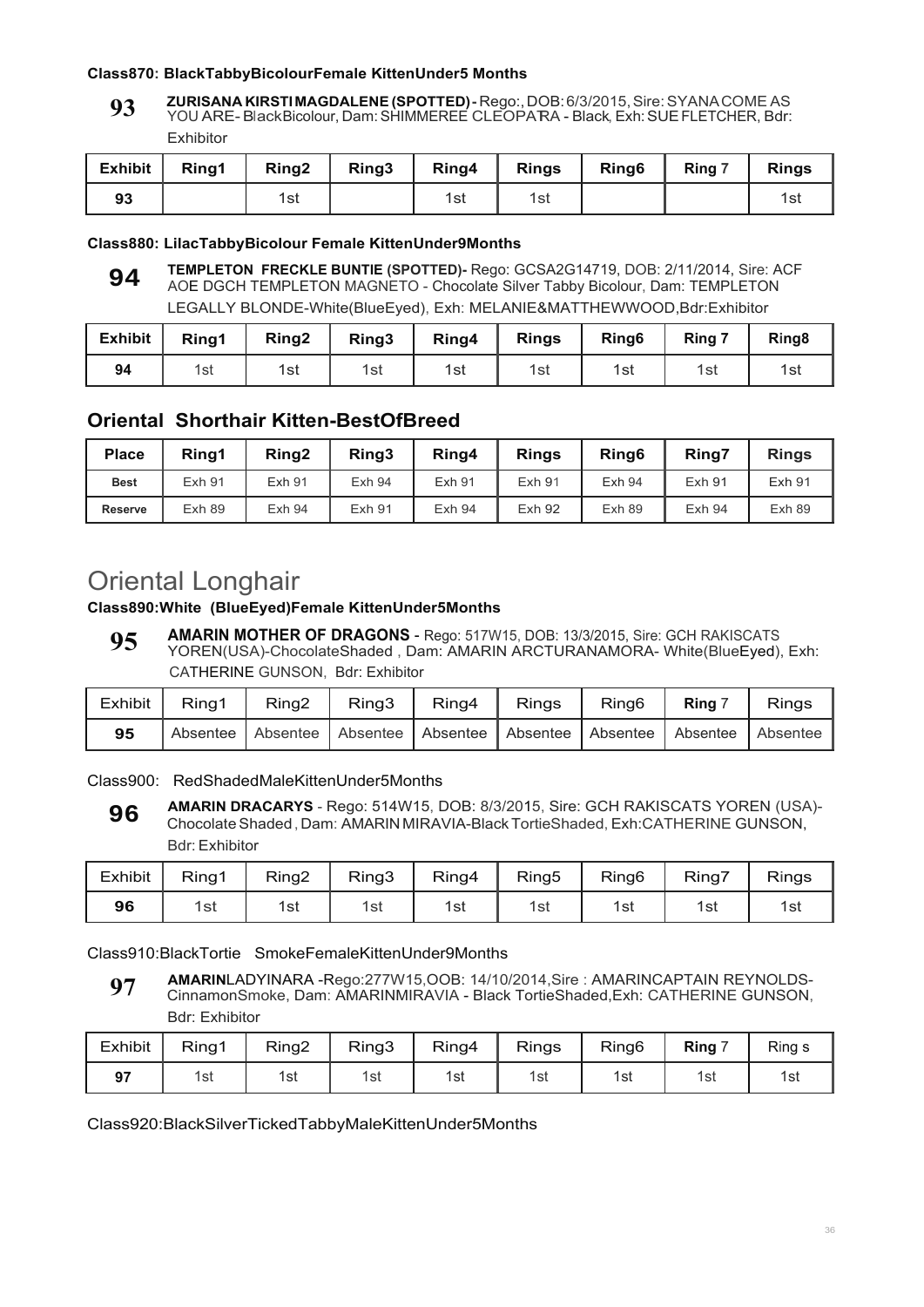AMARINRIAMARAH- Rego:515W15, DOB:8/3/2015,Sire: GCHRAKISCATSYOREN(USA)- Chocolate Shaded , Dam:AMARIN MIRAVIA-Black Tortie Shaded, Exh: CATHERINE GUNSON, Bdr: Exhibitor **98**

| Exhibit | Ring1 | Ring2 | Ring3 | Ring4 | <b>Rings</b> | Ring <sub>6</sub> | Ring7 | Ring s |
|---------|-------|-------|-------|-------|--------------|-------------------|-------|--------|
| 98      | 1st   | 1st   | 1st   | 1st   | 1st          | 1st               | 1st   | 1รเ    |

#### **Class930** : **BlackTortieTabbyBicolourFernaleKittenUnder5Months**

**99 TEMPLETON DAPPLE FASHION (TICKED) -** Rego: GCSA2G14729S, DOB: 21/1/2015, Sire: DGCH RAKISCATS COUNTYANIK AL-QAIR (IMPUSA)- (Balinese)- SealSilver Tabby Point,Dam: TEMPLETONVANTASIA-(OrientalSH)-BlueTortieVan,Exh:MELANIE&MATTHEWWOOD,

Bdr: Exhibitor

| <b>Exhibit</b> | Ring1 | Ring <sub>2</sub> | Ring3 | Ring4 | <b>Rings</b> | Ring <sub>6</sub> | Ring 7 | <b>Rings</b> |
|----------------|-------|-------------------|-------|-------|--------------|-------------------|--------|--------------|
| 99             | 1st   | 1st               | 1st   | 1st   | 1st          | 1st               | 1st    | 1st          |

### **OrientallonghairKitten-BestOfBreed**

| <b>Place</b>   | Ring1         | Ring <sub>2</sub> | Ring3         | Ring4         | <b>Rings</b>  | Ring <sub>6</sub> | Ring 7        | <b>Rings</b>  |
|----------------|---------------|-------------------|---------------|---------------|---------------|-------------------|---------------|---------------|
| <b>Best</b>    | <b>Exh 99</b> | Exh 99            | <b>Exh 99</b> | <b>Exh 99</b> | <b>Exh 99</b> | <b>Exh 99</b>     | <b>Exh 99</b> | <b>Exh 99</b> |
| <b>Reserve</b> | <b>Exh 97</b> | <b>Exh 97</b>     | <b>Exh 97</b> | <b>Exh 97</b> | <b>Exh 97</b> | <b>Exh 97</b>     | <b>Exh 97</b> | <b>Exh 97</b> |

## Siamese

#### **Class940:SealPointFemale KittenUnder9Months**

- **ASHROSELELADAX- Rego:59W15,DOB:28/9/2014,Sire:**BZGDCHMALINGBUCAMELOT-Seal Point, Dam: SILVER GD CH XARIFA SOPHIE-(Oriental SH)-Chocolate Spotted Tabby, Exh:EVELYN KUEH, Bdr:MARGARET COWELL **100**
- **CHICASMINUET**  Rego: 223W15,DOB: 3/11/2014, Sire:CHICASLUCKY CHARM SealPoint , Dam: CHICAS FRIVOLITY AOC, Exh: SUSAN GAME, Bdr: Exhibitor **101**

| <b>Exhibit</b> | Ring1           | Ring <sub>2</sub> | Ring3       | Ring4           | <b>Rings</b>    | Ring <sub>6</sub> | <b>Ring7</b>    | Ring <sub>8</sub> |
|----------------|-----------------|-------------------|-------------|-----------------|-----------------|-------------------|-----------------|-------------------|
| 100            | 1st             | 1st               |             | 2 <sub>nd</sub> | 1st             | 1st               | 1st             | 1st               |
| 101            | 2 <sub>nd</sub> | 2 <sub>nd</sub>   | Withdrawn I | 1st             | 2 <sub>nd</sub> | 2 <sub>nd</sub>   | 2 <sub>nd</sub> | 2 <sub>nd</sub>   |

**Class950:Seal PointNeutered KittenUnder7Months,**

**SCALLYWAGS JASPER** - Rego: FQ15/40333/1SCO, DOB: 11/11/2014, Sire: SCALLYWAGS MEGAMELD MASON - SealPoint, Dam: DAKINI MAU MAU MARYELLA- SealPoint, Exh: SUSAN LEWIS, Bdr: L HALES **102**

| <b>Exhibit</b> | Ring1 | Ring <sub>2</sub> | Ring3 | Ring4 | <b>Rings</b> | Ring <sub>6</sub> | Ring 7 | <b>Rings</b> |
|----------------|-------|-------------------|-------|-------|--------------|-------------------|--------|--------------|
| 102            | 1st   | 1st               | 1st   | 1st   | 1st          | 1st               | 1st    | 1st          |

#### **Class960:Chocolate PointFemale KittenUnder5Months**

- **AMARINARIADNE-Rego:**369W15,DOB: 8/1/2015,Sire:CINDYLINPEGASUS-Chocolate Tabby Point, Dam: AMAZING MISSCLASSIC DIANA- (Oriental SH) - Chocolate Silver Classic Tabby,Exh:CATHERINEGUNSON,Bdr:Exhibitor **103**
- **CHICAS QUEENIE** Rego: 347W15, DOB: 23/1/2015, Sire: BROADACRES OBERON -(Oriental SH)-Chocolate,Dam:CHICASCECELIA-AOC,Exh:SUSANGAME, Bdr: Exhibitor **104**

| <b>Exhibit</b> | Rina1 | Ring <sub>2</sub> | Ring3 | Ring4 | <b>Rings</b> | Ring <sub>6</sub> | Ring 7 | <b>Rings</b> |
|----------------|-------|-------------------|-------|-------|--------------|-------------------|--------|--------------|
| 103            | 1st   | 2nd               |       | 1st   | 1st          | 1st               | 1st    | 1st          |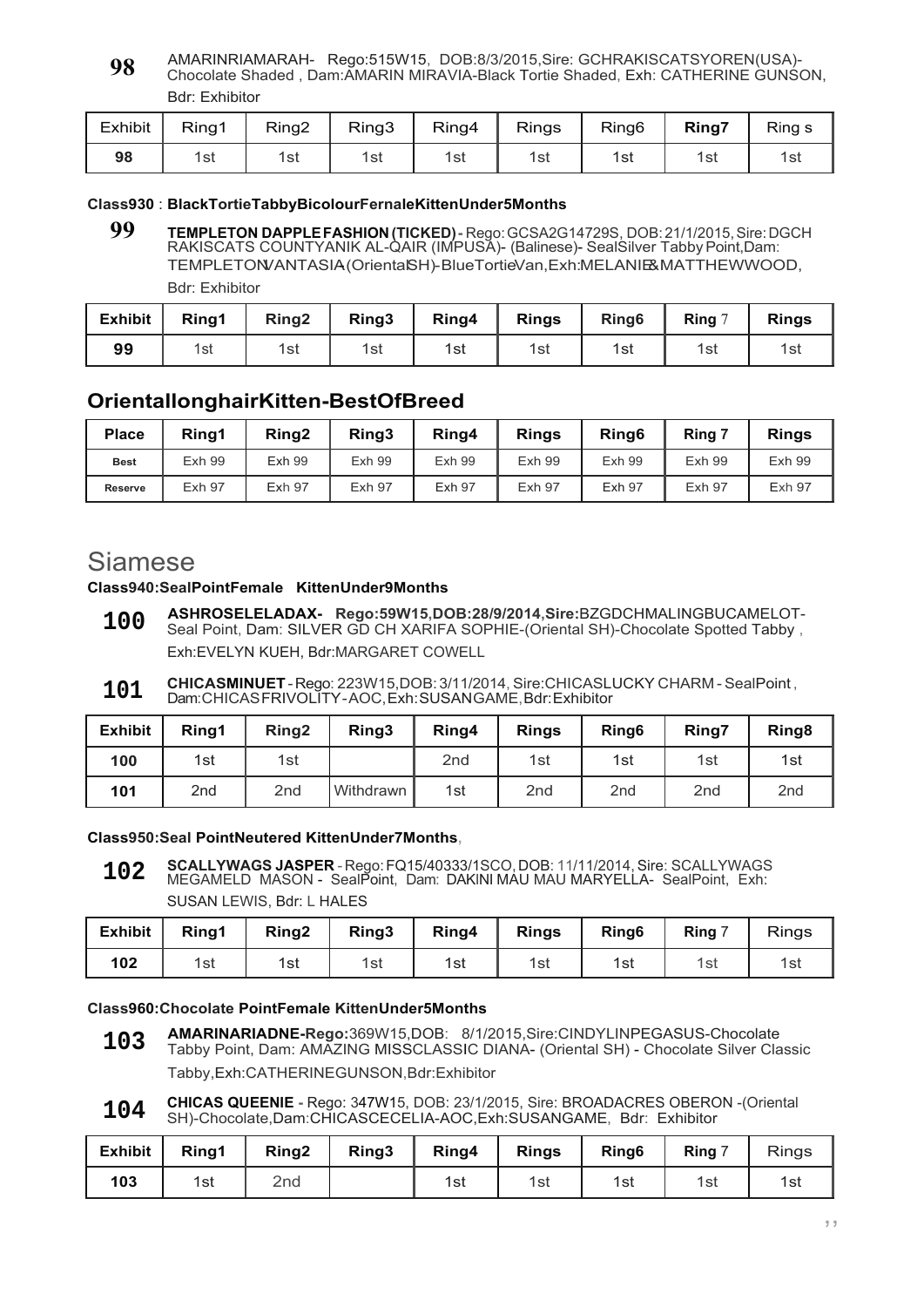| <b>1.</b><br>VV it<br>.<br>.<br>ANrr<br>.<br>'nc<br>∠na<br>∠Hu<br>ູບເ<br>_____ |  |  |  |  |  |  |  |  |  |
|--------------------------------------------------------------------------------|--|--|--|--|--|--|--|--|--|
|--------------------------------------------------------------------------------|--|--|--|--|--|--|--|--|--|

#### Class970:LilacPointMaleKittenUnder 7Months

**SCALLYWAGS JEAN-LUC DAX** - Rego: FQ15/40265/15CO, DOB: 10/11/2014, Sire: SCALLYWAGS MEGAMELDMASON - Seal Point , Dam: SCALLYWAGS LILAC LETICIA - Lilac Point , Exh : EVELYNKUEH, Bdr:LYNHALES **105**

| <b>Exhibit</b> | Ring1 | Ring <sub>2</sub> | Ring3 | Ring4 | Ring <sub>5</sub> | Ring <sub>6</sub> | Ring7 | Ring <sub>8</sub> |
|----------------|-------|-------------------|-------|-------|-------------------|-------------------|-------|-------------------|
| 105            | 1st   | 1st               | 1st   | 1st   | 1st               | 1st               | 1st   | 1st               |

#### **Class980:ChocolateTabbyPointFemaleKittenUnder7Months**

**SINOPIALAD YTHORNTON- Rego:**15CV1/1110(S)/15CO, DOB:5/12/2014, Sire: CHSHARIFA 'S BUDDHA GAUTAMA IMP DE -ChocolateTabby Point, Dam:BRAESIDEFLEUR-(Oriental SH)- FawnMackerelTabby , Exh: DEBRACOPELAND,Bdr: MSE SCOFIELD **106**

| <b>Exhibit</b> | Ring1 | Ring <sub>2</sub> | Ring3 | Ring4 | <b>Rings</b> | Ring <sub>6</sub> | Ring 7 | Ring <sub>8</sub> |
|----------------|-------|-------------------|-------|-------|--------------|-------------------|--------|-------------------|
| 106            | 1st   | 1st               | 1st   | 1st   | 1st          | 1st               | 1st    | 1st               |

#### **Class990:ChocolateTabbyPointFemaleKittenUnder9Months**

**CAROLANN TIGER LILLI** - Rego: ANCATS 36594, DOB: 8/9/2014, Sire: MALINGBU THE LONE PIPER - Seal Point ,Dam: SHIMMEREE WILLOW -Chocolate TabbyPoint, Exh: CAROLERCEG, Bdr: Exhibitor **107**

| <b>Exhibit</b> | Ring1 | Ring <sub>2</sub> | Ring3 | Ring4 | <b>Rings</b> | Ring <sub>6</sub> | Ring | Ring 8 |
|----------------|-------|-------------------|-------|-------|--------------|-------------------|------|--------|
| 107            | 1st   | 1st               | 1st   | 1st   | 1st          | 1st               | 1st  | 1st    |

Class1000: ChocolateTabby PointNeuteredKittenUnder 5Months

**GAUTAMAINXS -** Rego: 15CVl/1109, DOB: 26/1/2015, Sire: GAUTAMA KAMA SUTRA- Seal Tabby Point . Dam:GAUTAMA ARYA- Chocolate Tabby Point . Exh:JANET STERRY. Bdr: K FUHRER&S GATES **108**

| <b>Exhibit</b> | Ring1 | Ring <sub>2</sub> | Ring3 | Ring4 | <b>Rings</b> | Ring <sub>6</sub> | Ring7 | <b>Rings</b> |
|----------------|-------|-------------------|-------|-------|--------------|-------------------|-------|--------------|
| 108            | 1st   | 1st               | 1st   | 1st   | 1st          | 1st               | 1st   | 1st          |

Class1010: ChocolateTabbyPointNeuteredKittenUnder7Months

**109** SIA RODDUKEMAXXY-Rego: 278W15, DOB: 25/12/2014, Sire:BZGDCH SUNTRALING LEK-SealTabbyPoint, Dam: SAPH GDCHMOONLAGUNECATHERINE-BlueTabbyPoint, Exh: ROD PATTINSON Bdr. Exhibitor

| <b>Exhibit</b> | Ring1 | Ring <sub>2</sub> | Ring <sub>3</sub> | Ring4 | <b>Rings</b> | Ring <sub>6</sub> | Ring | Ring <sub>8</sub> |
|----------------|-------|-------------------|-------------------|-------|--------------|-------------------|------|-------------------|
| 109            | 1st   | 1st               | 1st               | 1st   | 1st          | 1st               | 1st  | 1st               |

#### **Class1020:LilacTabby PointMaleKiUenUnderS Months**

AMARINODYSSEUS-Rego:370W15,DOB:8/1/2015,Sire:CINDYLINPEGASUS-Chocolate Tabby Point , Dam: AMAZING MISS CLASSIC DIANA- (OrientalSH)- Chocolate Classic Tabby , Exh: SUEFLETCHER Bdr: CATHERNEGUNSON **110**

| <b>Exhibit</b> | Ring1 | Ring <sub>2</sub> | Ring3 | Ring4 | <b>Rings</b> | Ring <sub>6</sub> | Ring 7 | Ring <sub>8</sub> |
|----------------|-------|-------------------|-------|-------|--------------|-------------------|--------|-------------------|
| 110            |       | 1st               |       | 1st   | 1st          |                   | 1st    | 1st               |

#### **Class1030:Lilac Tabby PointMaleKittenUnder9Months**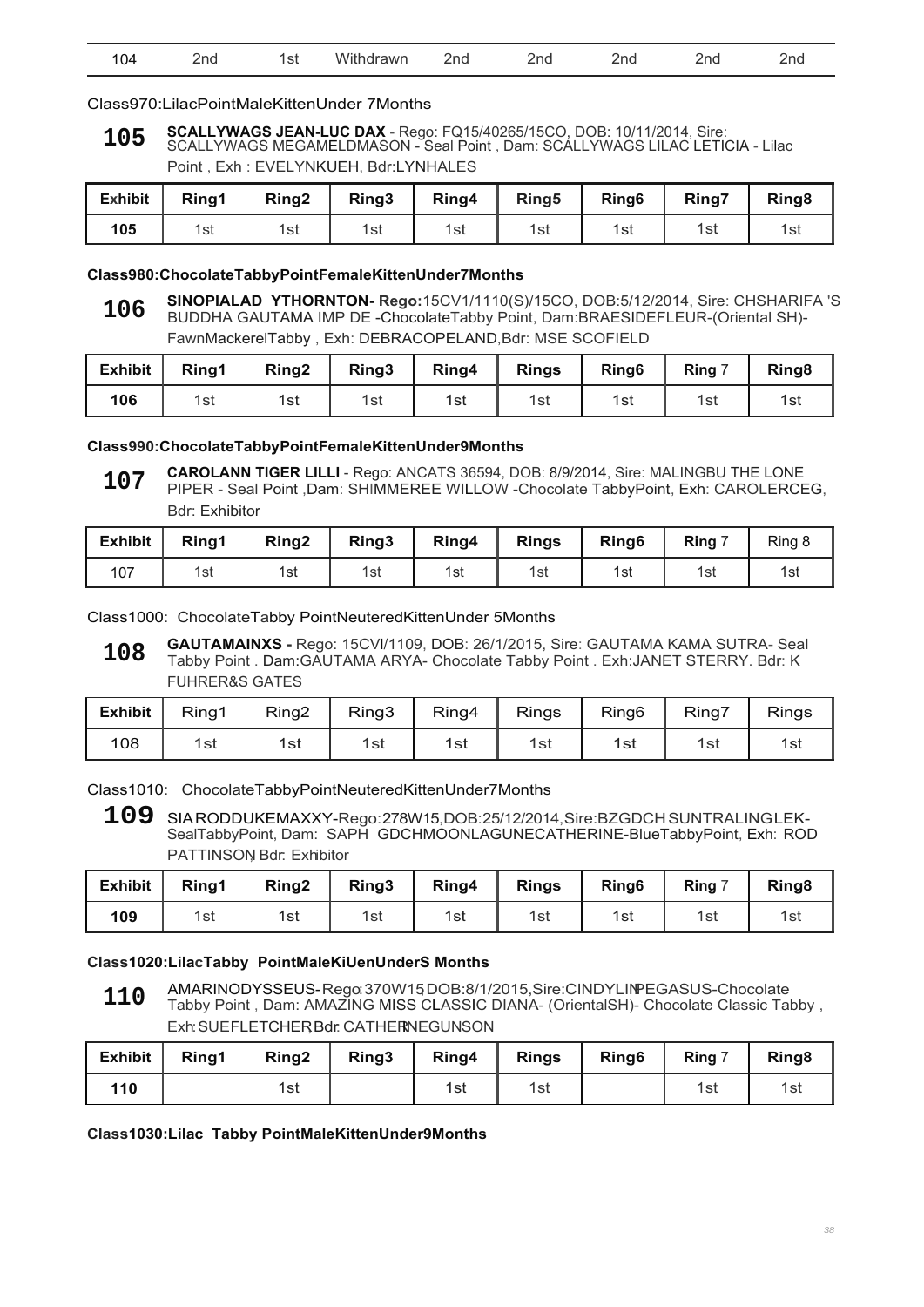SIARODMRTYKER- Rego: 35W15,DOB:8/9/2014,Sire:ACF AOEBRONZE,CCCACH, DIAGD CHCINDYLIN PEGASUS-ChocolateTabby Point,Dam:CHSUNTRAPRINCESSVITA-Seal Point,Exh:ROD PATTINSON, Bdr:Exhibitor **111**

| <b>Exhibit</b> | Ring1 | Ring <sub>2</sub> | Ring <sub>3</sub> | Ring4 | <b>Rings</b> | Ring <sub>6</sub> | Ring7 | <b>Rings</b> |
|----------------|-------|-------------------|-------------------|-------|--------------|-------------------|-------|--------------|
| 111            | 1st   |                   | 1st               | 1st   | 1st          | 1st               | 1st   | 1st          |

Class1040: LilacTabby PointFemaleKittenUnder7Months

**112** SYRECKS SPECIAL EFFECTS - Rego: V33064, DOB: 12/11/2014, Sire: OKONOR SZILARD (IMP HUN) - LilacTabby Point, Dam:SYRECKS SWORN TOSECRECY - (Foreign White) BlueEyed White, Exh: MARGARETOSLER, Bdr: Exhibitor

| <b>Exhibit</b> | Ring1 | Ring <sub>2</sub> | Ring3 | Ring4 | <b>Rings</b> | Ring <sub>6</sub> | Ring 7 | <b>Rings</b> |
|----------------|-------|-------------------|-------|-------|--------------|-------------------|--------|--------------|
| 112            | 1st   | 1st               | 1st   | 1st   | 1st          | 1st               | 1st    | 1sı          |

#### **Class1050:ChocoalteSmokePointBicolourMaleKittenUnder9Months**

**TEMPLETON CASANOVA-** Rego: GCSA2G14720, DOB: 2/11/2014, Sire: ACF AOFE DGCH TEMPLETON MAGNETO-ChocolateSilverTabbyPointBicolour, Dam:TEMPLETON LEGALLY BLONDE-(ForeignWhite) BlueEyedWhite,Exh:CAROL ERCEG,Bdr:MANDMWOOD **113**

| <b>Exhibit</b> | Ring1 | Ring <sub>2</sub> | Ring3 | Ring4 | Ring5 | Ring <sub>6</sub> | Ring $7$ | <b>Rings</b> |
|----------------|-------|-------------------|-------|-------|-------|-------------------|----------|--------------|
| 113            | 1st   | 1st               | 1st   | 1st   | 1st   | 1st               | 1st      | 1st          |

### **Siamese Kitten-Best OfBreed**

| <b>Place</b>   | Ring1   | Ring <sub>2</sub> | Ring3<br>Ring4                           |            | <b>Rings</b> | Ring <sub>6</sub> | Ring 7  | <b>Rings</b> |
|----------------|---------|-------------------|------------------------------------------|------------|--------------|-------------------|---------|--------------|
| <b>Best</b>    | Exh 105 | Exh 108           | Exh 102<br>Exh 112<br>Exh 111<br>Exh 102 |            |              | Exh 108           | Exh 112 |              |
| <b>Reserve</b> | Exh 102 | Exh 112           | Exh 103                                  | Exh 111    | Exh 110      | Exh 106           | Exh 112 | Exh 108      |
| 3rd            | Exh 108 | Exh 106           | Exh 106                                  | Exh 112    | Exh 105      | Exh 105           | Exh 111 | Exh 106      |
| 4th            | Exh 100 | Exh 104           | Exh 105                                  | $Exh$ $ms$ | Exh 102      | Exh 103           | Exh 102 | Exh 102      |
| 5th            | Exh 103 | Exh 109           | Exh 113                                  | Exh u08    | Exh 111      | Exh 102           | Exh 103 | Exh 110      |

## **Top Group Two Kittens**

| <b>Place</b>   | Ring1         | Ring <sub>2</sub> | Ring <sub>3</sub> | Ring4<br><b>Rings</b><br>Ring <sub>6</sub> |                   |               | Ring7          | <b>Rings</b>  |
|----------------|---------------|-------------------|-------------------|--------------------------------------------|-------------------|---------------|----------------|---------------|
| <b>Best</b>    | <b>Exh 91</b> | <b>Exh 108</b>    | Exh 102           | <b>Exh 91</b>                              | Exh 112<br>Exh 88 |               | <b>Exh 91</b>  | <b>Exh 91</b> |
| <b>Reserve</b> | Exh 105       | Exh 91            | $Exh$ 94          | Exh 102                                    | <b>Exh 91</b>     | <b>Exh 99</b> | <b>Exh 108</b> | Exh 112       |
| 3rd            | Exh 102       | Exh 112           | Exh 103           | $Exh$ 94                                   | Exh 110           | <b>Exh 97</b> | $Exh$ 94       | Exh 108       |
| 4th            | Exh 108       | <b>Exh 99</b>     | <b>Exh 99</b>     | Exh 111                                    | Exh 88            | Exh 94        | Exh 112        | Exh 106       |
| 5th            | Exh 88        | Exh 88            | Exh 106           | Exh 99                                     | Exh 105           | Exh 111       | Exh 111        | Exh 102       |
| 6th            | Exh 99        | Exh 94            | Exh 105           | Exh 112                                    | Exh 102           | Exh 89        | Exh 102        | Exh 88        |
| 7th            | Exh 89        |                   | Exh 113           | $Exh$ $ms$                                 | <b>Exh 99</b>     | Exh 106       | <b>Exh 99</b>  | .Exh 99       |
| 8th            | Exh 97        |                   | <b>Exh 92</b>     | <b>Exh 108</b>                             | Exh 111           | Exh 105       | Exh 103        | Exh 110       |
| 9th            | Exh 103       |                   | <b>Exh 100</b>    | Exh 88                                     | <b>Exh 92</b>     | Exh 103       | Exh 88         | Exh 89        |
| 10th           | Exh 104       |                   | Exh 88            | Exh 106                                    | <b>Exh 97</b>     | Exh 102       | <b>Exh 97</b>  | Exh 103       |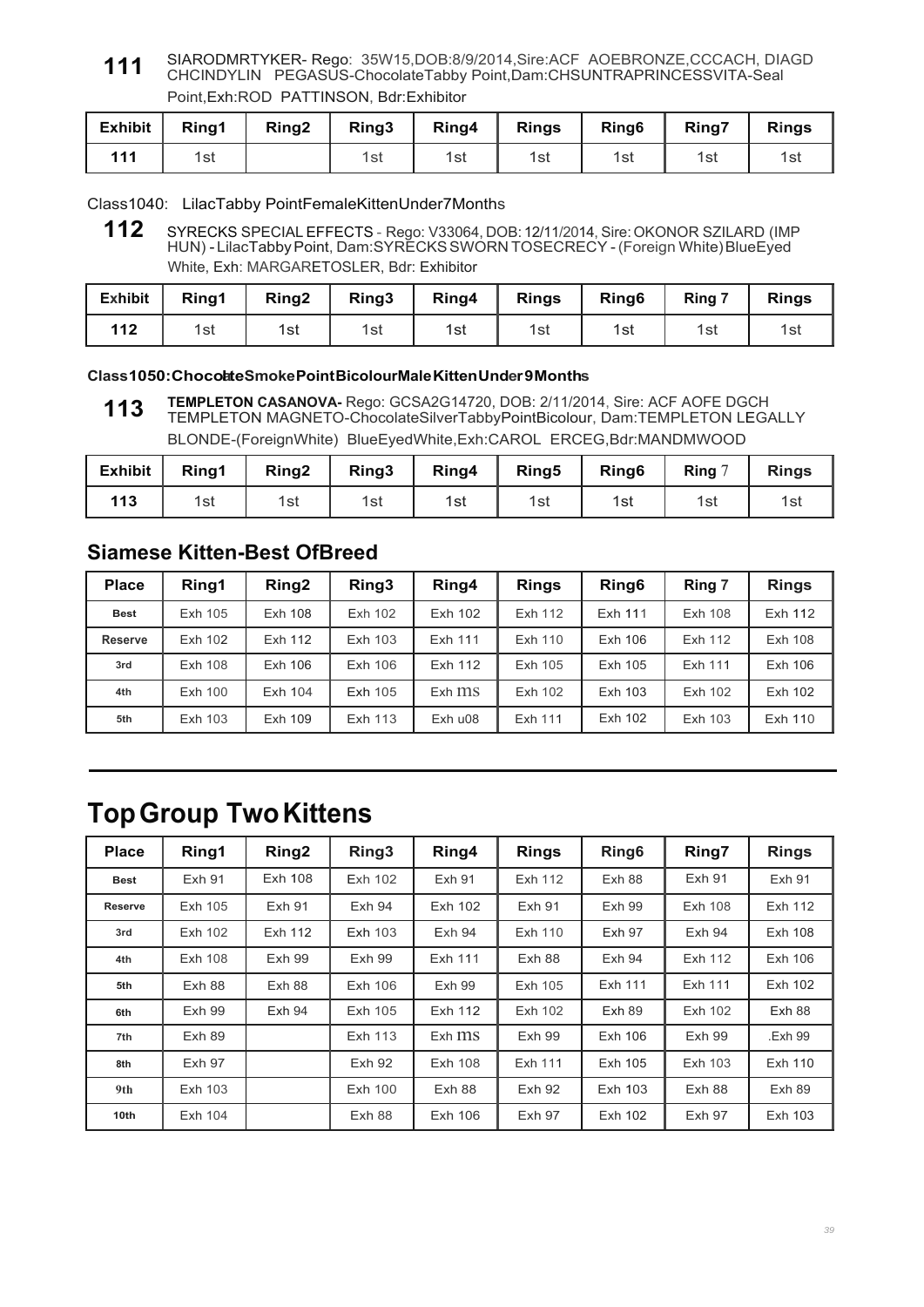# Group Two Desex

## Oriental Shorthair

#### **Class 1060 : Black Neutered Open**

**CHICAS PICCOLO**Rego: 512W14, DOB: 23/2/2014, Sire: CHICAS POWER OF MAGIC-Black, Dam: CHICAS TEHYA-(Siamese)-ChocolatePoint, Exh: SUSAN GAME, Bdr:Exhibitor

| <b>Exhibit</b> | Rina1   | Ring <sub>2</sub> | Ring3 | Ring <sub>6</sub><br>Ring4<br><b>Rings</b> |         | Ring 7  | Ring <sub>8</sub> |         |
|----------------|---------|-------------------|-------|--------------------------------------------|---------|---------|-------------------|---------|
| 114            | 1st     | 1st               | 1st   | 1st                                        | 1st     | 1st     | 1st               | 1st     |
| Challenge      | Exh 114 | Exh 114           |       | Exh 114                                    | Exh 114 | Exh 114 | Exh 114           | Exh 114 |

#### **Class 1070: Chocolate Van Neutered Open**

**PR SHADOWFIRE DRAGON** - Rego: (N)14N173667/14CO, DOB : 28/11/2013, Sire: CH UTHAN VANSCALI**N**DJO-Cinnamon Van,Dam:CH Fl\*BIRREGINSWEETVALENTINA-BlackBicolour, Exh:DEBRA COPELAND, Bdr: CPRICE **115**

| <b>Exhibit</b> | Ring1   | Ring <sub>2</sub> | Ring3   | Ring4   | <b>Rings</b> | Ring <sub>6</sub> | Ring $^\circ$ | Ring <sub>8</sub> |
|----------------|---------|-------------------|---------|---------|--------------|-------------------|---------------|-------------------|
| 115            | 1st     | 1st               | 1st     | 1st     | 1st          | 1st               | 1st           | 1st               |
| Challenge      | Exh 115 | Exh 115           | Exh 115 | Exh 115 | Exh 115      | Exh 115           | Exh 115       | Exh 115           |

## **Oriental Shorthair Desex** - **Best Of Breed**

| <b>Place</b> | Ring1   | Ring2   | Ring3      | Ring4   | <b>Rings</b> | Ring <sub>6</sub> | Ring 7     | Ring <sub>8</sub> |
|--------------|---------|---------|------------|---------|--------------|-------------------|------------|-------------------|
| <b>Best</b>  | Exh 115 | Exh 115 | Exh<br>115 | Exh 115 | Exh 115      | Exh 114           | Exh<br>115 | Exh 115           |

## Siamese

**Class1080:Seal PointNeuteredOpen**

**DIAGDPRMAUNGBUSEALSHAJHAN- Rego:2W13/13CO,** DOB:5/9/2012,Sire:GDCH MAFDETTIGERMOTH(IMP UK)- Seal TabbyPoint, Dam: GD CHMALINGBU MIRACLE- (Foreign White) Blue Eyed White, Exh: DEBRA COPELAND, Bdr: MARGARET BUSH **116**

| <b>Exhibit</b> | Rina1   | Ring <sub>2</sub> | Ring3   | Ring4<br>Ring <sub>6</sub><br><b>RingS</b> |         | Ring7   | Ring <sub>8</sub> |         |
|----------------|---------|-------------------|---------|--------------------------------------------|---------|---------|-------------------|---------|
| 116            | 1st     | 1st               | 1st     | 1st                                        | 1st     | 1st     | 1st               | 1st     |
| Challenge      | Exh 116 | Exh 116           | Exh 116 | Exh 116                                    | Exh 116 | Exh 116 | Exh 116           | Exh 116 |

**Class 1090** : **Chocolate Point Neutered Open**

**GLENFERRY FIRECRACKER-** Rego:, DOB: 22/2/2014, Sire: CCCA GD CH & EM GD CH GLENFERRY COCODELITE-ChocolatePoint,Dam:SLVGD CHBAJIMBIB DAZZLED-(Oriental SH)-LilacSmoke,Exh:SHARONBROCK,Bdr: YLAKELAND **117**

| <b>Exhibit</b> | Ring1          | Ring <sub>2</sub> | Ring3          | Ring4   | <b>Rings</b> | Ring <sub>6</sub> | <b>Ring</b> | <b>Rings</b> |
|----------------|----------------|-------------------|----------------|---------|--------------|-------------------|-------------|--------------|
| 117            | 1st            | 1st               | 1st            | 1st     | 1st          | 1st               | 1st         | 1st          |
| Challenge      | <b>Exh 117</b> | <b>Exh 117</b>    | <b>Exh 117</b> | Exh 117 | Exh 117      | Exh 117           | Exh 117     | Exh 117      |

Class 1100 : Chocolate Point Spayed Open

| 118 |  |  |  |  | CHICASTEHYA-Rego: 141W13, DOB: 6/11/2012, Sire: BROADACRES OBERON-(Oriental SH)-<br>ChocolateDam: CHICAS ELLORA - Chocolate Point, Exh: SUSAN GAME, Bdr. Exhibitor |  |  |  |
|-----|--|--|--|--|--------------------------------------------------------------------------------------------------------------------------------------------------------------------|--|--|--|
|     |  |  |  |  |                                                                                                                                                                    |  |  |  |

|  | Exhibit Ring1 Ring2 Ring3 Ring4 Rings Ring6 Ring7 Ring8 |  |  |  |  |
|--|---------------------------------------------------------|--|--|--|--|
|  |                                                         |  |  |  |  |

**<sup>114</sup>**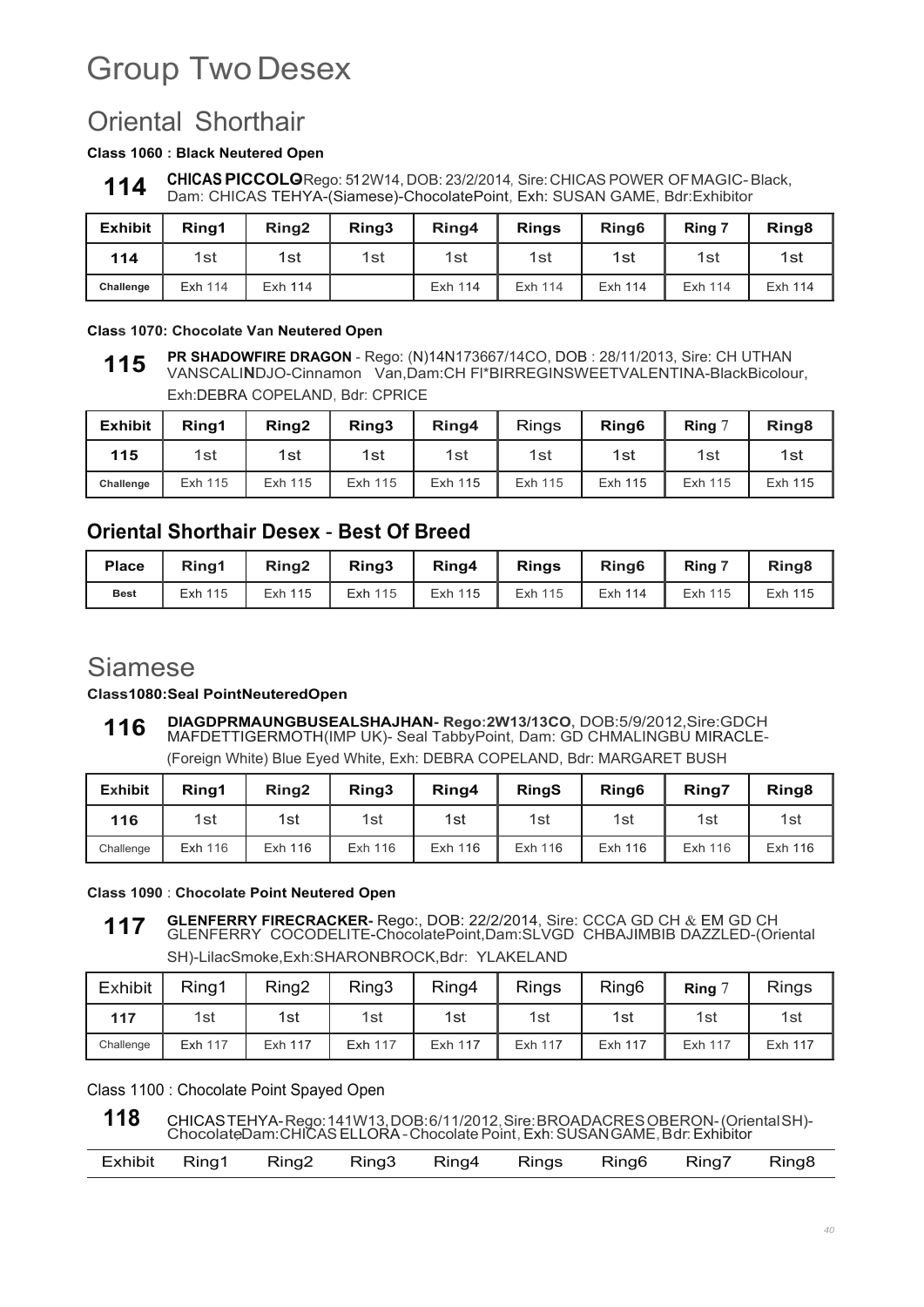| 118       | 1st        | 1st            | 1st     | 1st            | 1st     | 1st        | 1sı     |
|-----------|------------|----------------|---------|----------------|---------|------------|---------|
| Challenge | 118<br>Exh | <b>Exh 118</b> | Exh 118 | <b>Exh 118</b> | Exh 118 | 118<br>Exh | Exh 118 |

#### **Class1110: Chocolate Tabby Point Neutered Open**

<sup>119</sup> CCCACH& RBYGDPRTIFFYANJACKMAN-Rego:(T)T4564DOB:10/12/2012, Sire:CCCACH,<br>ACFDIACH,QFASAPHGDCHCLEVELANDCRACKERJACK-ChocolateTabbyPoint,Dam:SLV CHTIFFYAN EBONY SPOTS-(OrientalSH)- BlackSpottedTabby, Exh: ADELEAUSTIN&PAUL DWYER, Bdr: S HAY

| <b>Exhibit</b> | Rina1 | <b>Ring2</b> | Rina <sub>3</sub> | Ring4                                                           | <b>Rings</b> | Ring <sub>6</sub> | Ring 7   | Ring <sub>8</sub> |
|----------------|-------|--------------|-------------------|-----------------------------------------------------------------|--------------|-------------------|----------|-------------------|
| 119            |       |              |                   | Absentee   Absentee   Absentee   Absentee   Absentee   Absentee |              |                   | Absentee | Absentee          |
| Challenge      |       |              |                   |                                                                 |              |                   |          |                   |

#### **Class 112O : Lilac Tabby Point Spayed Open**

120 CCCA CHRBYGDPRTOMELINA LIL ACKISSES - Rego:(V)26060,DOB:28/4/2007,Sire:SILV<br>GDCHTOMELINATYRONE - ChocolatePoint , Dam:TOMELINAKISSESFORTISZA-Lilac Tabby Point,Exh: ADELEAUSTIN& PAULDWYER,Bdr:MFRAME

| <b>Exhibit</b> | Rina1 | Ring <sub>2</sub>                                                                         | Rina3 | Ring4 | <b>Rings</b> | Ring <sub>6</sub> | Ring 7 | Ring <sub>8</sub> |
|----------------|-------|-------------------------------------------------------------------------------------------|-------|-------|--------------|-------------------|--------|-------------------|
| 120            |       | IWithdrawn IWithdrawn IWithdrawn IWithdrawn IWithdrawn IWithdrawn IWithdrawn IWithdrawn I |       |       |              |                   |        |                   |
| Challenge      |       |                                                                                           |       |       |              |                   |        |                   |

#### **Class1130:SealSilverTabbyPoint NeuteredOpen**

<sup>121</sup> KARUSS SECRET STORY - Rego: (N) 15N175349 (SLV), DOB: 22/8/2014, Sire: SYRECKS HIGH<br>VOLTAGE-ChocolateTabbyPoint, Dam:KARUSS LIVIN LOVIN MAID - Blue Point, Exh: KJ & R KSTRICKLAND& FALVEY,Bdr:Exhibitor

| exhibit   | Rina1   | Ring <sub>2</sub> | Ring3   | Ring4   | Ring5   | Ring <sub>6</sub> | Ring 7  | Ring <sub>8</sub> |
|-----------|---------|-------------------|---------|---------|---------|-------------------|---------|-------------------|
| 121       | 1st     | 1st               | 1st     | 1st     | 1st     | 1st               | 1st     | 1st               |
| Challenge | Exh 121 | Exh 121           | Exh 121 | Exh 121 | Exh 121 | Exh 121           | Exh 121 | Exh 121           |

### **Siamese Desex- BestOfBreed**

| <b>Place</b>   | Rina1   | Ring <sub>2</sub> | Ring3   | Ring4   | Ring <sub>5</sub> | Ring <sub>6</sub> | Ring 7  | R ing <sub>8</sub> |
|----------------|---------|-------------------|---------|---------|-------------------|-------------------|---------|--------------------|
| <b>Best</b>    | Exh 117 | Exh 121           | Exh 117 | Exh 116 | Exh 116           | Exh 117           | Exh 117 | Exh 117            |
| <b>Reserve</b> | Exh 116 | Exh 116           | Exh 121 | Exh 117 | Exh 121           | Exh 116           | Exh 116 | Exh 116            |

## **Top Group Two Desex**

| <b>Place</b>   | Ring1   | Ring <sub>2</sub> | Ring3   | Ring4   | <b>Rings</b> | Ring <sub>6</sub> | Ring7          | Ring <sub>8</sub> |
|----------------|---------|-------------------|---------|---------|--------------|-------------------|----------------|-------------------|
| <b>Best</b>    | Exh 117 | Exh 115           | Exh 117 | Exh 116 | Exh 116      | Exh 114           | Exh 117        | Exh 117           |
| <b>Reserve</b> | Exh 116 | Exh 121           | Exh 121 | Exh 117 | Exh 121      | Exh 117           | Exh 115        | Exh 116           |
| 3rd            | Exh 115 | Exh 116           | Exh 115 | Exh 115 | Exh 117      | Exh 115           | Exh 116        | Exh 115           |
| 4th            | Exh 114 |                   | Exh 116 | Exh 121 | Exh 115      | Exh 116           | Exh 114        | Exh 121           |
| 5th            | Exh 121 |                   |         | Exh 114 | Exh 118      | Exh 118           | Exh 121        | Exh 114           |
| 6th            |         |                   |         | Exh 118 | Exh 114      | Exh 121           | <b>Exh 118</b> | Exh 118           |
| 7th            |         |                   |         |         |              |                   |                |                   |
| 8th            |         |                   |         |         |              |                   |                |                   |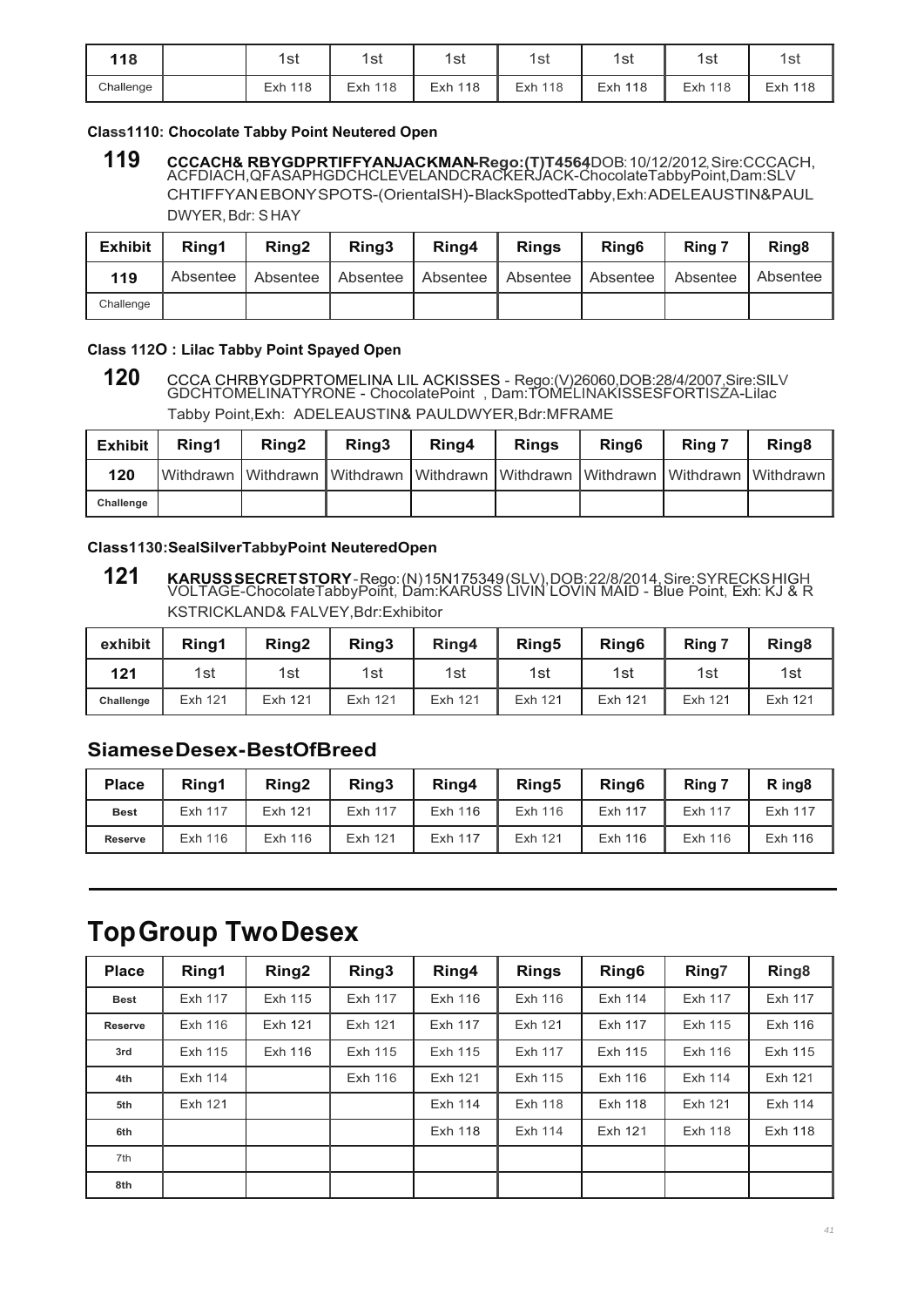





# **2016 ACFNational Show**

Proudly hosted by the Queensland Feline Association Inc.

BRISBANE

l lTII & <sup>1</sup> 2T11 J UNE 2016

SIX RING *SHO,iV*

ACF Seminar - M onday 13<sup>th</sup> June 2016

International, New Zealand and Australian judges.

Future updates will be available on the ACF Inc. website

Schedule available from January 2016.

Show Manager: Robbie Walker 0429 422 131 robbie.walker @int ern ode .on .net

# Group Three

# Group Three Adult

## Abyssinian

### **Class1140:Black SilverFemale Open**

**EMRGDCH KIMARA ARTIKNIKITA-Rego:** 10CO159/W15, DOB: 8/11/2009, Sire:NIVALIS EBERHARDir -BlackSilver,Dam:KIMARAABYINDYGO GIRL-Black Silver,Exh:TARACARLE, Bdr: L NIKIFOROS **122**

| <b>Exhibit</b> | Rina1   | Ring <sub>2</sub> | Ring3   | Ring4   | <b>Rings</b> | Ring <sub>6</sub> | Ring 7  | <b>Rings</b> |
|----------------|---------|-------------------|---------|---------|--------------|-------------------|---------|--------------|
| 122            | 1st     |                   | 1st     | 1st     |              | 1st               | 1st     | 1st          |
| Challenge      | Exh 122 |                   | Exh 122 | Exh 122 |              | Exh 122           | Exh 122 | Exh 122      |

### **Class1150:Fawn Silver MaleOpen**

**KIMARA ATAIGA HEART N SOUL** - Rego: 582W14, DOB: 5/4/2014, Sire: HITAGA MOON SHADOW- FawnSilver, Dam: KIMARAARTIK OH LAPIPPAHARi-Cinnamon Silver,Exh:LUCY NIKIFOROSBdr: Exhibitor **123**

| <b>Exhibit</b> | Rina1          | Ring <sub>2</sub> | Ring3          | Ring4     | <b>Rings</b> | Ring <sub>6</sub> | Ring7   | <b>Rings</b> |
|----------------|----------------|-------------------|----------------|-----------|--------------|-------------------|---------|--------------|
| 123            | 1st            | 1st               | 1st            | 1st       | 1st          | 1st               | 1st     | 1st          |
| Challenge      | <b>Exh 123</b> | Exh 123           | <b>Exh 123</b> | $Exh$ n23 | Exh 123      | Exh 123           | Exh 123 | Exh 123      |

### **Abyssinian Adult** - **Best Of Breed**

| <b>Place</b> | Rina1   | Ring <sub>2</sub> | Ring <sub>3</sub> | Ring4   | <b>Rings</b> | Ring <sub>6</sub> | $Ring-7$ | <b>Rings</b> |
|--------------|---------|-------------------|-------------------|---------|--------------|-------------------|----------|--------------|
| <b>Best</b>  | Exh 123 | 123<br>Exh        | Exh 123           | Exh n23 | Exh 123      | Exh 123           | Exh 122  | Exh 123      |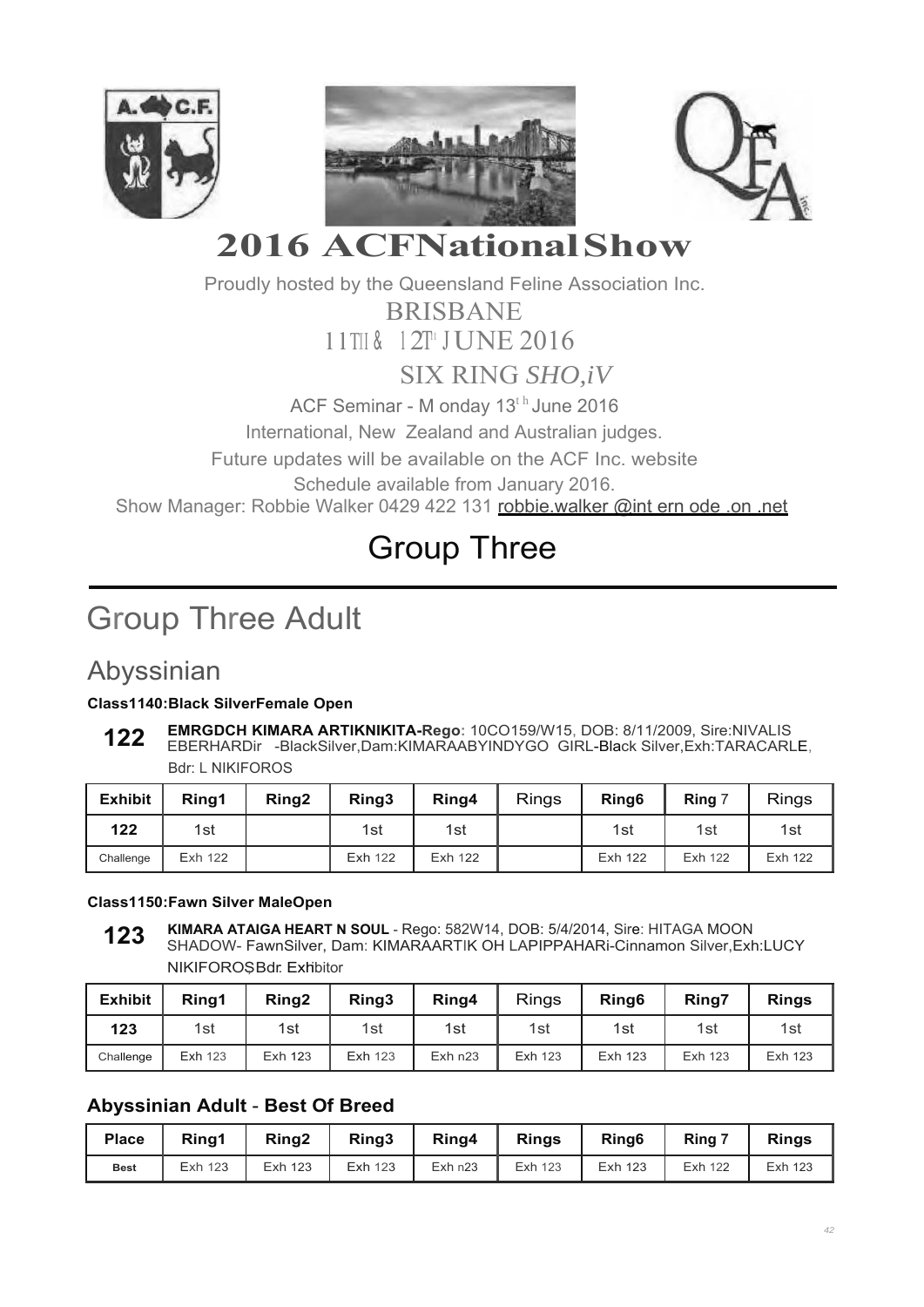## American Shorthair

### **Class1160: BlackSilver ClassicTabbyMaleOpen**

- **SLV DBL GD CH BELLASPREE ADAJIO-** Rego: QFA14/306457(S), DOB: 17/10/2013, Sire: MURRZNPURRZ PHOENIX (USA)-Black SilverClassicTabby , Dam: MURRZNPURRZ PINK LADY(USA)- BlackTortie SilverClassicTabby , Exh: JO DENNINGTON, Bdr: JACQUIE COLE **124**
- CHOZKIJ AM ESUWONDERFUL WIZZ-Rego:(Q) 14QC4554V14,DOB:20/4/2014, Sire:CFAGC BDGCCALCI FlRE'S SAMMY - Black SilverClassicTabby, Dam:OZKISWEET SENSATION - Black SiIver ClassieTabby , Exh:LEANNE ADAM8 & JOAN TRIGG, Bdr:KE1TH & LIN DA HARDING **125**

| <b>Exhibit</b> | Ring1           | Ring <sub>2</sub> | Ring3           | Ring4           | <b>Rings</b>    | Ring <sub>6</sub> | Ring $7$        | Ring <sub>8</sub> |
|----------------|-----------------|-------------------|-----------------|-----------------|-----------------|-------------------|-----------------|-------------------|
| 124            | 1st             | 2 <sub>nd</sub>   | 2 <sub>nd</sub> | 2 <sub>nd</sub> | 2 <sub>nd</sub> | 2 <sub>nd</sub>   | 1st             | 2 <sub>nd</sub>   |
| 125            | 2 <sub>nd</sub> | 1st               | 1st             | 1st             | 1st             | 1st               | 2 <sub>nd</sub> | 1st               |
| Challenge      | Exh 124         | Exh 125           | <b>Exh 125</b>  | Exh 1125        | Exh 125         | Exh 125           | Exh 124         | E xh 125          |

## **American Shorthair Adult** - **Best Of Breed**

| <b>Place</b> | Rina1   | Ring <sub>2</sub> | Ring <sub>3</sub> | Ring4    | <b>Rings</b> | Ring <sub>6</sub> | Ring 7  | Ring <sub>8</sub> |
|--------------|---------|-------------------|-------------------|----------|--------------|-------------------|---------|-------------------|
| <b>Best</b>  | Exh 124 | Exh 125           | Exh 125           | Exh 1125 | Exh 125      | Exh 125           | Exh 124 | Exh 125           |

## Bengal

#### **Class1170 : BrownSpottedTabb yMale Open**

- **BRZ DBL GD CH AJAYS TOTAL ECLIPSE-** Rego: (V)32192{SLV)S14, DOB: 26/8/2013, Sire: CH GLITTERGLAM AN AJAYS SPOTS N MOTION (IMPUK) - Brown SpottedTabby, Dam: GDCH WESTWINDSANAJAYSSUINDAZ E DAUGH TER (IMP UK)- Brown Spotted T abby , Exh : SYBIL NELSON, Bdr: J SICKINGER **126**
- **SAPHGDCHSPOTIPUSS BAILEYSDREAM** Rego:(V)31442( SLV), DOB:9/9/2012,Sire: BECKATT STORM CHARMER - Brown Spotted Tabby, Dam: SPOTIPUSS OPALINE DREAM - **127**

Black SilverMarbled, Exh: MARGIEFISK,Bdr:K.MUDFORD

| <b>Exhibit</b> | Ring1   | Ring <sub>2</sub> | Ring <sub>3</sub> | Ring 4          | <b>Rings</b>    | Ring <sub>6</sub> | Ring 7          | Ring <sub>8</sub> |
|----------------|---------|-------------------|-------------------|-----------------|-----------------|-------------------|-----------------|-------------------|
| 126            | 1st     | 1st               | 1st               | 1st             | 1st             | 1st               | 1st             | 1st               |
| 127            |         | 2 <sub>nd</sub>   | 2 <sub>nd</sub>   | 2 <sub>nd</sub> | 2 <sub>nd</sub> | 2 <sub>nd</sub>   | 2 <sub>nd</sub> | 2 <sub>nd</sub>   |
| Challenge      | Exh 126 | Exh 126           | Exh 126           | Exh 1126        | Exh 126         | Exh 126           | Exh 126         | Exh 126           |

### **Class 1180** : **Brown Spotted Tabby Female Open**

**CH BENGAL M ANORPAINTED SECRET-** Rego: 13CO630, DOB: 2/9/2013, Sire: SAPH GD CH SPOTIPUSS BAILEYS DREAM - Brown Spotted Tabby, Dam: AMAZEBENGAL NEVAEH GLITTER - BrownSpotted Tabby, Exh: MARGIE FISK, Bdr: Exhibitor **128**

| <b>Exhibit</b> | Ring1          | Ring <sub>2</sub> | Ring3          | Ring4    | <b>Rings</b>   | Ring <sub>6</sub> | <b>Ring</b>    | <b>Rings</b> |
|----------------|----------------|-------------------|----------------|----------|----------------|-------------------|----------------|--------------|
| 128            | 1st            | 1st               | 1st            | 1st      | 1st            | 1st               | 1st            | 1st          |
| Challenge      | <b>Exh 128</b> | Exh 128           | <b>Exh 128</b> | Exh 1128 | <b>Exh 128</b> | Exh 128           | <b>Exh 128</b> | Exh 128      |

Class 1190 : Seal MinkSpottedTabbyFemaleOpen

129 GD CH ADABEL CALEYI - Rego: 14S227411E, DOB: 13/1/2014, Sire: GCH R AINFORESTTARO<br>HUNTER(IMP USA)- Seal Mink SpottedTabby, Dam: ACF AUST. NAT. CH, GDGCHSHEOAK ROZETTE DELIZY-SealMink SpottedTabby, Exh:LAURIEWESTBROOK, Bdr:Exhibitor

| Ring2 Ring3 Ring4 RingS Ring6 Ring7 Ring8<br>Exhibit Ring1 |  |
|------------------------------------------------------------|--|
|------------------------------------------------------------|--|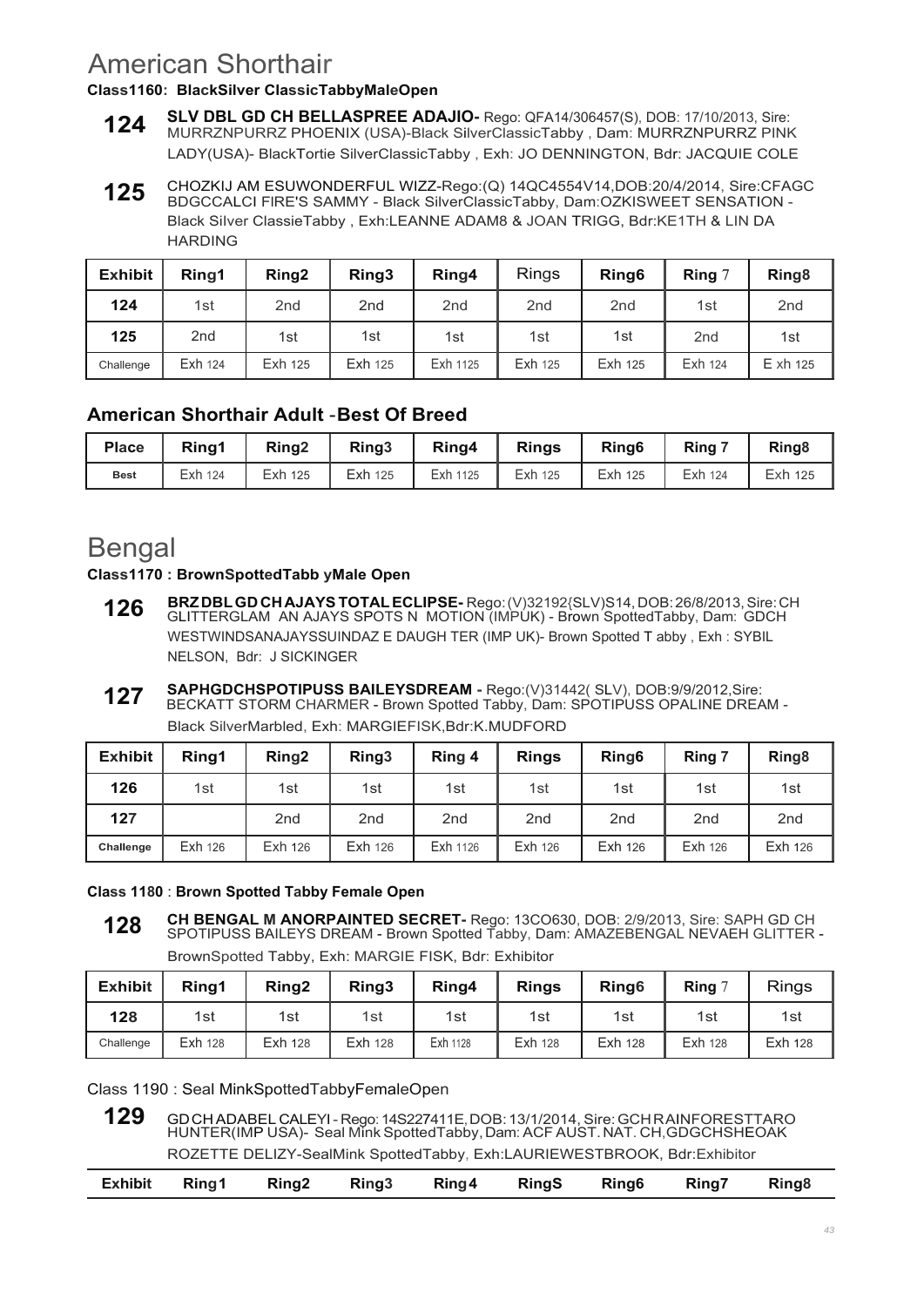| 129       | 1st | 1st | 1st      | 1st     | 1st     | 1st     |
|-----------|-----|-----|----------|---------|---------|---------|
| Challenge |     |     | Exh 1129 | Exh 129 | Exh 129 | Exh 129 |

Class 1200 : Seal Tabby Point MaleOpen

- **130** DBLGDCHADABEL ORION Rego: 14S227410A, DOB: 1/1/2014, Sire: GCH RAINFOREST TARO HUNTER (IMP USA) SealMink SpottedTabby,Dam: GCHFUNKYDOTS AZRIEL SealTabby Point, Exh: LAURIEWESTBROOK & RHIANNON GRUNWALD, Bdr: Exhibitor
- **GD CH ELITECATS ARCHIE**  Rego: 12QC3752(SLV)/W13, DOB: 2/5/2012, Sire: ELITECATS VAVILON - Brown Spotted Tabby, Dam:ELITECATS PANDORA- Seal Mink Spotted Tabby, Exh: FIONA WILLIAMS, Bdr: ELITECATS **131**

| <b>Exhibit</b> | Ring1           | Ring <sub>2</sub> | Ring3           | Ring4           | Ring <sub>5</sub> | Ring <sub>6</sub> | Ring 7          | Rin g <sub>8</sub> |
|----------------|-----------------|-------------------|-----------------|-----------------|-------------------|-------------------|-----------------|--------------------|
| 130            | 2 <sub>nd</sub> | 2 <sub>nd</sub>   | 2 <sub>nd</sub> | 2 <sub>nd</sub> | 2 <sub>nd</sub>   | 1st               | 1st             | 1st                |
| 131            | 1st             | 1st               | 1st             | 1st             | 1st               |                   | 2 <sub>nd</sub> | 2 <sub>nd</sub>    |
| Challenge      | Exh 131         | Exh 131           | Exh 131         | Exh 131         | Exh 131           | Exh 130           | Exh 130         | Exh 130            |

### **BengalAdult-Best OfBreed**

| <b>Place</b>   | Ring1          | Rina <sub>2</sub> | Ring <sub>3</sub> | Ring4    | <b>Rings</b> | Ring <sub>6</sub> | Ring 7  | Ring <sub>8</sub> |
|----------------|----------------|-------------------|-------------------|----------|--------------|-------------------|---------|-------------------|
| <b>Best</b>    | Exh 126        | Exh 126           | Exh 131           | Exh 1131 | Exh 131      | Exh 126           | Exh 126 | Exh 128           |
| <b>Reserve</b> | <b>Exh 128</b> | Exh 131           | Exh 126           | Exh 1126 | Exh 126      | Exh 130           | Exh 130 | Exh 126           |

## British Shorthair

**Class1210** : **White (Orange Eyed) Female Open**

**132** TOBIASJOSEPHINE- Rego:(V)FCC29441, DOB:23/10/2009,Sire:ZWEIFARBESATAI-Lilac, Dam: BRIFOLD WHITE PEARL - White (Orange Eyed), Exh: TROY SCADDAN, Bdr: A. PLATTEN

| <b>Exhibit</b> | Rina1   | Ring <sub>2</sub> | Ring <sub>3</sub> | Ring 4   | Ring <sub>5</sub> | Ring <sub>6</sub> | Ring 7  | R ing <sub>8</sub> |
|----------------|---------|-------------------|-------------------|----------|-------------------|-------------------|---------|--------------------|
| 132            | 1st     | 1st               | 1st               | 1st      |                   | 1st               | 1st     | 1st                |
| Challenge      | Exh 132 | Exh 132           |                   | Exh 1132 |                   | Exh 132           | Exh 132 | Exh 132            |

#### **Class 1220:BlueMaleOpen**

- **ACF SLV AOE, RBY DBL GDCH** & **PLATDBL GDCH AMBRITTHURRICANE HARRY**  Rego: QFA13/305205,DOB:13/12/2012,Sire:BRONZE DGC AMBRITTPEARLJAMMINEDDIE- Blue, Dam:AMBRITTFORGETMENOT-Blue,Exh:JULIEMAAS,Bdr:Exhibitor **133**
- **GD CH JULIANS JOSHUA BLUE V WERNERWALD (IMP GER)-** Rego: THC 02011-01025GC12, DOB: 4/4/2011, Sire: LORD JULIAN V WERNERWALD - Blue, Dam: ROSALYNS MARGERY V WERNERWALD - Blue, Exh: FAYE MARTINI-JAKSON,Bdr: K.V STERNSTEIN **134**
- **CH ES\*CANCIONOE CUNA** (II) **RECORCHOLIS {IMP SPAIN)** Rego: LO 50472/14CO, DOB: 6/8/2013.Sire:GICMOULINENUMATIL'SAVALONDVM-Lilac.Dam:ES\* (ll) GUINDILLA- Blue,Exh: MURRAY& JEANETTE PHILIP,Bdr: CARMENMARISCAL **135**
- AMBRITTHERECOMESRALPHIE- Rego:QFA13/306291/W14,DOB:9/3/2013, Sire:BRZDBL GD CHAMBRITTPEARLJAMMINEDDIE-Blue, Dam: AMBRIT FORGET ME NOT- Blue,Exh: PAMELALANIGAN,Bdr:JULIE & AARONMAAS **136**

| <b>Exhibit</b> | Ring1           | Ring <sub>2</sub> | Ring3           | Ring4 | <b>RingS</b> | Ring <sub>6</sub> | Ring 7          | <b>Rings</b> |
|----------------|-----------------|-------------------|-----------------|-------|--------------|-------------------|-----------------|--------------|
| 133            | 2 <sub>nd</sub> | 2 <sub>nd</sub>   | 1st             | 3rd   | 1st          | 1st               | 1st             | 1st          |
| 134            |                 | 1st               | 2 <sub>nd</sub> | 1st   | 3rd          | 3rd               | 2 <sub>nd</sub> |              |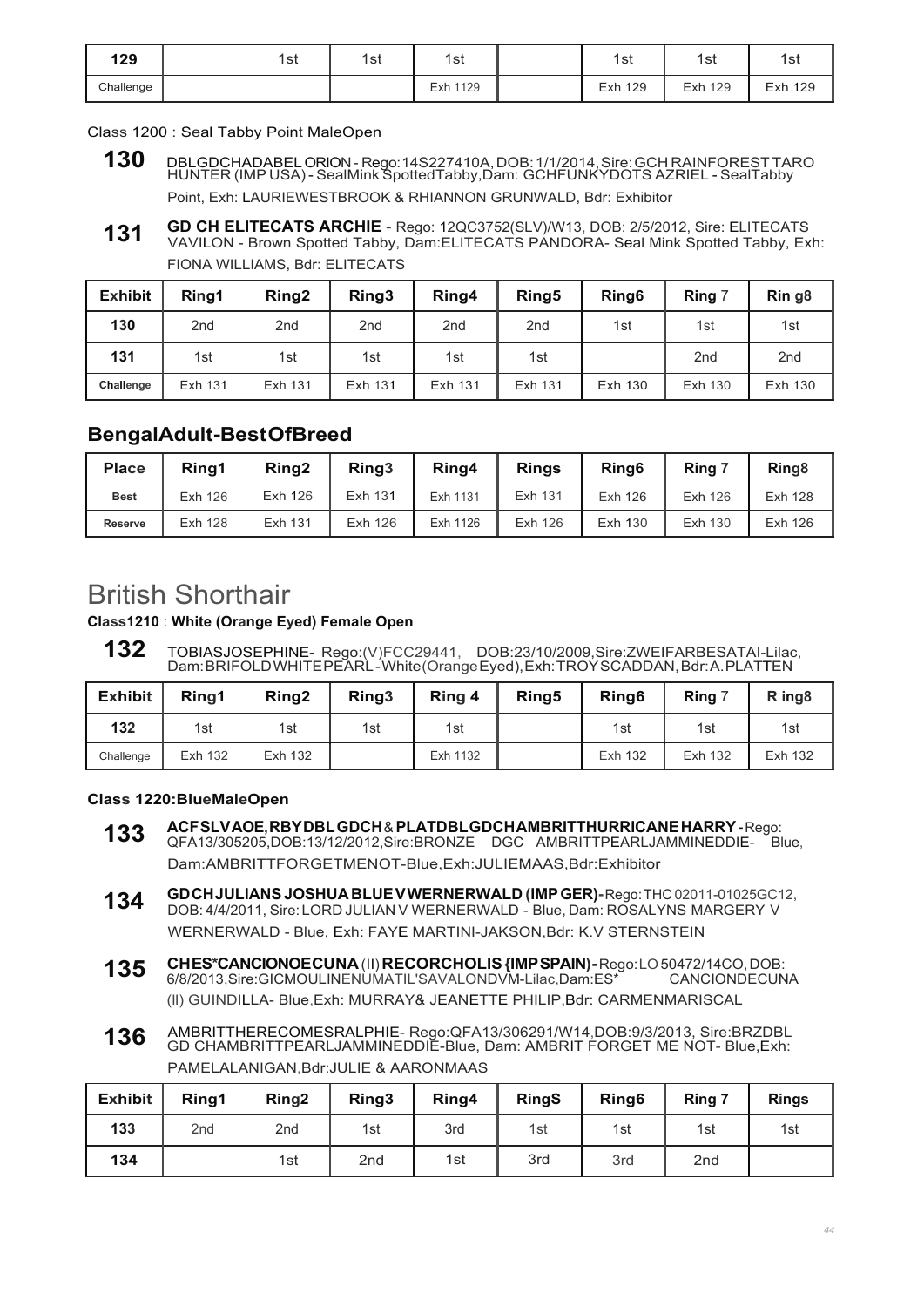| 135       | 3rd            | 3rd     | 3rd            | 4th             | 4th             | 4th             | 4th            |         |
|-----------|----------------|---------|----------------|-----------------|-----------------|-----------------|----------------|---------|
| 136       | 1st            | 4th     | 4th            | 2 <sub>nd</sub> | 2 <sub>nd</sub> | 2 <sub>nd</sub> | 3rd            |         |
| Challenge | <b>Exh 136</b> | Exh 134 | <b>Exh 133</b> | Exh 134         | <b>Exh 133</b>  | Exh 133         | <b>Exh 133</b> | Exh 133 |

#### **Clas s 1230 : BlueFemaleOpen**

- **KALAME ONCE IN A BLUE MOON-** Rego: 14GC45421(SLV CPC), DOB: 28/12/2013, Sire: LARYS BALTHASAR BLUE V WERNERWALD (IMP GER) - Blue, Dam:LYNX DANCING CLOUD - Blue, Exh: FAYE MARTINI-JAKSON, Bdr: Exhibitor **137**
- **CH BRITZ LUNA ECLIPSE**  Rego : 12CO150, DOB: 22/12/2011, Sire: CH BRITZ OXFORD Cl RCUS - Blue,Dam:CH KALAMERIVERPRINCESS-Blue, Exh: MURRAY&JEANETTE PHILIP,Bdr: Exhibitor **138**

| <b>Exhibit</b> | Ring1          | Ring <sub>2</sub> | Ring3    | Ring4          | Ring <sub>5</sub> | Ring <sub>6</sub> | Ring7          | Ring <sub>8</sub> |
|----------------|----------------|-------------------|----------|----------------|-------------------|-------------------|----------------|-------------------|
| 137            | Absentee       | Absentee          | Absentee | Absentee       | Absentee          | Absentee          | Absentee       | Absentee          |
| 138            | 1st            |                   | 1st      | 1st            | 1st               | 1st               | 1st            | 1st               |
| Challenge      | <b>Exh 138</b> |                   | Exh 138  | <b>Exh 138</b> | <b>Exh 138</b>    | Exh 138           | <b>Exh 138</b> | Exh 138           |

#### **Class1240 : BlueTortieFemale Open**

**KALIXDEE TAURIEL** - Rego: 14CO152 , DOB : 19/11/2013, Sire: ARAGON MASTERCLASS - Blue, Dam:TORINO AZURA- Blue Tortie, Exh:ANGELA TURTON& ,Bdr:Exhibitor **139**

| <b>Exhibit</b> | Rina1   | Ring <sub>2</sub> | Ring3          | Ring4          | <b>Rings</b>   | Ring <sub>6</sub> | Ring 7  | Ring <sub>8</sub> |
|----------------|---------|-------------------|----------------|----------------|----------------|-------------------|---------|-------------------|
| 139            | 1st     | 1st               | 1st            | 1st            | 1st            | 1st               | 1st     | 1st               |
| Challenge      | Exh 139 | Exh 139           | <b>Exh 139</b> | <b>Exh 139</b> | <b>Exh 139</b> | Exh 139           | Exh 139 | Exh 139           |

#### **Class1250: BlackSilver ClassieTabbyMaleOpen**

- **BRITZTASER Rego:**14CO651,DOB:19/8/2014,Sire:FIFECHGORDONMANIKEOBJW(IMP SK)- Black Silver Classic Tabby , Dam: BRITZSNOW PRINCESS - Black Silver Classic Tabby, Exh:MURRAY &JEANETTE PHILIP,Bdr:Exhibitor **140**
- **CH VALE OF PROUNDS VERY IMPORTANT (IMP DE)** Rego : DEKZV RX 374678GC14, DOB: 4/6/2013, Sire:VALEOF PROUDSKALYPSO(DE) - Black Silver Classic Tabby , Dam: KCDANCERS DIVA DIVINITY- Black SilverClassic Tabby, Exh:FAYEMARTIN1-JAKSON , Bdr:B FUNK & M WICHEKMANN **141**

| <b>Exhibit</b> | Ring1           | Ring <sub>2</sub> | Ring3           | Ring4           | Ring <sub>5</sub> | Ring <sub>6</sub> | Ring 7          | Ring <sub>8</sub> |
|----------------|-----------------|-------------------|-----------------|-----------------|-------------------|-------------------|-----------------|-------------------|
| 140            | 2 <sub>nd</sub> |                   | 2 <sub>nd</sub> | 2 <sub>nd</sub> | 2 <sub>nd</sub>   | 1st               | 2 <sub>nd</sub> |                   |
| 141            | 1st             |                   | 1st             | 1st             | 1st               | 2 <sub>nd</sub>   | 1st             | 1st               |
| Challenge      | Exh 141         |                   | <b>Exh 141</b>  | Exh 141         | Exh 14 1          | Exh 140           | Exh 14 1        | Exh 141           |

#### **Class1260 : BlueBicolourMaleOpen**

**CH AMBRITT SHAMROCK SHOOTER** - Rego : QFA14/307344, DOB: 17/3/2014, Sire: CUDDLETON LORD WALLACE - Blue Bicolour, Dam: BRONZE DGC AMBRITT IN THE MIDNITE HOUR- Blue, Exh:JULIEMAAS, Bdr:Exhibitor **142**

| <b>Exhibit</b> | Rina1          | Rina <sub>2</sub> | Ring3          | Ring4  | Ring <sub>5</sub> | Ring <sub>6</sub> | Ring 7  | Ring <sub>8</sub> |
|----------------|----------------|-------------------|----------------|--------|-------------------|-------------------|---------|-------------------|
| 142            | 1st            | 1st               | 1st            | 1st    | 1st               | 1st               | 1st     | 1st               |
| Challenge      | <b>Exh 142</b> | Exh 142           | <b>Exh 142</b> | Exh M2 | Exh 142           | Exh 142           | Exh 142 | Exh 142           |

#### **Clas s 1270:Black VanMaleOpen**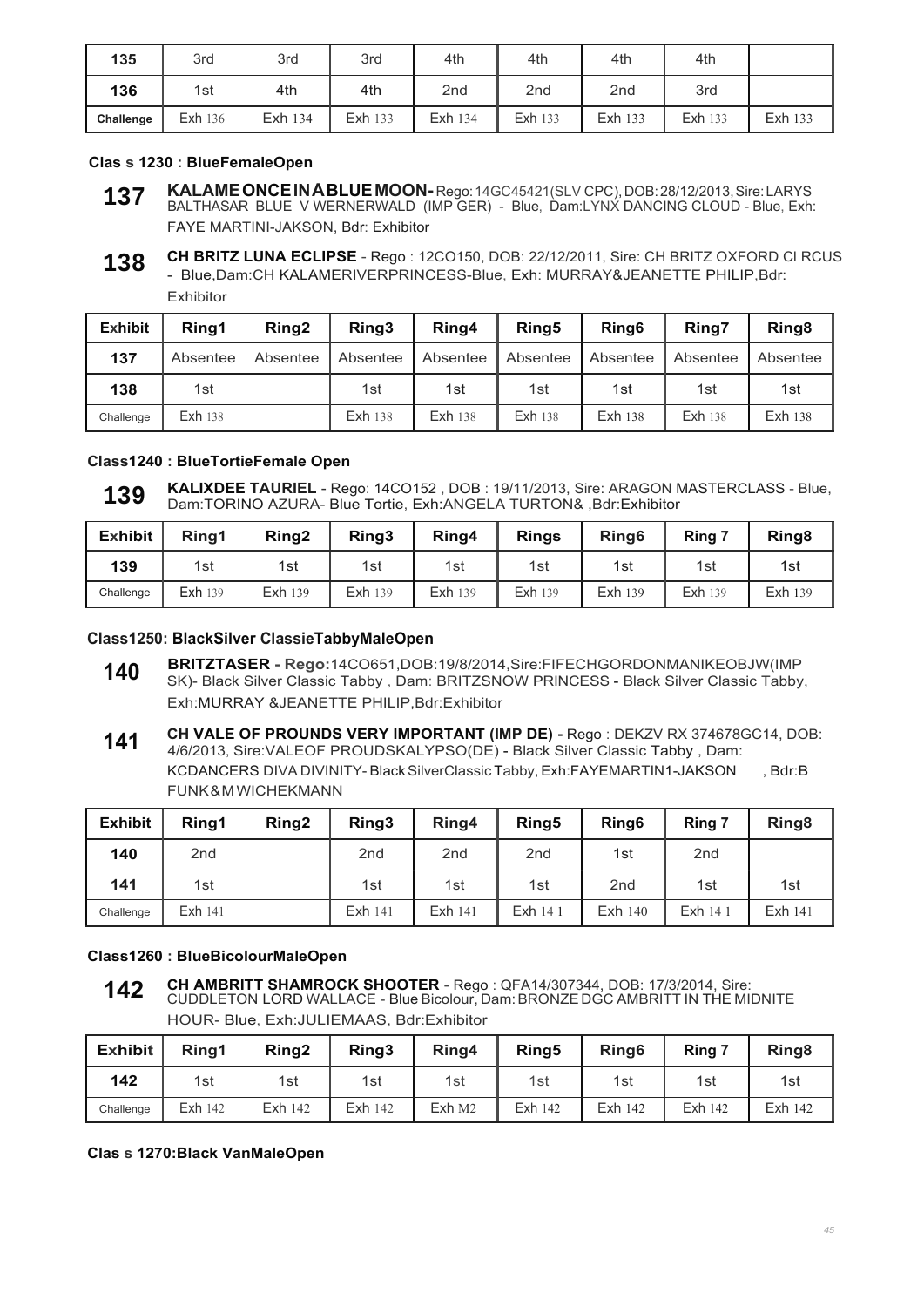#### **DOMION SNOWMAN** - Rego: 13CO148, DOB: 20/10/2013, Sire: ZWEI FARBE DONOVAN - ChocolateBicolour, Dam:DOMIONTWINKLE- BlackBicolour,Exh: TROYSCADDAN,Bdr: KAREN MATTHEWS **143**

| <b>Exhibit</b> | Ring1   | Ring <sub>2</sub> | Ring <sub>3</sub> | Ring4  | <b>Rings</b> | Ring <sub>6</sub> | Ring 7  | R ings  |
|----------------|---------|-------------------|-------------------|--------|--------------|-------------------|---------|---------|
| 143            | 1st     | 1st               | 1st               | 1st l  | 1st          | 1st               | 1st     | 1st     |
| Challenge      | Exh 143 | Exh 143           | Exh 143           | Exh U3 | Exh 143      | Exh 143           | Exh 143 | Exh 143 |

### **British Shorthair Adult-Best OfBreed**

| <b>Place</b>   | Ring1   | Ring <sub>2</sub> | Ring3   | Ring4    | <b>Rings</b> | Ring <sub>6</sub> | Ring7   | <b>Rings</b> |
|----------------|---------|-------------------|---------|----------|--------------|-------------------|---------|--------------|
| <b>Best</b>    | Exh 136 | Exh 134           | Exh 133 | Exh 134  | Exh 133      | Exh 133           | Exh 133 | Exh 133      |
| <b>Reserve</b> | Exh 141 | Exh 142           | Exh 141 | Exh 141  | Exh 141      | Exh 136           | Exh 134 | Exh 141      |
| 3rd            | Exh 133 | Exh 138           | Exh 134 | Exh 1136 | Exh 142      | Exh 134           | Exh 138 | Exh 138      |
| 4th            | Exh 142 | Exh 139           | Exh 138 | Exh 1138 | Exh 135      | Exh 140           | Exh 142 | Exh 142      |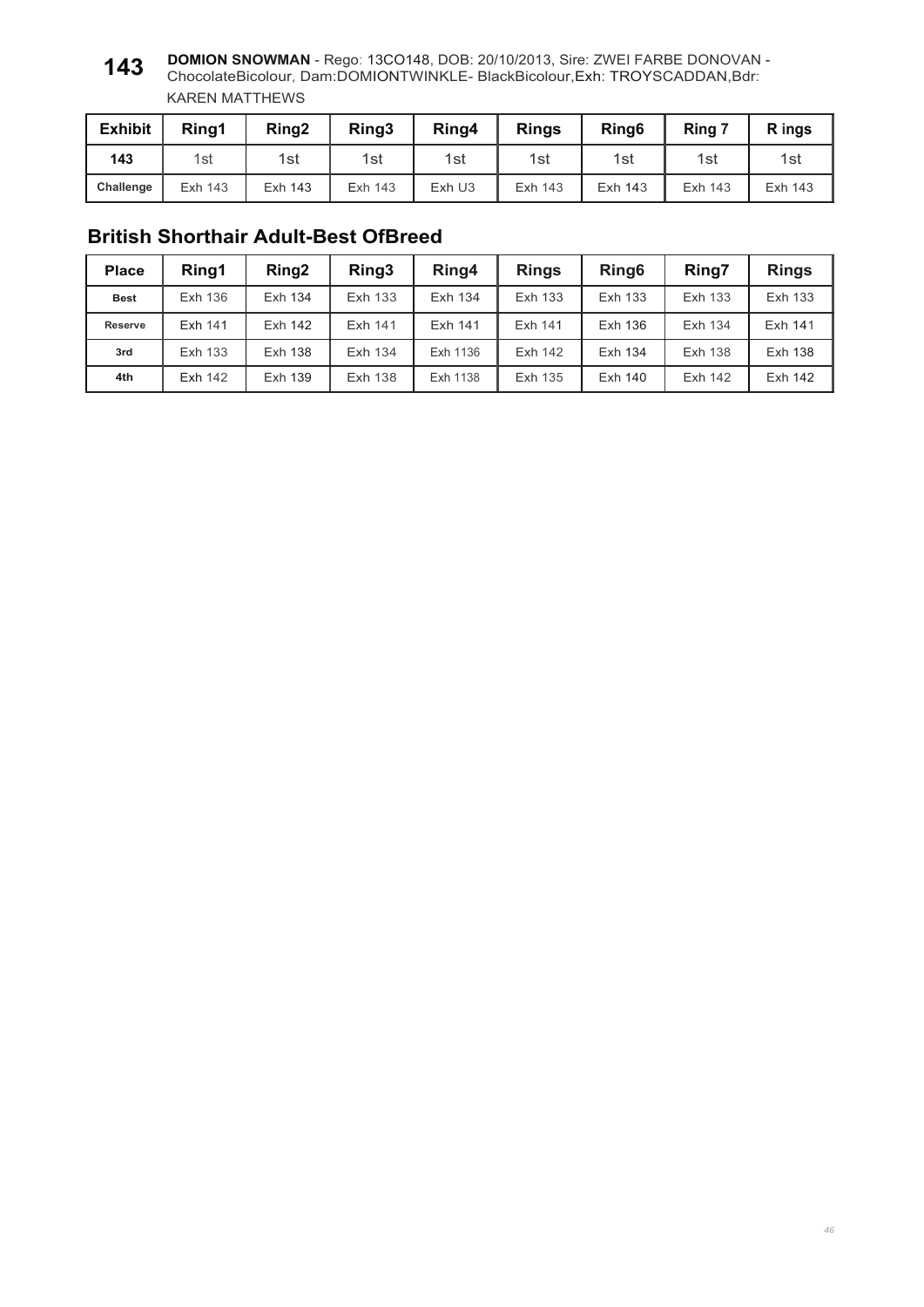# **CL V LA [) 13Ul2M S**

Ereedina rno§t colour-s .. II our- br-eedine .stock Is til'\ free.

l\lttens fvr ihow13reedina clc Vet are §Vmetimes available.



## Burmese

### **Class 1280 : Brown Female Open**

**WOTTAWOOD RAZZLE DAZZLE-** Rego: CVl:0957/W15, DOB: 217/2014, Sire: WOTTAWOOD ILLUSION OF THUNDER - Brown, Dam: ALSTAV CAPPUCHINO - Chocolate, Exh: NATALIE MCNAMARA & LYNETTE SUMMERS, Bdr: J VAN DEN DUNGEN **144**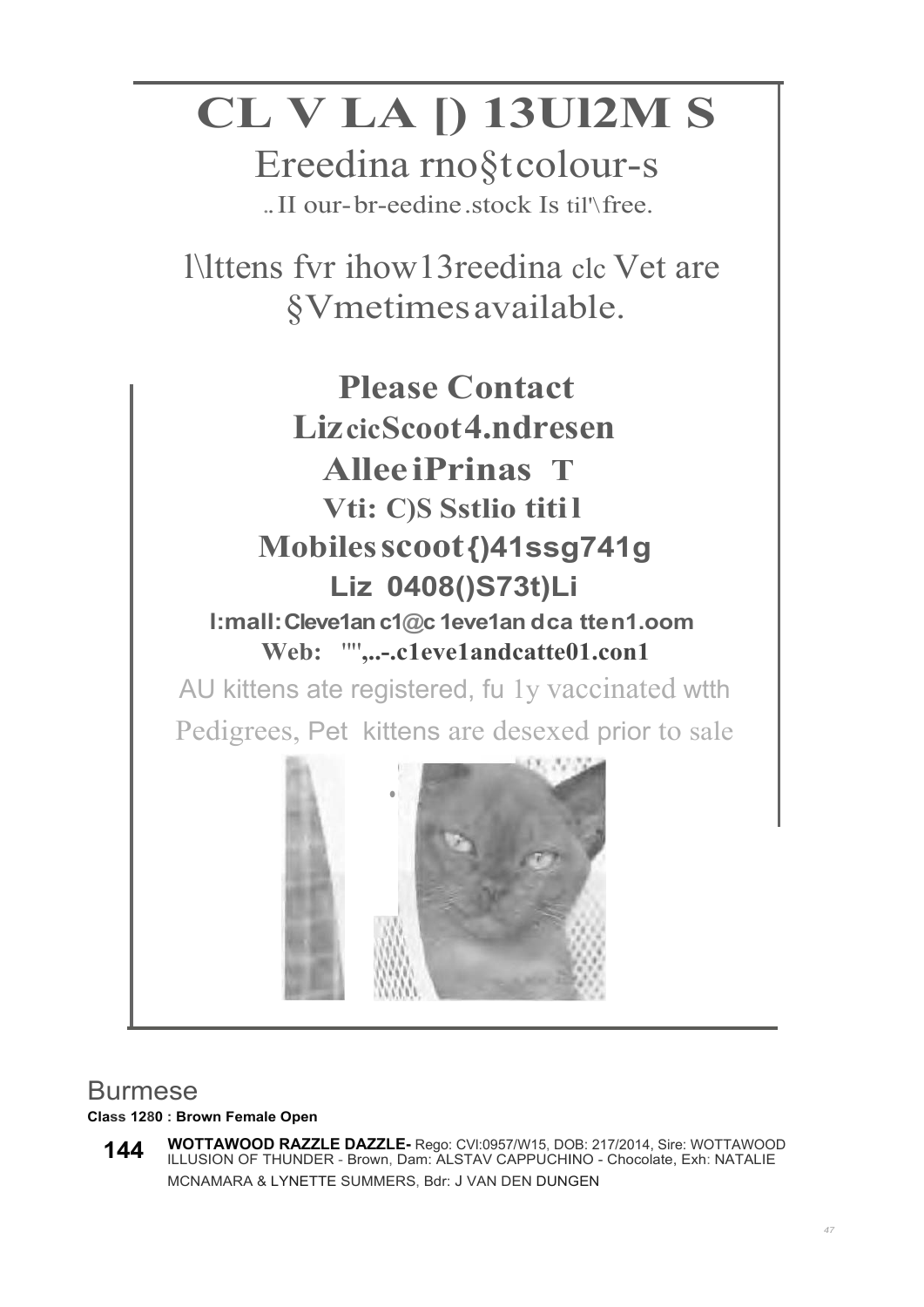| Exhibit   | Ring1 | Ring <sub>2</sub> | Ring3 | Ring4                                                                      | <b>Rings</b> | Ring <sub>6</sub> | Ring 7 | <b>Rings</b> |
|-----------|-------|-------------------|-------|----------------------------------------------------------------------------|--------------|-------------------|--------|--------------|
| 144       |       |                   |       | Absentee   Absentee   Absentee   Absentee   Absentee   Absentee   Absentee |              |                   |        | Absentee     |
| Challenge |       |                   |       |                                                                            |              |                   |        |              |

#### **Class1290 : ChocolateMaleOpen**

- **KITTYKATZ LO V E:S SURRENOER-** Rego: QFA14/307002/W14, DOB: 12/1/2014, Sire: LUSHEI l'M TRUE BLUE-Blue,Dam: KITTYKATZLOVESWHISPER- Brown, Exh:NATALIEMCNAMARA & LYNETTE SUMMERS , Bdr: T COX & R CLARK **145**
- **CHNATMAC VANIND NEPTUNE- Rego:82W14,DOB:**19/10/2013,Sire:ICEBLUVANUATU-Chocolate, Dam: ICEBLUINDIE-Blue , Exh: NATALIEMCNAMARA& LYNETTESUMMERS,Bdr: Exhibitor **146**

| <b>Exhibit</b> | Rina1    | Ring <sub>2</sub> | Ring3    | Ring4    | <b>Rings</b> | Ring <sub>6</sub> | Ring 7   | <b>Rings</b> |
|----------------|----------|-------------------|----------|----------|--------------|-------------------|----------|--------------|
| 145            | Absentee | Absentee          | Absentee | Absentee | Absentee     | Absentee          | Absentee | Absentee     |
| 146            | Absentee | Absentee          | Absentee | Absentee | Absentee     | Absentee          | Absentee | Absentee     |
| Challenge      |          |                   |          |          |              |                   |          |              |

#### **Cla ss 1300 : Chocolate Female Open**

**GO CH BROOKSIDE THE CLASS ACT-** Rego: GCSA10655, DOB: 18/4/2013, Sire: INT CH, BRZ DBL GDCHBROOKSIDE CHOCLET CASSAN - ChocolateDam: AUST NAT CH, GLD DBL GD CH BROOKSIDE SHOT SILKS GLOW - Lilac Tortie, Exh: DIANNE DOLMAN & CARY PLESSNIG, Bdr: Exhibitor **147**

| <b>Exhibit</b> | Rina1    | Rina <sub>2</sub> | Ring <sub>3</sub> | Ring4    | <b>Rings</b>      | Ring <sub>6</sub> | Rina7    | <b>Rings</b> |
|----------------|----------|-------------------|-------------------|----------|-------------------|-------------------|----------|--------------|
| 147            | Absentee | Absentee          | Absentee          | Absentee | Absentee Absentee |                   | Absentee | Absentee     |
| Challenge      |          |                   |                   |          |                   |                   |          |              |

#### **Clas s 1310:LilacFemale Open**

- **KARMAWISHCALLEDWANDA-Rego:14CO8,DOB:3/9/2014,Sire:ICEBLUTHEMAJICIAN-**Lilac, Dam:KARM BLEUJEANJEWEL - Blue, Exh: K DOSSEL, Bdr: Exhibitor **148**
- **BRZ DBL GO CHBROOKSIDE WILLOWS GEM** Rego: GCSA31910654, DOB: 24/2/2013, Sire: SLVDBL GDCH SABOKAHCHOCLETMAGIC(IMPUK)-Chocolate,Dam: AUSTNATCHSUPGD CH & BRZ ACF AOE KAYRON LILAC WILLOW - Lilac, Exh: DIIANNE DOLMAN & CARY PLESSNIG, Bdr: Exhibitor **149**

| <b>Exhibit</b> | Ring1           | Ring <sub>2</sub> | Ring3   | Ring4           | <b>Rings</b>    | Ring <sub>6</sub> | Ring 7          | <b>Rings</b>    |
|----------------|-----------------|-------------------|---------|-----------------|-----------------|-------------------|-----------------|-----------------|
| 148            | 2 <sub>nd</sub> | 2 <sub>nd</sub>   | 2nd     | 1st             | 2 <sub>nd</sub> | 1st               | 2 <sub>nd</sub> | 1st             |
| 149            | 1st             | 1st               | 1st     | 2 <sub>nd</sub> | 1st             | 2 <sub>nd</sub>   | 1st             | 2 <sub>nd</sub> |
| Challenge      | Exh 149         | Exh 149           | Exh 149 | Exh 148         | Exh 149         | Exh 148           | Exh 149         | Exh 148         |

#### **Class 1320 : Chocolate Tortie Female Open**

**NICODYPENELOPE-Rego:**554W14, DOB: 8/4/2014,Sire: CH ULTIMATIM TAM -Brown, Dam: CHNICODY ABBY-Brown Tortie, Exh:D **NIXON,**Bdr: Exhibitor **150**

| <b>Exhibit</b> | Ring1   | Ring <sub>2</sub> | Ring3      | Ring4   | <b>Rings</b> | Ring <sub>6</sub> | Ring 7  | <b>Rings</b> |
|----------------|---------|-------------------|------------|---------|--------------|-------------------|---------|--------------|
| 150            | 1st     | 1st               | 1st        | 1st     | 1st          | 1st               | 1st     | 1st          |
| Challenge      | Exh 150 | Exh 150           | 150<br>Exh | Exh 150 | Exh 150      | Exh 150           | Exh 150 | Exh 150      |

Class1330:LilacTortieFemale Open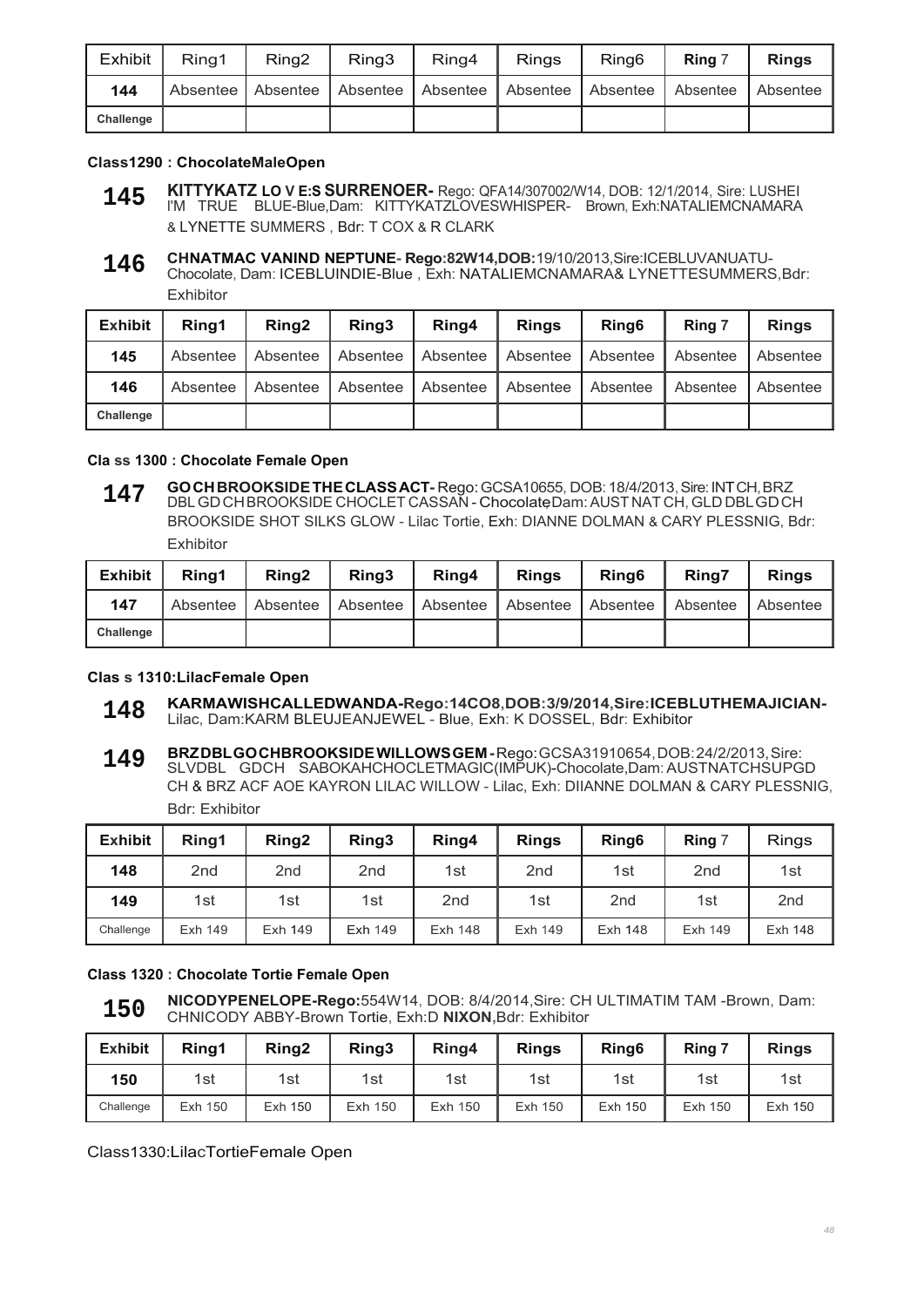#### **AUST NATCH** & **GLDDBL GDCH BROOKSIDE SHOT SILKS GLOW** - Rego:GCSA3199944, DOB: 24/1/2011,Sire: AUST NATCH,IMPGLDDBLGD CHMISARA WILLIAM TELL - Red,Dam: AUST NATCH SUPGDCH&BRZACFAOEKAYRONLILACWILLOW-Lilac,Exh: DIANNEDOLMAN& CARY PLESSNIG, Bdr: Exhibitor **151**

| <b>Exhibit</b> | Ring1   | Ring <sub>2</sub> | Ring3   | Ring4    | <b>Rings</b> | Ring <sub>6</sub> | Ring7   | Ring <sub>8</sub> |
|----------------|---------|-------------------|---------|----------|--------------|-------------------|---------|-------------------|
| 151            | 1st     | 1st               | 1st     | 1st      | 1st          | 1st               | 1st     | 1st               |
| Challenge      | Exh 151 | Exh 151           | Exh 151 | Exh 1151 | Exh 151      | Exh 151           | Exh 151 | Exh 151           |

### **BurmeseAdult-BestOfBreed**

| <b>Place</b>   | Rina1   | Ring <sub>2</sub> | Ring3   | Ring4    | <b>Rings</b> | Ring <sub>6</sub> | Ring 7  | Ring <sub>8</sub> |
|----------------|---------|-------------------|---------|----------|--------------|-------------------|---------|-------------------|
| <b>Best</b>    | Exh 151 | Exh 149           | Exh 149 | Exh 148  | Exh 149      | Exh 151           | Exh 149 | Exh 148           |
| <b>Reserve</b> | Exh 149 | Exh 151           | Exh 151 | Exh 1151 | Exh 151      | Exh 148           | Exh 150 | Exh 151           |
| 3rd            | Exh 148 | Exh 150           | Exh 150 | Exh 1150 | Exh 148      | Exh 150           | Exh 148 | Exh 149           |

## **DevonRex**

#### **Class1340:Agouti** & **WhiteFemaleOpen**

**SAPH GDCH CRINKLES JIFFIE ALL SOWN UP(BLACK TORTIE** & **WHITE)** - Rego: 10CO380 , DOB:14/1/2010, Sire:PYRETGENERALBRINKLEY-Agouti&White, Dam:CRINKLESGO**<sup>N</sup>** PHSYCO- Agouti, Exh:ELIZABETH BROWN,Bdr:Exhibitor **152**

| <b>Exhibit</b> | Ring1   | Ring <sub>2</sub> | Ring3   | Ring4    | <b>Rings</b> | Ring <sub>6</sub> | Ring 7  | Ring <sub>8</sub> |
|----------------|---------|-------------------|---------|----------|--------------|-------------------|---------|-------------------|
| 152            | 1st     |                   | 1st     | 1st      | 1st          | 1st               | 1st     | 1st               |
| Challenge      | Exh 152 |                   | Exh 152 | Exh 1152 | Exh 152      | Exh 152           | Exh 152 | Exh 152           |

### **Devon RexAdult-BestOfBreed**

| <b>Place</b> | Rina1   | Ring <sub>2</sub> | Ring3   | Ring4    | <b>Rings</b> | Ring <sub>6</sub> | <b>Ring7</b> | Ring <sub>8</sub> |
|--------------|---------|-------------------|---------|----------|--------------|-------------------|--------------|-------------------|
| <b>Best</b>  | Exh 152 | Exh 152           | Exh 152 | Exh 1152 | Exh 152      | Exh 152           | Exh 152      | Exh 152           |

## Manx

### **Class1350 : Rumpy&RumpyRiser AgoutiMaleOpen**

**153** CHREBUSS WASSA MATTA YOU(BLACK CLASSIC TABBY) - Rego: GCSA4G259,3DOB: 20/3/2012,Sire:BGCHENCOREIZOOWASSAMATTA-Agouti,Dam: REBUSSCAILLIN FAMMANAGH - Non Agouti & White, Exh: REBECCA KUSS,Bdr:Exhibitor

| <b>Exhibit</b> | Ring1   | Ring <sub>2</sub> | Ring3   | Ring4    | <b>Rings</b> | Ring <sub>6</sub> | Ring 7  | Ring <sub>8</sub> |
|----------------|---------|-------------------|---------|----------|--------------|-------------------|---------|-------------------|
| 153            | 1st     | 1st               | 1st     | 1st      | 1st          | 1st               | 1st     | 1st               |
| Challenge      | Exh 153 | Exh 153           | Exh 153 | Exh 1153 | Exh 153      | Exh 153           | Exh 153 | Exh 153           |

### **Manx AduIt** -**Best OfBreed**

| <b>Place</b> | Ring1          | Ring <sub>2</sub> | Ring <sub>3</sub> | Ring4    | <b>Rings</b> | Ring <sub>6</sub> | Ring 7         | Ring <sub>8</sub> |
|--------------|----------------|-------------------|-------------------|----------|--------------|-------------------|----------------|-------------------|
| <b>Best</b>  | <b>Exh 153</b> | Exh 153           | <b>Exh 153</b>    | Exh 1153 | E xh 153     | Exh 153           | <b>Exh 153</b> | Exh 153           |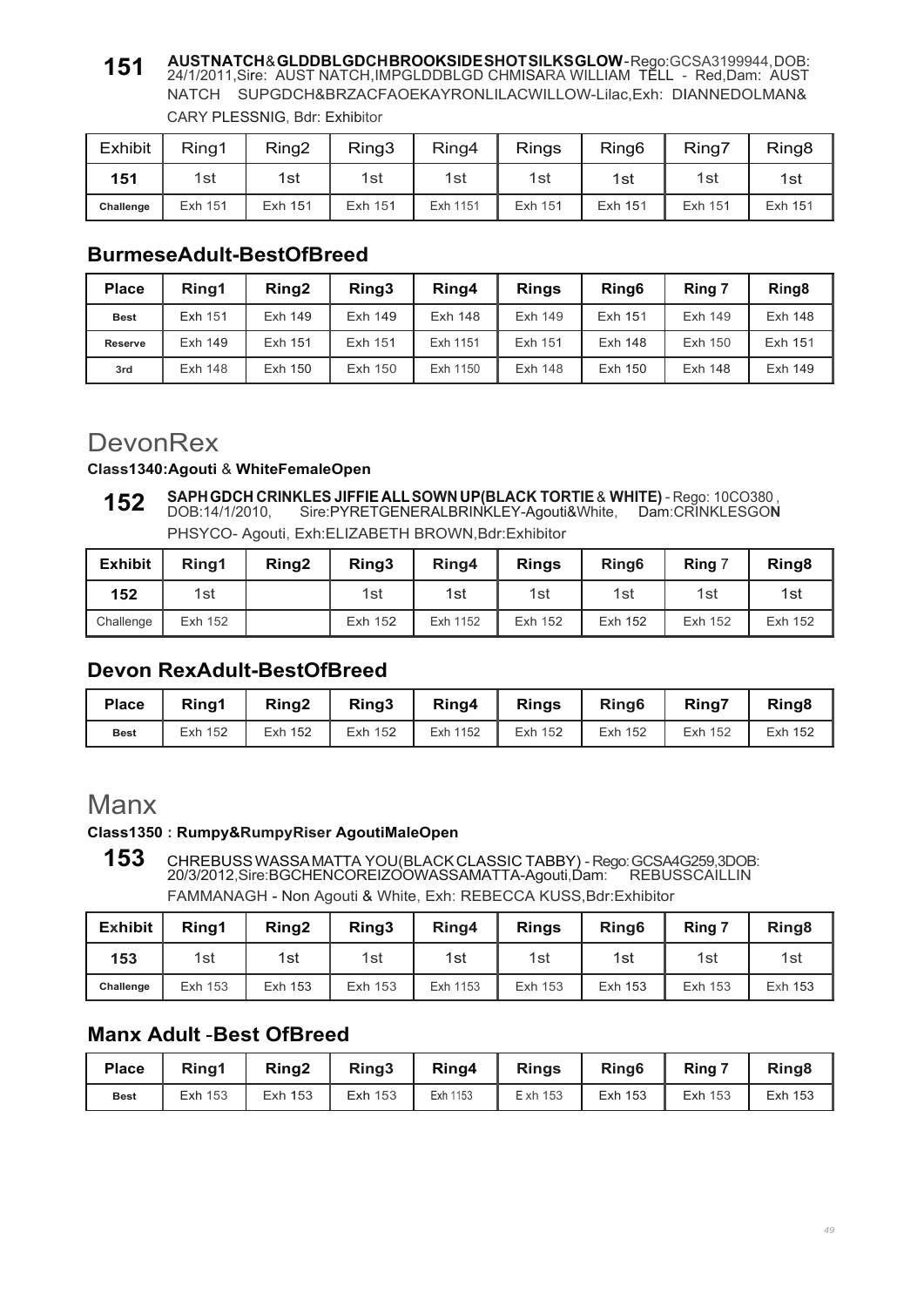## **Russian**

**Class 1360 : Blu e M ale Op en**

**CH BLUEBEBOP TYRONNETURANGALILA-** Rego: 14CO267, DOB: 10/1/2014, Sire: PR BLUEBEBOP JAZZ SYMPHONY - Blue, Dam: CH BLUEBEBOP JAZZ FIREBIRD - Blue, Exh: **154**

CORINNE PAGE, Bdr: Exhibitor

- KIMARABLU SHIMMADRUID-Rego:136W14DOB2/11/2013Sire:OBANYASILVERZIV-Blue, Dam: KIMARA ROYAL BLUE SASCHEA- Blue, Exh: LUCY NIKIFOROS, Bdr: Exhibitor **155**
- **GD CH CEREBRO LYUBOVNIK DUNCE** Rego: RVT132792/10CO, DOB: 21/3/2009, Sire: GEC GLASNOST FENGALI - Blue, Dam: ALINE SIVA KATYUSHA DUNOE - Blue, Exh: LUCY NIKIFOROS, Bdr:YWIJNANDS **156**
- **BRZ GD CH KIMARA AZRIEIL BUDDY AWESOME** Rego: W13/12CO259, DOB: 12/11/2011, Sire: KlMARA ROYALBLU YOURSON LYUBOVNIK- Blue, Dam: **Kl**MARA AZREAL SILVER VELVET - Blue, Exh: LUCY NIKIFOROS, Bdr: Exhibitor **157**
- **GD CH (UK) DUSHENKA IGOR STRAVINSKY (IMP** UK) Rego: CS825988/14CO, DOB: 16/10/2012, Sire: GD CH DUSHENKA DUKE ELLINGTON - Blue, Dam: CH DU SHENKA YSABELLA - Blue, Exh: CORINNE PAGE, Bdr: ELISABETH STARK **158**
- **CH GOLASH CSARTCHAIKOVSKY**  Rego: 13CO100/W14, DOB: 3/10/2012, Sire: SLUICE AUSTIN -Blue ,Dam : CH KEE HOTA Y ANICI A NGE LOU - Blue ,Exh: MILENA GO ULD, Bdr: Exhibitor **159**
- **CCCA NAT CH, CH & DBL DIA GD CHTACHALI SILVER MAKS** Rego: 05C0 600/W14, DOB: 3/8/2005, Sire: UKI PHANTO M FURYOF KIMARA- Blue, Dam: CH TACHALI ZENA - Blue, Exh: MAREE CARLE, Bdr: Exhibitor **160**

| <b>Exhibit</b> | Ring1           | Ring <sub>2</sub> | Ring3           | Ring4           | <b>Rings</b>    | Ring&           | Ring 7          | <b>Rings</b>    |
|----------------|-----------------|-------------------|-----------------|-----------------|-----------------|-----------------|-----------------|-----------------|
| 154            |                 | 1st               | 2 <sub>nd</sub> |                 | 1st             | 1st             | 6th             |                 |
| 155            | 1st             | 2 <sub>nd</sub>   | 3rd             |                 | 2 <sub>nd</sub> | 5th             | 1st             | 2 <sub>nd</sub> |
| 156            | 2 <sub>nd</sub> |                   |                 | 3rd             | 4th             |                 | 5th             |                 |
| 157            | 3rd             |                   |                 | 1st             | 5th             | 3rd             | 2 <sub>nd</sub> | 3rd             |
| 158            |                 |                   |                 |                 | 6th             |                 |                 |                 |
| 159            |                 |                   |                 |                 | 7th             | 4th             | 3rd             | 1st             |
| 160            | 4th             | 3rd               | 1st             | 2 <sub>nd</sub> | 3rd             | 2 <sub>nd</sub> | 4th             |                 |
| Challenge      |                 | Exh 154           | Exh 160         | Exh 157         | Exh 154         | Exh 154         | Exh 155         | Exh 159         |

#### **Class1370 :BlueFemale Open**

- **161 TACHALI JEWEL ZOE**  Rego: 09CO633/W14, DOB: 3/8/2009, Sire: KlMARA MAJESTIC COSMIC BLU- Blue, Dam: TACHALI SILVERPEARL -Blue,Exh: MAREE CARLE,Bdr:Exhibitor
- **KIMARA ROSEVEL OF ZAKIRA** Rego: 49W14, DOB: 29/8/2013, Sire: OBAINYA SI LVER ZIV Blue, Dam:KEEHOTAY ROSE OF TREBIZOND - Blue, Exh: LUCY NIKIFOROS, Bdr: Exhibitor **162**
- **BLUEBEBOP KITTY BUTTERFIELD**  Rego: 14CO521, DOB: 14/6/2014, Sire: PR BLUEBEBOP JAZZ SYMPHONY - Blue, Dam: CH BLUEBEBOP JAZZ RHAPSODY - (None),,E xh: CORINNE PAGE,Bdr:Exhibitor **163**
- **TACHALI CONTESSAARINA-** Rego: 12CO274/W14, DOB: 9/1/2012, Sire: DIA GD CH TACHALI SKYCASPER -Blue ,Dam:TACHALI JEWEL ZOE -Blue , Exh: MAREE CARL E, Bdr:Exhibitor **164**
- **GD CH KIMARA BLU SHIMMA ASCHEA-** Rego: 162W13, DOB: 21/9/2012, Sire: CELESTA BLUE NIKOLAI - Blue, Dam: KIMARA ROYALBLU SASCHEA - Blue, Exh: LUCY NIKIFOROS, Bdr: Exhibitor **165**
- **KIMARA MISILVA KRYSTAL-** Rego: 491W13, DOB: 12/1/2013, Sire: CEREBRO LYUBOVNIK DUNOE -Blue , Dam:TY ANA M ISYLVA SALLI - Blue , Exh: LUC Y NIKIFORO S,Bdr: Exhibitor **166**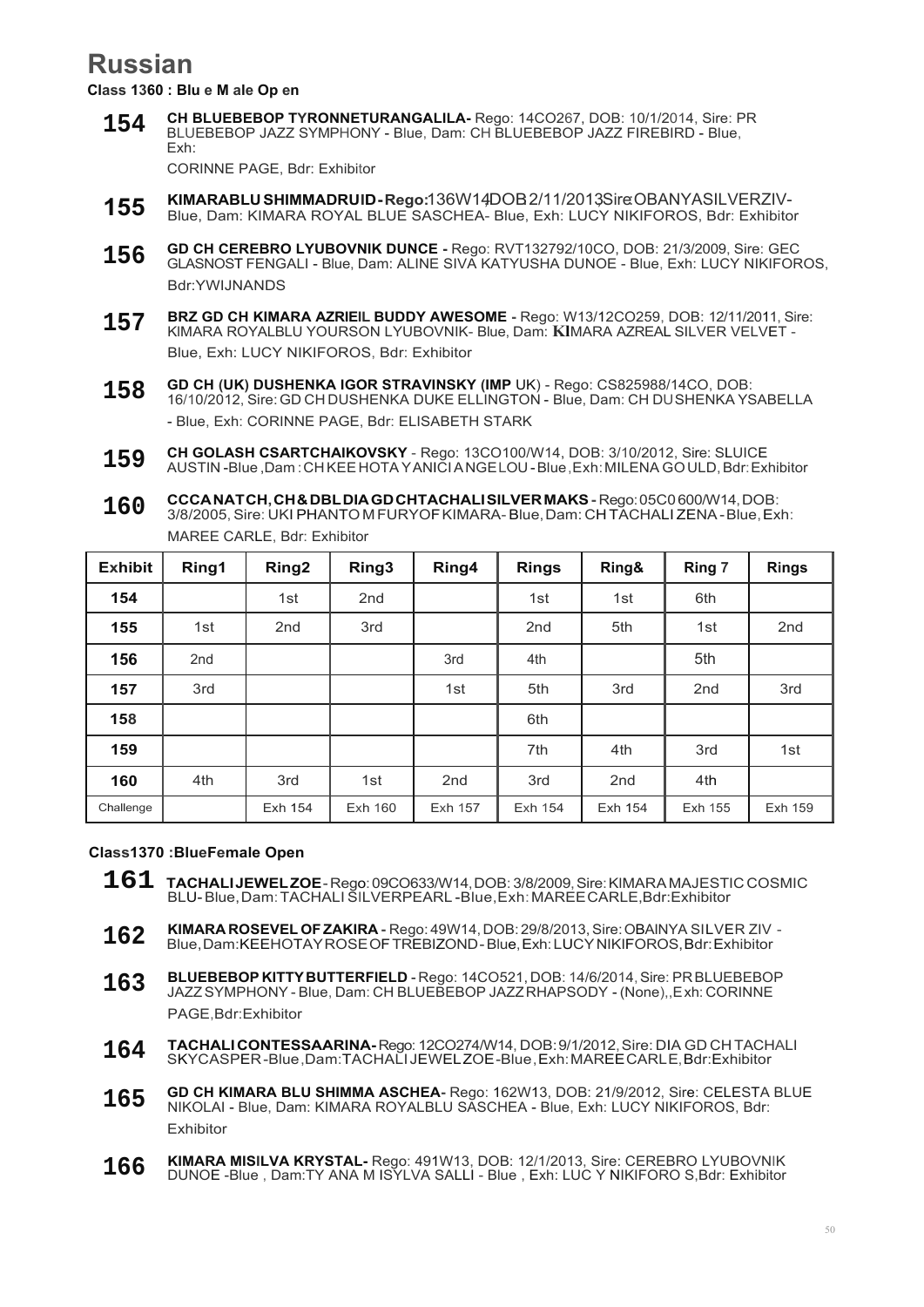- **CHBLUEBEBOP JAZZ FIREBIRD** Rego: 12CO29, DOB: 29/9/2011, Sire: CERBRO LYUBOVNIK DUNOE - Blue , Dam: CH BLUEBEBOP JAZZ RHAPSODY - Blue , Exh: CORINNE PAGE, Bdr: Exhibitor **167**
- **GD CH TACHALI CONTESSA TATIANA-** Rego: 11CO109/W14, DOB: 12/12/2010, Sire: BARISHKAPRINCE ANDREI - Blue, Dam: TACHALI JEWEL ZOE-Blue Exh: MAREE CARLE, Bdr: Exhibitor **168**
- **GD CH BLUEBEBOP JAZZ SUITE**  Rego: 12CO770, DOB: 18/9/2012, Sire: CCCA GD CH & DOUBLE GD CH BLUEBEBOPJAZZ SONATA- Blue, Dam: EMERALD GD CH BLUEBEBOP SCHEHEREZADE - Blue, Exh:CORINNE PAGE , Bdr: Exhibitor **169**
- **KIMARA JAZZ N BLUES ANNAVETTA-** Rego: W13/11CO303, DOB: 23/11/2010, Sire: OBANYA SILVER AZARAC - Blue, Dam: BRANTASA JAZZI LAVETTA - Blue, Exh: LUCY NIKIFOROS, Bdr: Exhibitor **170**
- **GOLASH BRILLIANT RED POPPY**  Rego: 72W14, DOB: 11/11/2013, Sire: BARISHKA PRINCE ANDREI -Blue , Dam:GOLASH ANNAPAVLOVNA -Blue, Exh:MILENA GOU LD, Bdr: Exhibitor **171**

| <b>Exhibit</b> | Ring 1          | Ring <sub>2</sub> | Ring <sub>3</sub> | Ring4           | Ring <sub>5</sub> | Ring <sub>6</sub> | Ring 7   | Ring 8   |
|----------------|-----------------|-------------------|-------------------|-----------------|-------------------|-------------------|----------|----------|
| 161            |                 |                   |                   | 3rd             |                   | 5th               | 3rd      |          |
| 162            |                 | 2 <sub>nd</sub>   | 3rd               |                 |                   | 6th               |          | 4th      |
| 163            |                 | 1st               | 1st               |                 |                   | 4th               | 1st      |          |
| 164            | Absentee        | Absentee          | Absentee          | Absentee        | Absentee          | Absentee          | Absentee | Absentee |
| 165            | 2 <sub>nd</sub> |                   | 2 <sub>nd</sub>   | 2 <sub>nd</sub> | 1st               | 2 <sub>nd</sub>   |          | 1st      |
| 166            |                 |                   |                   |                 |                   |                   | 5th      |          |
| 167            |                 |                   |                   |                 |                   |                   |          | 2nd      |
| 168            | 1st             | 3rd               |                   | 1st             |                   |                   | 4th      |          |
| 169            | 3rd             |                   |                   |                 | 4th               | 1st               | 2nd      | 3rd      |
| 170            |                 |                   | 3rd               |                 | 3rd               |                   |          |          |
| 171            |                 |                   |                   |                 | 2 <sub>nd</sub>   | 3rd               |          |          |
| Challenge      | Exh 168         | Exh 163           | Exh 163           | Exh 168         | Exh 165           | Exh 169           | Exh 163  | Exh 165  |

#### **Class1380: BlackFemaleOpen**

- **172** TWILI PEPPER POTTS Rego:13CO437/W1 4 , DOB : 12/4/2013 , Sire:CC CA N ATCH,DB DI GR CH TACHALI SILVER MAKS - Blue,Dam: GR CH PYRET PRINCESSMIDNA - Black, Exh:AMBER MCALLAN, Bdr:Exhibitor
- **TPL GD CH BLUEBEBOP JAZZ NAIMA-** Rego: 10CO603, DOB: 29/8/2010, Sire: CH TACHALI SKY CASPER - Blue, Dam: PYRET PRINCESS ZASHA - Black, Exh: ARLENE PAGE , Bdr: C PAGE **173**

| <b>Exhibit</b> | Ring1    | Ring <sub>2</sub> | Ring3          | Ring4    | Ring <sub>5</sub> | Ring <sub>6</sub> | Ring7    | Ring <sub>8</sub> |
|----------------|----------|-------------------|----------------|----------|-------------------|-------------------|----------|-------------------|
| 172            | Absentee | Absentee          | Absentee       | Absentee | Absentee          | Absentee          | Absentee | Absentee          |
| 173            | 1st      |                   | 1st            | 1st      | 1st               | 1st               | 1st      | 1st               |
| Challenge      | Exh 173  |                   | <b>Exh 173</b> | ExhH3    | Exh 173           | Exh 173           | Exh 173  | Exh 173           |

### **Russian Adult-Best OfBreed**

| <b>Place</b>   | Rina1   | Ring <sub>2</sub> | Ring <sub>3</sub> | Ring4   | <b>Rings</b> | Ring <sub>6</sub> | Ring7   | Ring <sub>8</sub> |
|----------------|---------|-------------------|-------------------|---------|--------------|-------------------|---------|-------------------|
| <b>Best</b>    | Exh 155 | Exh 163           | Exh 160           | Exh 157 | Exh 165      | Exh 169           | Exh 155 | Exh 165           |
| <b>Reserve</b> | Exh 156 | Exh 154           | Exh 154           | Exh 160 | Exh 154      | Exh 154           | Exh 163 | <b>Exh 167</b>    |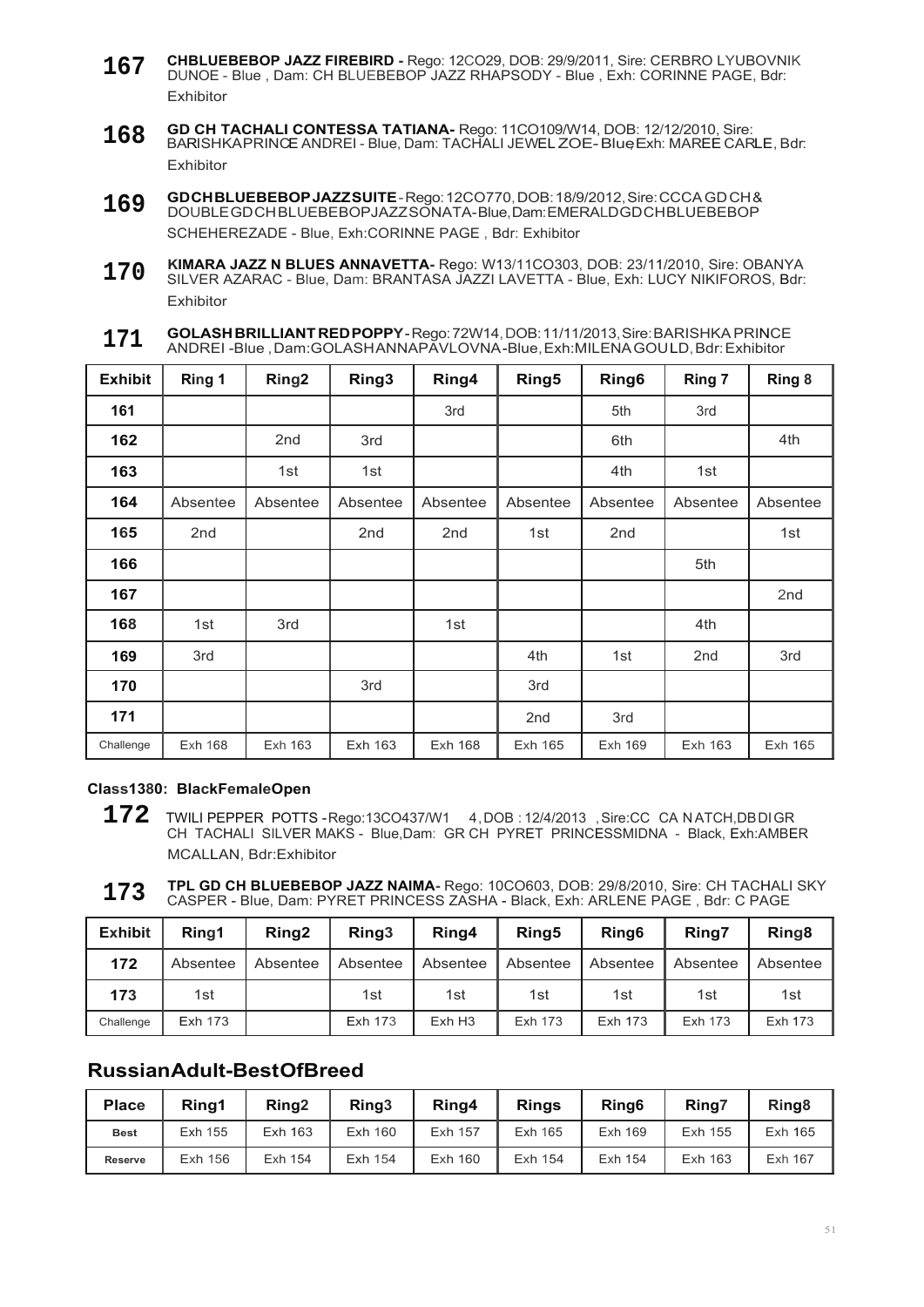| 3rd | Exh 157        | Exh 162   | Exh 163   | $Exh$ 68   | Exh 171   | Exh $165$ | Exh 157   | Exh 159 |
|-----|----------------|-----------|-----------|------------|-----------|-----------|-----------|---------|
| 4th | <b>Exh 168</b> | $Exh$ 168 | Exh 173   | $Exh$ $ms$ | Exh 173   | Exh $160$ | Exh $169$ | Exh 169 |
| 5th | Exh $165$      | Exh $156$ | Exh $165$ | Exh 156    | Exh 155   | Exh 171   | Exh 161   | Exh 155 |
| 6th | $Exh$ 160      | Exh 173   | Exh 155   | $Exh$ 161  | Exh $160$ | Exh 157   | Exh 159   | Exh 157 |
| 7th | Exh $169$      | Exh $160$ | Exh $170$ | Exh u66    | Exh $170$ | Exh $163$ | Exh $168$ | Exh 162 |

## **Selkirk Rex Shorthair**

**Class1390 :NonAgoutiMaleOpen**

NonAgouti,Exh:REBECCAKUSS,Bdr:Exhibitor

| <b>Exhibit</b> | Ring1   | Ring <sub>2</sub> | Ring3   | Ring4 | <b>Rings</b> | Ring <sub>6</sub> | Ring 7  | <b>Rings</b> |
|----------------|---------|-------------------|---------|-------|--------------|-------------------|---------|--------------|
| 174            | 1st     | 1st               | 1st     | 1st   | 1st          | 1st               | 1st     | 1st          |
| Challenge      | Exh 174 | Exh 174           | Exh 174 | ExhH4 | Exh 174      | Exh 174           | Exh 174 | Exh 174      |

### **SelkirkRexShorthairAdult-BestOfBreed**

| <b>Place</b> | Ring1   | Ring <sub>2</sub> | Ring3        | Ring4  | <b>Rings</b> | Ring <sub>6</sub> | Ring 7     | <b>Rings</b> |
|--------------|---------|-------------------|--------------|--------|--------------|-------------------|------------|--------------|
| <b>Best</b>  | Exh 174 | Exh 174           | 174<br>Exh i | Exh H4 | Exh 174      | Exh 174           | 174<br>Exh | Exh 174      |

## **Selkirk Rex Longhair**

### **Class1400:NonAgoutiMaleOpen**

**REBUSS LOVE ME DO (LILAC POINT) -** Rego: GCSA4G2733, DOB: 16/10/2013, Sire: REBUSS SIR JAKESONOF OZ-Non Agouti, Dam:TAMBO HONEY- PERSIAN (BLUEPOINT)-(None),Exh: REBECCA KUSS, Bdr: Exhibitor **175**

| <b>Exhibit</b> | Ring1   | Ring <sub>2</sub> | Ring3   | Ring4                | <b>Rings</b> | Ring <sub>6</sub> | Ring 7  | <b>Rings</b> |
|----------------|---------|-------------------|---------|----------------------|--------------|-------------------|---------|--------------|
| 175            | 1st     | 1st               | 1st     | 1st                  | 1st          | 1st               | 1st     | 1st          |
| Challenge      | Exh 175 | Exh 175           | Exh 175 | $Exh$ H <sub>5</sub> | Exh 175      | Exh 175           | Exh 175 | Exh 175      |

## **SelkirkRexlonghairAdult-BestOfBreed**

| <b>Place</b> | Ring1   | Ring <sub>2</sub> | Ring3   | Ring4  | <b>Rings</b> | Ring <sub>6</sub> | Ring 7  | <b>Rings</b> |
|--------------|---------|-------------------|---------|--------|--------------|-------------------|---------|--------------|
| <b>Best</b>  | Exh 175 | Exh 175           | Exh 175 | Exh HS | Exh 175      | Exh 175           | Exh 175 | Exh 175      |

## **Singapura**

### **Class1410:SepiaAgoutiFemaleOpen**

**CH FRANKLINPARK ANAPUMA-** Rego: (N)11N167974, DOB: 11/2/2011, Sire: CH ITHACA AMENOTOPH- SepiaAgouti, Dam:DB GDCHITHACAXTATIQUE-SepiaAgouti,Exh: LINDA JEWKES, Bdr: Exhibitor **176**

| <b>Exhibit</b> | Ring1   | Ring <sub>2</sub> | Ring3   | Ring4 | <b>Rings</b> | Ring <sub>6</sub> | Ring 7  | <b>Rings</b> |
|----------------|---------|-------------------|---------|-------|--------------|-------------------|---------|--------------|
| 176            | 1st     | 1st               | 1st     | 1st   | 1st          | 1st               | 1st     | 1st          |
| Challenge      | Exh 176 | Exh 176           | Exh 176 | ExhH6 | Exh 176      | Exh 176           | Exh 176 | Exh 176      |

## **SingapuraAdult-BestOfBreed**

**REBUSS INIGO BARBERA (RED)-** Rego: GCSA4G2736, DOB: 27/9/2013, Sire: DB GD CH KALAME - BRITISH SHORTHAIR BLUE - , Dam: JENGARI PRINCESS AURORA- BLACK TORTIE - **174**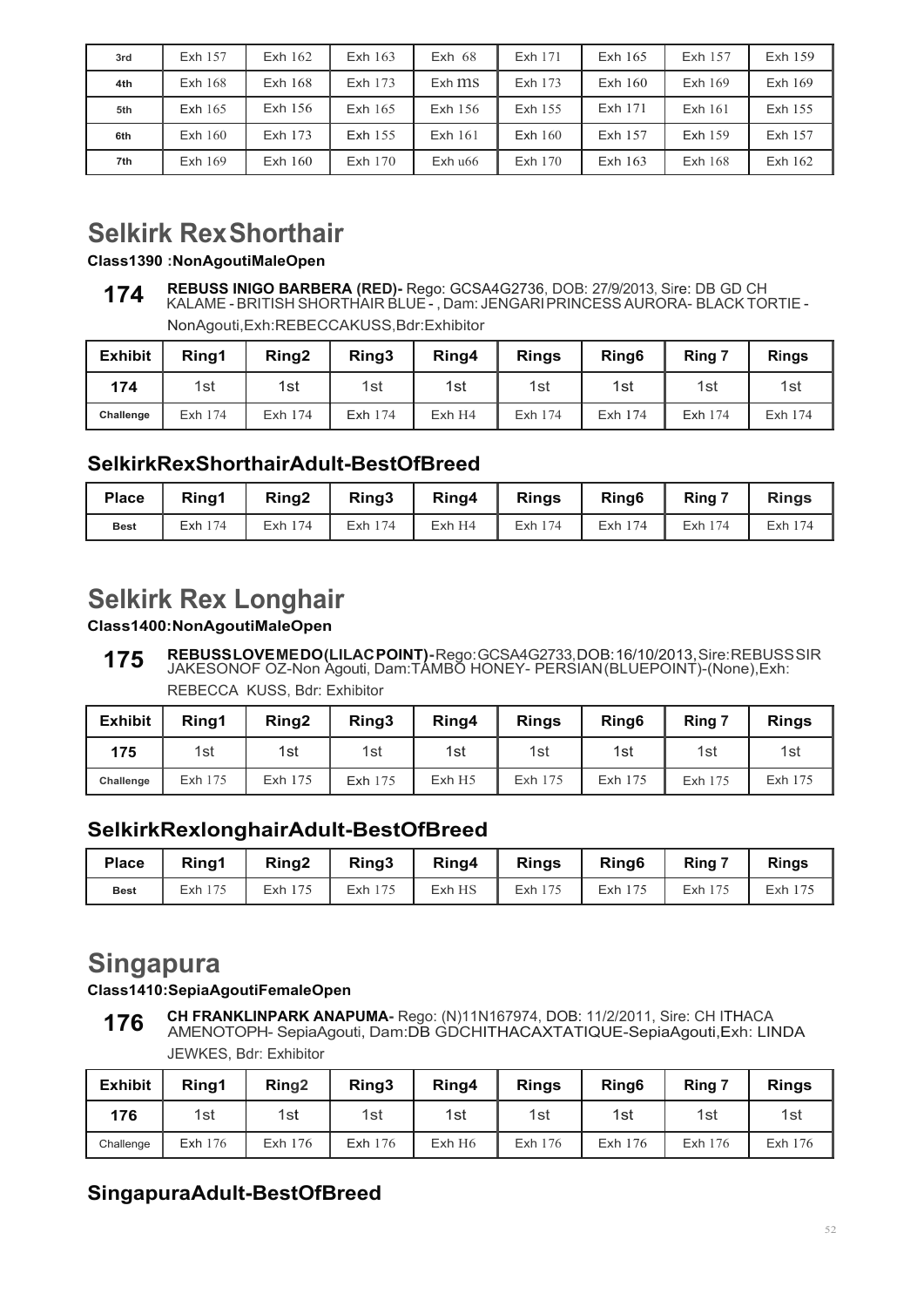| <b>Place</b> | Rina1   | Ring <sub>2</sub> | Ring3   | Ring4   | <b>Rings</b> | Ring <sub>6</sub> | Ring 7  | <b>Rings</b> |
|--------------|---------|-------------------|---------|---------|--------------|-------------------|---------|--------------|
| <b>Best</b>  | Exh 176 | Exh 176           | Exh 176 | Exh 176 | Exh 176      | Exh 176           | Exh 176 | Exh 176      |

## Somali

#### **Class1420 :** T**awhyMale Opeh**

- **SHIL ABOJACKDANIELS- Rego:V33097/15CO,**DOB:30/9/2013,Sire:**IKATI**REYNARD- Tawny , Dam: SHILABO GUINN PEPPER - Tawny, Exh: MAUREEN CAMPBELL, Bdr: D PLUMMER **177**
- **PLATGDCHJOYLINCARHEARTOFDREAMS-Rego:**1000W11,DOB:3/4/2011,Sire:TILSIM DANBRUNO BANANl (IMP GER) - Tawny, Dam: GD CH JOYLINCARKIKI DEE-Tawny, Exh: CAROLE CARROLL, Bdr: Exhibitor **178**

| <b>Exhibit</b> | Ring1           | Ring <sub>2</sub> | Ring3           | Ring4           | <b>Rings</b>    | Ring <sub>6</sub> | Ring 7          | <b>Rings</b>    |
|----------------|-----------------|-------------------|-----------------|-----------------|-----------------|-------------------|-----------------|-----------------|
| 177            | 2 <sub>nd</sub> | 2 <sub>nd</sub>   | 2 <sub>nd</sub> | 1st             | 2 <sub>nd</sub> | 2 <sub>nd</sub>   | 2 <sub>nd</sub> | 1st             |
| 178            | 1st             | 1st               | 1st             | 2 <sub>nd</sub> | 1st             | 1st               | 1st             | 2 <sub>nd</sub> |
| Challenge      | <b>Exh 178</b>  | Exh 178           | <b>Exh 178</b>  | Exh H7          | Exh 178         | Exh 178           | Exh 178         | Exh 177         |

#### **Class1430 : TawnyFemaleOpen**

- **CH JOYLINCAR DREAM CATCHER-** Rego: 186W13, DOB: 3/11/2012, Sire: PLAT GD CH JOYLINCAR HEART OF DREAMS - Tawny, Dam: JOYLINCAR UNDER HER SPELL -ABYSSINIAN VAR- Cinnamon Exh: CAROLE CARROLL, Bdr: Exhibitor **179**
- **JOYLINCAR DREAM BABY DREAM**  Rego: 669W14, DOB: 8/5/2014, Sire: GD CH JOYLINCAR STORM CHASER - Tawny, Dam: CH JOYLINCAR DREAM CATCHER - Tawny, Exh: CAROLE CARROLL, Bdr: Exhibitor **180**
- **SLV DB GD CH NAREIRA STARDUST EXPRESS**  Rego: (N)11N168467, DOB: 6/3/2011, Sire: TILSIM DAN HOUDINI - Tawh y, Darn:BZDB GDCH JOYLINCARTAMMYSINLOVE - Tawn,y, Exh: DEBORAH THOMAS, Bdr: Exhibitor **181**

| <b>Exhibit</b> | Ring1           | Ring <sub>2</sub> | Ring3           | Ring4           | <b>Rings</b>    | Ring <sub>6</sub> | Ring $7$        | Ring s          |
|----------------|-----------------|-------------------|-----------------|-----------------|-----------------|-------------------|-----------------|-----------------|
| 179            | 2 <sub>nd</sub> | 2 <sub>nd</sub>   | 2 <sub>nd</sub> | 2 <sub>nd</sub> | 2 <sub>nd</sub> | 2 <sub>nd</sub>   | 2 <sub>nd</sub> | 1st             |
| 180            | Absentee        | Absentee          | Absentee        | Absentee        | Absentee        | Absentee          | Absentee        | Absentee        |
| 181            | 1st             | 1st               | 1st             | 1st             | 1st             | 1st               | 1st             | 2 <sub>nd</sub> |
| Challenge      | <b>Exh 181</b>  | Exh 181           | Exh 181         | Exh 181         | Exh 181         | Exh 181           | Exh 181         | Exh 179         |

### **Somal i AduIt** - **BestOfBreed**

| <b>Place</b>   | Rina1   | Ring <sub>2</sub> | Ring3          | Ring4  | <b>Rings</b> | Ring <sub>6</sub> | Ring 7         | <b>Rings</b> |
|----------------|---------|-------------------|----------------|--------|--------------|-------------------|----------------|--------------|
| <b>Best</b>    | Exh 178 | Exh 178           | <b>Exh 181</b> | Exh 81 | Exh 181      | Exh 181           | <b>Exh 178</b> | Exh 177      |
| <b>Reserve</b> | Exh 181 | Exh 181           |                | Exh H9 | Exh 177      | Exh 178           | Exh 177        | Exh 179      |

## Sphynx

### **Class1440:NonAgoutiFemaleOpen**

**MANIS SUPERBABE (ODD EYED WHITE)** - Rego: QISR2/312010841, DOB: 19/10/2011, Sire: DGCRAINBOW WARRIOR'S MR TEDDIE 4FR (IMPNL) - Non Agouti& White,Dam: MANIS ESKIMOO KISS - Non Agouti & White, Exh: RODNEY MCGREGOR & SHERIN HENRIKSEN, Bdr: Exhibitor **182**

|--|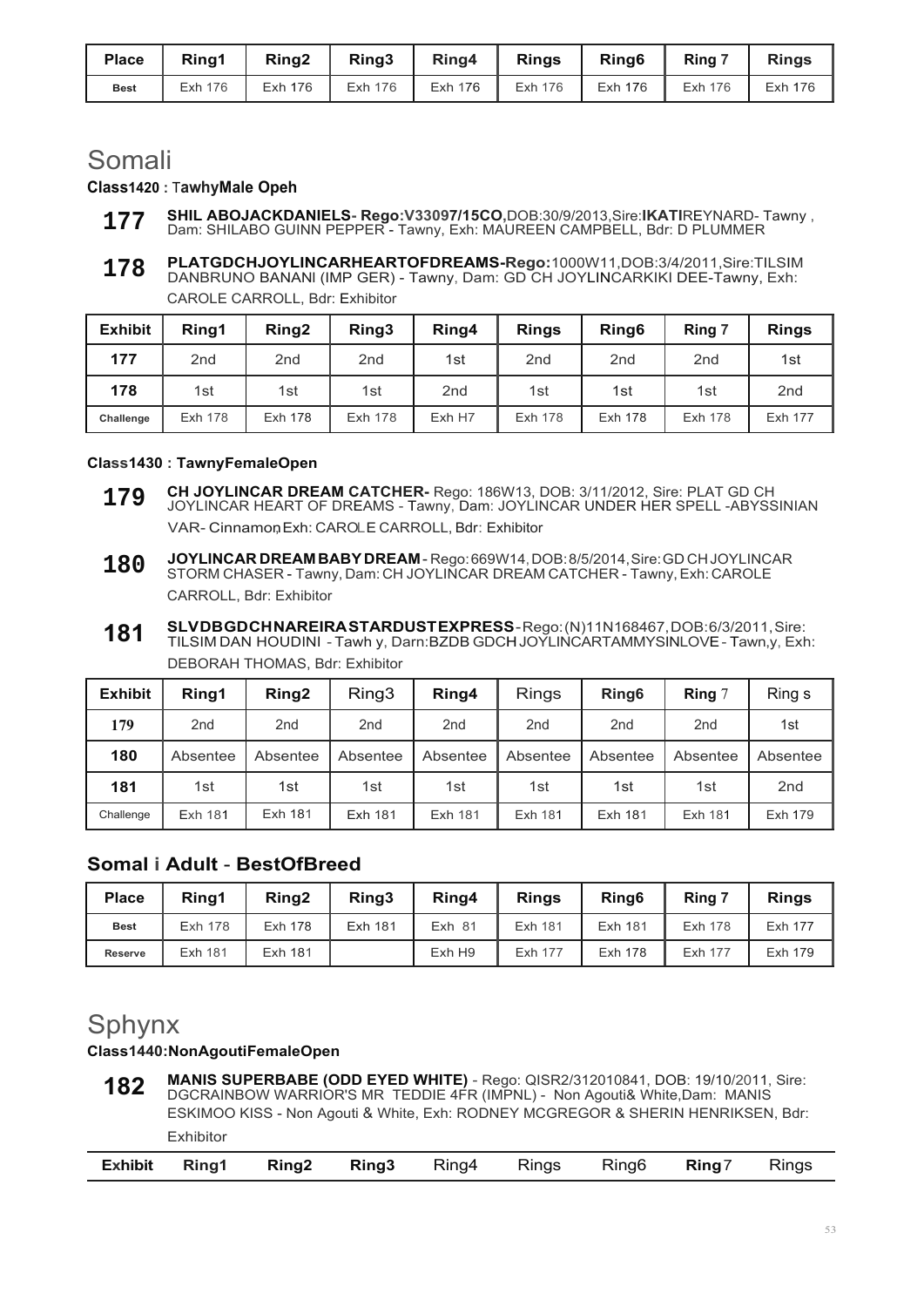| 182       | 1st            | 1st        | 1st     | 1st            | 1st        | 1st            | 1st        | 1st            |
|-----------|----------------|------------|---------|----------------|------------|----------------|------------|----------------|
| Challenge | <b>Exh 182</b> | 182<br>Exh | Exh 182 | <b>Exh 182</b> | Exh<br>182 | <b>Exh 182</b> | 182<br>Exh | <b>Exh 182</b> |

### **SphynxAduIt-BestOfBreed**

| <b>Place</b> | Ring1          | Ring <sub>2</sub> | Ring3 | Ring4         | <b>Rings</b>   | Ring <sub>6</sub> | Ring 7         | Ring <sub>8</sub> |
|--------------|----------------|-------------------|-------|---------------|----------------|-------------------|----------------|-------------------|
| <b>Best</b>  | <b>Exh 182</b> | Exh 182           |       | <b>Exh 82</b> | <b>Exh 182</b> | <b>Exh 182</b>    | <b>Exh 182</b> | Exh 182           |

## **Tonkinese**

#### **Class1450: BlueMinkMaleOpen**

**<sup>183</sup>** CH EMMEL MELLAR K-Rego :FQ14/40035S14 , DOB: 8/8/2014 , Sire:EMM ELPANDE MONIUM-<br>BlueMink, Dam:EMMEL PADAWAN AHSOKA TANO- Seal(Natural)Mink,Exh:LEENESBITT, BlueMink, Dam:EMMEL PADAWAN AHSOKA TANO- Seal(Natural)Mink,Exh:LEENESBITT, Bdr: MARK LATHOURAS

| <b>Exhibit</b> | Ring1          | Ring <sub>2</sub> | Ring3          | Ring4         | <b>RingS</b>   | Ring <sub>6</sub> | Ring 7  | Ring <sub>8</sub> |
|----------------|----------------|-------------------|----------------|---------------|----------------|-------------------|---------|-------------------|
| 183            | 1st            | 1st               | 1st            | 1st           | 1st            | 1st               | 1st     | 1st               |
| Challenge      | <b>Exh 183</b> | Exh 183           | <b>Exh 183</b> | <b>Exh 83</b> | <b>Exh 183</b> | Exh 183           | Exh 183 | Exh 183           |

#### **Class 1460 : Chocolate (Champagne) Mink Female Open**

**DBL GD CHNIBBEL EVERDEEN - Rego:**GCSA3G10813S14 , DOB: 21/1/2014, Sire: ELINGA PRINCEBONNAR(USA)-Chocolate(Champagne)Mink,Dam:EMMELPHOENIXRISING-Chocolate (Champagne) Mink, Exh:LEENESBITT, Bdr:L& G BUTZBACH **184**

| <b>Exhibit</b> | Ring1          | Ring <sub>2</sub> | Ring3          | Ring4          | <b>Rings</b>   | Ring <sub>6</sub> | Ring 7  | Ring <sub>8</sub> |
|----------------|----------------|-------------------|----------------|----------------|----------------|-------------------|---------|-------------------|
| 184            | 1st            | 1st               | 1st            | 1st            | 1st            | 1st               | 1st     | 1st               |
| Challenge      | <b>Exh 184</b> | Exh 184           | <b>Exh 184</b> | <b>Exh 184</b> | <b>Exh 184</b> | Exh 184           | Exh 184 | <b>Exh 184</b>    |

#### **Class1470: Cinnamon MinkMaleOpen**

**BAJIMBI CININAMON** ROYA L E - Rego : 34022, DOB:3/2/2013,Sire:BAJIMBICINNAMONKYMO-Cinnamon Sepia,Dam: BAJIMBICINNAMON N SPICE- Cinnamon Point, Exh: PENNYVAN KAMPEN, Bdr: BAMBI EDWARDS **185**

| <b>Exhibit</b> | Ring1 | Ring <sub>2</sub> | Ring3 | Ring4      | <b>Rings</b>   | Ring <sub>6</sub> | Ring 7  | Ring <sub>8</sub> |
|----------------|-------|-------------------|-------|------------|----------------|-------------------|---------|-------------------|
| 185            |       | 1st               | 1st   | 1st        | 1st            | 1st               | 1st     | 1st               |
| Challenge      |       | <b>Exh 185</b>    |       | $Exh$ $ms$ | <b>Exh 185</b> | Exh 185           | Exh 185 | Exh 185           |

#### **Class1480:Seal(Natural) PointFemale Open**

**TONKADELIC UNDER THE PARIS SKY-** Rego: 34481, DOB: 1/6/2013, Sire: EMMEL TOCCATINA - BlueMink, Dam: EL SPRITECOUVERTURE-Chocolate(Champagne) Mink, Exh: PENNY VAN KAMPEN, Bdr: Exhibitor **186**

| <b>Exhibit</b> | Rina1 | Ring <sub>2</sub> | Ring3          | Ring4          | <b>Rings</b>   | Ring <sub>6</sub> | <b>Ring</b> $\degree$ | Ring <sub>8</sub> |
|----------------|-------|-------------------|----------------|----------------|----------------|-------------------|-----------------------|-------------------|
| 186            |       | 1st               | 1st            | 1st            | 1st            | 1st               | 1st                   | 1st               |
| Challenge      |       | <b>Exh 186</b>    | <b>Exh 186</b> | <b>Exh 186</b> | <b>Exh 186</b> | Exh 186           | Exh 186               | Exh 186           |

### **TonkineseAdult-BestOfBreed**

| <b>Place</b>   | Rina1   | Ring <sub>2</sub> | Ring3          | Ring4   | <b>Rings</b>   | Ring <sub>6</sub> | Ring 7  | Ring <sub>8</sub> |
|----------------|---------|-------------------|----------------|---------|----------------|-------------------|---------|-------------------|
| <b>Best</b>    | Exh 183 | Exh 184           | <b>Exh 183</b> | Exh 184 | Exh 185        | Exh 183           | Exh 183 | Exh 183           |
| <b>Reserve</b> | Exh 184 | Exh 183           | Exh 186        | Exh 185 | <b>Exh 183</b> | Exh 184           | Exh 184 | Exh 185           |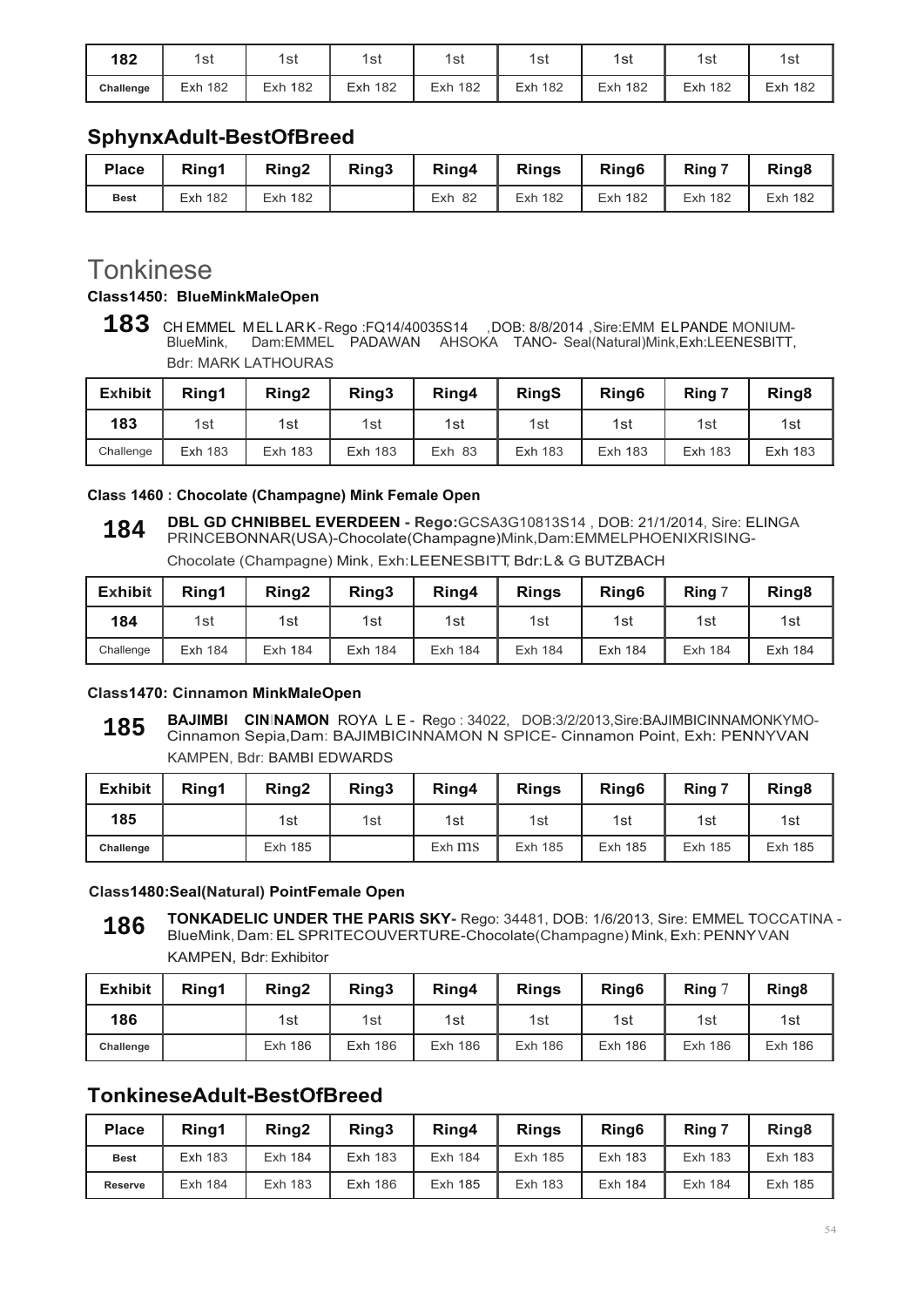| <b>Place</b>     | Ring1          | Ring2          | Ring3          | Ring4      | <b>Rings</b> | Ring6          | Ring 7  | Ring <sub>8</sub> |
|------------------|----------------|----------------|----------------|------------|--------------|----------------|---------|-------------------|
| <b>Best</b>      | Exh 155        | Exh 153        | Exh 160        | Exh 1134   | Exh 133      | Exh 133        | Exh 155 | <b>Exh 128</b>    |
| <b>Reserve</b>   | Exh 136        | Exh 134        | Exh 133        | Exh H4     | Exh 182      | Exh 136        | Exh 153 | Exh 165           |
| 3rd              | Exh 141        | Exh 125        | Exh 154        | Exh U1     | Exh 174      | Exh 174        | Exh 133 | Exh 133           |
| 4th              | Exh 124        | Exh 126        | Exh 163        | Exh 1136   | Exh 181      | Exh 169        | Exh 163 | Exh 148           |
| 5th              | Exh 156        | Exh 142        | Exh 153        | Exh 138    | Exh 141      | Exh 181        | Exh 182 | Exh 177           |
| 6th              | Exh 133        | Exh 170        | Exh 173        | Exh 1133   | Exh 165      | Exh 134        | Exh 149 | Exh 125           |
| 7th              | Exh 153        | Exh 163        | Exh 125        | Exh 135    | Exh 154      | Exh 153        | Exh 134 | Exh 141           |
| 8th              | Exh 126        | Exh 154        | Exh 131        | Exh U8     | Exh 142      | Exh 151        | Exh 157 | Exh 167           |
| 9th              | <b>Exh 182</b> | <b>Exh 182</b> | <b>Exh 126</b> | Exh 1157   | Exh 136      | Exh 125        | Exh 126 | Exh 126           |
| 10th             | Exh 174        | Exh 162        | Exh 174        | $Exh$ $mo$ | Exh 153      | Exh 154        | Exh 174 | Exh 153           |
| 11th             | Exh 123        | Exh 149        | Exh 176        | Exh 1153   | Exh 149      | Exh 182        | Exh 176 | Exh 176           |
| 12 <sub>th</sub> | Exh 151        | Exh 175        | <b>Exh 123</b> | Exh 1168   | Exh 185      | <b>Exh 178</b> | Exh 124 | <b>Exh 183</b>    |
| 13 <sub>th</sub> | Exh 178        | Exh 168        | Exh 149        | Exh 165    | Exh 183      | Exh 175        | Exh 183 | Exh 182           |
| 14th             | Exh 176        | Exh 173        | Exh 151        | Exh 1131   | Exh 125      | Exh 140        | Exh 169 | Exh 123           |
| 15 <sub>th</sub> | Exh 125        | Exh 184        | Exh 165        | Exh 1181   | Exh 177      | Exh 141        | Exh 138 | Exh 152           |

## **Top Group Three Adults**

# Group Three Kitten

## Abyssinian

### **Class1490:Tawny MaleKittenUnder9Months**

187 JOYLINCAR BRILLIANT DISGUISE- Rego: 91W15, DOB: 6/10/2014, Sire: PLAT GD CH<br>JOYLINCAR HEART OF DREAMS- Tawny, Dam: OSIRIS(V) BABY LOVES TALKING- Tawny, Exh: CAROLE CARROLL,Bdr:Exhibitor

| <b>Exhibit</b> | Ring1 | Ring <sub>2</sub> | Ring3 | Ring4 | <b>Rings</b> | Ring <sub>6</sub> | Ring 7 | Ring <sub>8</sub> |
|----------------|-------|-------------------|-------|-------|--------------|-------------------|--------|-------------------|
| 187            | 1st   | 1st               | 1st   | 1st   | 1st          | 1st               | 1st    | 1st               |

**Class1500 : BlueSilver Female KittenUnder 5Months**

**KIMARA ATAIGA LOVIN SILKY BLUES** - Rego: 480W15, DOB: 10/2/2015, Sire: KIMARA ATAIGA GOFORBLU - Blue Silver,Dam : KIMARAATAIGAASATINTOUCH-BlueSilver,Exh: LUCY NIKIFOROSBdr: Exhibitor **188**

| <b>Exhibit</b> | Ring1 | Ring <sub>2</sub> | Ring3 | Ring4 | <b>Rings</b> | Ring <sub>6</sub> | Ring 7 | Ring <sub>8</sub> |
|----------------|-------|-------------------|-------|-------|--------------|-------------------|--------|-------------------|
| 188            | 1st   | 1st               | 1st   | 1st   | 1st          | 1st               | 1st    | 1st               |

## **Abyssinian Kitten** - **Best Of Breed**

| <b>Place</b> | Rina1          | Ring <sub>2</sub> | Ring3          | Ring4    | <b>Rings</b> | Ring <sub>6</sub> | Ring 7  | Ring <sub>8</sub> |
|--------------|----------------|-------------------|----------------|----------|--------------|-------------------|---------|-------------------|
| <b>Best</b>  | <b>Exh 187</b> | <b>Exh 187</b>    | <b>Exh 187</b> | Exh 1188 | E xh 188     | <b>Exh 187</b>    | Exh 187 | <b>Exh 187</b>    |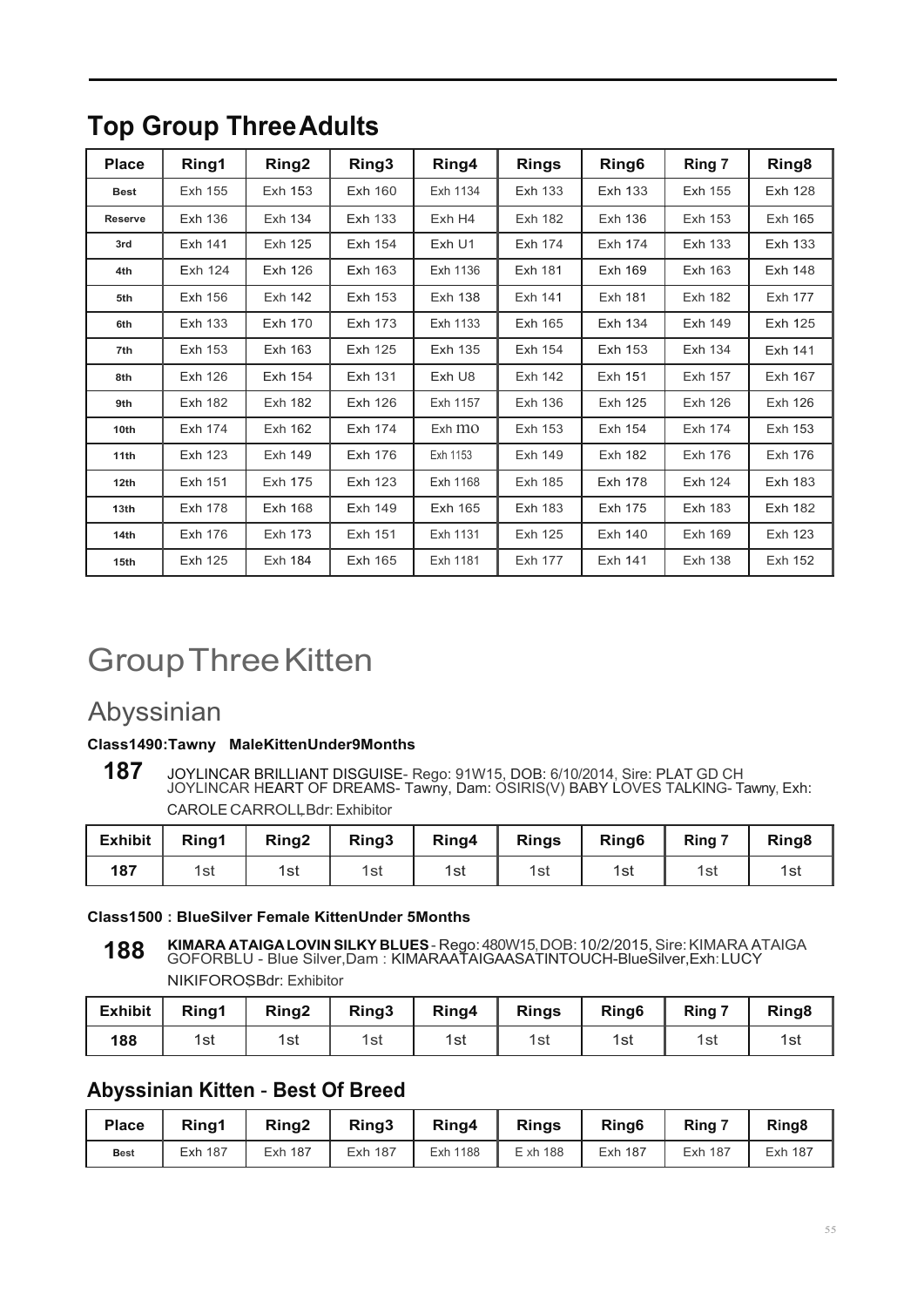## American Shorthair

#### **Class1510:BlackSilverClassicTabby FemaleKittenUnder SMonths**

**BELLASPREE LIBERTY BELL** - Rego: QFA15/308532, DOB: 5/2/2015, Sire: NOBLE CHATONS ROCKFORD (IMP JAP)- BlueSilver ClassicTabby , Dam: MURRZNPURRZPINKLADY (IMP USA) -Black Silver Classic Tabby , Exh: JANICE& PAUL GABLONSKI, Bdr:J COLES **189**

| Exhibit | Ring1 | Ring <sub>2</sub> | Ring3 | Ring4 | <b>Rings</b> | Ring <sub>6</sub> | Ring $7$ | Ring <sub>8</sub> |
|---------|-------|-------------------|-------|-------|--------------|-------------------|----------|-------------------|
| 189     | 1st   | 1st               | 1st   | 1st   | 1st          | 1st               | 1st      | 1sı               |

### **AmericanShorthairKitten-BestOfBreed**

| <b>Place</b> | Rina1   | Ring <sub>2</sub> | Ring3          | Ring4   | <b>Rings</b>   | Ring <sub>6</sub> | Ring 7         | Rin gs  |
|--------------|---------|-------------------|----------------|---------|----------------|-------------------|----------------|---------|
| <b>Best</b>  | Exh 189 | <b>Exh 189</b>    | <b>Exh 189</b> | Exh 189 | <b>Exh 189</b> | <b>Exh 189</b>    | <b>Exh 189</b> | Exh 189 |

## **Bengal**

#### **Class 1520:(None) FemaleKittenUnder9Months**

**BENGAL MANOR ONCEIN A BLUE MOON(AOC BLUE SPOTTED) -** Rego: 15CO16, DOB: 10/10/2014, Sire: SAPG GDCH SPOTIPUSSBAILEYSDREAM- BrownSpottedTabby, Dam: AMAZEBENGAL NEVAEHGLITTER -BrownSpottedTabby, Exh: MARGIEFISK, Bdr: Exhibitor **190**

| <b>Exhibit</b> | Ring1 | Ring <sub>2</sub> | Ring <sub>3</sub> | Ring4 | <b>Rings</b> | Ring <sub>6</sub> | Ring $7$ | <b>Rings</b> |
|----------------|-------|-------------------|-------------------|-------|--------------|-------------------|----------|--------------|
| 190            | 1st   | 1st               | 1st               | 1st   | 1st          | 1st               | 1st      | 1st          |

#### **Class1530:BrownSpottedTabbyFemaleKittenUnder9Months**

- **BANSULI COTTON CANDY** Rego: 14S227533EDOB: 13/10/2014, Sire DGCH AJAYS TOTAL ECLIPSE - Br:own Spotted Tabby, Dam: GCH BANSULI SPIRIT NIXIE - Brown SpottedTabby, Exh: SYBIL NELSON, Bdr: Exhibitor **191**
- **BANSULI QUEEN BEE-** Rega 14S227531ADOB 28/9/2014, Sire: DGCH AJAYS TOTAL ECLIPSE - Brown Spotted Tabby, Dam: TIJAH MAKERS MARK - Black Silver Spotted , Exh: SYBIL NELSON, Bdr: Exhibitor **192**
- **BENGAL MANOR OUR LADY SCARLETT-** Rego:15CO14, DOB: 10/10/2014, Sire: SAPHGDCH SPOTIPUSS BAILEYS DREAM - Brown Spotted Tabby, Dam: AMAZEENGAL NEVAEH GLITTER -Brown Spotted Tabby, Exh: MARGIE FISK, Bdr: Exhibitor **193**

| <b>Exhibit</b> | Ring 1          | Ring <sub>2</sub> | Ring <sub>3</sub> | Ring4           | Ring <sub>5</sub> | Ring <sub>6</sub> | Ring7           | Ring <sub>8</sub> |
|----------------|-----------------|-------------------|-------------------|-----------------|-------------------|-------------------|-----------------|-------------------|
| 191            | 1st             | 2 <sub>nd</sub>   | 1st               | 1st             | 2 <sub>nd</sub>   | 2 <sub>nd</sub>   | 1st             | 2 <sub>nd</sub>   |
| 192            | 2 <sub>nd</sub> | 1st               | 2 <sub>nd</sub>   | 2 <sub>nd</sub> | 1st               | 1st               | 3rd             | 3rd               |
| 193            | 3rd             | 3rd               | 3rd               | 3rd             | 3rd               | 3rd               | 2 <sub>nd</sub> | 1st               |

### **Class1540**: **BrownSpottedTabby Neutered Kitten Under7 Months**

**SHADOWPAWS MR T - Rego:** 377W15 , DOB:8/12/2014,Sire:GDCHELITECATSARCHIE-Seal Tabby Point, Dam:BUNDU SHOZOLOZA -BrownSpottedTabby, Exh: FIONAWILLIAMS, Bdr: Exhibitor **194**

| <b>Exhibit</b> | Ring 1 | Ring <sub>2</sub> | Ring 3 | Ring 4 | <b>Rings</b> | Ring <sub>6</sub> | <b>Ring</b> | Ring s |
|----------------|--------|-------------------|--------|--------|--------------|-------------------|-------------|--------|
| 194            | 1st    | 1st               | 1st    | 1st    | 1st          | 1st               | 1st         | 1st    |

Class 1550: SealMinkSpotted TabbyMaleKittenUnder 5Months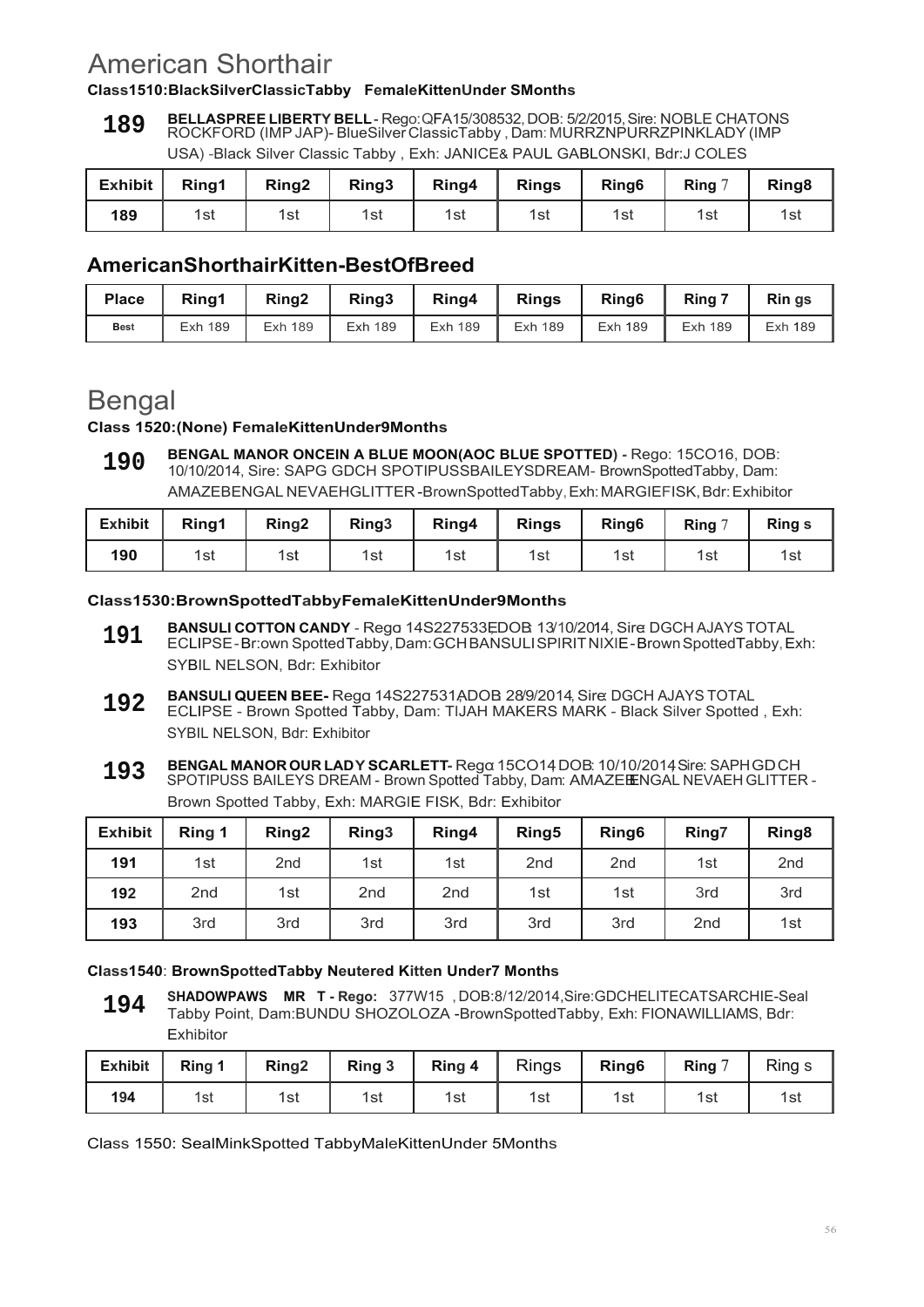#### **ADABEL WURTHY ILLUSIONIST -** Rego: 15S227576B, DOB: 3/3/2015, Sire: ARIDLANDS SHARABAH - BrownSpotted Tabby, Dam: CH ADABEL CALEYI - SealMinkSpotted Tabby, Exh: **195**

LAURIE WESTBROOKBdr: Exhibitor

| <b>Exhibit</b> | Ring1 | Ring2 | Ring3 | Ring4 | Rings | Ring <sub>6</sub> | Ring7 | Ring s |
|----------------|-------|-------|-------|-------|-------|-------------------|-------|--------|
| 195            | 1st   | 1st   | 1st   | 1st   |       | 1st               | 1st   | 1st    |

Class1560:SealTabbyPointSpayedKittenUnder5Months

**196** SHADOWPAWS ARTIC POPPY - Rego: 525W15 , DOB: 24/1/2015, Sire: GD CH ELITECATS ARCHIE - Seal Tabby Point, Dam: BENGALMANOR ARTICICEPRINCESS- SealMinkSpotted Tabby, Exh: FIONAWILLIAMS, Bdr: Exhibitor

| <b>Exhibit</b> | Ring1 | Ring2 | Ring3 | Ring4 | <b>Rings</b> | Ring <sub>6</sub> | Ring 7 | <b>Rings</b> |
|----------------|-------|-------|-------|-------|--------------|-------------------|--------|--------------|
| 196            | 1st   | 1st   | 1st   | 1st   | 1st          | 1st               | 1st    | 1st          |

### **Bengal Kitten** - **BestOfBreed**

| <b>Place</b>   | Ring1   | Ring <sub>2</sub> | Ring3   | Ring4   | <b>Rings</b>   | Ring <sub>6</sub> | Ring 7  | <b>Rings</b> |
|----------------|---------|-------------------|---------|---------|----------------|-------------------|---------|--------------|
| <b>Best</b>    | Exh 191 | Exh 192           | Exh 194 | Exh 191 | <b>Exh 192</b> | Exh 196           | Exh 191 | Exh 194      |
| <b>Reserve</b> | Exh 194 | Exh 191           | Exh 191 | Exh 192 | Exh 196        | Exh 192           | Exh 196 | Exh 193      |
| 3rd            | Exh 192 | Exh 194           | Exh 192 | Exh 196 | Exh 191        | Exh 194           | Exh 193 | Exh 191      |

## British Shorthair

### **Class1570:Black Female KittenUnder9Months**

**SAWADAS BLACK POPPY -** Rego: (N) 15N175383, DOB: 2/11/2014, Sire: CH SAWADAS DENIS THEMENACE -BlueBicolour,Dam:SAWADASBLACKBETTY- Black, Exh: MARILYNANGELO, Bdr: Exhibitor **197**

| Exhibit | Ring1 | Ring2 | Ring3 | Ring4 | <b>Rings</b> | Ring <sub>6</sub> | Ring 7 | <b>Rings</b> |
|---------|-------|-------|-------|-------|--------------|-------------------|--------|--------------|
| 197     | 1st   | 1st   | 1st   | 1st   | 1st          | 1st               | 1st    | 1st          |

Class1580:BlueMaleKittenUnder 7 Months

#### **KALAME SECRET OBSESSON-** Rego 15GC45591DOB 15/11/2014, Sire: JULIANS JOSHUA BLUEV WERNERWALD -Blue,Dam: KALAMESHULAMMITE-Blue,Exh: FAYEMARTINI-JAKSON, Bdr:Exhibitor **198**

| <b>Exhibit</b> | Ring1 | Ring <sub>2</sub> | Ring3 | Ring4 | <b>Rings</b> | Ring <sub>6</sub> | Ring7 | <b>RingS</b> |
|----------------|-------|-------------------|-------|-------|--------------|-------------------|-------|--------------|
| 198            | 1st   | 1st               | 1st   | 1st   | 1st          | 1st               | 1st   | 1st          |

#### **Class1590:BlueFemale KittenUnder5Months**

**BRITBLUE SWEET LIKE CANDY** - Rego: 15CO245, DOB: 31/1/2015, Sire: MISFITZ MASTERPIECE - Blue, Dam:!KETURAH TENDER BLUE - Blue, Exh: AMANDA OGDEN, Bdr: **BROOKFIRWIN 199**

| <b>Exhibit</b> | Ring1 | Ring <sub>2</sub> | Ring3 | Ring4 | <b>Rings</b> | Ring <sub>6</sub> | Ring $\degree$ | <b>Rings</b> |
|----------------|-------|-------------------|-------|-------|--------------|-------------------|----------------|--------------|
| 199            | 1st   | 1st               | 1st   | 1st   | 1st          | 1st               | 1st            | 1รเ          |

#### **Class1600:BlueFemale KittenUnder7Months**

**AMBRITTJANISJOPLIN- Rego:**QFA15/308491(S), DOB:17/12/2014,Sire: ACFSILVERAOE PLAT DGCAMBRITT HURRICANE HARRY- Blue, Dam: CH TELASSEE LADY MILLICENT - Blue, Exh: JULIE MAAS, Bdr: Exhibitor **200**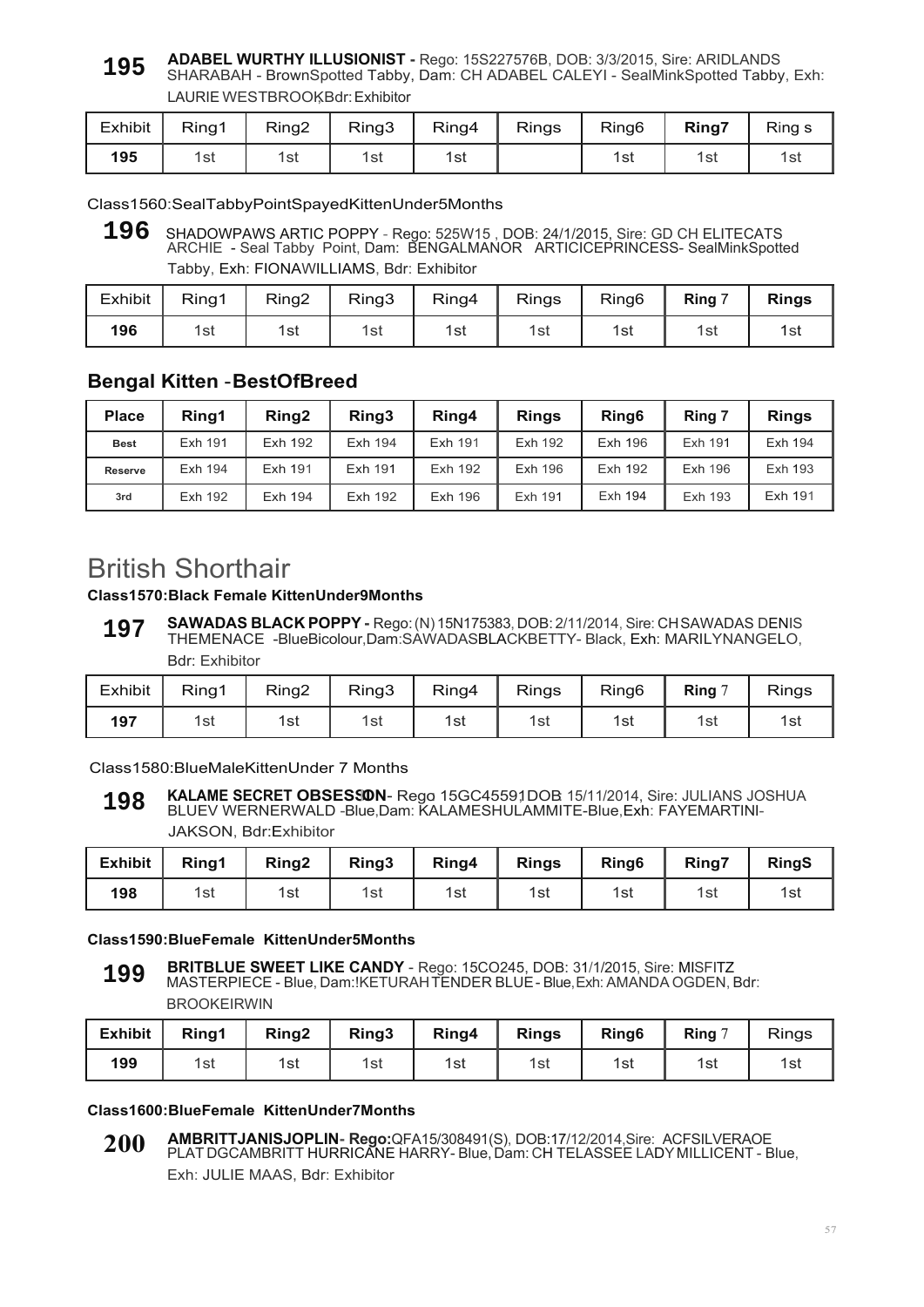- **AMBRITT CALENDAR GIRL**  Rego: QFA15/308398, DOB: 17/11/2014, Sire: ACF SILVER AOE PLAT DGC AMBRITT HURRICANE HARRY - Blue, Dam: AMBRITT SHEZ AN UPTOWN GIRL - Blue, Exh: JULIEMAAS, Bdr: Exhibitor **201**
- **LOVEUFOREVER LADY LOT OF NOISE-** Rego: 360W15, DOB: 9/11/2014, Sire: INTRIGUE RUMOUR HAS IT - Blue ,Dam : PURSHANTYS SHZADREAM-Blue, Exh:JANISTHOMPSON,Bdr: Exhibitor **202**

| <b>Exhibit</b> | Ring1           | Ring <sub>2</sub> | Ring3           | Ring4           | Ring <sub>5</sub> | Ring <sub>6</sub> | Ring 7          | <b>Rings</b>    |
|----------------|-----------------|-------------------|-----------------|-----------------|-------------------|-------------------|-----------------|-----------------|
| 200            | 2 <sub>nd</sub> | 3rd               | 1st             | 3rd             | 2 <sub>nd</sub>   | 3rd               | 1st             | 1st             |
| 201            | 1st             | 1st               | 2 <sub>nd</sub> | 1st             | 3rd               | 2 <sub>nd</sub>   | 2 <sub>nd</sub> | 2 <sub>nd</sub> |
| 202            | 3rd             | 2 <sub>nd</sub>   | 3rd             | 2 <sub>nd</sub> | 1st               | 1st               | 3rd             | 3rd             |

#### **Class1610:BlueFemale KittenUnder9Months**

- **BRITZOBEAUTY BELLABAROO**  Rego: 148W15, DOB: 23/9/2014, Sire: BRITZOBEAUTY CHERUBINO BLU-Blue,Dam:KALAMEANNABAROO-Blue,Exh:JULIEPICKENS, Bdr:Exhibitor **203**
- **KALAMEGLITZ NGLAMAR Rego:15GC45593W 15, DOB:27/10/2014,Sire:KALAMETAN TAT** DELAGO-Blue,Dam:TOMADAHLADYROSIE-Blue,Exh:JULIEPICKENS,Bdr: FJAKSON **204**
- **BRITZOBEAUTY ANNAMARRA BLUE Rego:**149W15GC (S,CPC). DOB: 23/9/2014, Sire: BRITZOBEAUTY CHERUBINO BLU - Blue, Dam: KALAME ANNABAROO - Blue, Exh: FAYE MARTIN-IJAKSON,Bdr: J PICKEN **205**
- **SAWADAS SWEETBRIAR ROSE**  Rego: (N)15N175388, DOB: 4/11/2014, Sire: CH KALAME ABDIEL-Blue, Dam:SAWADASLAMBCHOP- Blue, Exh: MARILYNANGELO, Bdr:Exhibitor **206**

| <b>Exhibit</b> | Ring1           | Ring <sub>2</sub> | Ring3           | Ring4           | Ring <sub>5</sub> | Ring <sub>6</sub> | Ring 7          | <b>Rings</b>    |
|----------------|-----------------|-------------------|-----------------|-----------------|-------------------|-------------------|-----------------|-----------------|
| 203            | 1st             | 3rd               | 2 <sub>nd</sub> | 1st             | 1st               | 2 <sub>nd</sub>   | 3rd             | 2 <sub>nd</sub> |
| 204            | 3rd             | 2 <sub>nd</sub>   | 3rd             | 3rd             | 3rd               | 1st               | 1st             | 1st             |
| 205            | 2 <sub>nd</sub> | 1st               | 4th             | 2 <sub>nd</sub> | 2 <sub>nd</sub>   | 3rd               | 2 <sub>nd</sub> | 3rd             |
| 206            |                 |                   |                 |                 |                   |                   |                 |                 |

Class1620:LilacMaleKittenUnder7Months

**CUDDLETON PRINCE THOMAS** - Rego: 289W15, DOB: 28/11/2014, Sire: AIMBRITT HERE COMES RALPHIE- Blue, Dam: CATBALU TRUEBLU BRIT OF CUDDLETON (IMP UK) - Chocolate, Exh: PAMELA LANIGAN,Bdr: Exhibitor **207**

| <b>Exhibit</b> | Ring1 | Ring <sub>2</sub> | Ring3 | Ring4 | Ring <sub>5</sub> | Ring <sub>6</sub> | Ring 7 | Ring <sub>8</sub> |
|----------------|-------|-------------------|-------|-------|-------------------|-------------------|--------|-------------------|
| 207            |       | 1st               |       |       |                   | 1st               | 1st    |                   |

Class1630:LilacFemale KittenUnder9Months

**BRITZOBEAUTYWHISPERS AT DAWN-** Rega 150W15DOB: 2/11/2014, Sire: HAXTENDORF ALBERT TATLOCK- Lilac, Dam: BRITZOBEAUTYSASSPERELLA SUNRISE - LilacTortie,Exh: JULIE PICKEN S,Bdr:Exhibitor **208**

| <b>Exhibit</b> | Ring1 | Ring <sub>2</sub> | Ring3 | Ring4 | Ring <sub>5</sub> | Ring <sub>6</sub> | Ring 7 | Ring <sub>8</sub> |
|----------------|-------|-------------------|-------|-------|-------------------|-------------------|--------|-------------------|
| 208            | 1st   | 1st               | 1st   | 1st   | 1st               | 1st               | 1st    | 1sı               |

#### **Class1640 : BlueBicolour MaleKittenUnder5Months**

**RESHKYCIRQUEDEMAGIE- Rego:, DOB: 30/1/2015,Sire:RESHKYKAZAMAMAGIK-Blue** Bicolour,Dam:BIRCHFIELDMYPRIVATEIDAHO -Blue,Exh: JODENNINGTON, Bdr: Exhibitor **209**

|  | Exhibit Ring1 Ring2 Ring3 Ring4 Ring5 Ring6 Ring7 Rings |  |  |  |  |  |  |  |  |
|--|---------------------------------------------------------|--|--|--|--|--|--|--|--|
|--|---------------------------------------------------------|--|--|--|--|--|--|--|--|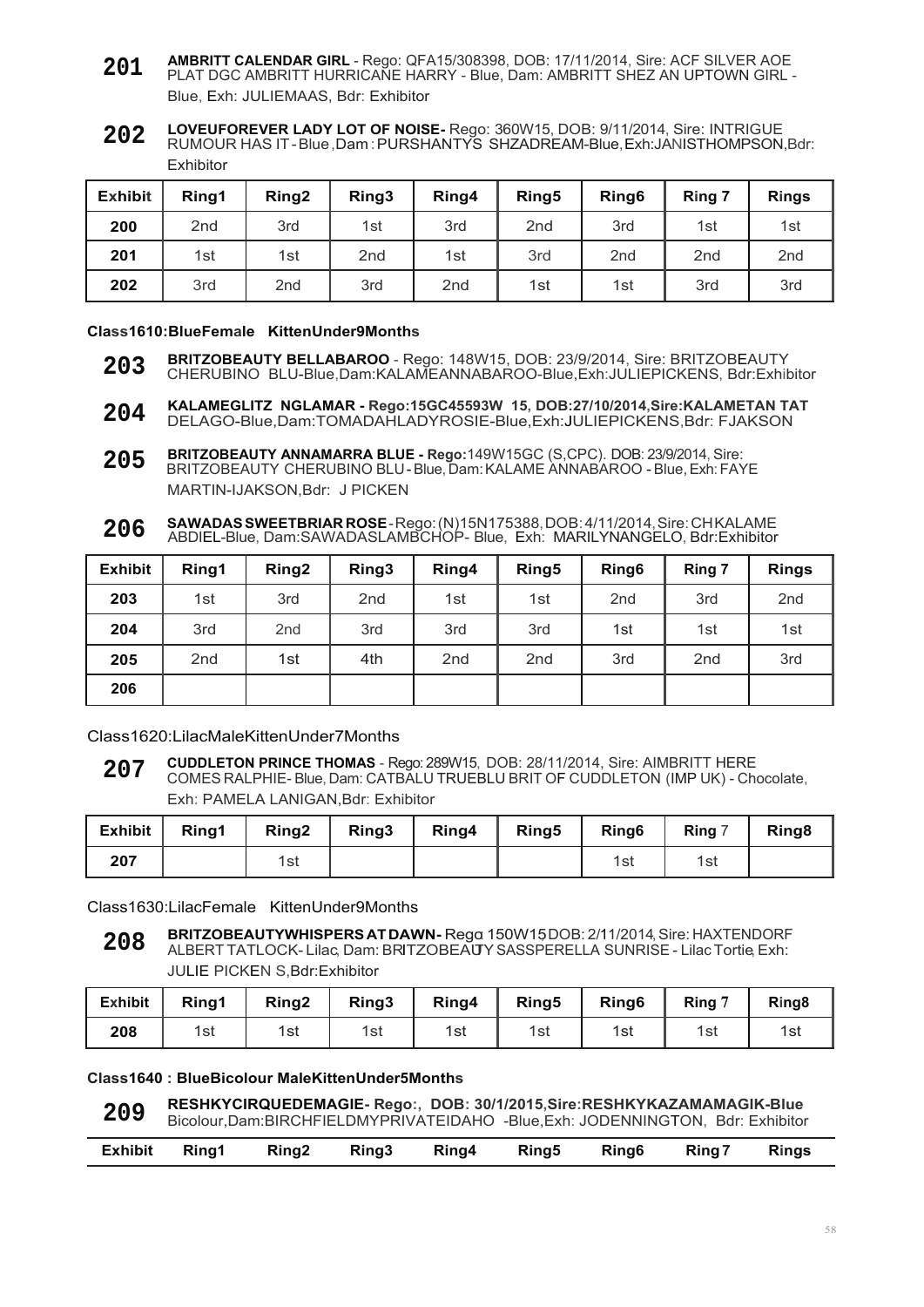#### **Class1650**: **BlueBicolourFemaleKittenUnderSMonths**

- **CUDDLETON LADY DAISY** Rego: 535W15, DOB: 2/2/2015, Sire: CUDDLETON LORD BENTLEY Blue Bicolour , Dam: CUDDLETON LADY ANASTASIA - Blue, Exh:PAMELA LANIGAN ,Bdr: Exhibitor **210**
- **RESHKYCIRQUE DE REVE- Rego:**QFA15/308503,DOB: 30/1/2015, Sire: PLATDBLGDC H RESHKYKAZAMAMAGIK-BlueBicolour, Dam:BIRCHFIELD MY PRIVATE IDAHO- Blue, Exh: JO DENNINGTON, Bdr: Exhibitor **211**

| <b>Exhibit</b> | Ring1    | Ring <sub>2</sub> | Ring3             | Ring4 | <b>Rings</b> | Ring <sub>6</sub> | Ring 7   | R ing <sub>8</sub> |
|----------------|----------|-------------------|-------------------|-------|--------------|-------------------|----------|--------------------|
| 210            | 1st      | 1st               | 1st               |       | 1st          | 1st               | 1st      | 1st                |
| 211            | Absentee | Absentee          | Absentee Absentee |       | Absentee     | Absentee          | Absentee | Absentee           |

#### **British Shorthair Kitten-BestOf Breed**

| <b>Place</b>   | Ring1          | Ring <sub>2</sub> | Ring3          | Ring4   | <b>Rings</b> | Ring <sub>6</sub> | Ring 7  | Ring <sub>8</sub> |
|----------------|----------------|-------------------|----------------|---------|--------------|-------------------|---------|-------------------|
| <b>Best</b>    | <b>Exh 198</b> | Exh 201           | <b>Exh 198</b> | Exh 203 | Exh 208      | Exh 202           | Exh 198 | <b>Exh 197</b>    |
| <b>Reserve</b> | Exh 201        | Exh 210           | Exh 200        | Exh 205 | Exh 202      | Exh 201           | Exh 200 | Exh 200           |
| 3rd            | Exh 203        | Exh 208           | Exh 208        | Exh 208 | Exh 198      | Exh 198           | Exh 202 | Exh 204           |
| 4th            | Exh 204        | Exh 199           | Exh 210        | Exh 202 | Exh 203      | Exh 210           | Exh 208 | Exh 210           |
| 5th            | Exh 208        | Exh 205           |                | Exh 201 | Exh 210      | Exh 204           | Exh 197 | Exh 201           |

## Burmese

#### **Class1660 : Brown Female KittenUnder7Months**

**CLEVELAND MONTANA** - Rego: NT10018/BUR/02, DOB: 3/1/2015, Sire: KHAYAMA WHISPERING JACK- Chocolate, Dam: CHARLBURY CALENDAR GIRL - Blue, Exh: LIZ & SCOOT ANDRESEN, Bdr: Exhibitor **212**

| المتحافظ المقابلة | <b>PULLED</b> | . 4 |
|-------------------|---------------|-----|
|                   |               |     |

| <b>Exhibit</b> | Rina1 | Ring <sub>2</sub> | Ring3 | Ring4 | <b>Rings</b> | Ring <sub>6</sub> | Ring $7$ | Ring <sub>8</sub> |
|----------------|-------|-------------------|-------|-------|--------------|-------------------|----------|-------------------|
| 212            | 1st   | 1st               | 1st   | 1st   | 1st          | 1st               | 1st      | 1st               |

**Class1670 : Brown Female KittenUnder9Months**

**CHERIE SHIVANI** - Rego: 281W15, DOB: 18/10/2014, Sire: CLEVELAND HOKEY POLEY - Brown , Dam: CHERIE LITTLE SNOWFLAKE - Lilac, Exh: ANDREA DEY, Bdr: Exhibitor **213**

| <b>Exhibit</b> | Rina1 | Ring <sub>2</sub>          | Ring3 | Ring4      | <b>Rings</b>      | Ring <sub>6</sub> | Ring 7   | Ring <sub>8</sub> |
|----------------|-------|----------------------------|-------|------------|-------------------|-------------------|----------|-------------------|
| 213            |       | Absentee Absentee Absentee |       | Absentee I | Absentee Absentee |                   | Absentee | Absentee          |

#### **Class1680**: **Chocolate FemaleKittenUnder7Months**

- **CLEVELAND SHANELLE**  Rego: NT10019/BUR/04, DOB: 3/1/2015, Sire: KHAYAMA WHISPERING JACK - Chocolate, Dam: CHARLBURY CALENDAR GIRL - Blue, Exh: LIZ & SCOOT ANDRESEN, Bdr: Exhibitor **214**
- NICODYMIYO KO -Rego: 172W15,DOB: 15/11/2014,Sire: G D CH MALINGB UREEGAN BROWN Brown, Dam:SUPGDCH& DBLBZCHNICODY KEIKO- Lilac,Exh: D NIXON,Bdr:Exhibitor **215**

| <b>Exhibit</b> | Ring1           | Ring <sub>2</sub> | Ring3           | Ring4           | <b>Rings</b>    | Ring <sub>6</sub> | Ring7           | Ring <sub>8</sub> |
|----------------|-----------------|-------------------|-----------------|-----------------|-----------------|-------------------|-----------------|-------------------|
| 214            | 1st             | 1st               | 2 <sub>nd</sub> | 1st             | 1st             | 1st               | 1st             | 1st               |
| 215            | 2 <sub>nd</sub> | 2 <sub>nd</sub>   | 1st             | 2 <sub>nd</sub> | 2 <sub>nd</sub> | 2nd               | 2 <sub>nd</sub> | 2 <sub>nd</sub>   |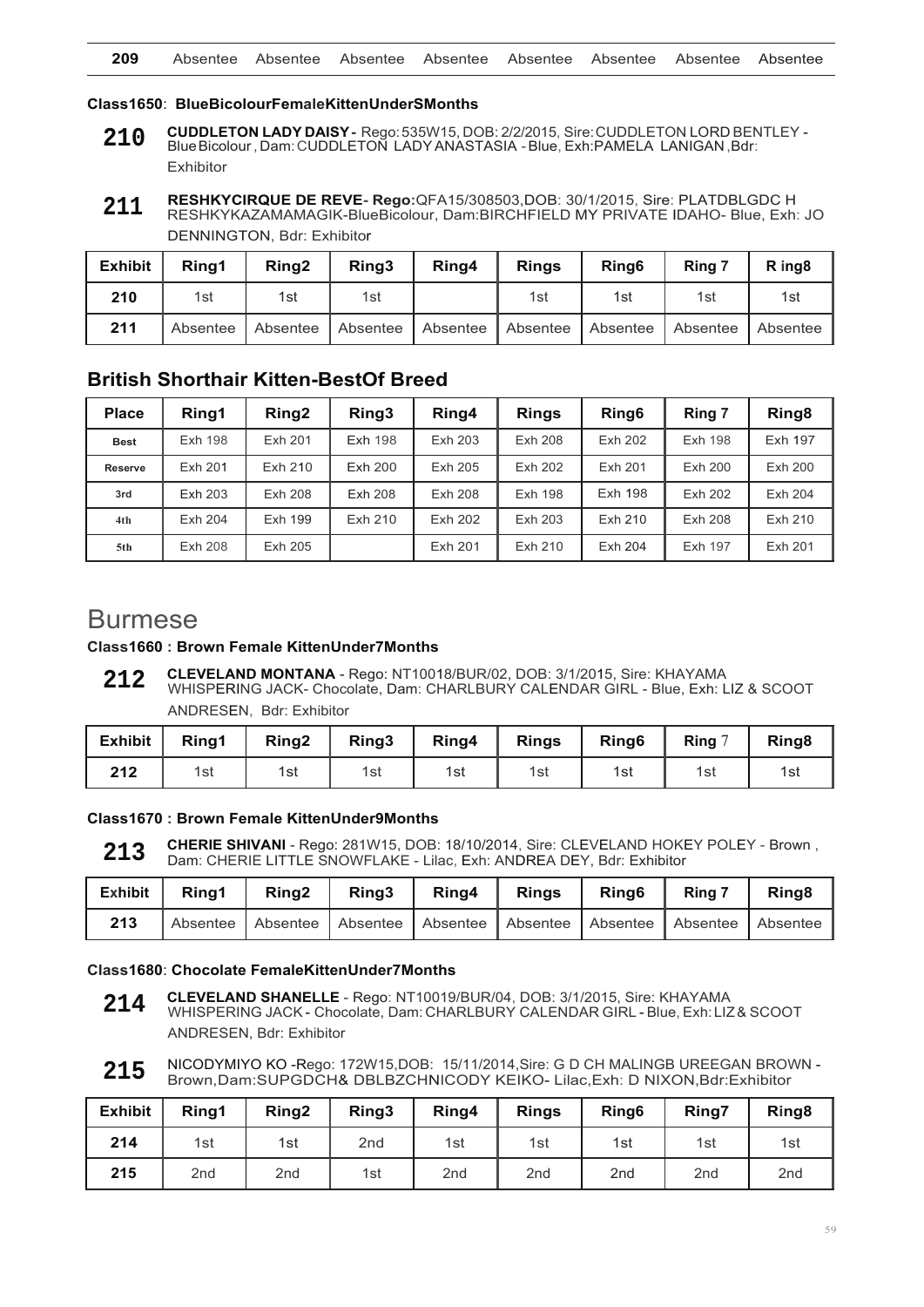#### Class 1690:ChocolateFemaleKittenUnder9Months

#### **ROCANROLE MEEKA'S PANDORA -** Rego: 132W15, DOB: 11/10/2014, Sire: NICODY ALEXI-Brown, Dam: KIMLAITIATAMEKA- Brown,Exh:CAROLE GALLI, Bdr:Exhibitor **216**

| <b>Exhibit</b> | Ring1 | Ring2 | Ring3 | Ring4 | <b>Rings</b> | Ring <sub>6</sub> | Ring 7 | Ring <sub>8</sub> |
|----------------|-------|-------|-------|-------|--------------|-------------------|--------|-------------------|
| 216            | 1st   | 1st   | 1st   | 1st   | 1st          | 1st               | 1st    | 1รเ               |

Class1700:Lilac FemaleKittenUnder 5Months

**RIORDAN STRIPTEASE-** Rego: 15CO270, DOB: 11/3/2015, Sire: MORAVANKA CAPTAIN JACK - Brown,Dam: GRCHRIORDANBURLESQUE -Brown,Exh: **N**ICKSKEET,Bdr:Exhibitor **217**

| Exhibit | Ring1 | Ring2 | $\vert$ Ring3 |     | Ring4 Rings | <b>Rings</b> | <b>Ring7</b> | Ring <sub>8</sub> |
|---------|-------|-------|---------------|-----|-------------|--------------|--------------|-------------------|
| 217     | 1st   | 1st   | 1st           | 1st | 1st         | 1st          | 1st          | 1รเ               |

#### **Class1710 : ChocolateTortieFemale KittenUnder7Months**

**ROCANROLE SARAH MADONNA -** Rego: 338W15, DOB: 25/12/2014, Sire: ROCANROLE SCARLET DUSK - Red, Dam: NICODY SARAH - Lilac, Exh: CAROLE GALLI, Bdr: Exhibitor **218**

| <b>Exhibit</b> | Rina1 | Ring <sub>2</sub> | Ring3 | Ring4 | <b>Rings</b> | <b>Rings</b> | Ring 7 | Ring <sub>8</sub> |
|----------------|-------|-------------------|-------|-------|--------------|--------------|--------|-------------------|
| 218            | 1st   | 1st               | 1st   | 1st   |              | 1st          | 1st    | 1รเ               |

#### **Class1720 : LilacTortief emaleKitten Under5 Months**

**ASHFAERE SHE GLITTERS** - Rego: 15CO274, DOB: 4/3/2015, Sire: KOKHAN INIGO JONES-Chocolate,Dam: PLATGDCH ASHFAERETWILIGHTSTAR-LilacTortie,Exh: HELENKEELING, Bdr: Exhibitor. **219**

| E xhibit | Ring1 | Ring <sub>2</sub> | Ring3 | Ring4 | <b>Rings</b> | <b>Rings</b> | Ring $7$ | Ring <sub>8</sub> |
|----------|-------|-------------------|-------|-------|--------------|--------------|----------|-------------------|
| 219      | 1st   | 1st               | 1st   | 1st   | 1st          | 1st          | 1st      | 1st               |

#### **Class1730: LilacTortief emaleKittenUnder9Months**

**RIORDAN LOVE OVER GOLD-** Rego: 15CO18, DOB: 24/10/2014, Sire: MORAVANKA ESSENTIAL GOLD - Red, Dam: GR CH RIORDAN BURLESQUE - Brown, Exh: NICK SKEET, Bdr: Exhibitor **220**

| <b>Exhibit</b> | Ring1 | Ring <sub>2</sub> | Ring3 | Ring4 | <b>Rings</b> | <b>Rings</b> | Ring 7 | Ring <sub>8</sub> |
|----------------|-------|-------------------|-------|-------|--------------|--------------|--------|-------------------|
| 220            | 1st   | 1st               | 1st   | 1st   | 1st          | 1st          | 1st    | 1st               |

### **BurmeseKitten** -**BestOfBreed**

| <b>Place</b> | Rina1   | Ring <sub>2</sub> | Ring3   | Ring4   | <b>Rings</b> | <b>Rings</b> | Ring7   | Ring <sub>8</sub> |
|--------------|---------|-------------------|---------|---------|--------------|--------------|---------|-------------------|
| <b>Best</b>  | Exh 212 | Exh 220           | Exh 216 | Exh 214 | Exh 215      | Exh 214      | Exh 212 | Exh 212           |
| Reserve      | Exh 214 | Exh 218           | Exh 215 | Exh 212 | Exh 214      | Exh 218      | Exh 218 | Exh 220           |
| 3rd          | Exh 220 | Exh 217           | Exh 220 | Exh 219 | Exh 219      | Exh 215      | Exh 214 | Exh 216           |

## Burmilla Shorthair

**Class1740 :GroupA-Non OrangeFemale KittenUnder 9Months**

**MESMEREYES MARCI'S DIMITY (BROWNSILVER TIPPED) -** Rego: 250W15, DOB: 29/10/2014, Sire: MIAMBER SILVER D'ANBONNAY - Group A - Non Orange, Dam: MESMEREYES CAPRICE MARCI-Group A- NonOrange, Exh: CAROLEGALLI, Bdr:Exhibitor **221**

| <b>Exhibit</b><br>$R$ ing $^{-}$<br>Ring8<br>Ring3<br>Rings<br>Ring <sub>2</sub><br><b>Rings</b><br>Ring <sup>1</sup><br>King4 |  |  |  |  |  |
|--------------------------------------------------------------------------------------------------------------------------------|--|--|--|--|--|
|                                                                                                                                |  |  |  |  |  |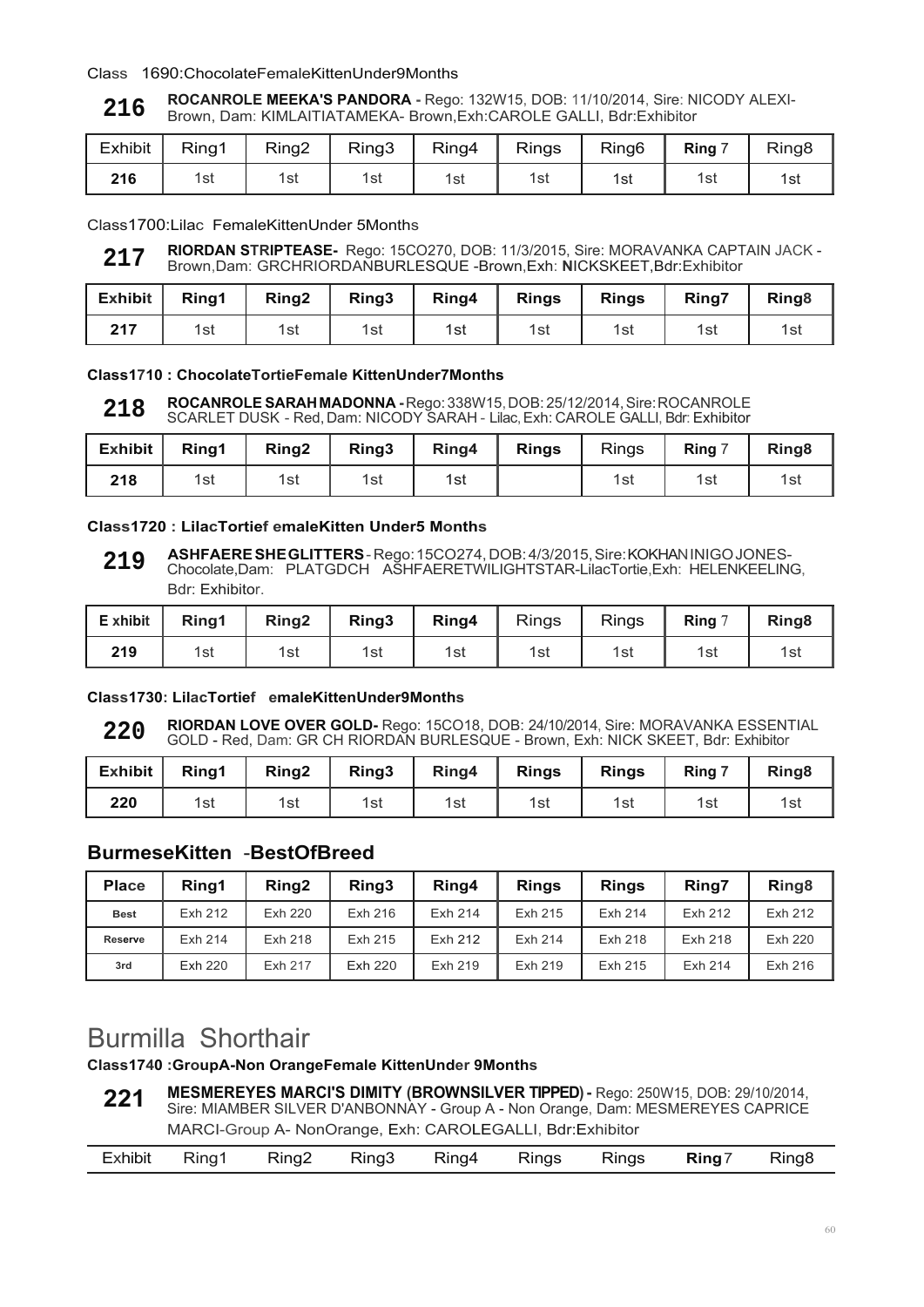|  | 221 1st 1st 1st 1st 1st 1st 1st 1st 1st |  |  |  |
|--|-----------------------------------------|--|--|--|
|  |                                         |  |  |  |

### **Burm**ii **laShorthair Kitten-BestOfBreed**

| <b>Place</b> | Rina1   | Ring <sub>2</sub> | Ring3   | Ring4   | <b>Rings</b> | Ring <sub>6</sub> | Ring 7  | <b>Rings</b> |
|--------------|---------|-------------------|---------|---------|--------------|-------------------|---------|--------------|
| <b>Best</b>  | Exh 221 | Exh 221           | Exh 221 | Exh 221 | Exh 221      | Exh 221           | Exh 221 | Exh 221      |

## DevonRex

Class1750:Agouti&WhiteMaleKittenUnder9Months

**222** CRINKLES RICARDO (SEAL MINK & WHITE) - Rego: 15CO84, DOB: 25/10/2014, Sire: PIXIEDUST RON WEASLEY-Agouti,Dam:CRINCKLES WHISPERIN THE WIND-Agouti& White, Exh:

ELIZABETH BROWN, Bdr: Exhibitor

| Exhibit | Rina1 | Ring2 $\parallel$ | Ring3 |                                                                         | Ring4   Rings   Ring6 | Ring 7 | <b>Rings</b> |
|---------|-------|-------------------|-------|-------------------------------------------------------------------------|-----------------------|--------|--------------|
| 222     |       |                   |       | Absentee Absentee Absentee Absentee Absentee Absentee Absentee Absentee |                       |        |              |

#### **Class1760:NonAgoutiFemaleKittenUnder9Months**

**223** PIXIEDUST CASSIOPIA (BLUE)- Rego: 15CO45, DOB: 24/10/2014, Sire: PYRET GENERAL BRINKLEY-Black Silver Tabby& White-Agouti& White, Dam: ASTRACAN EAR I COME- Blue Tortie- NonAgouti, Exh: SARAH BRADSHAW, Bdr:Exhibitor

| <b>Exhibit</b> | Rina1 | Ring <sub>2</sub> | Ring3 | Ring4 | <b>Rings</b> | Ring <sub>6</sub> | Ring7 | <b>Rings</b> |
|----------------|-------|-------------------|-------|-------|--------------|-------------------|-------|--------------|
| 223            |       | 1st               | 1st   |       |              | 1st               | 1st   |              |

### DevonRexKitten-BestOfBreed

| Place       | Ring1 | Ring2   | Ring3 | Ring4 | <b>Rings</b> | Ring <sub>6</sub> | Ring7   | <b>Rings</b> |
|-------------|-------|---------|-------|-------|--------------|-------------------|---------|--------------|
| <b>Best</b> |       | Exh 223 |       |       |              | Exh 223           | Exh 223 |              |

## **Mandalay**

Class1770:Black MaleKittenUnder9Months

**RAVENCLAW ZARITA BLACK KNIGHT-** Rego: 290W15, DOB: 26/9/2014, Sire: CLEVELAND DADDY COOL - BURMESE BROWN - (None), Dam: RAVENCAW DORINDA ZARITA- Black, Exh: CAROLE GALLI, Bdr: Exhibitor **224**

| Exh ib it | Ring1 | Ring <sub>2</sub> | Ring3 | Ring4 | <b>Rings</b> | Ring <sub>6</sub> | Ring $7$ | <b>Rings</b> |
|-----------|-------|-------------------|-------|-------|--------------|-------------------|----------|--------------|
| 224       |       | 1st               | 1st   |       |              | 1st               | 1st      | 1st          |

### Mandalay Kitten-BestOfBreed

| <b>Place</b> | Rina1 | Ring <sub>2</sub> | Ring3   | Ring4 | <b>Rings</b> | Ring <sub>6</sub> | <b>Ring7</b> | <b>Rings</b> |
|--------------|-------|-------------------|---------|-------|--------------|-------------------|--------------|--------------|
| <b>Best</b>  |       | Exh 224           | Exh 224 |       |              | Exh 224           | Exh 224      |              |

## Russian

#### **Class1780:BlueMaleKitten Under 7 Months**

**KIMARA METALLICA BLU SUMFIN SPECIAL** - Rego: 262W15, DOB: 12/12/2014, Sire: KIMARA AZRIEL BUDDYAWESOME - Blue, Dam:KIM ARA BLU SHIMMA ASCHEA - Blue , Exh:LUCY NIKIFOROS, Bdr: Exhibitor **225**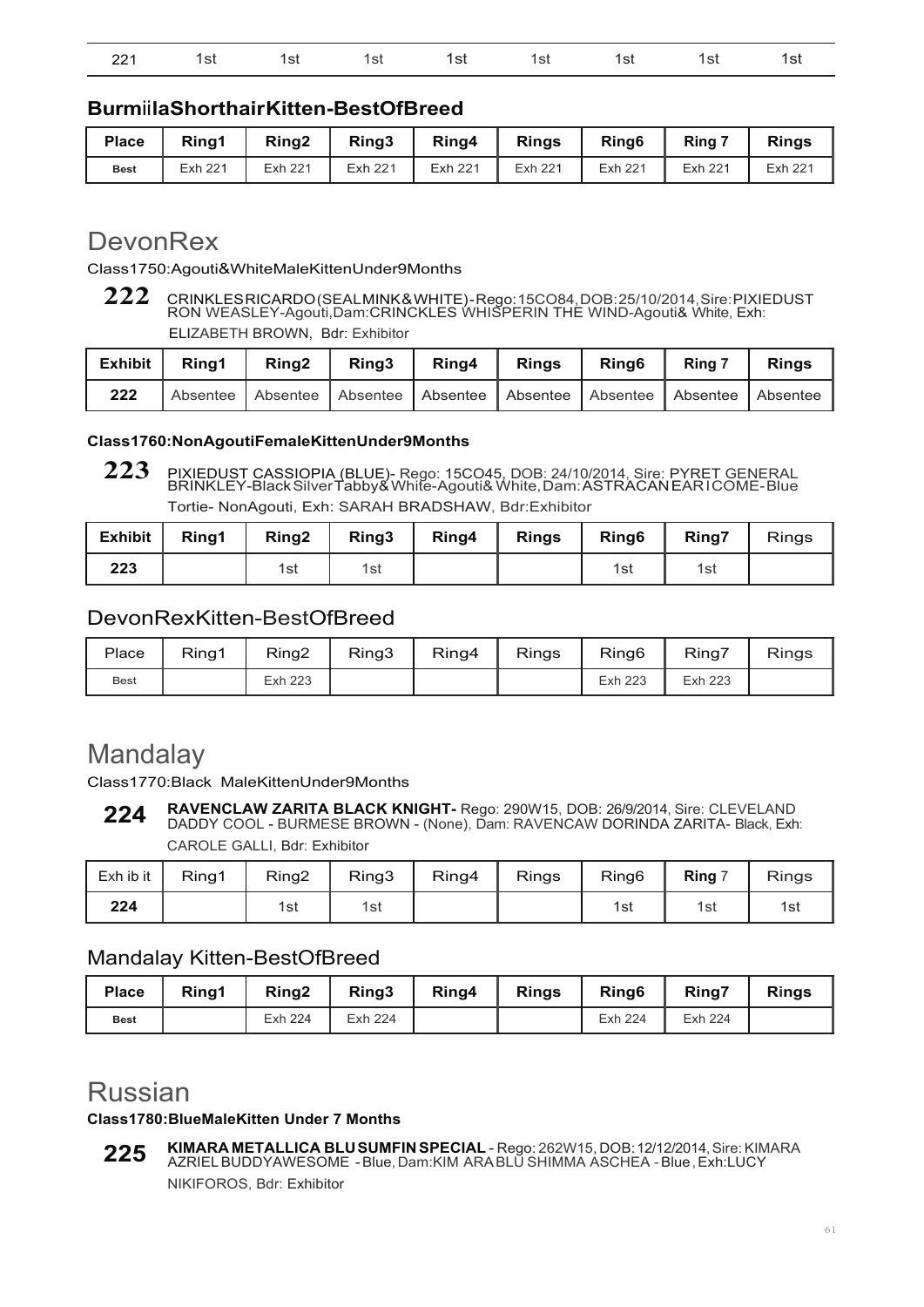| Exhibit   Ring1 | Ring <sub>2</sub>                                                       | Ring <sub>3</sub> | Ring4 | Rings Ring6 | Ring 7 | <b>Rings</b> |
|-----------------|-------------------------------------------------------------------------|-------------------|-------|-------------|--------|--------------|
| 225             | Absentee Absentee Absentee Absentee Absentee Absentee Absentee Absentee |                   |       |             |        |              |

#### **Class 1785** : **BlueMaleKittenUnder5 Months**

**TACHALI SILBER CEDRIC -** Rego: 510W15, DOB: 27/1/2015, Sire: BARISHKA PRINCE ANDREI - Blue,Dam: TACHALIJEWEL ZOE- Blue,Exh:MAREECARLE,Bdr:Exhibitor **227**

| Exhibit | Ring1 | <b>Ring2</b> | Ring3 | Ring4 $\parallel$ | <b>Rings</b> | Ring <sub>6</sub> | Ring 7 | <b>Rings</b> |
|---------|-------|--------------|-------|-------------------|--------------|-------------------|--------|--------------|
| 227     | 1st   | 1st          | 1st   | 1st               |              | 1st               | 1st    |              |

#### **Class1790:Bluefemale KittenUnder5 Months**

- **226 TACHALISILBERILSA - Rego:**513W15,DOB:13/3/2015, Sire:CCCANAT CH,CH & DBLDIAGD CHTACHALISILVERMAKS- Blue, Dam:TACHA LICONTESSAARINA-Blue,Exh:MAREE CARLE, Bdr: Exhibitor
- **228 TACHALI PRINCESS OPAL-** Rego: 267W15, DOB: 13/1/2015, Sire: BARISHKA PRINCE ANDREI - Blue,Dam:GRCHTACHALI MAJESTICASYA-Blue,Exh: MAREE CARLE,Bdr:Exhibitor

| <b>Exhibit</b> | Ring1           | Ring <sub>2</sub> | Ring3           | Ring4           | <b>Rings</b>    | Ring <sub>6</sub> | Ring $\degree$  | <b>Rings</b>    |
|----------------|-----------------|-------------------|-----------------|-----------------|-----------------|-------------------|-----------------|-----------------|
| 226            | 2 <sub>nd</sub> | 1st               | 2 <sub>nd</sub> | 2 <sub>nd</sub> | 2 <sub>nd</sub> | 2 <sub>nd</sub>   | 2 <sub>nd</sub> | 2 <sub>nd</sub> |
| 228            | 1st             | 2 <sub>nd</sub>   | 1st             | 1st             | 1st             | 1st               | 1st             | 1st             |

#### **Class1800:BlueFemale KittenUnder7Months**

- **KIMARA ZARIS PHOEBE**  Rego: 262W15, DOB: 17/11/2014,Sire: KIMARA KLASSIC SILVER SHADOW - Blue, Dam: OBANYA SILVER ZARISSA - Blue, Exh: LUCY NIKIFOROS, Bdr: Exhibitor **229**
- **TACHALI GRAND CLOE-** Rego: 271W15, DOB: 24/11/2014, Sire: CH(CATSWA) CCCA NATIONAL CH, DBLDIGDCHAMPIONTACHALISILVER MAKS -Blue, Dam: UKIMAISIERAINE-Blue, Exh: MAREE CARLE, Bdr: Exhibitor **230**
- **KIMARAZAROXICHIC- Rego:268W15,**DOB:13/12/2014, Sire:CCCAGDCH&TPLDIAGDCH KIMARAKLASSICSILVERSHADOW-Blue,Dam:KIMARAROSVELOFZARIA-Blue, Exh: PAM WORLSEY,Bdr:LNIKIFOROS **231**

| <b>Exhibit</b> | Ring1           | Ring <sub>2</sub> | Ring3           | Ring4           | <b>Rings</b>    | Ring <sub>6</sub> | Ring $7$        | Ring <sub>8</sub> |
|----------------|-----------------|-------------------|-----------------|-----------------|-----------------|-------------------|-----------------|-------------------|
| 229            | Absentee        | Absentee          | Absentee        | Absentee        | Absentee        | Absentee          | Absentee        | Absentee          |
| 230            | 1st             | 2 <sub>nd</sub>   | 1st             | 1st             | 1st             | 2 <sub>nd</sub>   | 1st             | 2 <sub>nd</sub>   |
| 231            | 2 <sub>nd</sub> | 1st               | 2 <sub>nd</sub> | 2 <sub>nd</sub> | 2 <sub>nd</sub> | 1st               | 2 <sub>nd</sub> | 1st               |

#### **Class1810 : BlueFemale KittenUnder9Months**

**BLUEBEBOP JAZZ PRELUDE** - Rego: 15C024, DOB: 11/10/2014, Sire: GD CH (UK) DUSHENKA IGOR STRAVINSKY - Blue, Dam: GD CH BLUEBEBOPJAZ.Z SU ITE- Blue, Exh: CORINNE PAGE, Bdr: Exhibitor **232**

| <b>Exhibit</b> | Ring1 | Ring <sub>2</sub> | Ring3 | Ring4 | <b>Rings</b> | Ring <sub>6</sub> | Ring7 | Ring <sub>8</sub> |
|----------------|-------|-------------------|-------|-------|--------------|-------------------|-------|-------------------|
| 232            | 1st   | 1st               | 1st   | 1st   | 1st          | 1st               | 1st   | 1si               |

### **RussianKitten** -**BestOfBreed**

| <b>Place</b>   | Ring1   | Ring <sub>2</sub> | Ring3   | Ring4   | <b>Rings</b>   | Ring <sub>6</sub> | Ring 7  | Ring <sub>8</sub> |
|----------------|---------|-------------------|---------|---------|----------------|-------------------|---------|-------------------|
| <b>Best</b>    | Exh 230 | Exh 231           | Exh 230 | Exh 230 | <b>Exh 228</b> | Exh 231           | Exh 230 | Exh 231           |
| <b>Reserve</b> | Exh 231 | Exh 226           | Exh 232 | Exh 231 | Exh 230        | Exh 230           | Exh 231 | Exh 230           |
| 3rd            | Exh 228 | Exh 232           | Exh 228 | Exh 228 | Exh 231        | Exh 228           | Exh 228 | Exh 228           |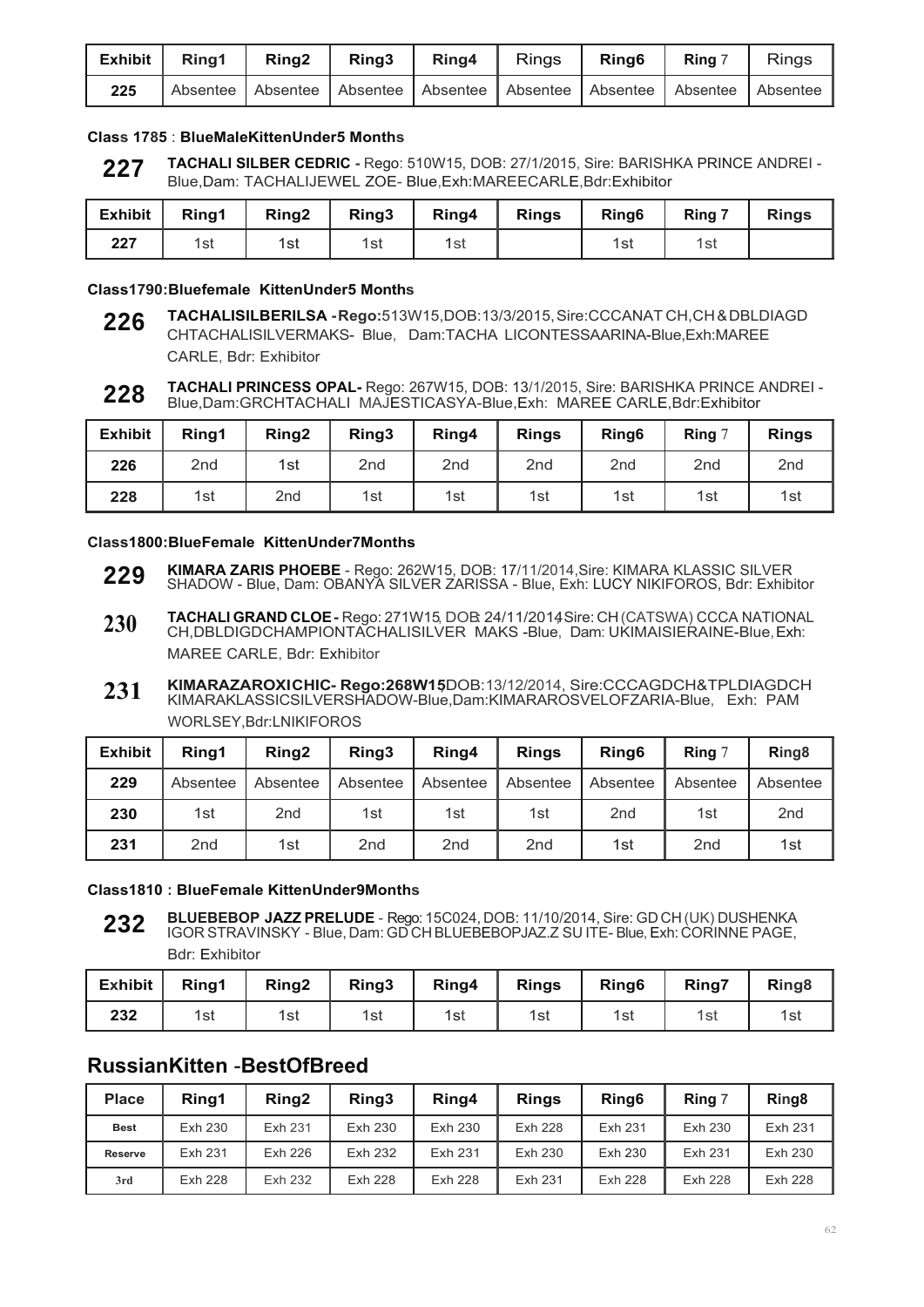## Selkirk Rex Shorthair

### **Class1820** : **Agouti Female KittenUnder7Months**

**REBUSS MATA HARi (BLACK SILVER SHADED)-** Rego: GCSA4G2865, DOB: 14/11/2014, Sire: TAMBO SECR ET AGENT - BLACK CHINCHILLA PERSIAN-(None),Dam: REBUS LADY JAKEQUELIN E- BLACK SILVER SHADED SHORTHAIR- (None) , Exh: REBECCA KUSS, Bdr: Exhibitor **233**

| <b>Exhibit</b> | Ring1 | Ring <sub>2</sub> | Ring <sub>3</sub> | Ring4 | <b>Rings</b> | Ring <sub>6</sub> | Ring 7 | Ring <sub>8</sub> |
|----------------|-------|-------------------|-------------------|-------|--------------|-------------------|--------|-------------------|
| 233            | 1st   | 1st               | 1st               | 1st   | 1st          | 1st               | 1st    | 1sì               |

#### **Class1830: Non Agouti MaleKittenUnder7Months**

- Non Agouti,Exh:REBECCAKUSS,Bdr:Exhibitor

| <b>Exhibit</b> | Ring1 | Ring <sub>2</sub> | Ring3 | Ring4 | <b>Rings</b> | Ring <sub>6</sub> | Ring 7 | Ring <sub>8</sub> |
|----------------|-------|-------------------|-------|-------|--------------|-------------------|--------|-------------------|
| 234            | 1st   | 1st               | 1st   | 1st   | 1st          | 1st               | 1st    | 1st               |

### **SelkirkRex Shorthair Kitten** - **BestOf Breed**

| <b>Place</b> | Ring1   | Ring <sub>2</sub> | Ring3   | Ring4   | <b>Rings</b> | Ring <sub>6</sub> | $Ring^-$ | Ring <sub>8</sub> |
|--------------|---------|-------------------|---------|---------|--------------|-------------------|----------|-------------------|
| <b>Best</b>  | Exh 234 | Exh 233           | Exh 233 | Exh 233 | Exh 233      | Exh 233           | Exh 233  | Exh 233           |

## Selkirk Rex Longhair

#### **Class1840:NonAgoutiSpayedKittenUnder9Months**

**DANSTIN JUSTAJEWEL (BLACK TORTIE SMOKE POINT)** - Rego: GCSA4G2872/15N175170(S)S15, DOB: 22/9/2014, Sire: CCCA CH GDGCH BRIGHTHILLS CHILI PEPPER- RED SHADED LONGHAIR - (None), Dam: CH ISLAREY ANNABELLE - BRITISH SHORTHAIR- BLACK TORTIE MACKEREL TABBY - (None), Exh: DIANA ROBERTSON, Bdr: T MARRIOTT **235**

| <b>Exhibit</b> | Ring1 | Ring <sub>2</sub> | Ring3 | Ring4 | <b>Rings</b> | Ring <sub>6</sub> | Ring 7 | Ring <sub>8</sub> |
|----------------|-------|-------------------|-------|-------|--------------|-------------------|--------|-------------------|
| 235            | 1st   | 1st               | 1st   | 1st   | 1st          | 1st               | 1st    | 1st               |

### **SelkirkRex Longhair Kitten-BestOfBreed**

| <b>Place</b> | Rina1   | Ring <sub>2</sub> | Ring3   | Ring4   | <b>Rings</b> | Ring <sub>6</sub> | Ring $7$ | Ring <sub>8</sub> |
|--------------|---------|-------------------|---------|---------|--------------|-------------------|----------|-------------------|
| <b>Best</b>  | Exh 235 | Exh 235           | Exh 235 | Exh 235 | Exh 235      | Exh 235           | Exh 235  | Exh 235           |

## Somali

#### **Class1850:Tawny MaleKittenUnder 5 Months**

**JOYLINCAR THUNDERCRACK -** Rego: 501W15, DOB: 5/3/2015, Sire: GD CH JOYLINCAR STORM CHASER - Tawny, Dam: CH JOYLINCAR DREAM CATCHER- Tawny, Exh: CAROLE CARROLL, Bdr: Exhibitor **236**

| <b>Exhibit</b> | Ring1 | Ring <sub>2</sub> | Ring3 | Ring4 | <b>Rings</b> | Ring <sub>6</sub> | Ring $\overline{z}$ | Ring <sub>8</sub> |
|----------------|-------|-------------------|-------|-------|--------------|-------------------|---------------------|-------------------|
| 236            | 1st   | 1st               | 1st   | 1st   | 1st          | 1st               | 1st                 | 1st               |

**REBUSS LORD LONGWAYAWAY (CREAM) -** Rego: GCSA4G2875, DOB: 27/11/2014, Sire: CH KALAME JUDEO - BRITISH SHORTHAIR (BLUE) - (None), Dam: REBUSS LADY ANNE FARAWAY **234**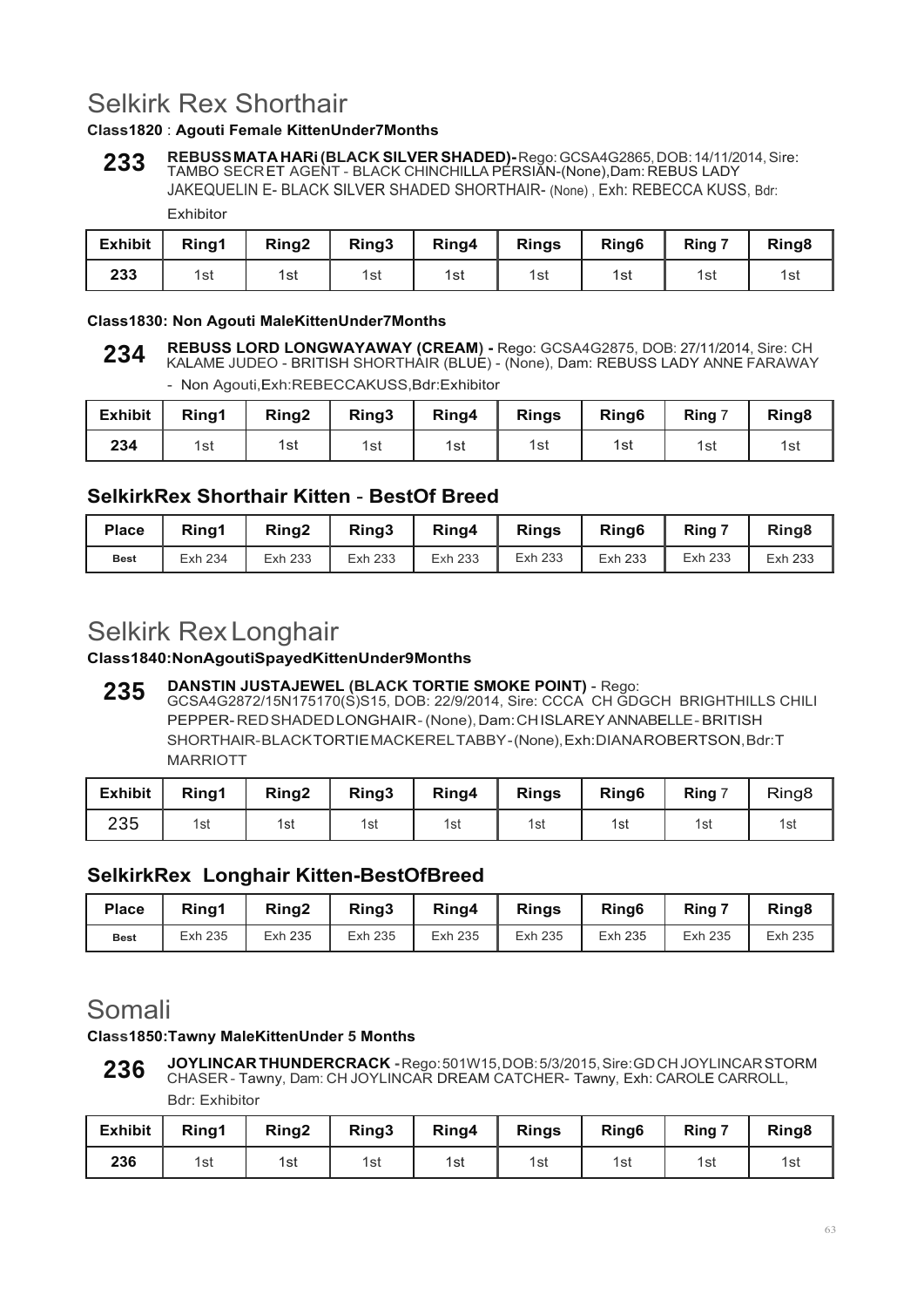#### Class**1860:Tawny Male**Kitten**Under9Months**

- **237 GLENMAULYN CRUZAN RUM-** Rego: 15CO238, DOB: 25/9/2014, Sire: SHILABO JACK DANIELS -Tawny, Dam: GLENMAULYN CELENE - Tawny, Exh: MAUREEN CAMPBELL, Bdr:Exhibitor
- **VIVACE ONE VISION**  Rego: GCSA3G10965, DOB: 19/10/2014, Sire: GD CH DUSHARA FRANK MY WAY(IMP DNK)-Tawny, Dam:VIVACEFIREANDBRIMSTONE- ABYSSINIAN- Tawny,Exh: RITA & EVELYN BRUCHE, Bdr: Exhibitor **238**

| Exhibit | Ring1 | Ring <sub>2</sub> | Ring3 | Ring4 | <b>Rings</b> | Ring <sub>6</sub> | Ring 7 | <b>Rings</b> |
|---------|-------|-------------------|-------|-------|--------------|-------------------|--------|--------------|
| 237     |       | 2nd               |       |       |              |                   |        |              |
| 238     | 1st   | 1st               | 1st   | 1st   | 1st          |                   | 1st    | 1st          |

#### **Class1870 : Tawny Female KittenUnder SMonths**

**JO YLINCARSTORMINATEACUP-Rego:503W15,DOB:5/3/2015,Sire:GD CHJOYLINCAR** STORM CHASER- Tawny, Dam: CH JOYLINCAR DREAM CATCHER- Tawny, Exh: CAROLE CARROLL, Bdr: Exhibitor **239**

| <b>Exhibit</b> | Ring1 | Ring <sub>2</sub> | Ring3 | Ring4 | <b>Rings</b> | Ring <sub>6</sub> | Ring $7$ | Ring <sub>8</sub> |
|----------------|-------|-------------------|-------|-------|--------------|-------------------|----------|-------------------|
| 239            | 1st   | 1st               | 1st   | 1st   | 1st          | 1st               | 1st      | 1si               |

Class1880: Tawny FemaleKittenUnder9Months

**<sup>240</sup>** NAREIRAGYPSYBABE-Rego:(N)14N174787,DOB:10/9/2014,Sire:TILSIMDANSTEVE MCGARRETT-Tawny,Dam: BZDBGDCHJOYLINCARTAMMYSINLOVE - Tawny, Exh: DEBORAH THOMAS, Bdr: Exhibitor

| <b>Exhibit</b> | Ring1 | Ring <sub>2</sub> | Ring3 | Ring4 | <b>Rings</b> | Ring <sub>6</sub> | Ring 7 | <b>Rings</b> |
|----------------|-------|-------------------|-------|-------|--------------|-------------------|--------|--------------|
| 240            | 1st   |                   | 1st   | 1st   | 1st          | 1st               | 1st    | 1st          |

### **SomaliKitten**- **BestOfBreed**

| <b>Place</b>   | Rina1   | Ring <sub>2</sub> | Ring3   | Ring4   | <b>Rings</b>   | Ring <sub>6</sub> | Ring 7  | <b>Rings</b> |
|----------------|---------|-------------------|---------|---------|----------------|-------------------|---------|--------------|
| <b>Best</b>    | Exh 238 | Exh 238           | Exh 238 | Exh 239 | Exh 239        | Exh 238           | Exh 240 | Exh 238      |
| <b>Reserve</b> | Exh 240 | Exh 236           | Exh 239 | Exh 240 | <b>Exh 238</b> | Exh 236           | Exh 236 | Exh 240      |

## Sphynx

### **Class1890 :Non AgoutiFemaleKittenUnderSMonths**

**ALCHEMY BETTY BLUE (BLUE)** - Rego: FQ15/40341 , DOB: 25/1/2015, Sire: YARIK BALCK DIAMOND FQ14-BLACK-NonAgouti, Dam:ALCHEMYNEOGYPSYROSE-WHITE- Non Agouti,Exh: JOCENEVALLACK, Bdr:Exhibitor **241**

| <b>Exhibit</b> | Ring1 | Ring <sub>2</sub> | Ring3 | Ring4 | <b>Rings</b> | Ring <sub>6</sub> | Ring 7 | <b>Rings</b> |
|----------------|-------|-------------------|-------|-------|--------------|-------------------|--------|--------------|
| 241            | 1st   | 1st               | 1st   | 1st   | 1st          | 1st               | 1st    | 1st          |

#### **Class1900 :NonAgoutiFemaleKittenUnder9Months**

**MANISJUSTPURESASS(ODDEYEDWHITE)-Rego:Ql31501265,DOB:21/9/2014,Sire:** MANISROAR- WHITE- NonAgouti, Dam: MANISPUREMISCHIEF - BLUETORTIEANDWHITE-Non Agouti & White, Exh: RODNEY MCGREGOR & SHERIN HENRIKSEN, Bdr: RMCGREGOR & S **HENRIKSEN 242**

| <b>Exhibit</b> | Ring1 | Ring <sub>2</sub> | Ring3 | Ring4 | <b>Rings</b> | Ring <sub>6</sub> | Ring 7 | <b>Rings</b> |
|----------------|-------|-------------------|-------|-------|--------------|-------------------|--------|--------------|
| 242            | 1st   | 1st               | 1st   | 1st   | 1st          | 1st               | 1st    | 1si          |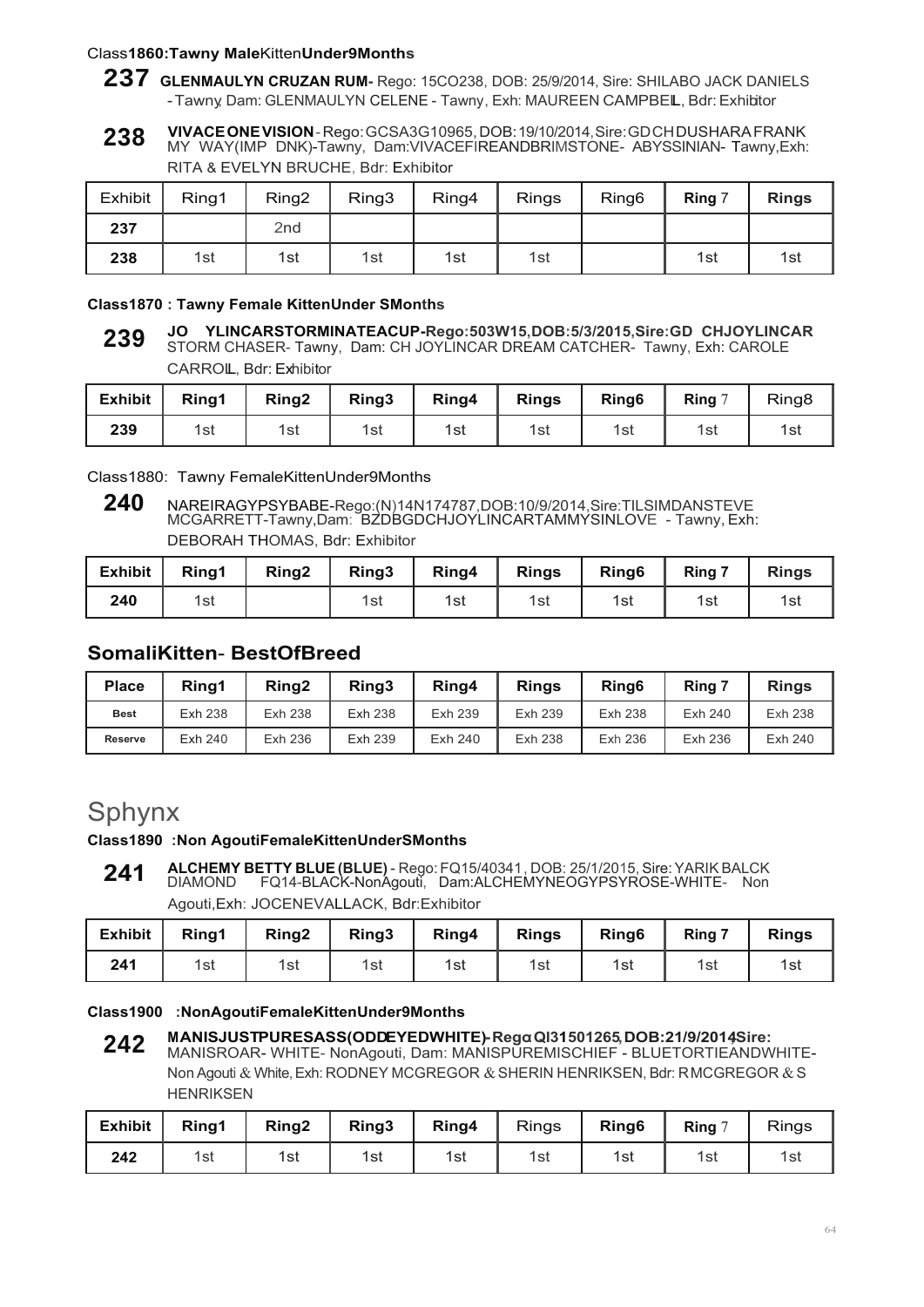#### **Class1910:Non AgoutiNeuteredKittenUnder5Months**

**ABRACADABRA INKY OF RAGSPY (BLACK)-** Rego: 37809, DOB: 10/1/2015,Sire: MANDELA OF RAGSPY-BLACK- NonAgouti,Dam:FILBITRUSUCHISNAKED-BLACKTORTIE-NonAgouti, **243**

Exh: ANTHONY GODDEN, Bdr: ANGELA IRVINE

| <b>Exhibit</b> | Rina1 | Ring <sub>2</sub> | Ring3 | Ring4 | Ring <sub>5</sub> | Ring <sub>6</sub> | Ring7 | Ring <sub>8</sub> |
|----------------|-------|-------------------|-------|-------|-------------------|-------------------|-------|-------------------|
| 243            |       | 1st               | 1st   |       |                   | 1st               | 1st   |                   |

### **SphynxKitten-BestOfBreed**

| <b>Place</b> | Rina1   | Ring2   | Ring3   | Ring4   | Rina <sub>5</sub> | Ring <sub>6</sub> | Ring 7  | Ring <sub>8</sub> |
|--------------|---------|---------|---------|---------|-------------------|-------------------|---------|-------------------|
| <b>Best</b>  | Exh 242 | Exh 242 | Exh 241 | Exh 242 | <b>Exh 242</b>    | Exh 241           | Exh 242 | Exh 242           |

## **Tonkinese**

#### **Class1920** : **Lilac(Platinum)MinkFemale KittenUnder 9Months**

**<sup>244</sup>** TINKATONKS PRETTY PRIMROSE - Rego: B8-66C213PR, DOB: 29/9/2014, Sire: EMMEL MONSIEUR MEEKO-Seal(Natural) Point,Dam: RAFOEJKANDICINNAMON KISSES-Cinnamon Mink, Exh: PENNY VAN KAMPEN, Bdr: HEATHER REDMUND

| <b>Exhibit</b> | Ring1 | Ring <sub>2</sub> | Ring3 | Ring4 | Ring <sub>5</sub> | Ring <sub>6</sub> | <b>Ring</b> $\degree$ | Ring <sub>8</sub> |
|----------------|-------|-------------------|-------|-------|-------------------|-------------------|-----------------------|-------------------|
| 244            | 1st   | 1st               | 1st   | 1st   | 1st               | 1st               | 1st                   | 1รเ               |

### **Tonkinese Kitten-BestOfBreed**

| <b>Place</b> | Ring1   | Ring <sub>2</sub> | Ring3   | Ring4   | Rina <sub>5</sub> | Ring <sub>6</sub> | Ring    | Ring <sub>8</sub> |
|--------------|---------|-------------------|---------|---------|-------------------|-------------------|---------|-------------------|
| <b>Best</b>  | Exh 244 | Exh 244           | Exh 244 | Exh 244 | Exh 244           | Exh 244           | Exh 244 | Exh 244           |

## **Top Group Three Kittens**

| <b>Place</b>     | Ring1          | Ring <sub>2</sub> | Ring3          | Ring4          | Ring5          | Ring <sub>6</sub> | Ring 7         | Ring <sub>8</sub> |
|------------------|----------------|-------------------|----------------|----------------|----------------|-------------------|----------------|-------------------|
| <b>Best</b>      | Exh 198        | Exh 220           | Exh 230        | Exh 203        | Exh 208        | Exh 202           | Exh 242        | Exh 231           |
| <b>Reserve</b>   | Exh 230        | Exh 231           | Exh 198        | Exh 205        | Exh 233        | Exh 238           | Exh 230        | Exh 194           |
| 3rd              | Exh 189        | <b>Exh 192</b>    | Exh 194        | <b>Exh 208</b> | Exh 242        | Exh 231           | <b>Exh 198</b> | Exh 212           |
| 4th              | Exh 242        | Exh 242           | Exh 238        | Exh 189        | Exh 202        | Exh 214           | Exh 189        | <b>Exh 238</b>    |
| 5th              | Exh 201        | Exh 201           | Exh 241        | Exh 202        | Exh 198        | Exh 187           | Exh 200        | Exh 197           |
| 6th              | Exh 231        | Exh 233           | Exh 233        | Exh 201        | Exh 203        | Exh 235           | Exh 212        | Exh 193           |
| 7th              | Exh 187        | Exh 235           | Exh 234        | Exh 204        | Exh 244        | Exh 244           | Exh 233        | Exh 233           |
| 8th              | Exh 212        | Exh 238           | Exh 191        | Exh 200        | Exh 239        | Exh 241           | Exh 202        | Exh 230           |
| 9th              | Exh 191        | Exh 226           | Exh 221        | Exh 214        | Exh 234        | Exh 196           | Exh 244        | Exh 200           |
| 10th             | <b>Exh 228</b> | Exh 210           | Exh 200        | Exh 230        | <b>Exh 188</b> | Exh 189           | Exh 191        | Exh 187           |
| 11th             | Exh 203        | Exh 236           | <b>Exh 208</b> | Exh 239        | Exh 187        | Exh 201           | Exh 231        | <b>Exh 242</b>    |
| 12th             | Exh 238        | Exh 221           | Exh 216        | Exh .231       | Exh 215        | Exh 218           | Exh 240        | Exh 220           |
| 13 <sub>th</sub> | Exh 214        | Exh 218           | Exh 239        | Exh 212        | <b>Exh 228</b> | Exh 230           | <b>Exh 218</b> | Exh 221           |
| 14th             | <b>Exh 194</b> | Exh 187           | <b>Exh 189</b> | Exh 240        | <b>Exh 189</b> | Exh 233           | Exh 221        | Exh 240           |
| 15th             | Exh 235        | Exh 224           | Exh 215        | Exh 233        | Exh 214        | Exh 236           | Exh 236        | <b>Exh 244</b>    |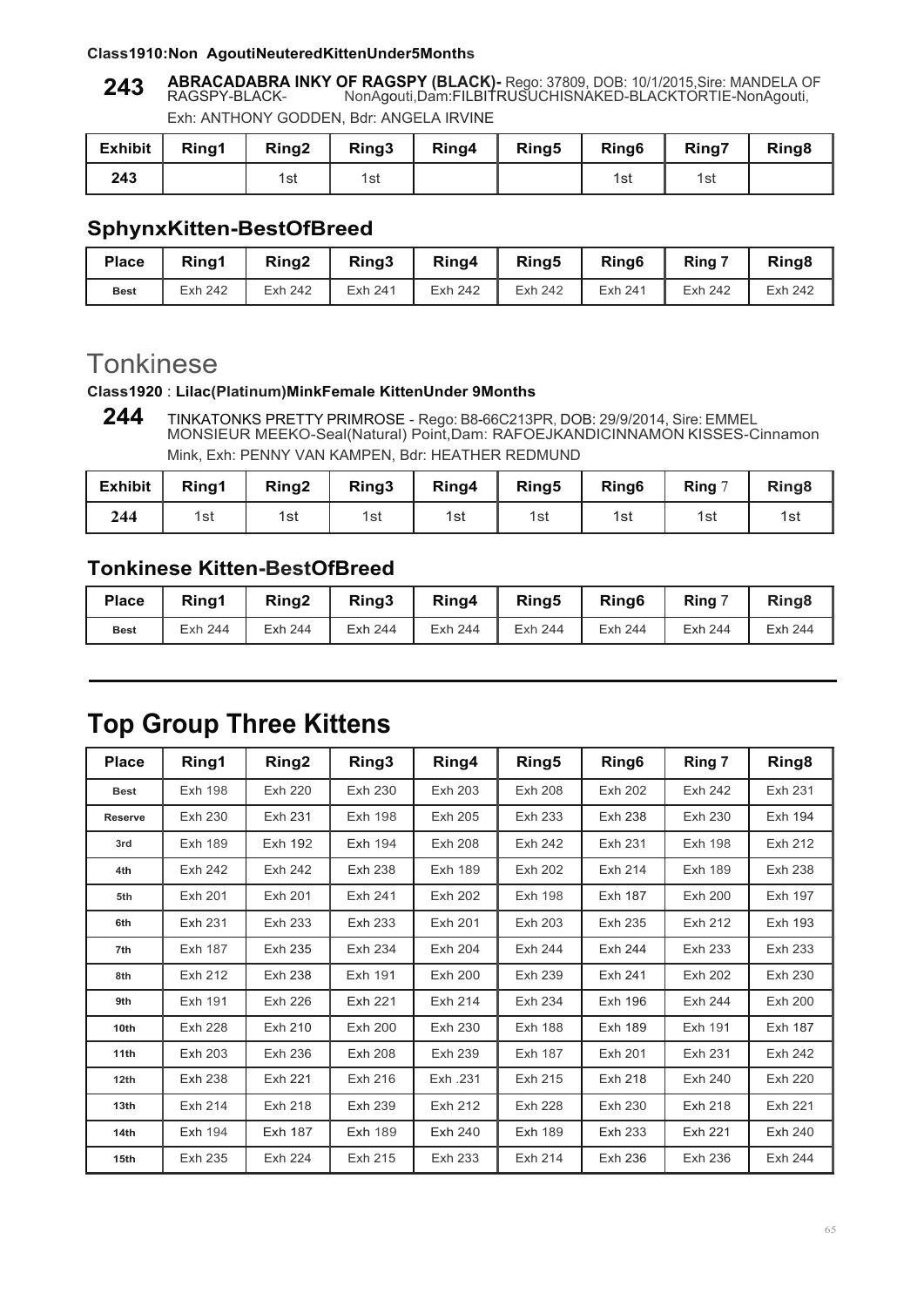# Group Three Desex

## Abyssinian

#### **Class 1925 : Tawny Neutered Open**

**GLD DBL GD PR VIVACE KING AMONASRO-** Rego:GCSA3G10636,DOB: 22/2/2013, Sire: BRZ DBLGDCHMERINDALEEKINGFORA DAY - Tawny,Dam:DBLGDCHVIVACELADIVINA-Tawny, Exh: RITA & EVELYN BRUCHE,Bdr:E xhibitor **267**

| <b>Exhibit</b> | Ring1   | Ring2   | Ring3          | Ring4          | <b>Rings</b> | Ring <sub>6</sub> | Ring 7  | Ring <sub>8</sub> |
|----------------|---------|---------|----------------|----------------|--------------|-------------------|---------|-------------------|
| 267            | 1st     | 1st     | 1st            | 1st            | 1st          | 1st               | 1s t    | 1st               |
| Challenge      | Exh 267 | Exh 267 | <b>Exh 267</b> | <b>Exh 267</b> | Exh 267      | Exh 267           | Exh 267 | Exh 267           |

### **Abyssinian Desex** - **Best Of Breed**

| <b>Place</b> | Ring1   | Ring <sub>2</sub> | Ring3   | Ring4   | Ring <sub>5</sub> | Ring <sub>6</sub> | <b>Ring7</b> | Ring <sub>8</sub> |
|--------------|---------|-------------------|---------|---------|-------------------|-------------------|--------------|-------------------|
| <b>Best</b>  | Exh 267 | Exh 267           | Exh 267 | Exh 267 | Exh 267           | Exh 267           | Exh 267      | Exh 267           |

## American Shorthair

**Class 1930 : Black Silver Classic Tabby Neutered Open**

**GLD DBL GD PR BELLASPREE OCTAVIA -** Rego: GCSA4G2725/QFA13/305951(S), DOB: 10/4/2013, Sire: US CH GR8 PLAINS JUST A WIGLER (US) - Black Silver Classic Tabby , Dam: MURRZNPURRZ PINKLADY (IMP US)-Black Silver ClassicTabby, Exh: JUDITH JORDAN, Bdr: JACQUELINE COLES **245**

| <b>Exhibit</b> | Rina1   | Rina <sub>2</sub> | Ring3   | Ring4   | Ring <sub>5</sub> | Ring <sub>6</sub> | Ring7   | Ring <sub>8</sub> |
|----------------|---------|-------------------|---------|---------|-------------------|-------------------|---------|-------------------|
| 245            | 1st     | 1st               | 1st     | 1st     | 1st               | 1st               | 1st     | 1st               |
| Challenge      | Exh 245 | Exh 245           | Exh 245 | Exh 245 | Exh 245           | Exh 245           | Exh 245 | Exh 245           |

### **American Shorthair Desex -Best Of Breed**

| <b>Place</b> | Rina1   | Ring <sub>2</sub> | Ring3   | Ring4   | <b>Rings</b> | Ring <sub>6</sub> | Rina 7  | <b>Ring s</b> |
|--------------|---------|-------------------|---------|---------|--------------|-------------------|---------|---------------|
| <b>Best</b>  | Exh 245 | Exh 245           | Exh 245 | Exh 245 | Exh 245      | Exh 245           | Exh 245 | Exh 245       |

## Bengal

**Class 1940 : Brown Spotted Tabby Neutered Open**

- **BRZ DBL GD PR STARKATZ GRAPHIC ART** Rego: 972W07 , DOB: 17/2/2007, Sire: LAZYLEOPARDADONIS- BrownSpottedTabby, Dam: STARKATZ STELLAR - BrownSpotted Tabby, Exh: JEANNETTE, CASOTTI, Bdr:B POGSON **246**
- **PURREVER SEIZE THE DAY**  Rego: 347W12, DOB: 10/2/2012, Sire: PROWLERS ROCK STAR BrownSpottedTabby, Dam: ARTATACK WILOBUTTERFLY - BrownSpottedTabby, Exh: DEMETRI CASSOTTI, Bdr: R & J CASOTTI **247**

| <b>Exhibit</b> | Ring1           | Ring <sub>2</sub> | Ring3           | Ring4           | <b>Rings</b>    | Ring <sub>6</sub> | Ring 7          | Ring s          |
|----------------|-----------------|-------------------|-----------------|-----------------|-----------------|-------------------|-----------------|-----------------|
| 246            | 1st             | 1st               | 2 <sub>nd</sub> | 2 <sub>nd</sub> | 1st             | 1st               | 1st             | 1st             |
| 247            | 2 <sub>nd</sub> | 2 <sub>nd</sub>   | 1st             | 1st             | 2 <sub>nd</sub> | 2 <sub>nd</sub>   | 2 <sub>nd</sub> | 2 <sub>nd</sub> |
| Challenge      | Exh 246         | Exh 246           | Exh 247         | Exh 247         | Exh 246         | Exh 246           | Exh 246         | Exh 246         |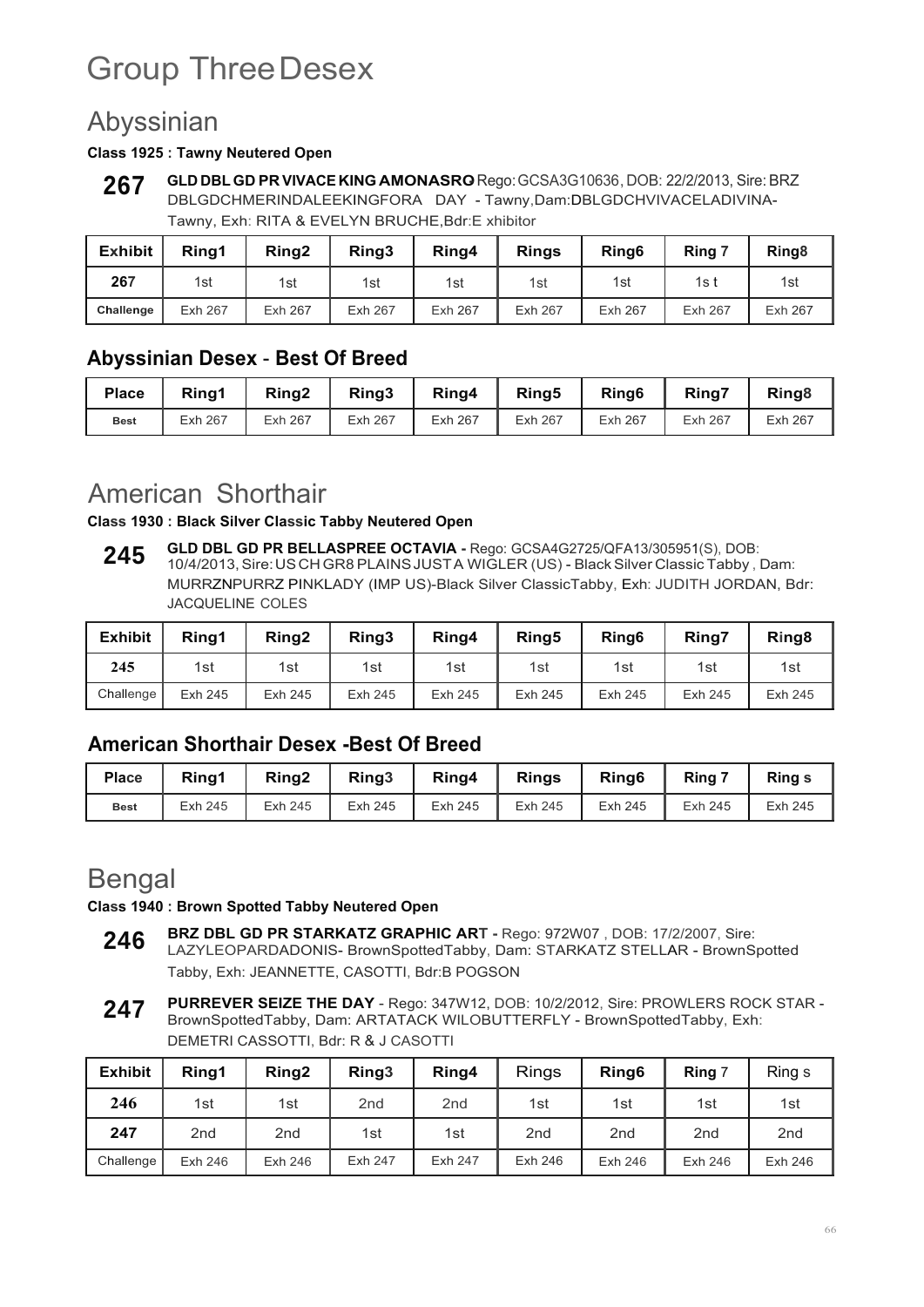### BengalDesex-BestOfBreed

| <b>Place</b> | Ring1   | Ring <sub>2</sub> | Ring3   | Ring4   | <b>Rings</b> | Ring <sub>6</sub> | Ring    | Ring s  |
|--------------|---------|-------------------|---------|---------|--------------|-------------------|---------|---------|
| <b>Best</b>  | Exh 246 | Exh 246           | Exh 247 | Exh 247 | Exh 246      | Exh 246           | Exh 246 | Exh 246 |

## British Shorthair

Class 1950 : Blu eNeutered Open

**<sup>248</sup>** TOPKATZ RHYTHMIN BLUE - Rego:12S227300B,DOB:15/12/2012,Sire:TOPKATZ SILVER STORM- Black Silver SpottedTabby, Dam: TOPKATZ LADYGALADRIEL- Blue, Exh:AMANDA OGDEN, Bdr: M INGLIS

| Exhibi t  | Ring1          | Ring <sub>2</sub> | Ring3 | Ring4          | Ring <sub>5</sub> | Ring <sub>6</sub> | Ring $7$ | Ring 8  |
|-----------|----------------|-------------------|-------|----------------|-------------------|-------------------|----------|---------|
| 248       | 1st            | 1st               | 1st   | 1st            | 1st               | 1st               | 1st      | 1st     |
| Challenge | <b>Exh 248</b> | Exh 248           |       | <b>Exh 248</b> | Exh 248           | Exh 248           | Exh 248  | Exh 248 |

#### **Class 1960 : Blue Spayed Open**

**BRITZOBEAUTY LITTLE BUJE BELLE-** Rego: 13CO219W14, DOB: 24/11/2012, Sire: KALOOFA LITTLE RIPPER- Blue, Dam: BRITZOBEAUTY SASSPARELLA SUNRISE - Lilac Tortie, Exh: JULIE PICKENS, Bdr: Exhibitor **249**

**GD PR, ACF AOE, PLAT GDCH** & **DIA GD CHCUDDLETON MISS SUSANNAH** - Rego: 876W09, DOB:10/11/2005,Sire:BRITZCARBONCOPY-Blue, Dam:CHBRITZPUSSY WILLOW- Blue, Exh: PAMELA LANIGAN,Bdr: Exhibitor **250**

| <b>Exhibit</b> | Ring1           | Ring <sub>2</sub> | Ring3           | Ring4           | <b>Rings</b>    | Ring <sub>6</sub> | Ring 7          | Ring s          |
|----------------|-----------------|-------------------|-----------------|-----------------|-----------------|-------------------|-----------------|-----------------|
| 249            | 2 <sub>nd</sub> | 2 <sub>nd</sub>   | 1st             | 1st             | 2 <sub>nd</sub> | 2 <sub>nd</sub>   | 2 <sub>nd</sub> | 2 <sub>nd</sub> |
| 250            | 1st             | 1st               | 2 <sub>nd</sub> | 2 <sub>nd</sub> | 1st             | 1st               | 1st             | 1st             |
| Challenge      | Exh 250         | Exh 250           | Exh 249         | Exh 249         | Exh 250         | Exh 250           | Exh 250         | Exh 250         |

#### **Class 1970 : Black SilverClassic Tabby Spayed Open**

**CCCA CH** & **RBY GD PR BRITZ ALASKA SNOW** - Rego: (W)13CO379V13, DOB: 7/4/2013, Sire: DIA GDCHNIMLOTHROCCO DA SILVA -Black Silver ClassicTabby,Dam:BRITZ SODABLAST - Black SilverClassic Tabby, Exh: CHRISTINE MUHLHAN, Bdr: J PHILLIP **251**

| <b>Exhibit</b> | Rina1   | Ring <sub>2</sub> | Ring3   | Ring4   | <b>Rings</b> | Ring <sub>6</sub> | Ring $7$ | Rings   |
|----------------|---------|-------------------|---------|---------|--------------|-------------------|----------|---------|
| 251            | 1st     | 1st               | 1st     | 1st     | 1st          | 1st l             | 1st      | 1st     |
| Challenge      | Exh 251 | Exh 251           | Exh 251 | Exh 251 | Exh 251      | Exh 251           | Exh 251  | Exh 251 |

#### **Class1980 : Blue Mackerel Tabby Neutered Open**

**252** GDPRPETMEPAISLEY-Rego:13CO537, DOB:17/4/2013,Sire:DEBZKITSSPARTAGUS-Black SilverClassicTabby, Dam:DEBZKITSLILY- Blue, Exh: TRISH SUMICH, Bdr: PETME

| <b>Exhibit</b> | Ring1          | Ring2   | Ring3 | Ring4   | Rings | Ring <sub>6</sub> | Ring7   | Ring <sub>8</sub> |
|----------------|----------------|---------|-------|---------|-------|-------------------|---------|-------------------|
| 252            | 1st            | 1st     | 1st   | 1st     |       | 1st               | 1st     | 1st               |
| Challenge      | <b>Exh 252</b> | Exh 252 |       | Exh 252 |       | Exh 252           | Exh 252 | Exh 252           |

### **British ShorthairDesex-BestOfBreed**

| <b>Place</b>   | Rina1   | Ring <sub>2</sub> | Ring3   | Ring 4  | <b>Rings</b> | Ring <sub>6</sub> | Ring7   | Ring s  |
|----------------|---------|-------------------|---------|---------|--------------|-------------------|---------|---------|
| <b>Best</b>    | Exh 250 | Exh 250           | Exh 249 | Exh 249 | Exh 250      | Exh 250           | Exh 250 | Exh 250 |
| <b>Reserve</b> | Exh 249 | Exh 248           | Exh 251 | Exh 250 | Exh 248      | Exh 251           | Exh 251 | Exh 251 |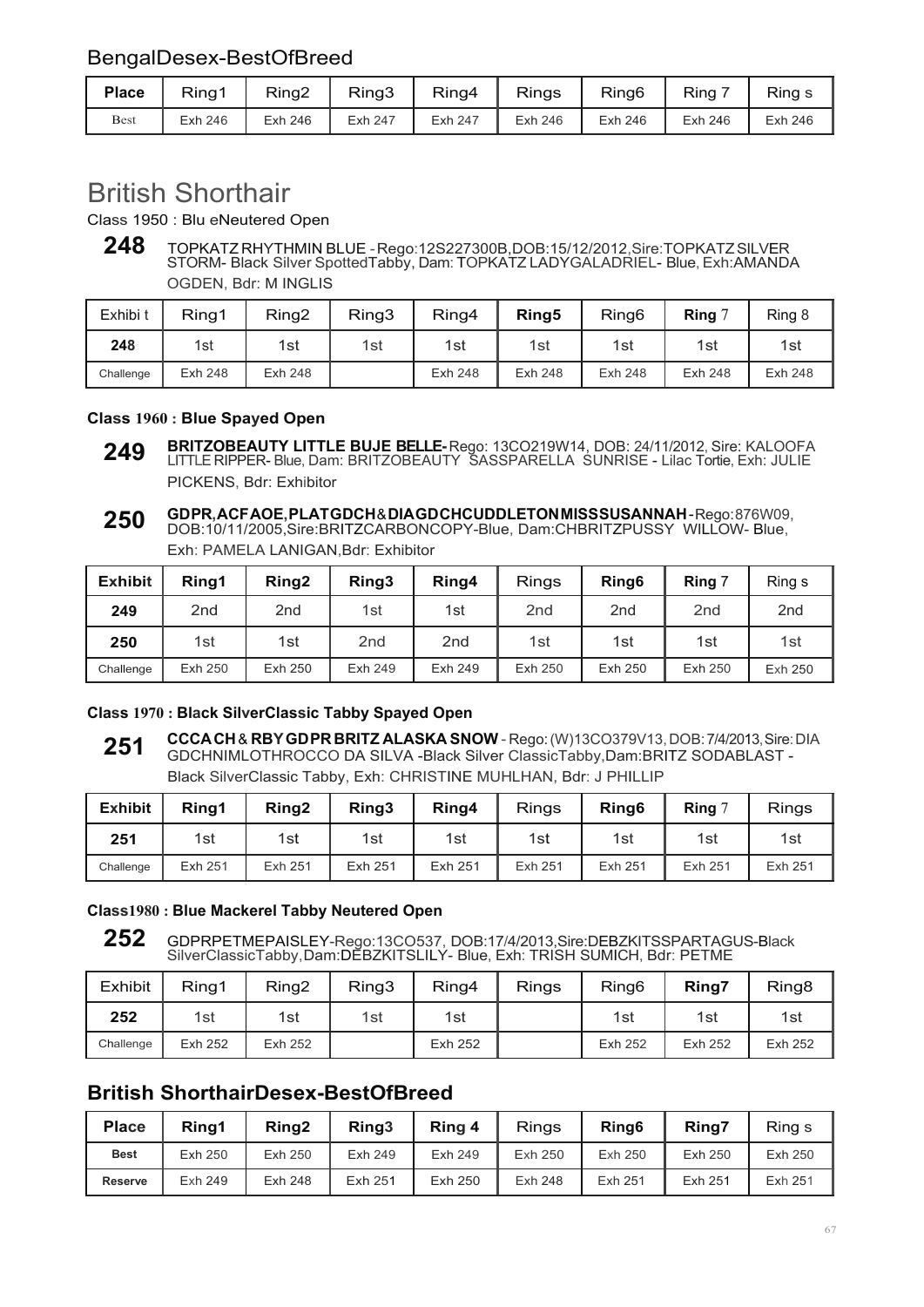## Burmese

Class1990: BlueNeuteredOpen

## **253** DIAGDPRRIORDANMASTERPIESSE-Rego:13COX636,DOB:18/8/2013,Sire:DIAMGDCH SHWAYAMORE PETITE RILEY - Blue, Dam: GD CH RIORDAN FALL FROM GRACE - Chocdate, Exh: JANET STERRY, Bdr:MR NICK SKEET

| <b>Exhibit</b> | Ring1   | Ring <sub>2</sub> | Ring3   | Ring4              | <b>Rings</b> | Ring <sub>6</sub> | <b>Ring7</b> | <b>Rings</b> |
|----------------|---------|-------------------|---------|--------------------|--------------|-------------------|--------------|--------------|
| 253            | 1st     |                   | 1st     | <b>I</b> Withdrawn | 1st          | 1st               | 1st          | 1st          |
| Challenge      | Exh 253 |                   | Exh 253 |                    | Exh 253      | Exh 253           | Exh 253      | Exh 253      |

### **BurmeseDesex-BestOfBreed**

| <b>Place</b> | Rina1   | Ring <sub>2</sub> | Ring3   | Ring4 | <b>Rings</b> | Ring <sub>6</sub> | Ring $\overline{z}$ | <b>Rings</b> |
|--------------|---------|-------------------|---------|-------|--------------|-------------------|---------------------|--------------|
| <b>Best</b>  | Exh 253 |                   | Exh 253 |       | Exh 253      | Exh 253           | Exh 253             | Exh 253      |

## Burmilla Shorthair

#### **Class2000:GroupA- NonOrangeNeutered Open**

**SLV GD PR MESMEREYES SILVAN MALACHI (CHOCOLATE SILVER SHADED)-** Rego: 490W13, DOB:4/3/2013, Sire:MESMEREYESZIGGYSILVAN-GroupA-NonOrange,Dam: MESMEREYESPETRAS SHIRIN-GroupA- NonOrange, Exh: LINDAHORliON,Bdr:CGALLI **254**

| <b>Exhibit</b> | Rina1   | Ring <sub>2</sub> | Ring3   | Ring4   | <b>Rings</b> | Ring <sub>6</sub> | Ring 7  | Ring s  |
|----------------|---------|-------------------|---------|---------|--------------|-------------------|---------|---------|
| 254            | 1st     | 1st               | 1st     | 1st     | 1st          | 1st               | 1st     | 1st     |
| Challenge      | Exh 254 | Exh 254           | Exh 254 | Exh 254 | Exh 254      | Exh 254           | Exh 254 | Exh 254 |

#### **Class2010:Group A-NonOrangeSpayedOpen**

255  $TM$  g fcr.t W: M &r rr s's rij +Te !b5 pA - Non Orange , Dam:MESMEREYESFLEURSPOPEE-GroupA-NonOrange, Exh:LINDA HORTON, Bdr: C GALLI

| <b>Exhibit</b> | Rina1   | Rina <sub>2</sub> | Ring3   | Ring4   | <b>Rings</b> | Ring <sub>6</sub> | <b>Ring</b> $\degree$ | <b>Rings</b> |
|----------------|---------|-------------------|---------|---------|--------------|-------------------|-----------------------|--------------|
| 255            | 1st     | 1st               | 1st     | 1st     | 1st          | 1st               | 1st                   | 1st          |
| Challenge      | Exh 255 | Exh 255           | Exh 255 | Exh 255 | Exh 255      | Exh 255           | Exh 255               | Exh 255      |

### **Burmilla Shorthair Desex** - **Best Of Breed**

| <b>Place</b> | Ring1   | Ring <sub>2</sub> | Ring3   | Ring4   | <b>Rings</b> | Ring <sub>6</sub> | <b>Ring7</b> | <b>Rings</b> |
|--------------|---------|-------------------|---------|---------|--------------|-------------------|--------------|--------------|
| <b>Best</b>  | Exh 254 | Exh 255           | Exh 255 | Exh 254 | Exh 255      | Exh 254           | Exh 254      | Exh 255      |

## Mandalay

#### **Class 2020: Black Neutered Open**

**RAVENCLAW NEROLI SAMBUKA-** Rego: 96W13, DOB: 18/9/2012, Sire: NICODY BIGGLES-BURMESE BROWN - , Dam: RAVENCLAW HOLLY NEROLI- Black, Exh: BARBARA JOHNSON, Bdr:CGALLI **256**

|  | Exhibit | Ring1 | Ring2 Ring3 Ring4 |  |  | $\cdot$ Rings | Ring6 | <b>Ring</b> 7 | Rings |
|--|---------|-------|-------------------|--|--|---------------|-------|---------------|-------|
|--|---------|-------|-------------------|--|--|---------------|-------|---------------|-------|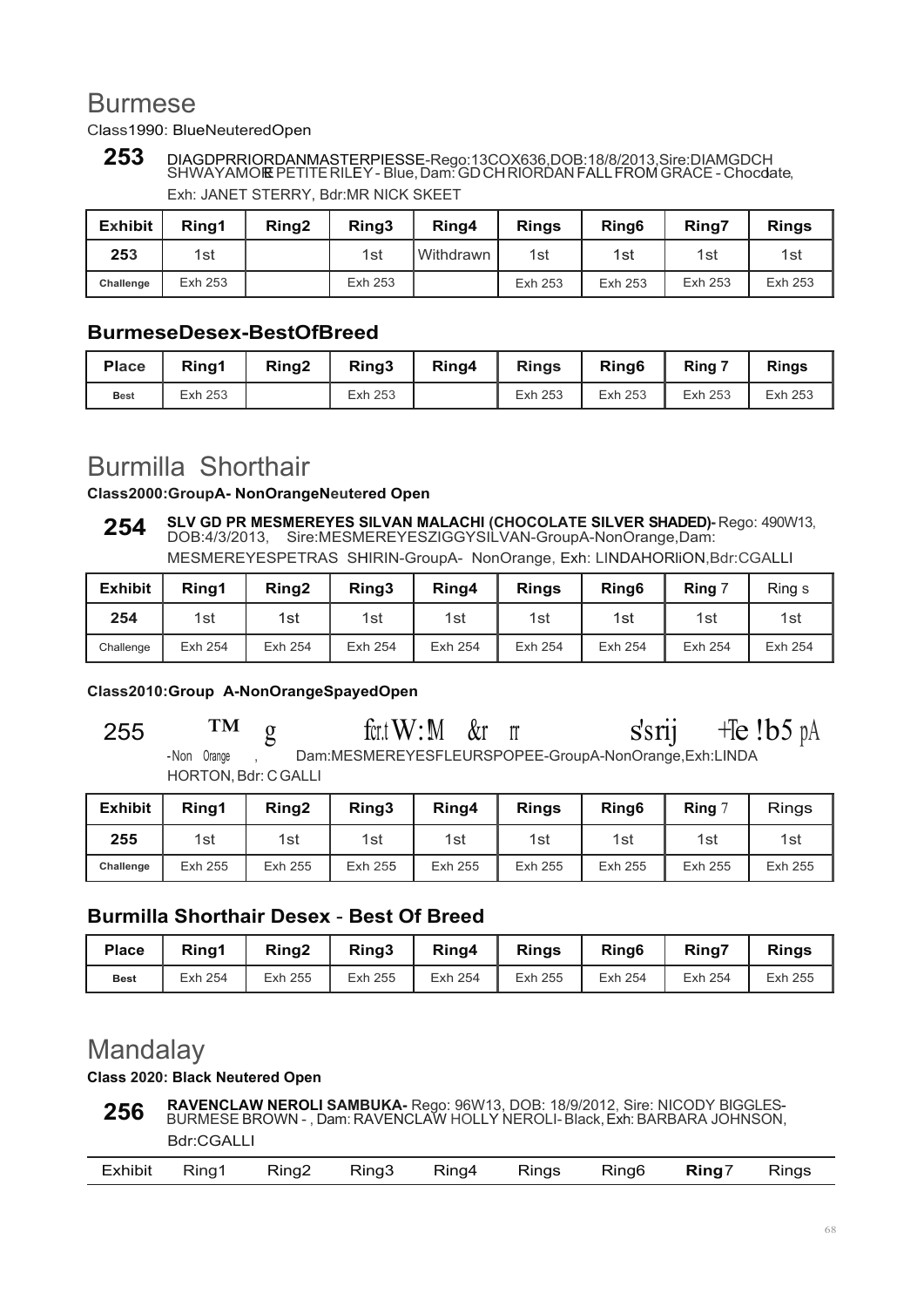| 256       | 1st     | 1st     | 1st        | 1st     | 1st     | l st    | 1st     | 1sı     |
|-----------|---------|---------|------------|---------|---------|---------|---------|---------|
| Challenge | Exh 256 | Exh 256 | 256<br>Exh | Exh 256 | Exh 256 | Exh 256 | Exh 256 | Exh 256 |

### **MandalayDesex-BestOfBreed**

| <b>Place</b> | Rina1   | Ring2   | Ring3   | Ring4   | Ring <sub>5</sub> | Ring <sub>6</sub> | <b>Ring</b> | <b>Rings</b> |
|--------------|---------|---------|---------|---------|-------------------|-------------------|-------------|--------------|
| <b>Best</b>  | Exh 256 | Exh 256 | Exh 256 | Exh 256 | Exh 256           | Exh 256           | Exh 256     | Exh 256      |

## **Russian**

**Class2030:BlueNeuteredOpen**

- **ANP, NAT SHOW CH, IMP DBL GD PR MYENYA MIKHAIL KIROVOVICH**  Rego : GCSA3G99 12, DOB:1/11/2010,Sire:KIMARASIRISHKAKIROV - Blue, Dam: MYENYAKITTIANAVALKOVA - Blue, Exh: JUDITH JORDAN, Bdr: FIONA HAWKINS **257**
- **NAT SH CH, GLD GD PR MYENYA NIKON KIROVOVICH-** Rego: GCSA3G9911, DOB: 1/11/2010, Sire:KIMARA SIRISHKAKIROV- Blue, Dam:MYENYAKITTIANAVALKOVA- Blue, Exh: JUDITH JORDAN Bdr: FIONA HAWKINS **258**

| <b>Exhibit</b> | Ring1           | Ring <sub>2</sub> | Ring3           | Ring4           | Ring <sub>5</sub> | Ring <sub>6</sub> | Ring 7          | <b>Rings</b>    |
|----------------|-----------------|-------------------|-----------------|-----------------|-------------------|-------------------|-----------------|-----------------|
| 257            | 1st             | 1st               | 1st             | 1st             | 1st               | 2nd               | 1st             | 1st             |
| 258            | 2 <sub>nd</sub> | 2 <sub>nd</sub>   | 2 <sub>nd</sub> | 2 <sub>nd</sub> | 2 <sub>nd</sub>   | 1st               | 2 <sub>nd</sub> | 2 <sub>nd</sub> |
| Challenge      | Exh 257         | Exh 257           | Exh 257         | Exh 257         | Exh 257           | Exh 258           | Exh 257         | Exh 257         |

#### **Class 2040 : Blue Spayed Open**

- **259 KIMARA SIL VA LEERAH**  Rego: 07CO567, DOB: 2/4/2007, Sire: OBANYA SILVER AZARAC Blue, Dam: KIMARA SILVERESQUE KASHMERE - Blue, Exh: LUCY NIKIFOROS , Bdr: Exhibitor
- **GOLASH PRINCESS NALA-** Rego: 443W14,. DOB: 18/1/2014, Sire: GOLASH CSAR TCHAIKOVSKY - Blue, Dam: GOLASH LADY ANZHELIKA- Blue, Exh: DEAN COLLINS, Bdr: A **GOULD 260**
- **GOLASH TSARINA VIKTORIYA** Rego: 442W14, DOB: 18/1/2014, Sire: GOLASH CSAR TCHAIKOVSKY - Blue, Dam: GOLASH LADY ANZHELIKA- Blue, Exh: MATTHEW FRASER, Bdr: MILENA GOULD **261**

| <b>Exhibit</b> | Ring1           | Ring <sub>2</sub> | Ring3           | Ring4           | Ring <sub>5</sub> | Ring <sub>6</sub> | Ring 7          | <b>Rings</b>    |
|----------------|-----------------|-------------------|-----------------|-----------------|-------------------|-------------------|-----------------|-----------------|
| 259            | 2 <sub>nd</sub> | 3rd               | 1st             | 3rd             | 2 <sub>nd</sub>   | 3rd               | 1st             | 2 <sub>nd</sub> |
| 260            | 1st             | 2 <sub>nd</sub>   | 3rd             | 2 <sub>nd</sub> | 3rd               | 1st               | 2 <sub>nd</sub> | 3rd             |
| 261            | 3rd             | 1st               | 2 <sub>nd</sub> | 1st             | 1st               | 2 <sub>nd</sub>   | 3rd             | 1st             |
| Challenge      | Exh 260         | Exh 261           | Exh 259         | Exh 261         | Exh 261           | Exh 260           | Exh 259         | Exh 261         |

#### **Class 2050 : Black Neutered Open**

- **TWILi SALEM BLACK SABBETH**  Rego : 513W14 , DOB: 23/2/2014, Sire: GOLASH CSAR TCHAIKOVSKY - Blue, Dam:TWILi PEPPER POTTS - Black, Exh: DEAN COLLINS, Bdr: A GOULD **262**
- **GD PR BLUEBEBOP MADIBA-** Rego: 14CO118, DOB: 17/10/2013, Sire: BLUEBEBOP DIZZY GILLESPIE- Black, Dam: BLUEBEBOP JAllFANTASY- Blue, Exh: CORINNE PAGE,Bdr: Exhibitor **263**

| <b>Exhibit</b> | Ring1 | Ring <sub>2</sub> | Ring3 | Ring4           | Ring <sub>5</sub> | Ring <sub>6</sub> | Ring7           | <b>Rings</b>    |
|----------------|-------|-------------------|-------|-----------------|-------------------|-------------------|-----------------|-----------------|
| 262            | 1st   | 1st               | 1st   | 1st             |                   | 1st               | 1st             | 1st             |
| 263            |       |                   |       | 2 <sub>nd</sub> |                   | 2 <sub>nd</sub>   | 2 <sub>nd</sub> | 2 <sub>nd</sub> |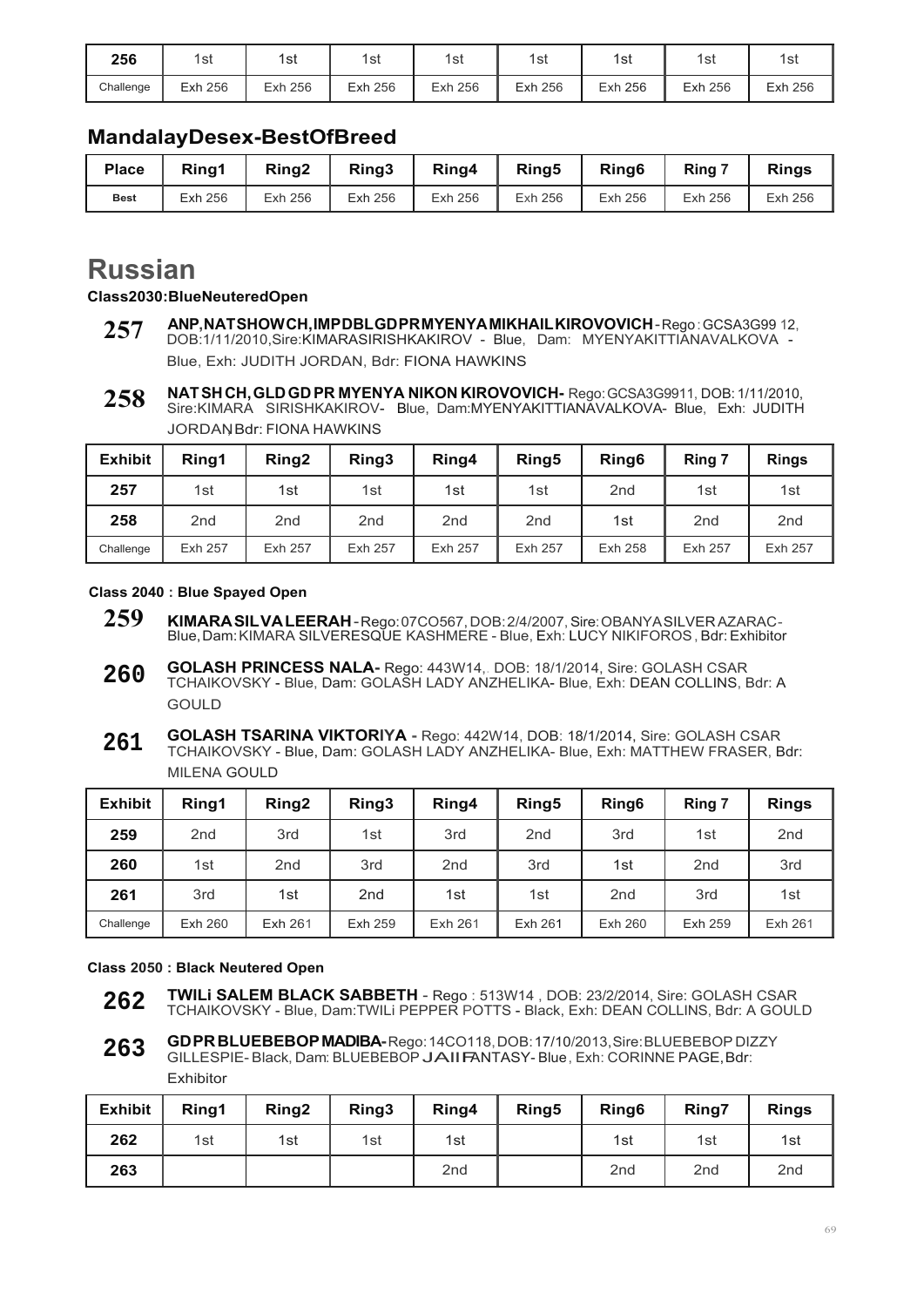### **RussianDesex-BestOf Breed**

| <b>Place</b>   | Rina1          | Ring <sub>2</sub> | Ring3   | Ring4   | <b>Rings</b> | Ring <sub>6</sub> | Ring 7  | <b>Rings</b> |
|----------------|----------------|-------------------|---------|---------|--------------|-------------------|---------|--------------|
| <b>Best</b>    | Exh 260        | Exh 261           | Exh 259 | Exh 261 | Exh 261      | Exh 260           | Exh 259 | Exh 261      |
| <b>Reserve</b> | <b>Exh 257</b> | Exh 257           | Exh 257 | Exh 257 | Exh 262      | Exh 261           | Exh 260 | Exh 257      |
| 3rd            | Exh 262        | Exh 262           | Exh 262 | Exh 258 | Exh 257      | Exh 258           | Exh 257 | Exh 258      |

## Selkirk Rex Longhair

**Class 2060** : **Non Agouti Neutered Open**

**JENGARI BEN HAWKINS (ORANGE EYED WHITE) -** Rego: 744W07/CO12, DOB: 12/1/2006, Sire: JENGARI KING NEPTUNE -(None), Dam: BEVINGTON LADY IMOGEN- (None), Exh: KAY WOODS, Bdr: J REWELL **264**

| <b>Exhibit</b> | Rina1   | Ring <sub>2</sub> | Ring3          | Ring4   | <b>Rings</b> | Ring <sub>6</sub> | Ring 7  | Ring 8  |
|----------------|---------|-------------------|----------------|---------|--------------|-------------------|---------|---------|
| 264            | 1st     | 1st               | 1st            | 1st     | 1st          | 1st               | 1st     | 1st     |
| Challenge      | Exh 264 | Exh 264           | <b>Exh 264</b> | Exh 264 | Exh 264      | Exh 264           | Exh 264 | Exh 264 |

### **SelkirkRexlonghairDesex-BestOfBreed**

| <b>Place</b> | Ring1   | Rina <sub>2</sub> | Ring3   | Ring4   | <b>Rings</b> | Ring <sub>6</sub> | <b>Ring7</b> | <b>Rings</b> |
|--------------|---------|-------------------|---------|---------|--------------|-------------------|--------------|--------------|
| <b>Best</b>  | Exh 264 | Exh 264           | Exh 264 | Exh 264 | Exh 264      | Exh 264           | Exh 264      | Exh 264      |

### Somali

**Class 2070: Tawny Neutered Open**

- **<sup>265</sup>iw***c n.r&. i* ei tfbf"197&85: ,fd,1>?Br l'2§ru'&A 6W8 ANANI-Tawny, Dam: CH JOYLINCAR MARRAKECH - Tawny, Exh: LYNNE MOORMAN, Bdr: DEBBIE THOMAS
- **266 BRZ GD PR JOYLINCAR RHETT BUTTLER-** Rego: 364W12, DOB: 10/2/2012, Sire: BRZ GD CH JOYLINCAR THE COURT JESTER - Cinnamon, Dam: DBL GD CH JOYLINCAR TAMMYS IN LOVE-Tawny, Exh: CAROLINE FURST, Bdr:C CARROLL
- **268 AUST NATGD Pli,CCCA NAT SH CH, ACF BRZ AOE, CCCA DBLGD CH, SUP GD Pf!iTPLPLAT GD PR, TR PR, Qr-A DBL GR CH, QFA BRZ DBL GR CH, ACT DBL GR CH, CFA NSW \.,;H JOYLINCARSUNGODAMUN**RA-Rego:553W09,DOB:1/1/2007,Sire:FINKISOMPAS CALOGERO- Tawny, Dam: JOYLINCAR KOALA BLUE-Blue, Exh:LYNNE MOORMAN, Bdr: C CARROLL

| <b>Exhibit</b> | Ring1           | Ring2   | Ring3           | Ring4           | <b>Rings</b>    | Ring <sub>6</sub> | Ring 7          | Ring 8          |
|----------------|-----------------|---------|-----------------|-----------------|-----------------|-------------------|-----------------|-----------------|
| 265            | 1st             | 1st     | 2 <sub>nd</sub> | 2 <sub>nd</sub> | 2 <sub>nd</sub> | 3rd               | 1st             | 3rd             |
| 266            | 3rd             | 3rd     | 3rd             | 3rd             | 3rd             | 1st               | 3rd             | 1st             |
| 268            | 2 <sub>nd</sub> |         | 1st             | 1st             | 1st             | 2 <sub>nd</sub>   | 2 <sub>nd</sub> | 2 <sub>nd</sub> |
| Chailenge      | Exh 265         | Exh 265 | <b>Exh 268</b>  | Exh 268         | Exh 268         | Exh 266           | Exh 265         | Exh 266         |

**Class 2080** : **Tawny Spayed Open**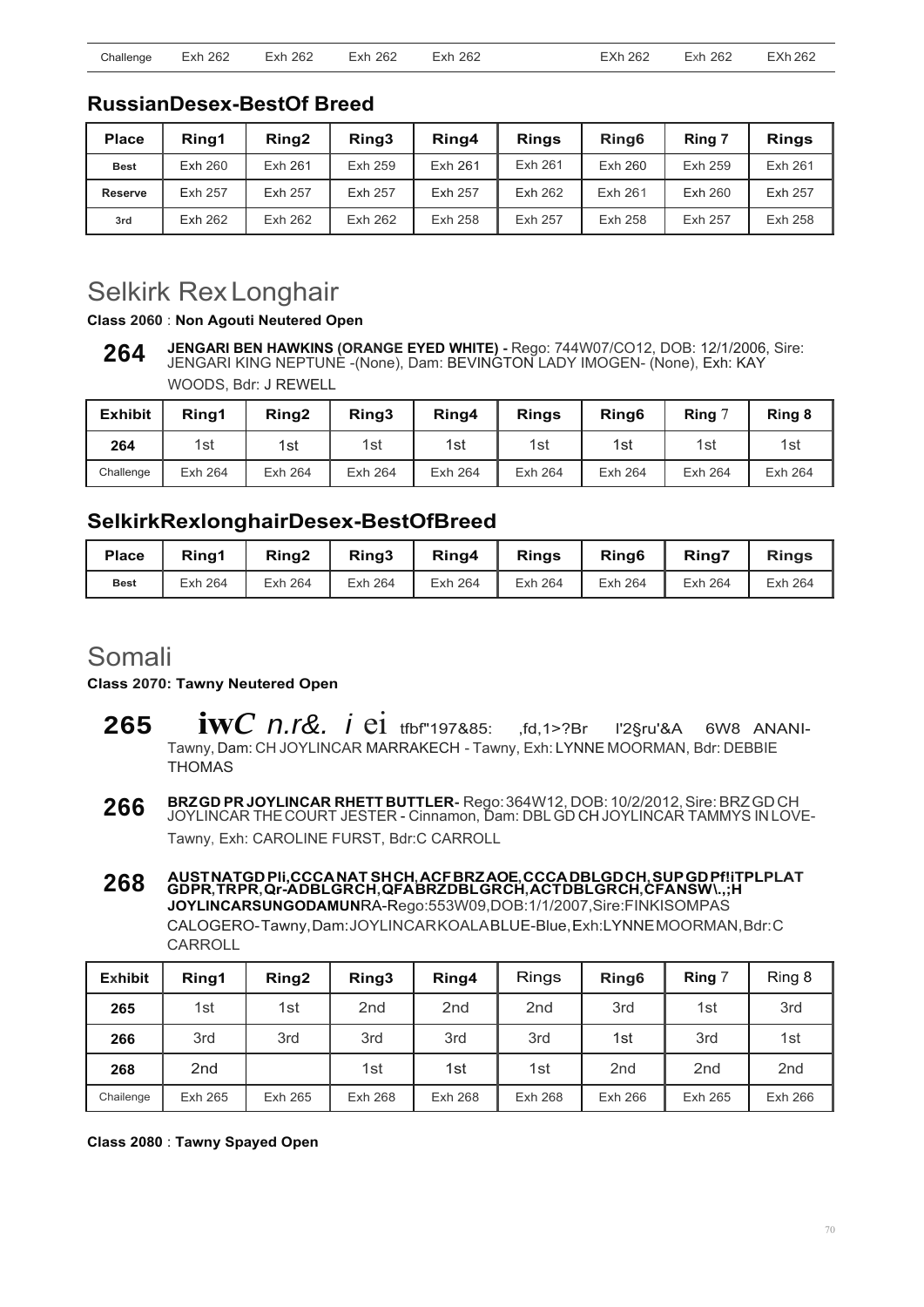#### **DBL GD PR JIOYLINCARSCARLETT OHARA** - Rego: 192W12, DOB: 30/9/2011, Sire: TILSIM DAN BRUNOBANANI (1PMGMY)-Tawny, Dam:DBLGDCHJOYLICARTAMMYSINLOVE- Tawny, Exh: MARTYNA FURST, Bdr:C CARROLL **269**

| <b>Exhibit</b> | Rina1          | Ring <sub>2</sub> | Ring3          | Ring4   | <b>Rings</b> | Ring <sub>6</sub> | Ring7   | <b>Rings</b>   |
|----------------|----------------|-------------------|----------------|---------|--------------|-------------------|---------|----------------|
| 269            | 1st            | 1st               | 1st            | 1st     | 1st          | 1st               | 1st     | 1st            |
| ChallE!nge     | <b>Exh 269</b> | Exh 269           | <b>Exh 269</b> | Exh 269 | Exh 269      | Exh 269           | Exh 269 | <b>Exh 269</b> |

### **Somali Desex-Best OfBreed**

| <b>Place</b>   | Ring1   | Ring <sub>2</sub> | Ring3          | Ring4          | <b>Rings</b>   | Ring <sub>6</sub> | <b>Ring7</b> | <b>Rings</b>   |
|----------------|---------|-------------------|----------------|----------------|----------------|-------------------|--------------|----------------|
| <b>Best</b>    | Exh 265 | Exh 269           | <b>Exh 268</b> | <b>Exh 268</b> | <b>Exh 268</b> | <b>Exh 266</b>    | Exh 265      | <b>Exh 266</b> |
| <b>Reserve</b> | Exh 269 | Exh 265           | Exh 269        | Exh 265        | Exh 269        | Exh 269           | Exh 269      | Exh 269        |

## **Sphynx**

#### **Class2090:Agouti& WhiteSpayed Open**

**270 MANISHOTFEVER(REDTABBY**AND WHff E) - Rego: QIS R 2/31204892, DOB: 26/11/2011 ,Sire: GLD GOGHMANIS FLAMEBRINGER-CREAM & WHITE-Non Agouti& White, Dam:MANIS BABUSHKA DOLL- BLACK TORTIE TABBY & WHITE - Agouti & White, Exh: RODNEY MCGREGOR & SHERINHENRIKSEN, Bdr: R MCGREGOR & S HENRIKSEN

| <b>Exhibit</b> | Ring1   | Ring <sub>2</sub> | Ring3   | Ring4   | <b>Rings</b> | Ring <sub>6</sub> | Ring 7  | <b>Rings</b> |
|----------------|---------|-------------------|---------|---------|--------------|-------------------|---------|--------------|
| 270            | 1st     | 1st               | 1st     | 1st     | 1st          | 1st               | 1st     | 1st          |
| Challenge      | Exh 270 | Exh 270           | Exh 270 | Exh 270 | Exh 270      | Exh 270           | Exh 270 | Exh 270      |

### **SphynxDesex-BestOfBreed**

| <b>Place</b> | Rina1   | Ring <sub>2</sub> | Ring3   | Ring4   | <b>Rings</b> | Ring <sub>6</sub> | Ring 7  | <b>Rings</b> |
|--------------|---------|-------------------|---------|---------|--------------|-------------------|---------|--------------|
| <b>Best</b>  | Exh 270 | Exh 270           | Exh 270 | Exh 270 | Exh 270      | Exh 270           | Exh 270 | Exh 270      |

## **Top Group Three Desex**

| <b>Place</b>     | Ring1   | Ring <sub>2</sub> | Ring <sub>3</sub> | Ring4          | <b>Rings</b>   | Ring <sub>6</sub> | Ring 7  | <b>Rings</b>   |
|------------------|---------|-------------------|-------------------|----------------|----------------|-------------------|---------|----------------|
| <b>Best</b>      | Exh 245 | Exh 255           | Exh 267           | Exh 264        | Exh 270        | Exh 260           | Exh 246 | Exh 245        |
| <b>Reserve</b>   | Exh 260 | Exh 264           | <b>Exh 268</b>    | Exh 249        | Exh 255        | Exh 267           | Exh 267 | Exh 246        |
| 3rd              | Exh 265 | Exh 270           | Exh 259           | Exh 256        | Exh 269        | Exh 254           | Exh 259 | Exh 250        |
| 4th              | Exh 264 | Exh 254           | Exh 255           | Exh 254        | Exh 253        | Exh 270           | Exh 245 | Exh 261        |
| 5th              | Exh 270 | Exh 261           | <b>Exh 249</b>    | Exh 251        | Exh 250        | Exh 246           | Exh 254 | Exh 253        |
| 6th              | Exh 250 | Exh 267           | Exh 245           | Exh 250        | <b>Exh 261</b> | Exh 250           | Exh 260 | <b>Exh 266</b> |
| 7th              | Exh 267 | Exh 269           | Exh 264           | <b>Exh 268</b> | <b>Exh 268</b> | Exh 251           | Exh 256 | Exh 267        |
| 8th              | Exh 246 | Exh 250           | Exh 269           | Exh 261        | Exh 267        | Exh 245           | Exh 257 | Exh 270        |
| 9th              | Exh 257 | Exh 246           | Exh 253           | Exh 265        | Exh 245        | Exh 264           | Exh 264 | Exh 257        |
| 10 <sub>th</sub> | Exh 249 | Exh 256           | Exh 270           | Exh 247        | Exh 246        | Exh 253           | Exh 265 | Exh 255        |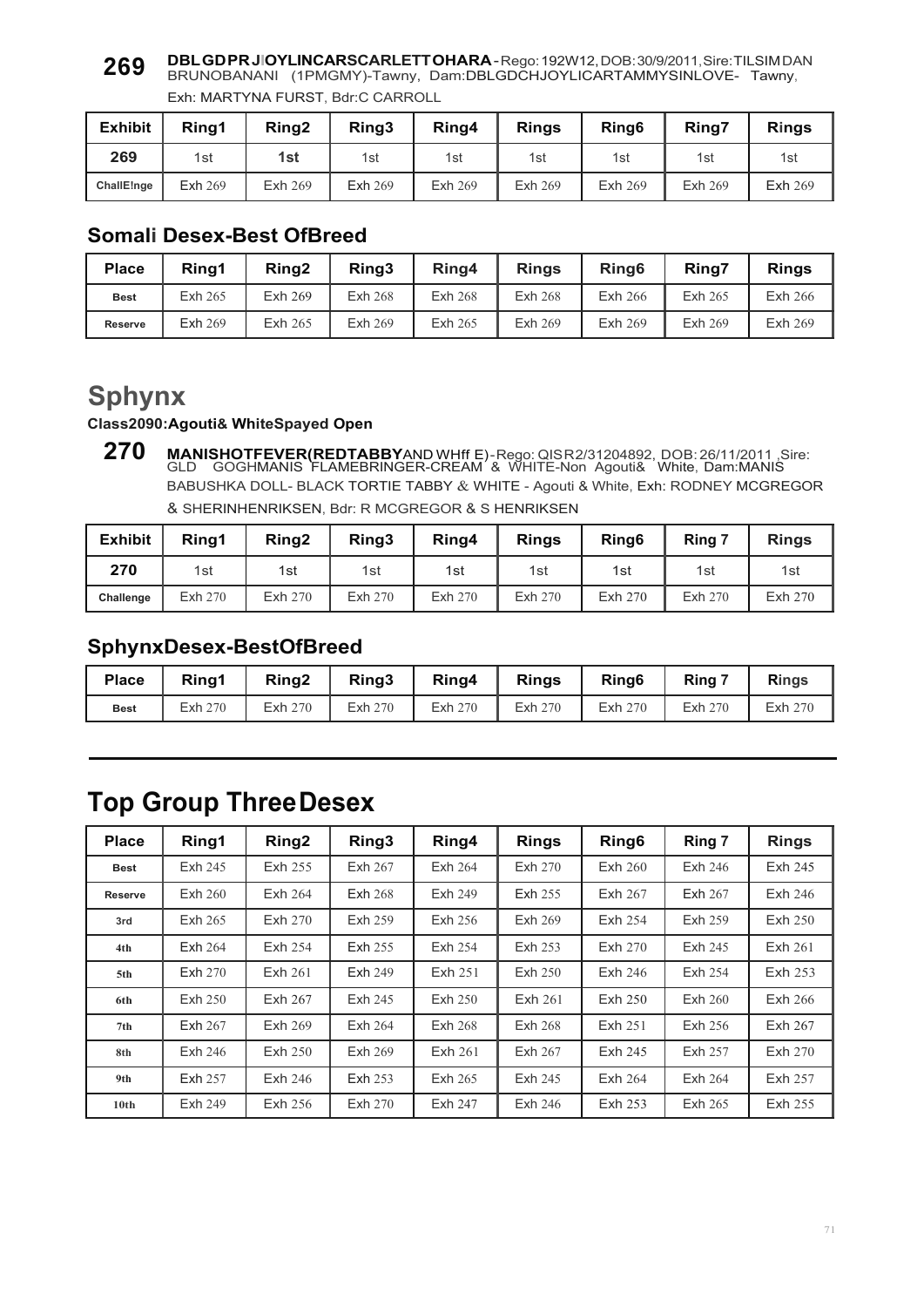# Group Four Kitten

## Companion Pet

Class2100: LonghairNeuteredKittenUnder9Months

271 SINANVANYAMELDA-Rego: -79W15, DOB: 23/9/2014,Sire:-, Dam:-,Exh: MICHELLEHARRIS,<br>Bdr: Exhibitor

| <b>Exhibit</b> | Ring1 | Ring <sub>2</sub> | Ring3 | Ring4 | <b>Rings</b> | Ring <sub>6</sub> | Ring 7 | Rings |
|----------------|-------|-------------------|-------|-------|--------------|-------------------|--------|-------|
| 274            | 1st   | 1st               | 1st   | 1st   | 1st          | 1st               | 1st    | 1st   |

#### **Class2110:ShorthairNeuteredKittenUnder9Months**

**JACKSON(BLACKSMOKE)-Rego:-CC077,**DOB:22/9/2014,Sire:-,Dam:-,Exh:DIANA ROBERTSONBdr: Exhibitor **272**

| <b>Exhibit</b> | Ring1 | Ring <sub>2</sub> | Ring3 | Ring4 | <b>Rings</b> | Ring <sub>6</sub> | Ring 7 | <b>Rings</b> |
|----------------|-------|-------------------|-------|-------|--------------|-------------------|--------|--------------|
| 272            | 1st   | 1st               | 1st   | 1st   | 1st          | 1st               | 1st    | 1รเ          |

# Group Four Desex

## Companion Pet

#### **Class 2120** : **Longhair Neutered Open**

- **273** BONO(BLUEMITTEDWITHABLAZE)-Rego:-, DOB:11/10/2008,Sire:-, Dam: ,Exh:KIRSTY CONNELL, Bdr: Exhibitor
- **THOMAS(RED BICOLOUR)- Rego:-000,**DOB: 24/2/2011, Sire: , Dam: ,Exh: MEGHAN MILLS, Bdr: Exhibitor **274**
- **JONTY (BLACK ANDWHITE)- Rego:-,**DOB: 1/10/2013,Sire:-, Dam:- ,Exh: KARENBROOKSBY, Bdr: Exhibitor **275**
- **MELISSA(BLUEPOINT)- Rego:**GCSAIG10582, DOB:27/10/2008, Sire: , Dam: ,Exh: SUSAN GOODALL, Bdr: Exhibitor **276**
- **MERCEDES (BROWN TORTIE TABBY AND WHITE)**  Rego:-. DOB: 20/10/2004, Sire: , Dam: , Exh: KIRSTY CONNELL, Bdr: Exhibitor **277**

| <b>Exhibit</b> | Ring1           | Ring <sub>2</sub> | Ring3           | Ring4           | <b>Rings</b>    | Ring <sub>6</sub> | Ring 7          | Ring <sub>8</sub> |
|----------------|-----------------|-------------------|-----------------|-----------------|-----------------|-------------------|-----------------|-------------------|
| 273            | 4th             | 5th               | 2 <sub>nd</sub> | 2 <sub>nd</sub> | 5th             | 3rd               | 2 <sub>nd</sub> | 2 <sub>nd</sub>   |
| 274            | 1st             | 1st               | 4th             | 4th             | 4th             |                   | 4th             | 4th               |
| 275            | 2 <sub>nd</sub> | 4th               | 5th             | 3rd             | 3rd             |                   | 5th             | 5th               |
| 276            | 5th             | 2 <sub>nd</sub>   | 3rd             | 1st             | 2 <sub>nd</sub> | 1st               | 1st             | 1st               |
| 277            | 3rd             | 3rd               | 1st             | 5th             | 1st             | 2 <sub>nd</sub>   | 3rd             | 3rd               |

#### **Class 2140: Shorthair Neutered Open**

**278 SPIKE(BLACKSILVER)-Rego:**11CO321/W15, DOB: 2/3/2011,Sire : - , Dam: - , Exh:TARA CARLE, Bdr: Exhibitor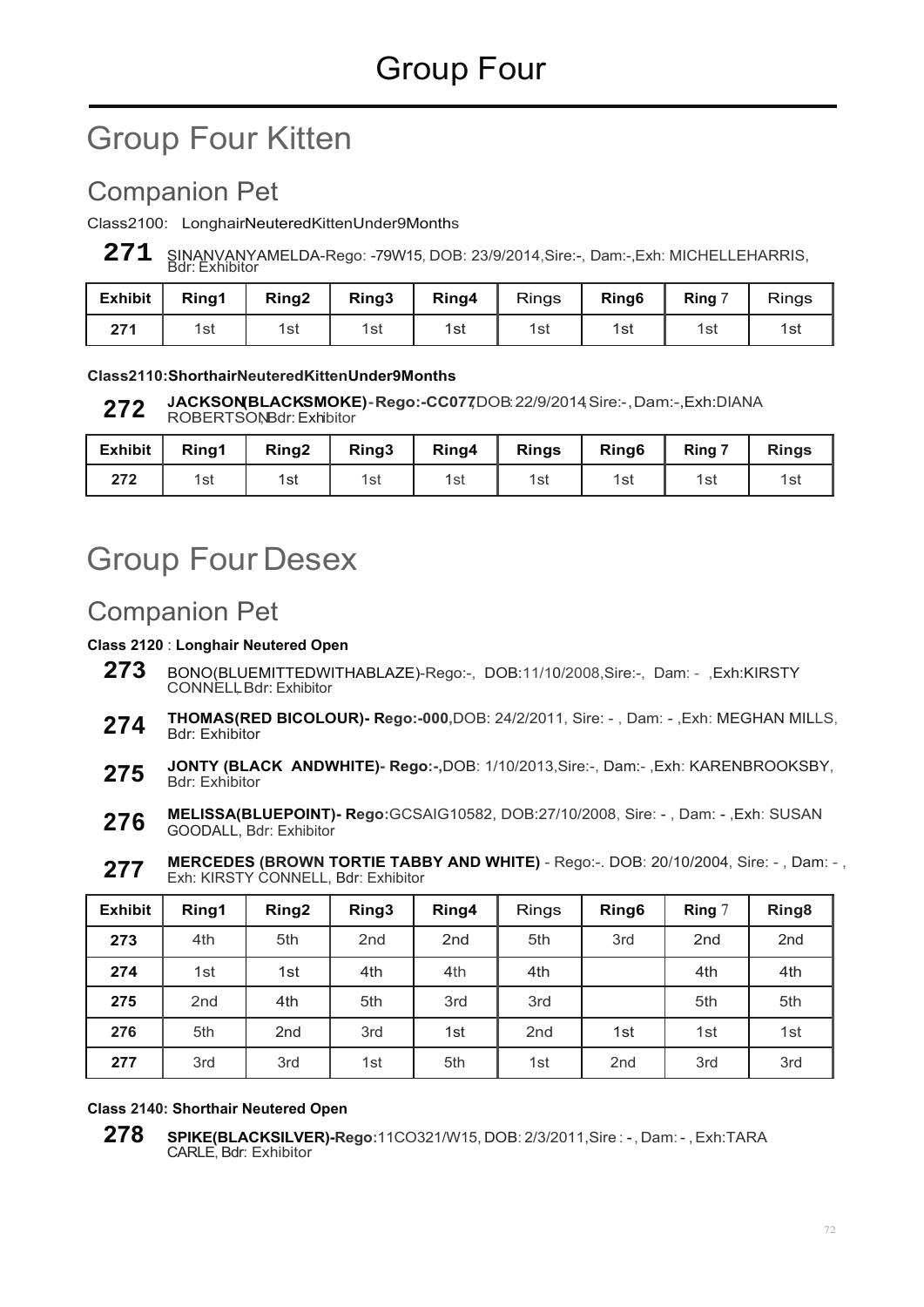**LALALORDOFTHERINGS(TICKEDTABBY)- Rego:-,**DOB:1/1/2007,Sire:-, Dam: -,Exh: SANDRA HAYES, Bdr: Exhibitor **279**

**SHENA (BLACK)-Rego:**.,DOB:1/9/2013,Sire:-,Dam:-,Exh:BARBARAJOHNSON,Bdr: **Exhibitor 280**

| <b>Exhibit</b> | Ring1           | Ring <sub>2</sub> | Ring3           | Ring4           | <b>Rings</b> | Ring <sub>6</sub> | Ring7           | Ring <sub>8</sub> |
|----------------|-----------------|-------------------|-----------------|-----------------|--------------|-------------------|-----------------|-------------------|
| 278            | 3rd             | 1st               | 1st             | 3rd             |              | 3rd               | 2 <sub>nd</sub> | 2 <sub>nd</sub>   |
| 279            | 1st             | 2 <sub>nd</sub>   | 3rd             | 2 <sub>nd</sub> |              | 2 <sub>nd</sub>   | 1st             | 3rd               |
| 280            | 2 <sub>nd</sub> | 3rd               | 2 <sub>nd</sub> | 1st             |              | 1st               | 3rd             | 1st               |

## **Top Group Four Desex**

| <b>Place</b>     | Ring1   | Ring <sub>2</sub> | Ring3   | Ring4   | <b>Rings</b>   | Ring <sub>6</sub> | Ring 7  | Ring <sub>8</sub> |
|------------------|---------|-------------------|---------|---------|----------------|-------------------|---------|-------------------|
| <b>Best</b>      | Exh 279 | Exh 272           | Exh 278 | Exh 272 | Exh 279        | Exh 280           | Exh 279 | Exh 272           |
| <b>Reserve</b>   | Exh 274 | Exh 278           | Exh 277 | Exh 276 | Exh 277        | Exh 279           | Exh 278 | Exh 276           |
| 3rd              | Exh 272 | Exh 274           | Exh 272 | Exh 280 | Exh 272        | Exh 272           | Exh 280 | Exh 280           |
| 4th              | Exh 275 | Exh 279           | Exh 273 | Exh 273 | Exh 276        | Exh 278           | Exh 276 | Exh 271           |
| 5th              | Exh 271 | Exh 276           | Exh 280 | Exh 279 | Exh 275        | Exh 276           | Exh 271 | Exh 273           |
| 6th              | Exh 280 | Exh 271           | Exh 276 | Exh 278 | <b>Exh 280</b> | Exh 271           | Exh 272 | Exh 278           |
| 7th              | Exh 277 | Exh 277           | Exh 271 | Exh 275 | Exh 271        | Exh 277           | Exh 273 | Exh 277           |
| 8th              | Exh 278 | Exh 280           | Exh 279 | Exh 271 | Exh 278        | Exh 273           | Exh 277 | Exh 279           |
| 9th              | Exh 273 | Exh 275           | Exh 274 | Exh 274 |                | Exh 274           | Exh 274 | Exh 274           |
| 10 <sub>th</sub> | Exh 276 | Exh 273           | Exh 275 | Exh 277 |                | Exh 275           | Exh 275 | Exh 275           |





/*brivep<sub>m</sub>csm*</sub>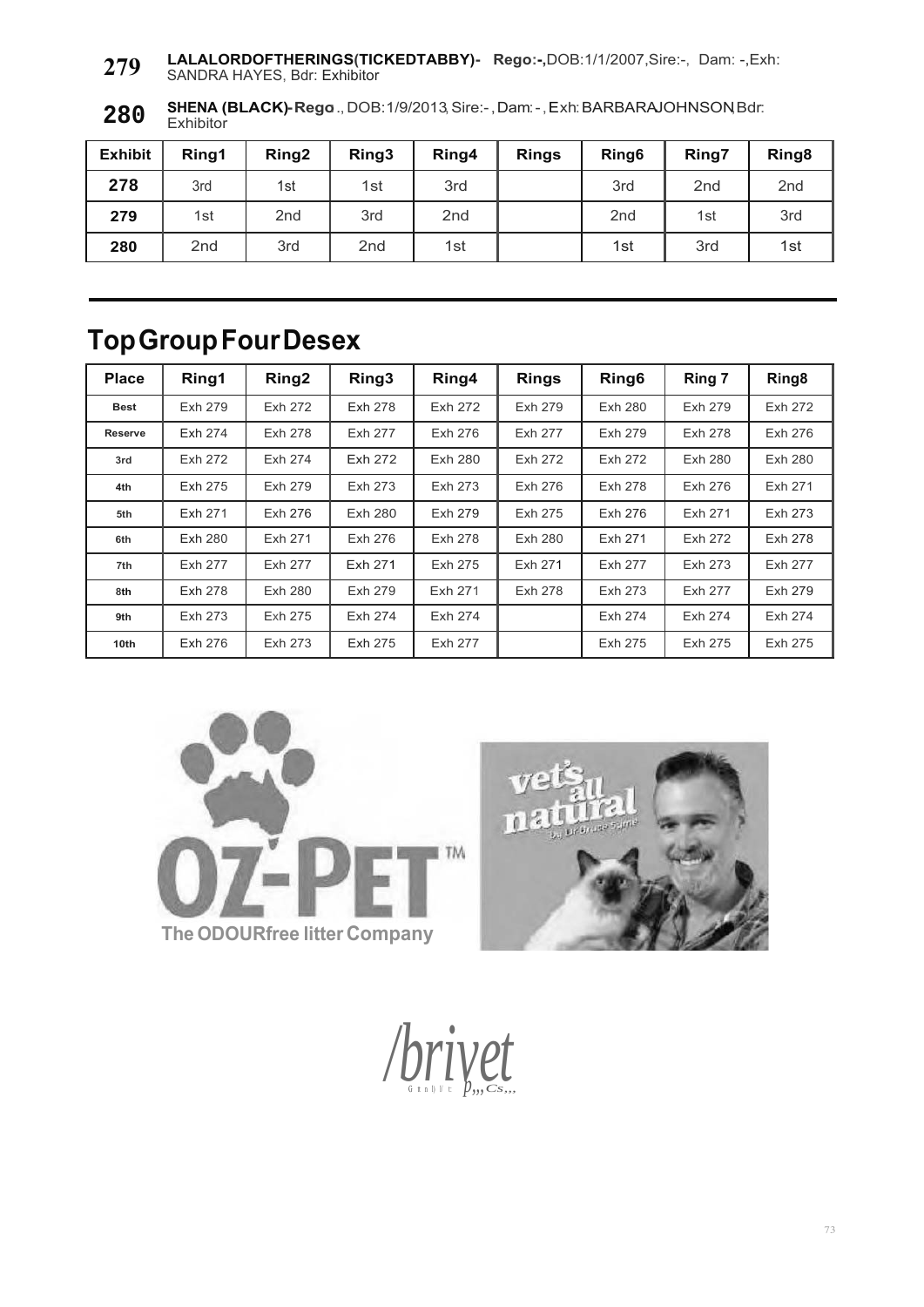## **Exhibitors**

| Name                                     | Assoc         |            | State Phone  | Email                                  | ExhibitNo's                              |
|------------------------------------------|---------------|------------|--------------|----------------------------------------|------------------------------------------|
| <b>LEANNE ADAMS</b><br><b>JOAN TRIGG</b> | <b>FCCV</b>   | <b>VIC</b> | 03 59956454  | leanneadams1@bigponam                  | 23,125                                   |
| <b>LIZ&amp; SCOOT ANDRESEN</b>           | CANT          | NT         | 08 8955 5521 | cleveland@clevelandcattery.com         | 212,2 14                                 |
| <b>MARILYN ANGELO</b>                    | <b>NSWCFA</b> | <b>NSW</b> | 0417468466   | sawadas@hotkey.net.au                  | 197, 206                                 |
| <b>ADELE AUSTIN</b><br><b>PAULDWYER</b>  | <b>FCCV</b>   | <b>VIC</b> | 0437600449   | magictricks@bigporodm                  | 119,120                                  |
| <b>TANYA BILTOFT</b>                     | ANCATS        | WA         |              | tnbiltoft@hotmail.com                  | 47                                       |
| <b>SARAH BRADSHAW</b>                    | COAWA         | WA         |              | petascrafts@yahoo.comau                | 223                                      |
| <b>SHARON BROCK</b>                      |               | <b>VIC</b> | 9748 4632    | cchomes@et.netau                       | 117                                      |
| <b>KARENBROOKSBY</b>                     | <b>CATSWA</b> | <b>WA</b>  |              | karenbrooksby@mecom                    | 61,275                                   |
| ELIZABETH BROWN                          | COAWA         | WA         | 08 9459 4614 | ianbrown@iprimus.com                   | 152,222                                  |
| RITA& EVELYN BRUCHE                      | <b>GCCFSA</b> | SA         |              | vivace@vivaoesomis.net                 | 238,267                                  |
| ELIZABETH BUCKLEY                        | <b>GCCFV</b>  | <b>VIC</b> |              | elizabeh@silhouetteragdolls.com.a<br>u | 48                                       |
| <b>PAT BUNTER</b>                        | <b>GCCFV</b>  | <b>VIC</b> |              | bunterp@bigpond.com                    | 6,29,57                                  |
| MAUREEN CAMPBEL                          | COAWA         | WA         | 08 9377 5077 | abysom@bigpond.net.au                  | 177, 237                                 |
| <b>MAREECARLE</b>                        | <b>CATSWA</b> | WA         | 08 9317 4479 | cchomes@et.netau                       | 160, 161, 164, 168, 226, 227,<br>228.230 |
| <b>TARA CARLE</b>                        | CATSWA        | WA         | 08 9317 4477 | cchomesmet.net.au                      | 122,278                                  |
| CAROLE CARROLL                           | <b>CATSWA</b> | WA         | 0403 778 233 | joylimar@inetnet.au                    | 178, 179, 180, 187, 236, 239             |
| JEANNETTE, CASOTTI                       | CATSWA        | WA         | 92952658     | jcasotti@netnet.au                     | 246                                      |
| <b>DEMETRI CASSOTTI</b>                  | CATSWA        | WA         |              |                                        | 247                                      |
| <b>JAIYMEKA CATTERY</b>                  | CATSWA        | WA         |              | kittkat@bigpond.com                    | 5, 25, 28, 34, 58, 62                    |
| <b>MARIA CAVE</b>                        | <b>FCCV</b>   | <b>VIC</b> |              |                                        | 4                                        |
| <b>DEAN COLLINS</b>                      | <b>CATSWA</b> | WA         | 0422157677   | dean.collins@yniacom                   | 260,262                                  |
| <b>KIRSTYCONNELL</b>                     | CATSWA        | WA         | 09 9455 1230 | mewsingsragdolls@yahoo.com             | 17, 43, 66, 273, 277                     |
| <b>DEBRACOP ELAND</b>                    | COAWA         | WA         | 0450044843   | deb8181@net.net.au                     | 81,106,115,116                           |
| <b>JO DENNINGTON</b>                     | QFA           | OLD        |              | reshkycats@bigpond.com                 | 124,209, 211                             |
| ANDREA DEY                               | <b>CATSWA</b> | WA         | 08 9274 0906 | andreafdey@yahoo.com.au                | 213                                      |
| <b>DIANNE DOLMAN</b><br>CARYPLESSNIG     | <b>GCCFSA</b> | SA         | 08 8447 2489 | brookside@internode.on.net             | 147, 149, 151                            |
| <b>KDOSSEL</b>                           | COAWA         | WA         |              |                                        | 148                                      |
| <b>CAROL ERCEG</b>                       | ANCATS        | WA         |              | carolannsiamesecats@githeom            | 82, 107, 113                             |
| <b>HANNAH FACKERELL</b>                  | CATSWA        | WA         |              | fackerells@bigpond.com                 | 31                                       |
| <b>MARGIE FISK</b>                       | COAWA         | WA         |              | puss.in.boots@live.com.au              | 127, 128, 190, 193                       |
| <b>SUEFLETCHER</b>                       | <b>FASA</b>   | SA         |              | zurisanacattery@gmacom                 | 76,77, 90,92, 93,1 10                    |
| SONIA FRANCIS                            |               | WA         |              | soniafrancis@y7mail.com                | 52,54                                    |
| <b>MATTHEW FRASER</b>                    | CATSWA        | WA         |              | mfrayse@gmail.com                      | 261                                      |
| LESLEYFREEMANN                           | <b>GCCFV</b>  | VIC        | 03 97542150  | Ifreemann@netspaceaue                  | 2, 3; 22                                 |
| <b>MARTYNA F URST</b>                    | <b>CATSWA</b> | WA         | 08 9306 8934 | puppyeyes 10@hotmail.com               | 8,60, 269                                |
| <b>CAROLINE URST</b>                     | <b>CATSWA</b> | WA         | 0435183480   | puppyeyes110@hotmail.com               | 266                                      |
| <b>JANICE &amp; PAUL GABLONSKI</b>       | QFA           | OLD        | 0419170383   | jananne33@mail.com                     | 189                                      |
| CAROLEGALLI                              | <b>CATSWA</b> | WA         | 08 9455 1481 | admin@roellencattery.com.au            | 216,218, 221, 224                        |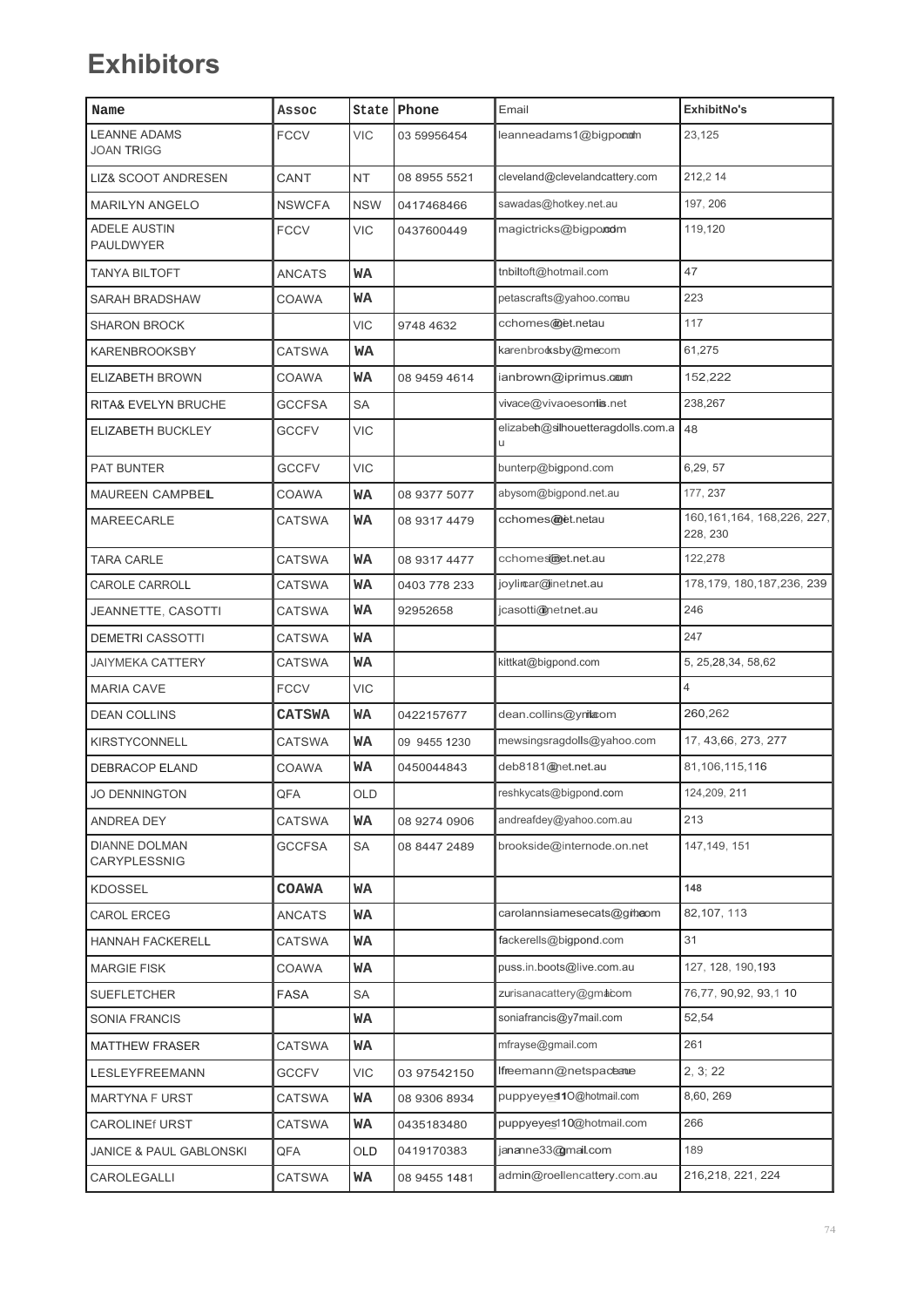| <b>SUSAN GAME</b>                          | <b>CATSWA</b> | <b>WA</b>  | 0409082395     | ssgame@net.net.au               | 78, 89, 101, 104, 114, 118                                    |
|--------------------------------------------|---------------|------------|----------------|---------------------------------|---------------------------------------------------------------|
| <b>ANTHONYGODDEN</b>                       | <b>ANCATS</b> | WA         | 0419 691 404   | algodden@outlook.com            | 243                                                           |
| <b>SUSANGOODALL</b>                        | <b>CATSWA</b> | WA         | 0407479931     | susanskysum1@bigpond.com        | 14, 42, 46, 68, 73, 276                                       |
| <b>MILENA GOULD</b>                        | <b>CATSWA</b> | <b>WA</b>  | 08 9394 0467   | mgould2@s.lcbom                 | 159.171                                                       |
| <b>JOANNEGREENTREE</b>                     | <b>NSWCFA</b> | <b>NSW</b> | 0409123906     | jaygee.jo@gmilacom              | 7.27                                                          |
| CATHERINEGUNSON                            | <b>CATSWA</b> | WA         |                | catsofamairn@catsofamarin.com   | 74,79,80, 87,95,96,97,98,<br>103                              |
| <b>MICHELLE HARRIS</b>                     | <b>CATSWA</b> | WA         | 0413 394625    | sinanvanya@mail.com             | 13.50.71.271                                                  |
| <b>SANDRA HA YES</b>                       | <b>CATSWA</b> | WA         |                | sandii64@hotmail.com            | 55,279                                                        |
| <b>LINDA HORTON</b>                        | <b>CATSWA</b> | <b>WA</b>  |                |                                 | 254, 255                                                      |
| LINDA JEWKES                               | <b>NSWCFA</b> | <b>NSW</b> | 02 6920 1177   | franklinpark@bigpondom.au       | 176                                                           |
| <b>BARBARA JOHNSON</b>                     | <b>CATSWA</b> | WA         |                | bbkuriata@gmali.com             | 256,280                                                       |
| <b>HEATHER&amp; RODNEY JONES</b>           | QFA           | QLD        | 0738164070     | sootyj@bigpond.com              | 35, 63, 64, 65                                                |
| <b>JUDITH JORDAN</b>                       | <b>GCCFSA</b> | SA         | 08 83572142    | judth@judhjordan.com.au         | 245,257, 258                                                  |
| <b>HELEN KEELING</b>                       | COAWA         | <b>WA</b>  |                |                                 | 219                                                           |
| <b>DEANNE KESTEL</b>                       | <b>CATSWA</b> | WA         | 92092597       | richdeanpersians@bigpond.com    | 9, 10, 33, 37                                                 |
| <b>JUDY KLUCZNAIK</b>                      | <b>CATSWA</b> | <b>WA</b>  |                | terjk@bigpond.com               | 67, 72                                                        |
| <b>EVELYNKUEH</b>                          | COAWA         | WA         |                |                                 | 100,105                                                       |
| <b>REBECCA KUSS</b>                        | <b>GCCFSA</b> | SA         |                | rebecca.kuss@optusnet.com.au    | 153, 174, 175, 233, 234                                       |
| <b>TRACEY LAMB</b>                         | QFA           | QLD        | 07 5546 3920   | fidelismainecoons@impus.com.au  | 30                                                            |
| PAMELA LANIGAN                             | <b>CATSWA</b> | WA         |                | cuddleton@optiic.com            | 136, 207, 210, 250                                            |
| <b>SUSAN LEWIS</b>                         | COAWA         | WA         | 04591 11189    | lewis.susan07@gmali.com         | 102                                                           |
| <b>JULIE MAAS</b>                          | QFA           | QLD        | 07 3200 1920   | jule@arbritt.com                | 133, 142, 200, 201                                            |
| <b>FAYE MARTINI.JAKSON</b>                 | <b>GCCFV</b>  | <b>VIC</b> |                |                                 | 134, 137, 141, 198, 205                                       |
| AMBER MCALLAN                              | CATSWA        | WA         |                | MGould2@slb.com                 | 172                                                           |
| RODNEY MCGREGOR<br><b>SHERIN HENRIKSEN</b> | QICC          | <b>OLD</b> | 0754246394     | rocketzxr@hotmail.com           | 182,242,270                                                   |
| NATALIE MCNAMARA<br><b>LYNETTESUMMERS</b>  | CATSWA        | WA         |                | natmacbumese@gmila.com          | 144, 145, 146                                                 |
| <b>WENDY MIEGLITZ</b>                      | <b>GCCFV</b>  | VIC        | 59792727       | wendy@trazarra.com              | 11                                                            |
| <b>MEGHAN MI LLS</b>                       | <b>CATSWA</b> | WA         |                | buggie97@bigpond.com.au         | 274                                                           |
| <b>LYNNE MOORMAN</b>                       | CATSWA        | WA         |                |                                 | 265, 268                                                      |
| CHRISTINE MUHLHAN                          | <b>FCCV</b>   | VIC        | 0405155073     | mulzy2@htomail.com              | 251                                                           |
| <b>SYBIL NELSON</b>                        | FASA          | SA         | +6 18828728 11 | sybil nelson@hotmail.com        | 126, 191, 192                                                 |
| <b>LEE NESBITT</b>                         | <b>FASA</b>   | SA         |                | mockingja ytonkinese@homail.com | 183,184                                                       |
| <b>ANNE NEWTON</b>                         | COAWA         | WA         |                | annenewton39@gmai.lcom          | 32                                                            |
| <b>LUCYNIKIFOROS</b>                       | CATSWA        | WA         | 08 9419 7473   | kimara@net.net.au               | 123, 155, 156, 157, 162, 165,<br>166, 170, 188, 225, 229, 259 |
| <b>D NIXON</b>                             | CATSWA        | WA         |                |                                 | 150,215                                                       |
| AMANDA OGDEN                               | COAWA         | WA         |                | Info@beavaisrogue.com           | 199,248                                                       |
| <b>MARGARE OSLER</b>                       | <b>FCCV</b>   | <b>VIC</b> | 03 5968 8887   | margarte.osler@bigpond.com      | 91,112                                                        |
| CORINNEPAGE                                | COAWA         | <b>WA</b>  |                |                                 | 154, 158, 163, 167, 169, 232,<br>263                          |
| <b>ARLENE PAGE</b>                         | COAWA         | WA         |                |                                 | 173                                                           |
| <b>RODPATTINSON</b>                        | <b>CATSWA</b> | WA         | 0412953989     | rodpattinson@gmail.com          | 109,111                                                       |
| MURRAY & JEANETTE PHILIP'                  | COAWA         | WA         | 08 9842 64 61  | britzula@bigpond.com            | 26 135 138 140                                                |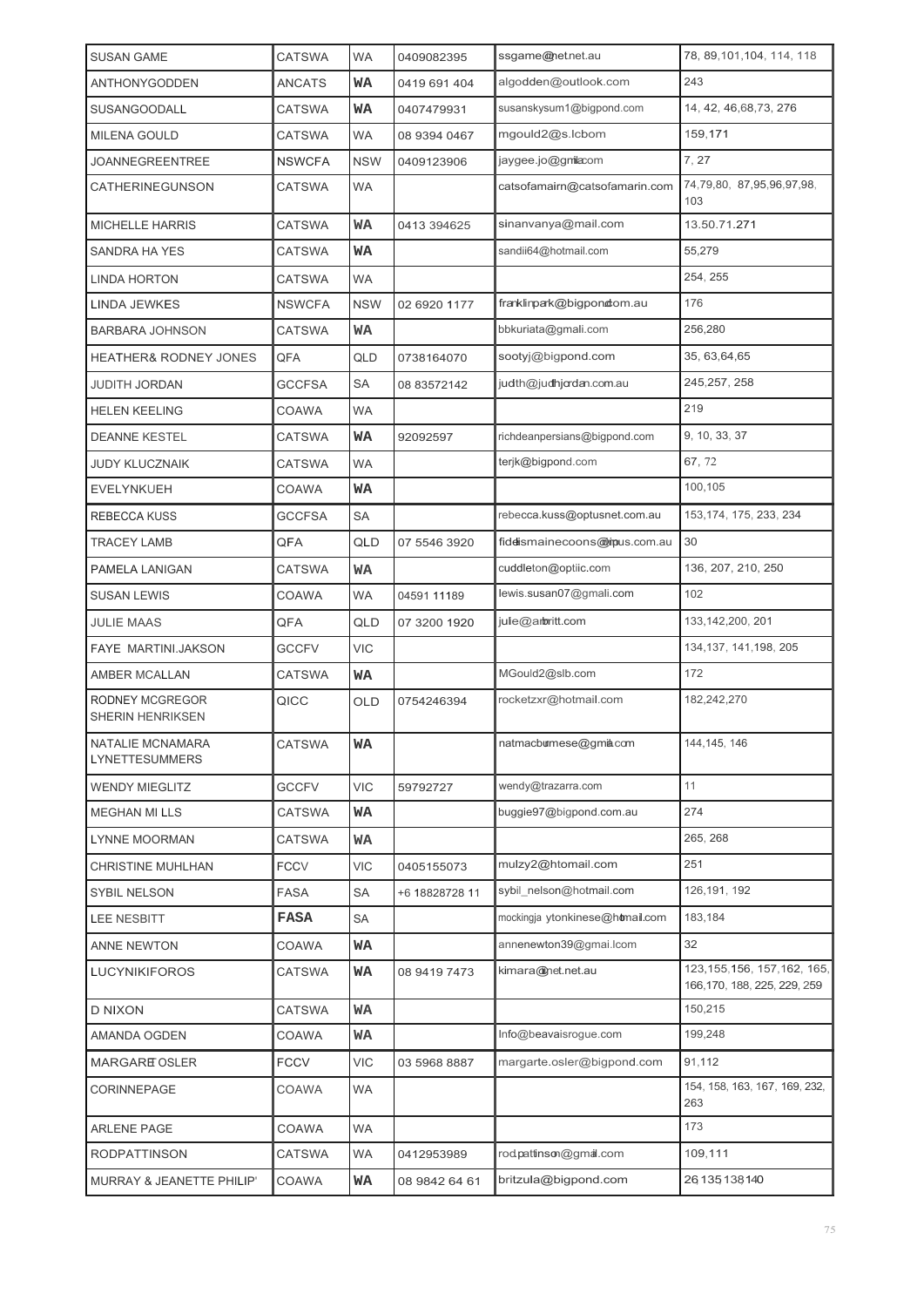| <b>JULIEPICKENS</b>                                | <b>CATSWA</b>  | WA         |               |                                     | 203,204,208.249                        |
|----------------------------------------------------|----------------|------------|---------------|-------------------------------------|----------------------------------------|
| <b>RUTH PRYDE</b>                                  | <b>CATSWA</b>  | WA         | 08 9259 449 4 | kinabaluf5@virginbroadbandom.<br>au | 59,70                                  |
| JILLIANREED                                        | COAWA          | <b>WA</b>  | 0420665 127   | jillijamila@holmail.com             | 1,24                                   |
| <b>BROOKEREED</b>                                  | <b>CATSWA</b>  | <b>WA</b>  | 9390088 1     | brooke.a.reed@bigpon.dcom           | 16, 19, 39                             |
| <b>DIANA ROBERTSON</b>                             | <b>GCCFSA</b>  | SA         |               |                                     | 235,272                                |
| <b>KEVINROCK</b>                                   | <b>GCCFV</b>   | <b>VIC</b> |               | lfreemann@netspaceet.au             | 56                                     |
| <b>TAMMY RUSHTON</b>                               | QFA            | QLD        |               | shawtoppersians@hotmail.com         | 12.36.38                               |
| <b>TROYSCADDAN</b>                                 | ANCATS         | WA         |               |                                     | 132,143                                |
| <b>NICK SKEET</b>                                  | COAWA          | <b>WA</b>  |               | riordanburmese@yahoo.com.au         | 75,83,217, 220                         |
| <b>JANET STERRY</b>                                | COAWA          | WA         |               |                                     | 108, 253                               |
| KJ&RKSTRICKLAND&<br><b>FALVEY</b>                  | <b>NSWCFA</b>  | <b>NSW</b> |               | karusslive@hotmail.com              | 84, 121                                |
| <b>TRISH SUMICH</b>                                | COAWA          | WA         | 09 9200 5868  | t@petme.net.au                      | 252                                    |
| <b>KERRYTAYLOR</b>                                 | <b>COAWA</b>   | WA         |               | kerry taylor@hotmailcom             | 15,45                                  |
| <b>DEBORAH THOMAS</b>                              | <b>NSWCFA</b>  | <b>NSW</b> | 04196 22461   | debbie@nareira.com                  | 181,240                                |
| <b>JANIS THOMPSON</b>                              | <b>CATSWA</b>  | WA         | 08 952 38027  | loveuforeverragdis@hotmail.com      | 18, 20, 21, 40, 44, 49, 51, 53,<br>202 |
| NARELLE TOPHAM                                     | <b>CATSWA</b>  | WA         | 0419968606    | colandrel@bigpondom                 | 41                                     |
| <b>ANGELATURTON</b>                                | <b>COAWA</b>   | WA         |               | caturton@ligpondcom                 | 139                                    |
| <b>JOCENE VALLACK</b>                              | <b>FCCQ</b>    | <b>OLD</b> | 0747888824    | jocene@igpond.com                   | 241                                    |
| PENNYVAINKAMP EN                                   | <b>ANCA TS</b> | <b>WA</b>  |               | tonka delic1@bigpond.com            | 185, 186, 244                          |
| <b>SUZANNE WEBB</b>                                | <b>CATSWA</b>  | WA         |               |                                     | 69                                     |
| LAURIE WESTBROOK                                   | <b>FASA</b>    | <b>SA</b>  |               | adabelbengals@gmbcom                | 129,195                                |
| <b>LAURIE WESTBROOK</b><br><b>RHIANNONGRUNWALD</b> | <b>FASA</b>    | SA         |               | adabelbengals@gmbcom                | 130                                    |
| <b>FIONA WILLIAMS</b>                              | <b>CATSWA</b>  | <b>WA</b>  |               | shadowpaws@hotmail.com.au           | 131, 194, 196                          |
| <b>MELANIE &amp; MATTHEW WOOD</b>                  | <b>GCCFSA</b>  | <b>SA</b>  |               | catjesus@topond.com                 | 85,86, 88,94, 99                       |
| <b>KAYWOODS</b>                                    | <b>COAWA</b>   | WA         | 0401498765    | kaye.woods33@bigpondcom             | 264                                    |
| <b>PAM WORLSEY</b>                                 | <b>GCCFSA</b>  | <b>SA</b>  | 08 8265 1198  | vyatka@adancomau                    | 231                                    |





houndstoolf1 *r<sub>ist</sub>*  $\int_{\mathbb{R}^{3}}$ Sfud10• *\ v;.,,*

 $\mathbb{C}$ PURITE CT PET DOORS